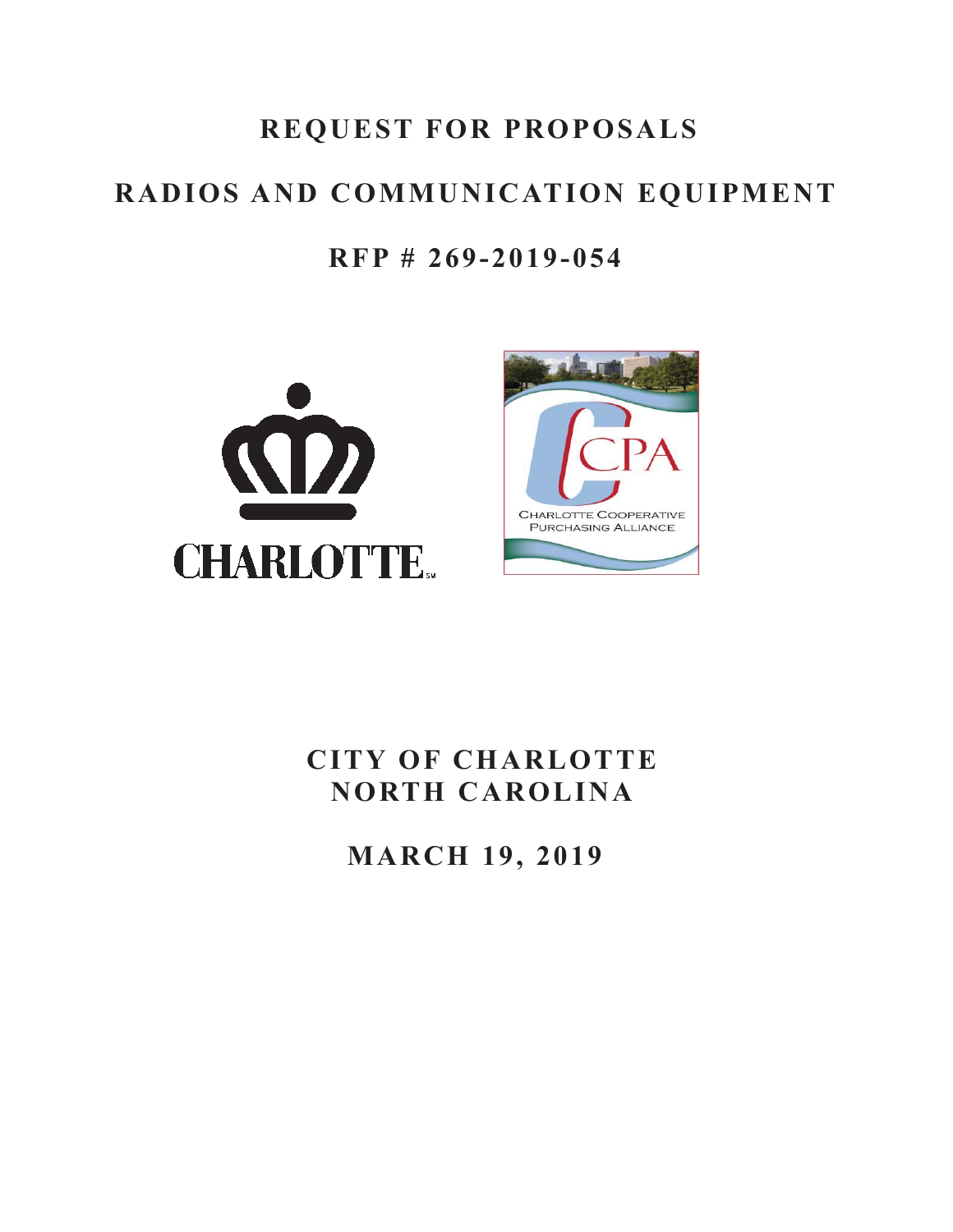#### **REQUEST FOR PROPOSALS RFP # 269-2019-054 RADIOS AND COMMUNICATION EQUIPMENT**

March 19, 2019

Dear Sir or Madam:

The City of Charlotte, on behalf of itself and all local government agencies and non-federal government agencies within Arizona, California, Connecticut, District of Columbia, Florida, Georgia, Illinois, Maryland, Massachusetts, Michigan, Missouri, New York, North Carolina, Ohio, South Carolina, Tennessee, Texas, Virginia, Washington, and West Virginia is accepting Proposals for Radios and Communication Equipment to satisfactorily support the City, and other public agencies supported under this contract. This Request for Proposals (the "RFP") issued on behalf of the Charlotte Cooperative Purchasing Alliance (CCPA) through group purchasing clause, which provides that any county, city, special district, local government, school district, private K-12 school, technical or vocational school, higher education institution (including community colleges, colleges, and universities, both public and private), state, other government agency or nonprofit organization may purchase Products and Services through this contract. Therefore, respondents to this RFP must give due consideration to the potential market. The requirements for submitting a Proposal are stated in the following RFP. Please review them carefully.

A **Non-Mandatory** Pre-Proposal Conference for the purpose of reviewing the RFP and answering questions regarding the Services will be held on **March 26, 2019 at 2:00 p.m.**, at the Charlotte-Mecklenburg Government Center (CMGC), 600 East Fourth Street, Charlotte, North Carolina 28202, 9th Floor Large Conference Room 986. Please bring a copy of the RFP with you at that time. All Companies should return a completed Request For Proposals Acknowledgement Form (see Section 6, Form One) by the date stated in the schedule in Section 2.1 of this RFP.

An electronic copy of the RFP in Microsoft Word format may be obtained by contacting David Tate at dtate@charlottenc.gov.

All Proposals are due to City of Charlotte, Finance Department – City Procurement, 9th Floor, CMGC 600 East Fourth Street, Charlotte, North Carolina 28202, no later than **April 16, 2019 at 2:00 p.m.**

One (1) electronic copy of the Proposal on a CD or flash drive in MS Word and one (1) original Proposal signed in ink by a company official authorized to make a legal and binding offer plus one (1) copy of your Proposal must be submitted in a sealed box or opaque envelope plainly marked with the Proposal number and service description as follows:

**Request for Proposals Attention: David Tate Name of Company Submitting Proposal Radios and Communication Equipment RFP # 269-2019-054**

RFP questions must be directed to David Tate, Finance Department – City Procurement, per the enclosed instructions in Section 2.3. The City is an equal opportunity purchaser.

Sincerely,

Kay Elmore Chief Procurement Officer

cc: RFP Project Team RFP file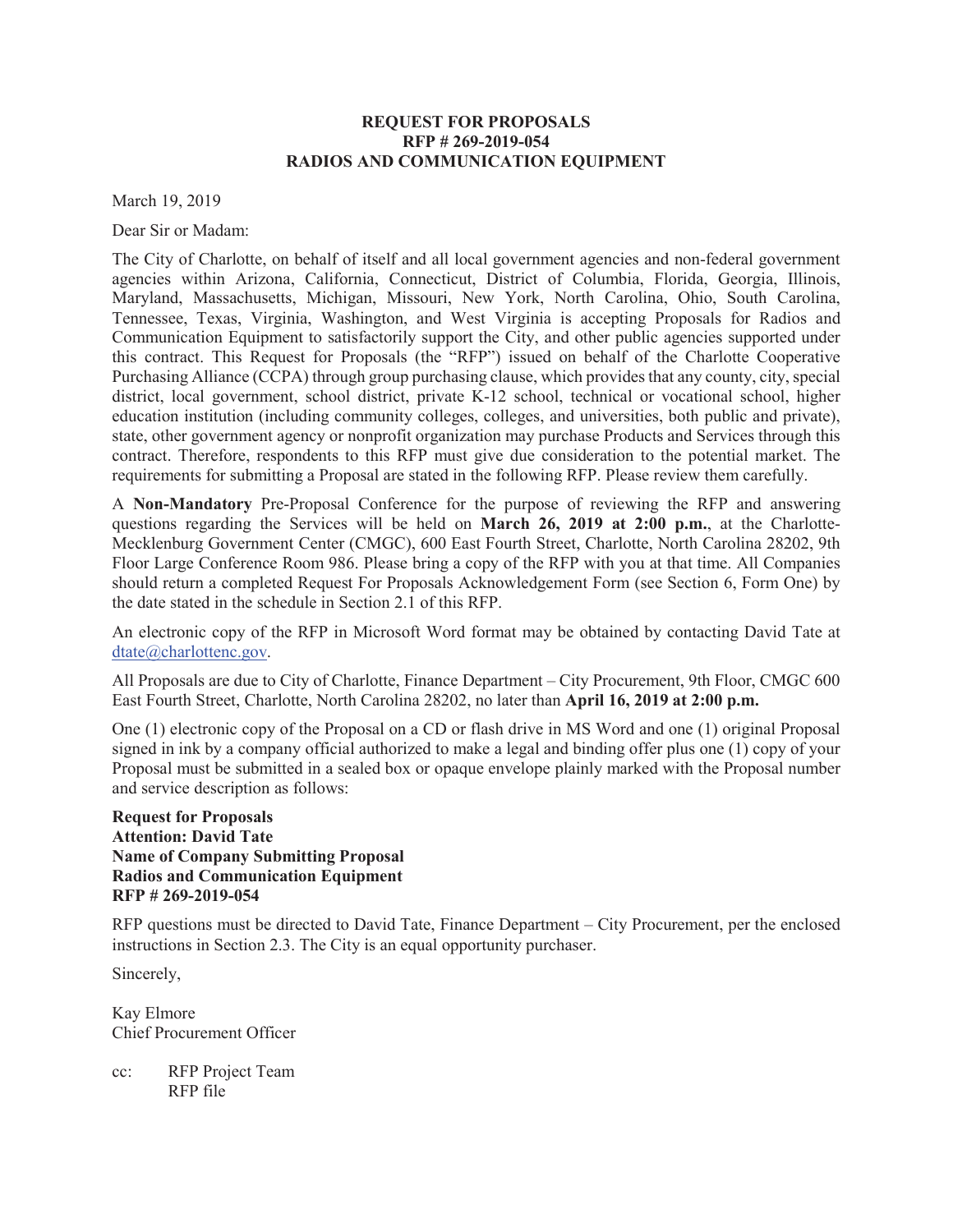#### **Checklist for submitting a Proposal:**

#### **Step 1-Read the document fully.**

**Step 2-**If you plan on submitting a Proposal then fax or email **Form 1 in Section 6** to the number listed on the sheet.

**Steps 3-**If you have any questions send them before the deadline listed in **Section 2.3**.

**If you plan on submitting a Proposal you must follow this checklist, and must include everything detailed below.**

**Proposal Copies** - Please provide the specified number for each format

- $\Box$ 1 Copy on CD or flash drive
- $\Box$ 1 Copy marked "Original"
- $\Box$ 1 Copy marked "Copy"

**Proposal Format** - Proposals should be formatted as follows:

- $\Box$ Cover Letter per **Section 4.1.1**
- $\Box$ Proposed Solution per **Section 4.1.2**
- $\Box$ Proposed Alternate in Lieu of Specified Brand per **Section 4.1.3**;
- $\Box$ **Section 6, Form 2, Addenda Receipt Confirmation**
- $\Box$ **Section 6, Form 3, Proposal Submission**
- $\Box$ **Section 6, Form 4, Pricing Worksheet**
- $\Box$ **Section 6, Form 5, MWBE Compliance**
- $\Box$ **Section 6, Form 6, Company Background**
- $\Box$ **Section 6, Form 7, References**
- $\Box$ **Section 6, Form 8, Certification Regarding Debarment, Suspension and Other Responsibility Matters**
- $\Box$ **Section 6, Form 9, Byrd Anti-Lobbying Certification**
- $\Box$ **Section 6, Form 10, CCPA Plan**
- Exceptions to any part of the RFP (If you take any exceptions to anything in this document list it  $\Box$ in a category in your Proposal called "Exceptions" and offer an alternative solution).
- $\Box$ Full Line Product Catalog with List Pricing.

**The above items constitute all that must be included in the Proposal.** If awarded a contract, you will be required to provide an insurance certificate that meets or exceeds the requirements set forth in Exhibit A, Section 40.

**It is the Company's responsibility to check www.ips.state.nc.us, the City's Contract Opportunities Site, or https://ncadmin.nc.gov/businesses/hub/events for any addenda or changes to this Project. Search for bid # 269-2019-054 to find if any documents or changes have been posted.**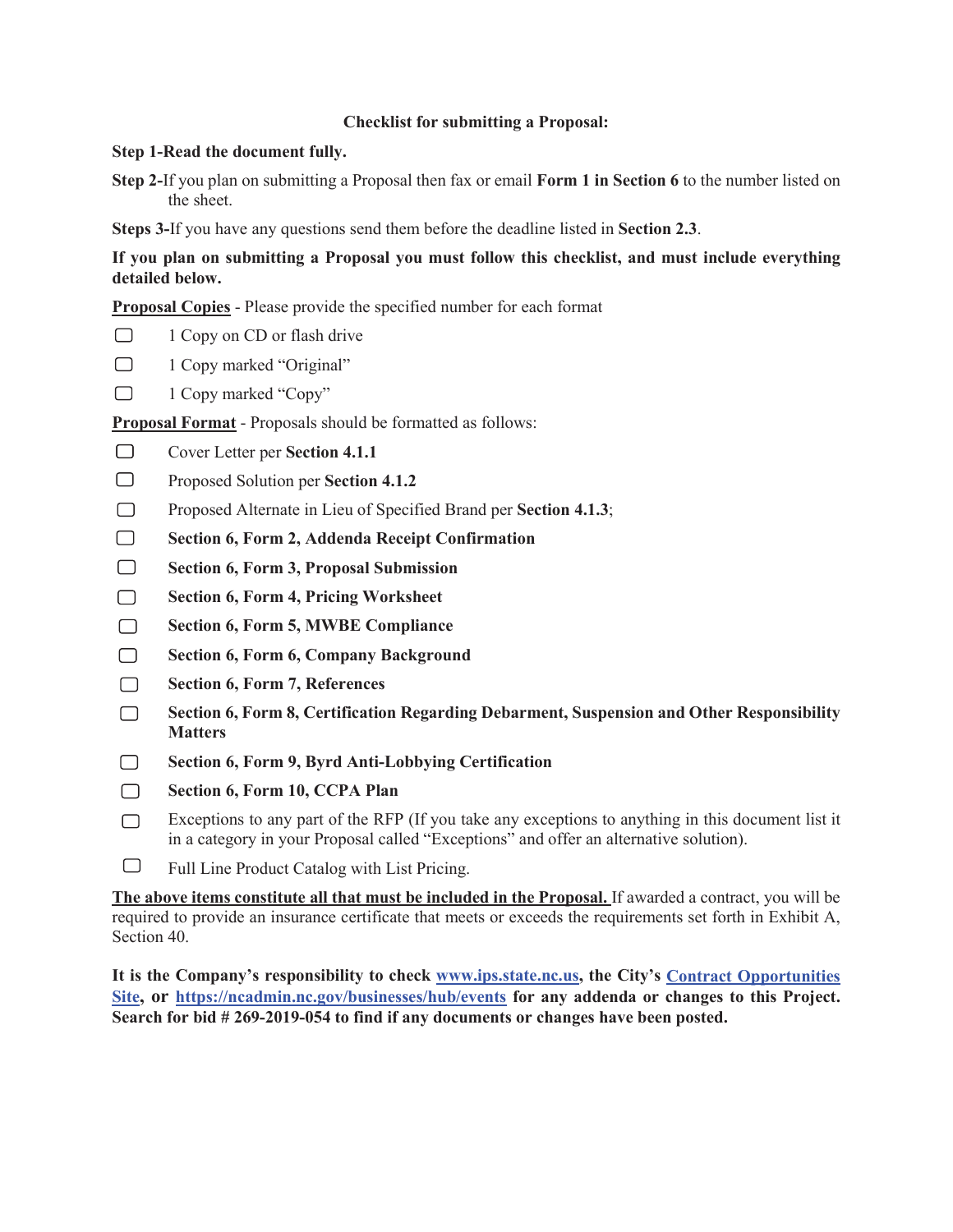### **TABLE OF CONTENTS**

| 1.             |                                                                     |  |
|----------------|---------------------------------------------------------------------|--|
| 1.1.           |                                                                     |  |
| 1.2.           |                                                                     |  |
| 1.3.           |                                                                     |  |
| 1.4.           |                                                                     |  |
| 1.5.           |                                                                     |  |
| 1.6.           |                                                                     |  |
| 1.7.           |                                                                     |  |
| 2.             |                                                                     |  |
| 2.1.           |                                                                     |  |
| 2.2.           |                                                                     |  |
| 2.3.           |                                                                     |  |
| 2.4.           |                                                                     |  |
| 2.5.           | SUBMIT A PROPOSED ALTERNATE PRODUCT IN LIEU OF A SPECIFIED BRAND 14 |  |
| 2.6.           |                                                                     |  |
| 2.7.           |                                                                     |  |
| 2.8.           |                                                                     |  |
| 2.9.           |                                                                     |  |
| 2.10.          |                                                                     |  |
| 3.             | SCOPE OF RADIOS AND COMMUNICATION EQUIPMENT. 17                     |  |
| 3.1.           |                                                                     |  |
| 3.2.           |                                                                     |  |
| 3.3.           |                                                                     |  |
| 3.4.           |                                                                     |  |
| 3.5.           |                                                                     |  |
| 3.6.           |                                                                     |  |
| 3.7.           |                                                                     |  |
| 3.8.           |                                                                     |  |
| 3.9.           |                                                                     |  |
| 3.10.          |                                                                     |  |
| 3.11.          |                                                                     |  |
| 3.12.          |                                                                     |  |
| 3.13.          |                                                                     |  |
| 3.14.          |                                                                     |  |
| 3.15.          |                                                                     |  |
| 3.16.          |                                                                     |  |
| $\mathbf{4}$ . |                                                                     |  |
| 4.1.           |                                                                     |  |
| 5.             |                                                                     |  |
| 5.1.           |                                                                     |  |
| 5.2.           |                                                                     |  |
|                |                                                                     |  |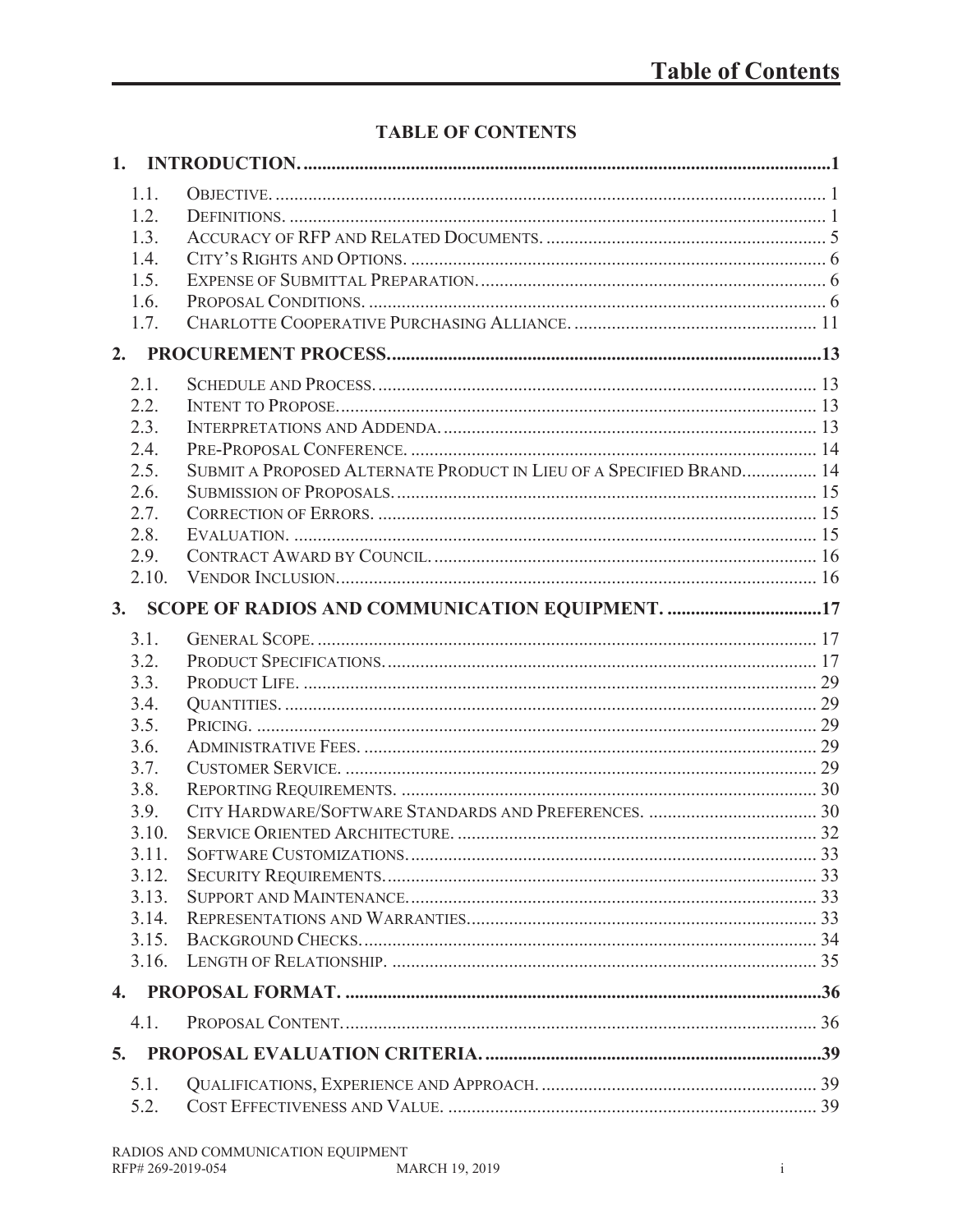| 5.3. |                                                                        |  |
|------|------------------------------------------------------------------------|--|
| 5.4. |                                                                        |  |
| 5.5. |                                                                        |  |
|      | REQUIRED FORM 1 - REQUEST FOR PROPOSALS ACKNOWLEDGEMENT40              |  |
|      |                                                                        |  |
|      |                                                                        |  |
|      |                                                                        |  |
|      |                                                                        |  |
|      |                                                                        |  |
|      |                                                                        |  |
|      | <b>REQUIRED FORM 8 - CERTIFICATION REGARDING DEBARMENT, SUSPENSION</b> |  |
|      |                                                                        |  |
|      | REQUIRED FORM 9 - BYRD ANTI-LOBBYING CERTIFICATION 55                  |  |
|      |                                                                        |  |
|      |                                                                        |  |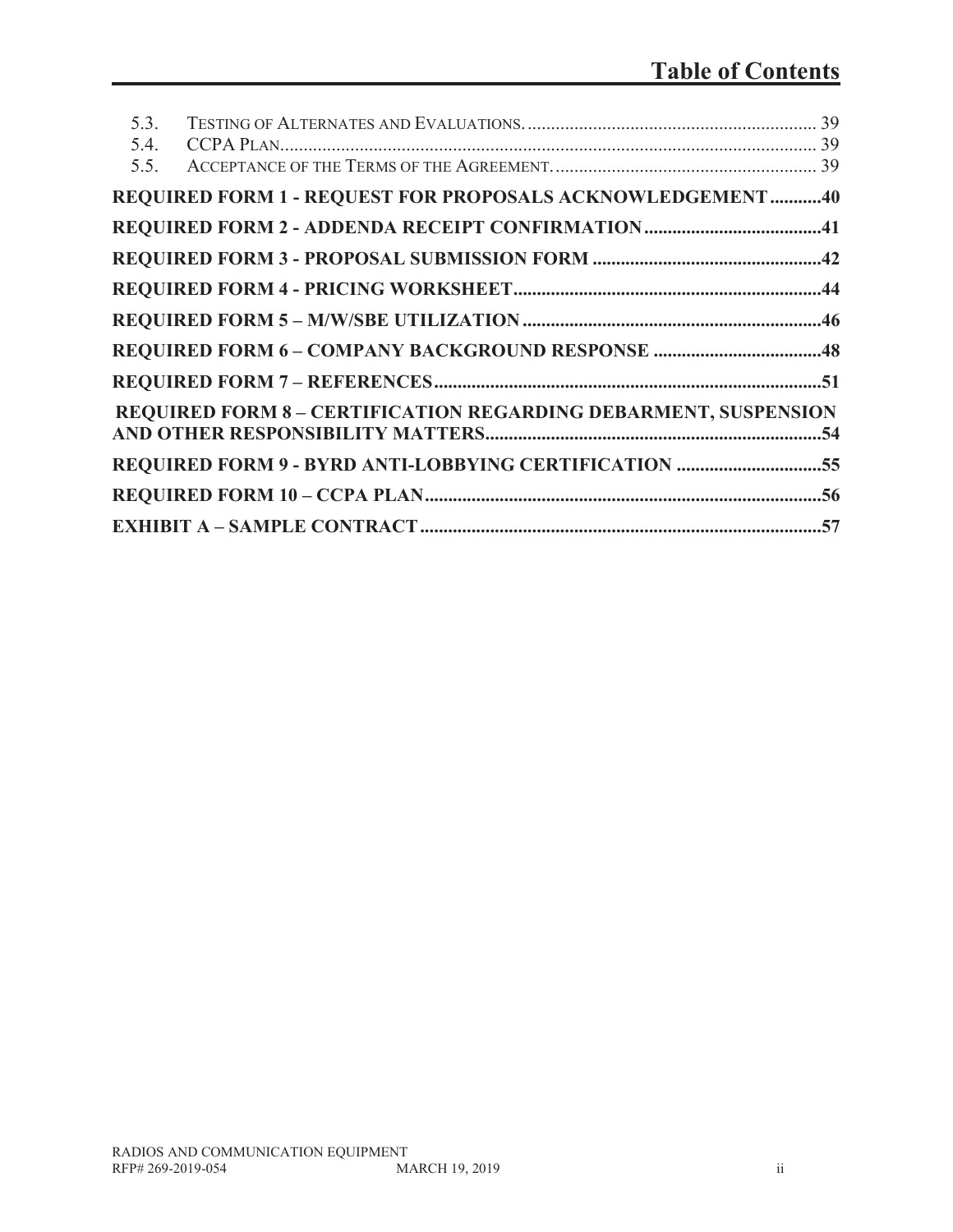#### **1. INTRODUCTION.**

#### **1.1. Objective.**

The objective of this RFP is to solicit Proposals that will enable the City to determine which Company and Proposed Solution will best meet the City's needs.

#### **1.2. Definitions.**

As used in this RFP, the following terms shall have the meanings set forth below:

| Acceptance:              | Refers to receipt and approval by the City of a Product or<br>Service in accordance with the acceptance process and criteria<br>set forth in the Agreement.                                                                                                                                                                                                                                                                                                                                                                                                                                                          |  |  |  |  |
|--------------------------|----------------------------------------------------------------------------------------------------------------------------------------------------------------------------------------------------------------------------------------------------------------------------------------------------------------------------------------------------------------------------------------------------------------------------------------------------------------------------------------------------------------------------------------------------------------------------------------------------------------------|--|--|--|--|
| Administrative Fee:      | Refers to a fee paid to the City for all expenditures made by the<br>City and Participating Public Agencies per Section 6, Form 4.                                                                                                                                                                                                                                                                                                                                                                                                                                                                                   |  |  |  |  |
| Affiliates:              | Refers to all departments or units of the City and all other<br>governmental units, towns, boards, committees<br><b>or</b><br>municipalities for which the City processes data or performs<br>Services that involve the System.                                                                                                                                                                                                                                                                                                                                                                                      |  |  |  |  |
| Agreement:               | Refers to a contract executed by the City and Company for all<br>or part of the Services covered by this RFP.                                                                                                                                                                                                                                                                                                                                                                                                                                                                                                        |  |  |  |  |
| Alternate:               | Refers to a product proposed by a Company to be evaluated by<br>the City for "or equal" acceptability to the specifications<br>outlined in this RFP.                                                                                                                                                                                                                                                                                                                                                                                                                                                                 |  |  |  |  |
| CBI:                     | Refers to the Charlotte Business INClusion office of the City of<br>Charlotte.                                                                                                                                                                                                                                                                                                                                                                                                                                                                                                                                       |  |  |  |  |
| CCPA:                    | Refers to the Charlotte Cooperative Purchasing Alliance.                                                                                                                                                                                                                                                                                                                                                                                                                                                                                                                                                             |  |  |  |  |
| City:                    | Refers to the City of Charlotte, North Carolina.                                                                                                                                                                                                                                                                                                                                                                                                                                                                                                                                                                     |  |  |  |  |
| City Project Manager:    | Refers to a specified City employee representing the best<br>interests of the City for this Project.                                                                                                                                                                                                                                                                                                                                                                                                                                                                                                                 |  |  |  |  |
| <b>CLT</b> Aviation:     | Refers to the City of Charlotte-Douglas International Airport.                                                                                                                                                                                                                                                                                                                                                                                                                                                                                                                                                       |  |  |  |  |
| Company:                 | During the solicitation process, refers to a company that has<br>interest in providing the Services. After the solicitation process,<br>refers to a company that has been selected by the City to provide<br>the Services                                                                                                                                                                                                                                                                                                                                                                                            |  |  |  |  |
| Company Project Manager: | Refers to a specified Company employee representing the best<br>interests of the Company for this Project.                                                                                                                                                                                                                                                                                                                                                                                                                                                                                                           |  |  |  |  |
| Company Software:        | Refers to mean all pre-existing software owned by the Company<br>or any of its "Related Entities" which the Company provides or<br>is required to provide under this RFP, and all Updates and<br>Enhancements to the foregoing. The term "Related Entity" shall<br>mean any person or entity that is directly or indirectly in control<br>of, controlled by, or under common control with the Company,<br>including but not limited to, parent, subsidiary, and affiliate<br>entities. The word, "control," as used in this context, shall mean<br>ownership of a sufficient percentage (not necessarily a majority) |  |  |  |  |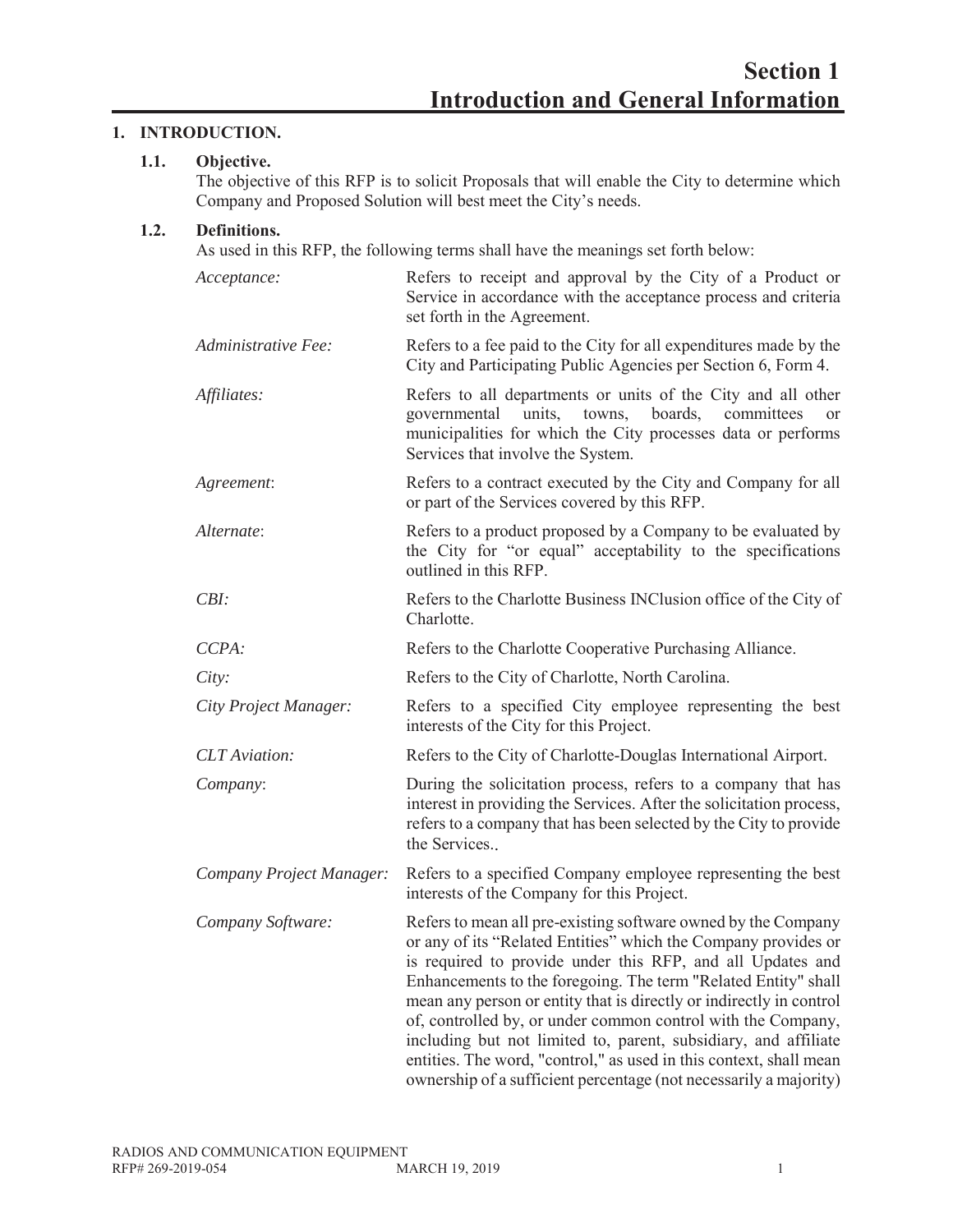of the outstanding voting interests in an entity so as to afford effective control of the management of the entity.

| $CSA$ :                           | Refers to the Charlotte-Gastonia-Salisbury Combined<br>Statistical Area consisting of: (a) the North Carolina counties of<br>Cabarrus, Cleveland, Gaston, Iredell, Lincoln,<br>Anson,<br>Mecklenburg, Rowan, Stanly, and Union: and (b) the South<br>Carolina counties of Chester, Lancaster, and York; a criteria<br>used by Charlotte Business INClusion to determine eligibility to<br>participate in the program.                                            |  |  |  |
|-----------------------------------|------------------------------------------------------------------------------------------------------------------------------------------------------------------------------------------------------------------------------------------------------------------------------------------------------------------------------------------------------------------------------------------------------------------------------------------------------------------|--|--|--|
| County:                           | Refers to Mecklenburg County, North Carolina.                                                                                                                                                                                                                                                                                                                                                                                                                    |  |  |  |
| Current Release:                  | Refers to the latest version of the Software offered for general<br>commercial distribution at a given point in time, including all<br>Updates.                                                                                                                                                                                                                                                                                                                  |  |  |  |
| Customizations:                   | Refers to all newly-developed software created by the Company<br>and/or its subcontractors pursuant to this RFP, including but not<br>limited to all interfaces between different components of the<br>System and between the System and other systems.<br>Customizations will not include Updates and Enhancements that<br>become part of the company Software.                                                                                                 |  |  |  |
| Defect:                           | Refers to any failure of the System or any component thereof to<br>fully conform to the Specifications and Requirements. A non-<br>conformity is not a Defect if it results directly from the City's<br>improper use or damage, unless it is reasonably likely that such<br>non-conformity would have occurred on that or another<br>occasion even without the City's improper use or damage.                                                                    |  |  |  |
| Deliverables:                     | Refers to all tasks, reports, information, designs, plans and other<br>items, which the Company is required to complete and deliver<br>to the City in connection with this Agreement.                                                                                                                                                                                                                                                                            |  |  |  |
| Department:                       | Refers to a department within the City of Charlotte.                                                                                                                                                                                                                                                                                                                                                                                                             |  |  |  |
| Documentation:                    | Refers to all written, electronic, or recorded works, that describe<br>the use, functions, features, or purpose of the System or any<br>component thereof, and which are published or provided to the<br>City by the Company or its subcontractors, including without<br>limitation all end user manuals, training manuals, guides,<br>program listings, data models, flow charts, logic diagrams, and<br>other materials related to or for use with the System. |  |  |  |
| Enhancements:                     | Refers to any products, parts of products, improvements,<br>additions or materials which are not included in the Products at<br>the time of execution of an Agreement or that are subsequently<br>developed, which modify the Products to provide a function or<br>feature not originally offered or an improvement in function.                                                                                                                                 |  |  |  |
| <b>Environmentally Preferable</b> |                                                                                                                                                                                                                                                                                                                                                                                                                                                                  |  |  |  |
| Products:                         | Refers to products that have a lesser or reduced effect on human<br>health and the environment when compared with competing<br>products that serve the same purpose. This comparison may                                                                                                                                                                                                                                                                         |  |  |  |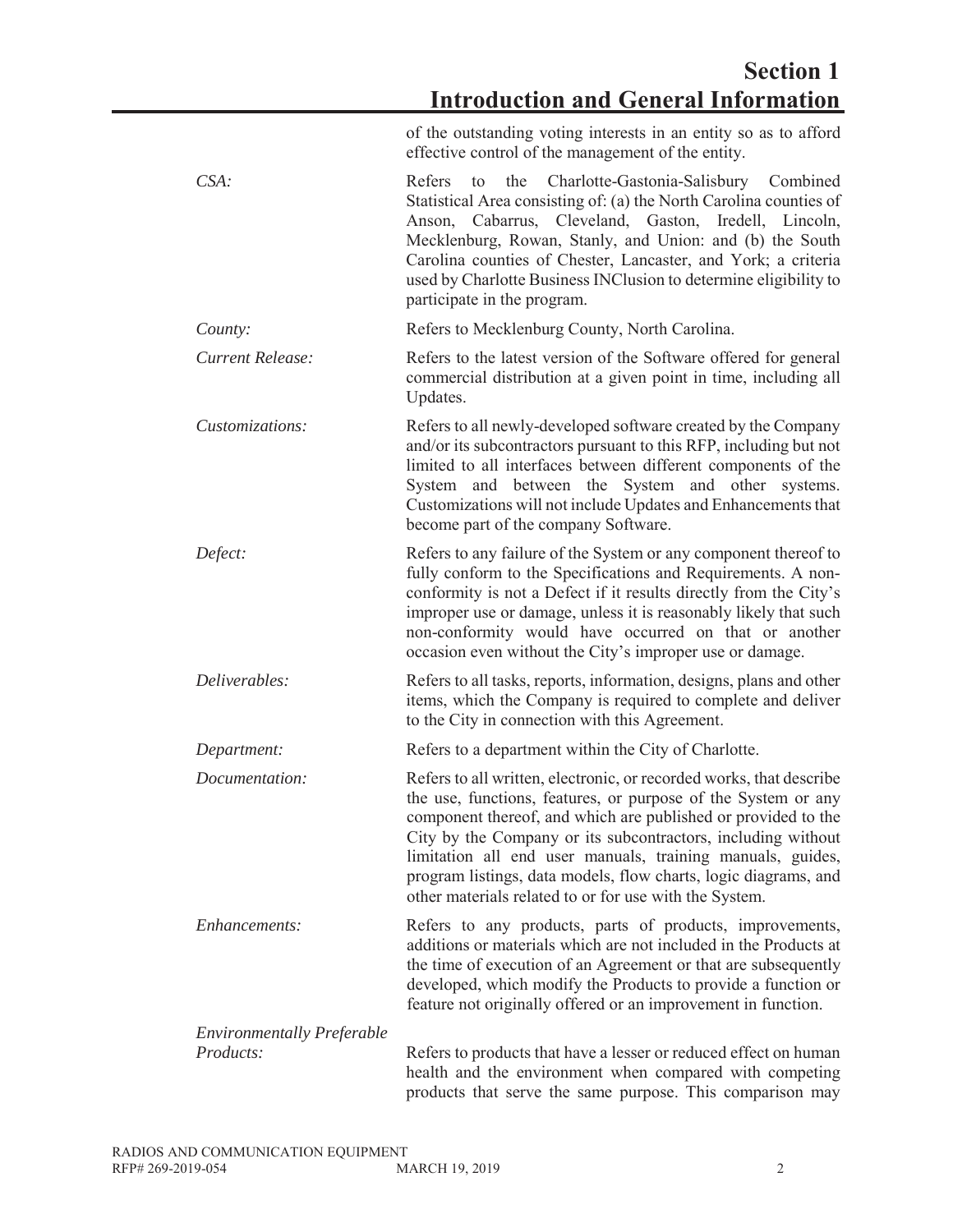|                              | consider raw materials acquisition, production, manufacturing,<br>packaging, distribution, reuse, operation, maintenance, or<br>disposal of the product.                                                                                                                                                                                                                                                                                                                                    |
|------------------------------|---------------------------------------------------------------------------------------------------------------------------------------------------------------------------------------------------------------------------------------------------------------------------------------------------------------------------------------------------------------------------------------------------------------------------------------------------------------------------------------------|
| <b>Evaluation Committee:</b> | Refers to a committee, as appointed by the City, responsible for<br>determining the best Company for the Services described in this<br>RFP.                                                                                                                                                                                                                                                                                                                                                 |
| FCC:                         | Refers to the Federal Communications Commission.                                                                                                                                                                                                                                                                                                                                                                                                                                            |
| Hardware:                    | Refers to all hardware, equipment and materials which the<br>Company actually provides or is required to provide under the<br>terms of this RFP (whether now or in the future).                                                                                                                                                                                                                                                                                                             |
| ICOM:                        | Refers to ICOM America, Inc.                                                                                                                                                                                                                                                                                                                                                                                                                                                                |
| Lead Public Agency:          | Refers to the Charlotte-Mecklenburg Procurement Management<br>Division.                                                                                                                                                                                                                                                                                                                                                                                                                     |
| License:                     | Refers to the license agreement.                                                                                                                                                                                                                                                                                                                                                                                                                                                            |
| <i>Maintenance Services:</i> | Refers to the maintenance services described in Section 3.                                                                                                                                                                                                                                                                                                                                                                                                                                  |
| MBE:                         | Refers to a business enterprise that: (a) is certified by the State<br>of North Carolina as a Historically Underutilized Business<br>(HUB) within the meaning of N.C. Gen. Stat. $\S$ 143-128.4; (b)<br>is at least fifty-one percent $(51%)$ owned by one or more persons<br>who are members of one of the following groups: African<br>American or Black, Hispanic, Asian, Native American or<br>American Indian; and (c) is headquartered in the Charlotte<br>Combined Statistical Area. |
| Milestones:                  | Refers to the benchmarks of performance (consisting of an<br>identified deadline for the completion of specific services and/or<br>the acceptance of identified Deliverables), as specified in this<br>RFP.                                                                                                                                                                                                                                                                                 |
| Motorola MotoTrbo:           | Refers to the MotoTrbo product line of two-way radios by<br>Motorola Solutions, Inc.                                                                                                                                                                                                                                                                                                                                                                                                        |
| <b>Participating Public</b>  |                                                                                                                                                                                                                                                                                                                                                                                                                                                                                             |
| Agency:                      | Refers to a public entity, county, city, special district, local<br>government school district, private K-12 school, technical or<br>vocational school, higher education institution (including<br>community colleges, colleges and universities, both public and<br>private), other government agency or nonprofit organization.                                                                                                                                                           |
| Post-Consumer                |                                                                                                                                                                                                                                                                                                                                                                                                                                                                                             |
| Recycled Material:           | Refers to material and by-products which have served their<br>intended end-use by a consumer and have been recovered or<br>diverted from solid waste. It does not include those materials<br>and by-products generated from, and commonly reused within,<br>an original manufacturing process.                                                                                                                                                                                              |
| Project:                     | Refers to the City's need for a company to provide Radios and<br>Communication Equipment for the City.                                                                                                                                                                                                                                                                                                                                                                                      |
| <i>Products:</i>             | Refers to all Software and all Hardware (both as herein defined).                                                                                                                                                                                                                                                                                                                                                                                                                           |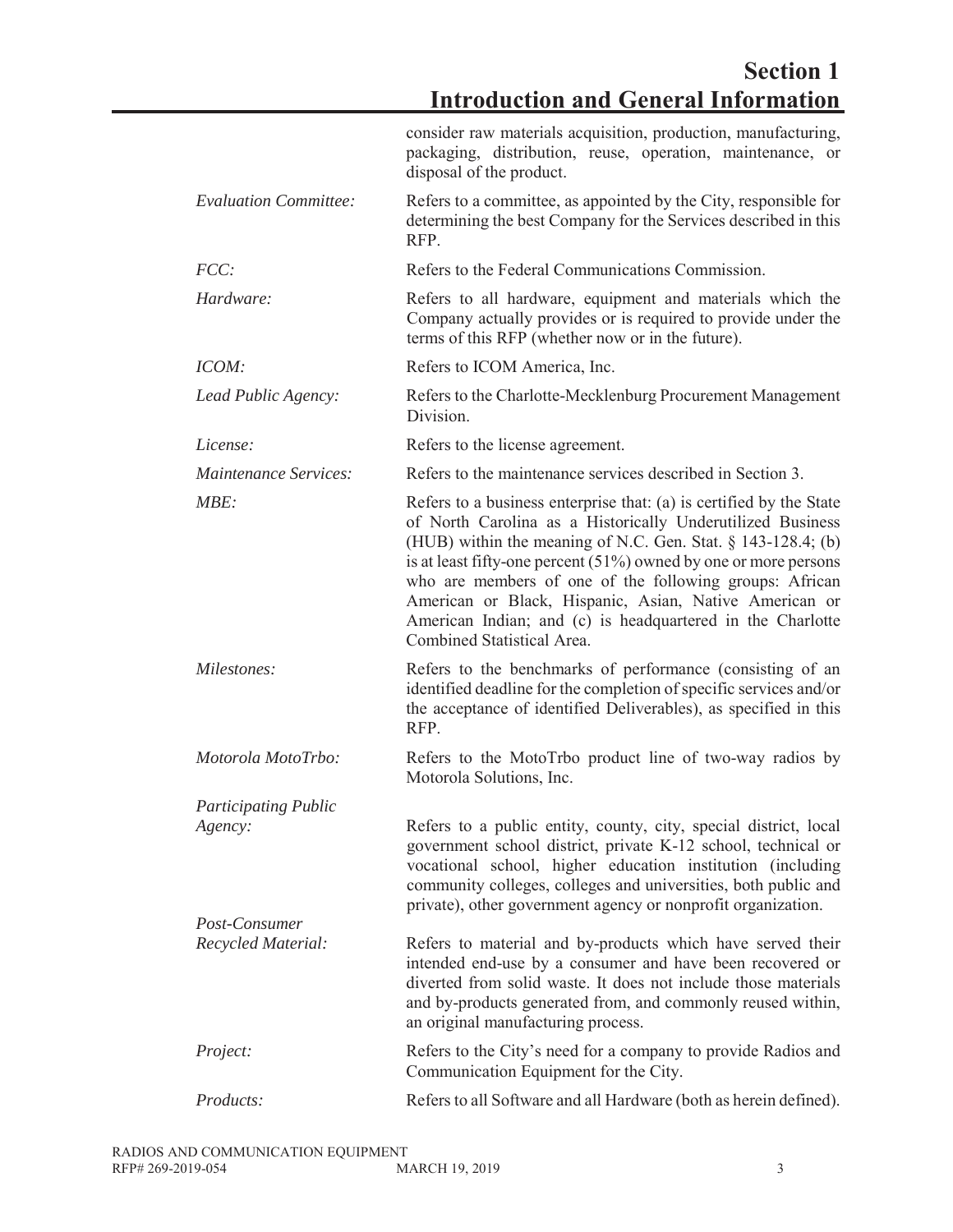| Proposal:                    | Refers to the Proposal submitted by a company for the Services<br>as outlined in this RFP.                                                                                                                                                                                                                                                                                                                                                                                          |
|------------------------------|-------------------------------------------------------------------------------------------------------------------------------------------------------------------------------------------------------------------------------------------------------------------------------------------------------------------------------------------------------------------------------------------------------------------------------------------------------------------------------------|
| <i>Recyclability:</i>        | Refers to products or materials that can be collected, separated<br>or otherwise recovered from the solid waste stream for reuse, or<br>used in the manufacture or assembly of another package or<br>product, through an established recycling program. For products<br>that are made of both recyclable and non-recyclable<br>components, the recyclable claim should be adequately<br>qualified to avoid consumer deception about which portions or<br>components are recyclable. |
| Recycled Material:           | Refers to material and by-products which have been recovered<br>or diverted from solid waste for the purpose of recycling. It does<br>not include those materials and by-products generated from, and<br>commonly reused within, an original manufacturing process.                                                                                                                                                                                                                 |
| SBE:                         | Refers to a business enterprise that is certified by the City of<br>Charlotte under Part E of the CBI Policy as meeting all of the<br>requirements for SBE certification.                                                                                                                                                                                                                                                                                                           |
| Services:                    | Refers to the Radios and Communication Equipment as<br>requested in this RFP.                                                                                                                                                                                                                                                                                                                                                                                                       |
| Software:                    | Refers to (i) all Company Software; (ii) all Customizations; (iii)<br>all Third Party Software; and (iv) all Updates and<br>Enhancements of any of the foregoing.                                                                                                                                                                                                                                                                                                                   |
| Source Code:                 | Refers to the human readable form of a computer program and<br>algorithms, flow charts, logic diagrams,<br>structure<br>all<br>descriptions or diagrams, data format or layout descriptions,<br>pseudo-code, code listings (including comments), and other<br>technical documentation relating to such program.                                                                                                                                                                     |
| Specifications and           |                                                                                                                                                                                                                                                                                                                                                                                                                                                                                     |
| Requirements:                | Refers to all definitions, descriptions, requirements, criteria,<br>warranties and performance standards relating to the Products<br>or System which are set forth or referenced in: (i) this RFP; (ii)<br>the Documentation; and (iii) any functional and/or technical<br>specifications which are published or provided by the Company<br>or its licensors or suppliers from time to time with respect to all<br>or any part of the Products or the System.                       |
| System:                      | Refers to Radios and Communication Equipment to be<br>supplied,<br>installed,<br>configured,<br>designed,<br>tested<br>and<br>commissioned by the Company under this RFP, including but<br>not limited to all Products.                                                                                                                                                                                                                                                             |
| System Acceptance:           | The term "System Acceptance" shall mean acceptance by the<br>City of the complete System to be provided.                                                                                                                                                                                                                                                                                                                                                                            |
| <b>Third Party Software:</b> | Refers to all software included within the System or required for<br>System to function in full compliance with the<br>the<br>Specifications and Requirements that is provided by the<br>Company as a result of this RFP and was not manufactured,                                                                                                                                                                                                                                  |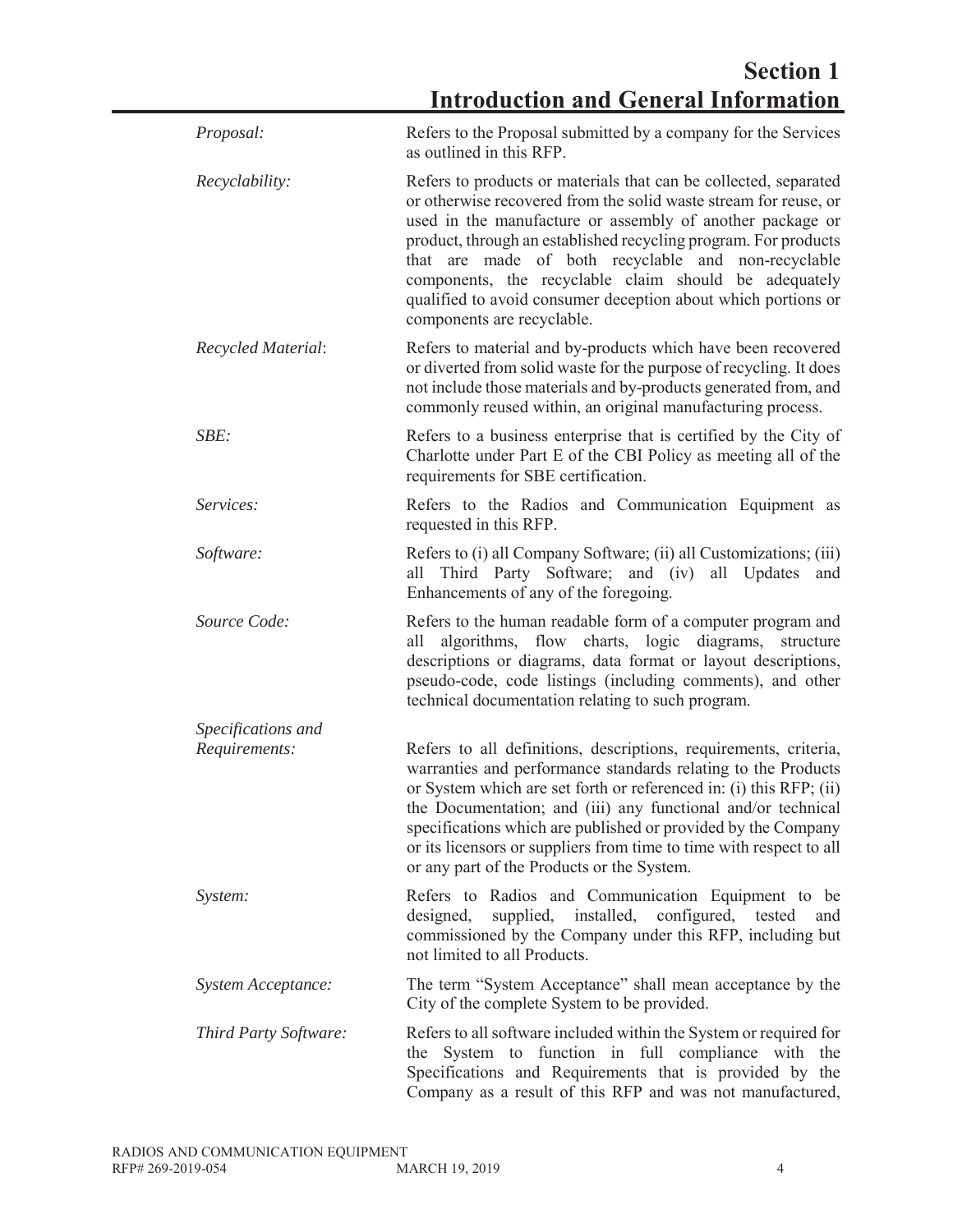### **Section 1 Introduction and General Information**

|                         | developed or otherwise created by the Company, any Related<br>Entity of the Company, or any of the Company's<br>subcontractors. The phrase "Related Entity" shall mean any<br>person or entity that is directly or indirectly in control of,<br>controlled by, or under common control with the Company,<br>including but not limited to any parent, subsidiary, and affiliate<br>entities. The word, "control," as used in this context, shall mean<br>ownership of a sufficient percentage (not necessarily a majority)<br>of the outstanding voting interests in an entity so as to afford<br>effective control of the management of the entity. |
|-------------------------|-----------------------------------------------------------------------------------------------------------------------------------------------------------------------------------------------------------------------------------------------------------------------------------------------------------------------------------------------------------------------------------------------------------------------------------------------------------------------------------------------------------------------------------------------------------------------------------------------------------------------------------------------------|
| Trade Secrets:          | Information of the City or any of its suppliers, contractors or<br>licensors: (a) that derives value from being secret; and (b) that<br>the owner has taken reasonable steps to keep confidential. See<br>N.C. Gen. Stat. § 66-152 et seq. Examples of trade secrets<br>include information relating to proprietary software, new<br>technology, new products or services, flow charts or diagrams<br>that show how things work, manuals that tell how things work<br>and business processes and procedures.                                                                                                                                        |
| Updates:                | Refers to program logic changes made by the Company or its<br>subcontractors or vendors to correct Defects in the Products<br>and/or related Documentation delivered hereunder.                                                                                                                                                                                                                                                                                                                                                                                                                                                                     |
| <b>Warranty Period:</b> | the twelve-month period following<br>Refers to<br>System<br>Acceptance.                                                                                                                                                                                                                                                                                                                                                                                                                                                                                                                                                                             |
| WBE:                    | Refers to a business enterprise that: (a) is certified by the State<br>of North Carolina as a Historically Underutilized Business<br>(HUB) within the meaning of N.C. Gen. Stat. $\S$ 143-128.4; (b)<br>is at least fifty-one percent $(51\%)$ owned by one or more persons<br>who are female; and (c) is headquartered in the Charlotte.                                                                                                                                                                                                                                                                                                           |
| Workaround:             | Refers to a reasonable change in the procedures followed or data<br>supplied to avoid a Defect that does not impair the performance<br>of the System or increase the cost of using the System.                                                                                                                                                                                                                                                                                                                                                                                                                                                      |
| <b>Work Product:</b>    | Refers to the Deliverables and all other programs, algorithms,<br>reports, information, designs, plans and other items developed<br>by the Company in connection with this RFP, and all partial,<br>intermediate or preliminary versions of any of the foregoing.                                                                                                                                                                                                                                                                                                                                                                                   |

#### **1.3. Accuracy of RFP and Related Documents.**

Each Company must independently evaluate all information provided by the City. The City makes no representations or warranties regarding any information presented in this RFP, or otherwise made available during this procurement process, and assumes no responsibility for conclusions or interpretations derived from such information. In addition, the City will not be bound by or be responsible for any explanation or conclusions regarding this RFP or any related documents other than those provided by an addendum issued by the City. Companies may not rely on any oral statement by the City or its agents, advisors, or consultants.

If a Company identifies potential errors or omissions in this RFP or any other related documents, the Company should immediately notify the City of such potential discrepancy in writing. The City may issue a written addendum if the City determines clarification necessary.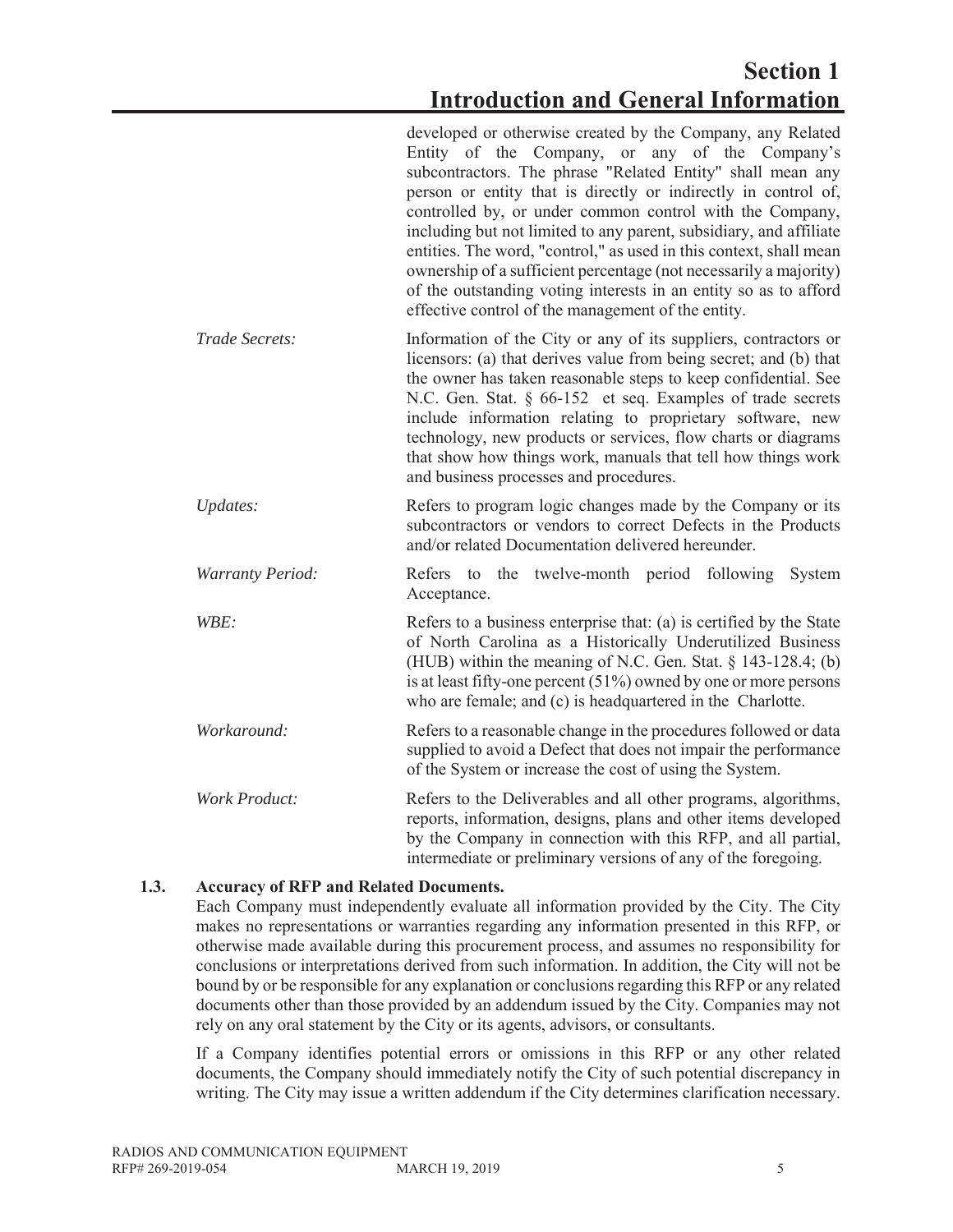Each Company requesting an interpretation will be responsible for delivering such requests to the City's designated representative as directed in RFP Section 2.

#### **1.4. City's Rights and Options.**

The City reserves the right, at the City's sole discretion, to take any action affecting this RFP, this RFP process, or the Services or facilities subject to this RFP that would be in the best interests of the City, including:To supplement, amend, substitute or otherwise modify this RFP at any time;

- 1.4.1. To supplement, amend, substitute, or otherwise modify this RFP, including the schedule, or to cancel this RFP, at any time;
- 1.4.2. To require any Companies to supplement or clarify its Proposal or provide additional information relating to its Proposals;
- 1.4.3. To investigate the qualifications, experience, capabilities, and financial standing of each Company submitting a Proposal;
- 1.4.4. To waive any defect or irregularity in any Proposal received;
- 1.4.5. To reject any or all Proposals;
- 1.4.6. To share the Proposals with City employees and contractors in addition to the Evaluation Committee as deemed necessary by the City;
- 1.4.7. To award all, none, or any part of the Services and enter into Contracts with one or more of the responding Companies deemed by the City to be in the best interest of the City, which may be done with or without re-solicitation;
- 1.4.8. To discuss and negotiate with any Company(-ies) their Proposal terms and conditions, including but not limited to financial terms; and
- 1.4.9. To terminate discussions and negotiations with any Company at any time and for any reason.

#### **1.5. Expense of Submittal Preparation.**

The City accepts no liability, and Companies will have no actionable claims, for reimbursement of any costs or expenses incurred in participating in this solicitation process. This includes expenses and costs related to Proposal submission, submission of written questions, attendance at pre-proposal meetings or evaluation interviews, contract negotiations, or activities required for contract execution.

#### **1.6. Proposal Conditions.**

The following terms are applicable to this RFP and the Company's Proposal.

1.6.1. RFP Not An Offer.

This RFP does not constitute an offer by the City. No binding contract, obligation to negotiate, nor any other obligation shall be created on the part of the City unless the City and the Company execute an Agreement. No recommendations or conclusions from this RFP process concerning the Company shall constitute a right (property or otherwise) under the Constitution of the United States or under the Constitution, case law, or statutory law of North Carolina.

1.6.2. Trade Secrets and Personal Identification Information.

#### Definition.

Upon receipt by City Procurement, all materials submitted by a Company (including the Proposal) are considered public records except for (1) material that qualifies as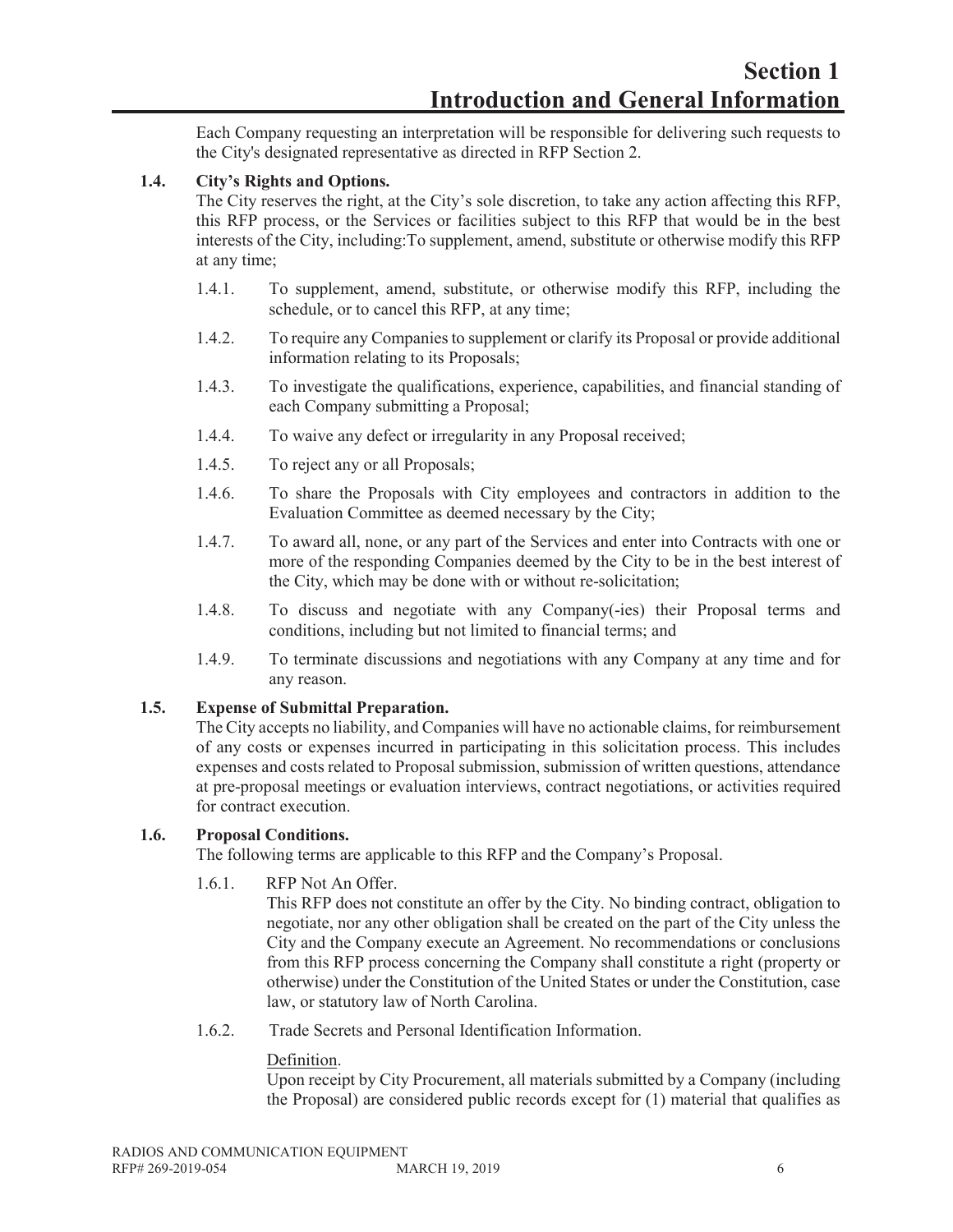"trade secret" information under N.C. Gen. Stat. § 66-152 et seq. ("Trade Secrets") or (2) "personal identification information" protected by state or federal law, to include, but not be limited to, Social Security numbers, bank account numbers, and driver's license numbers ("Personally Identifiable Information" or "PII").

#### Instructions for Marking and Identifying Trade Secrets.

If any Proposal contains Trade Secrets or PII, such Trade Secrets and PII must specifically and clearly be identified in accordance with this Section 1.6.2 by clearly separating them from the rest of the Proposal. For hard copy documents, it must be submitted in a separate, sealed envelope, marked either "Personally Identifiable Information – Confidential" or "Trade Secret—Confidential and Proprietary Information." For electronic submissions it must also be submitted on a separate CD or flash drive. In both hard copy or electronic format, the confidentiality caption stated above must appear on each page of the Trade Secret or PII materials.

#### Availability of Proposals to City Staff and Contractors.

By submitting a Proposal, each Company agrees that the City may reveal any Trade Secret materials and PII contained therein to all City staff and City officials involved in the selection process, and to any outside consultant or other third parties who serve on the Evaluation Committee or who are hired or appointed by the City to assist in the evaluation process.

#### Availability of Proposals via Public Records Requests.

Any person or entity (including competitors) may request Proposals submitted in response to an RFP. Only those portions of RFPs properly designated as Trade Secret or PII are not subject to disclosure. The public disclosure of the contents of a Proposal or other materials submitted by a Company is governed by N.C. Gen. Stat. §§ 132 and 66-152, et seq.

When determining whether to mark materials as Trade Secret, please note the following:

- Entire Proposals may not be marked as Trade Secret
- Pricing may not be marked as Trade Secret

The City may disqualify and Company that designates its entire Proposal as a trade secret, or any portion thereof that clearly does not qualify under applicable law as a Trade Secret or PII. Each Company agrees to indemnify, defend, and hold harmless the City and each of its officers, employees, and agents from all costs, damages, and expenses incurred in connection with refusing to disclose any material that the Company has designated as a Trade Secret or PII. This includes an obligation on the part of the Company to defend any litigation brought by a party that has requested Proposals or other information that the Company has marked Trade Secret or PII.

#### 1.6.3. Commercial Non-Discrimination.

The City has adopted a Commercial Non-Discrimination Ordinance that is set forth in Section 2, Article V of the Charlotte City Code, and is available for review on the City's website (the "Non-Discrimination Policy"). As a condition of entering into an Agreement that may result from this RFP, the Company agrees to comply with the Non-Discrimination Policy, and consents to be bound by the award of any arbitration conducted thereunder. As part of such compliance, the Company shall not discriminate on the basis of race, gender, religion, national origin, ethnicity, age, marital status, familial status, sexual orientation, gender identity, gender expression, or disability in the solicitation, selection, hiring, or treatment of subcontractors,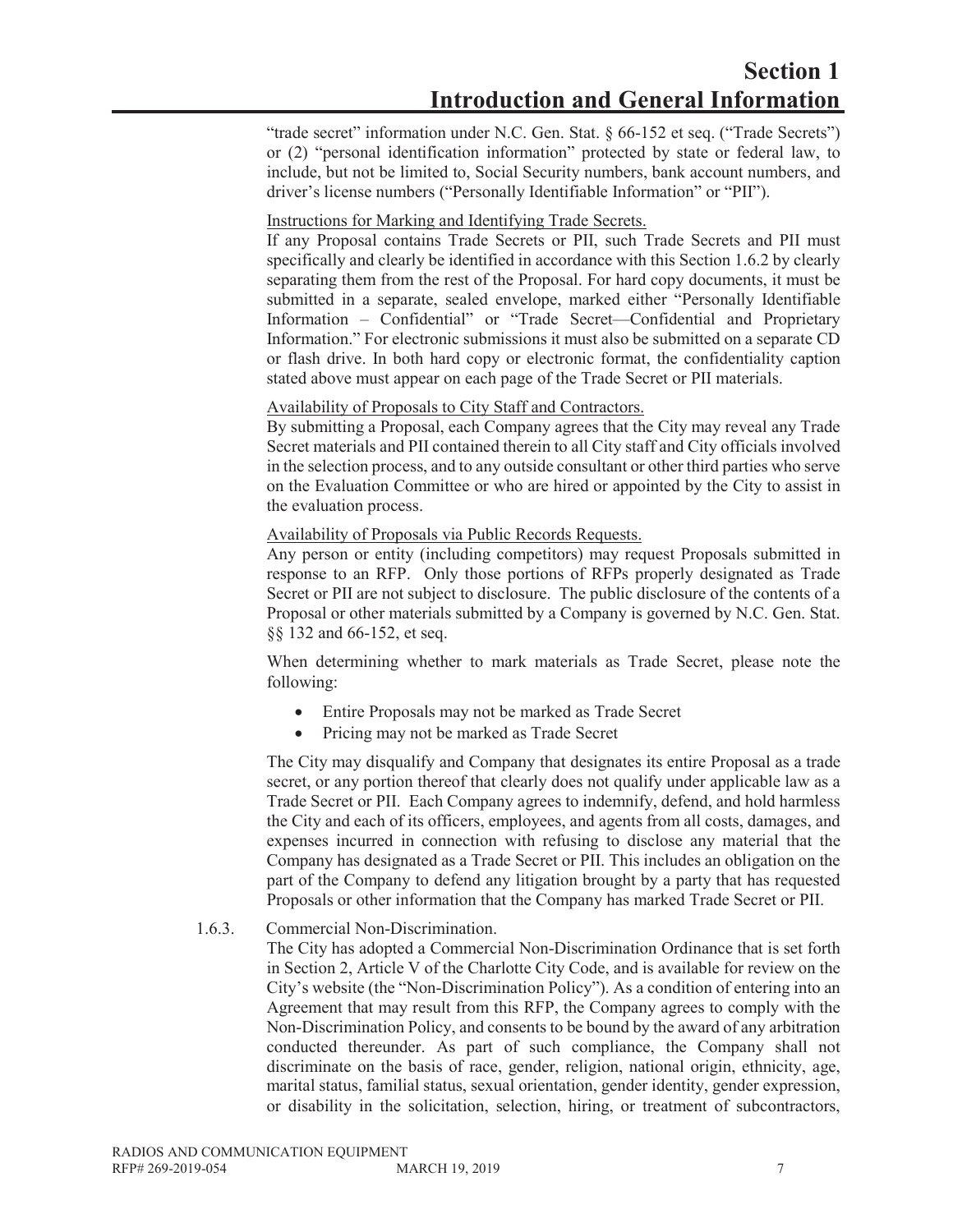vendors, suppliers, or commercial customers in connection with a City contract or contract solicitation process, nor shall the Company retaliate against any person or entity for reporting instances of such discrimination. The Company shall provide equal opportunity for subcontractors, vendors and suppliers to participate in all of its subcontracting and supply opportunities on City contracts, provided that nothing contained in this clause shall prohibit or limit otherwise lawful efforts to remedy the effects of marketplace discrimination that has occurred or is occurring in the marketplace.

As a condition of entering into an Agreement that may result from this RFP, the Company agrees to: (a) promptly provide to the City all information and documentation that may be requested by the City from time to time regarding the solicitation, selection, treatment and payment of subcontractors in connection with the Agreement; and (b) if requested, provide to the City within sixty (60) days after the request a truthful and complete list of the names of all subcontractors, vendors, and suppliers that the Company has used on City contracts in the past five (5) years, including the total dollar amount paid by the Company on each subcontract or supply contract. The Company shall further agree to fully cooperate in any investigation conducted by the City pursuant to the City's Non-Discrimination Policy, to provide any documents relevant to such investigation that are requested by the City, and to be bound by the award of any arbitration conducted under such Policy.

The Company agrees to provide to the City from time to time on the City's request, payment affidavits detailing the amounts paid by the Company to subcontractors and suppliers in connection with the Agreement within a certain period of time. Such affidavits shall be in the format specified by the City from time to time.

The Company understands and agrees that violation of this Commercial Non-Discrimination provision shall be considered a material breach of the Agreement and may result in contract termination, disqualification of the Company from participating in City contracts and other sanctions.

1.6.4. Statutory Requirements.

Any Agreement awarded as a result of this RFP shall be in full conformance with all statutory requirements of North Carolina and all statutory requirements of the Federal Government, to the extent applicable.

1.6.5. Reservation of Right to Change Schedule.

The City shall ultimately determine the timing and sequence of events resulting from this RFP. The City reserves the right to delay the closing date and time for any phase if City staff believe that an extension will be in the best interest of the City.

- 1.6.6. Reservation of Right to Amend RFP. The City reserves the right to amend this RFP at any time during the process, if it believes that doing so is in the best interests of the City. Any addenda will be posted to the Internet at www.ips.state.nc.us, bid# 269-2019-054. Companies are required to acknowledge their receipt of each addenda by including the Addenda Receipt Confirmation Form set forth in Section 6, Form Two with their Proposal.
- 1.6.7. Additional Evidence of Ability. Companies shall be prepared to present additional evidence of experience, qualifications, abilities, equipment, facilities, and financial standing. The City reserves the right to request such information at any time during the Proposal evaluation period for this RFP.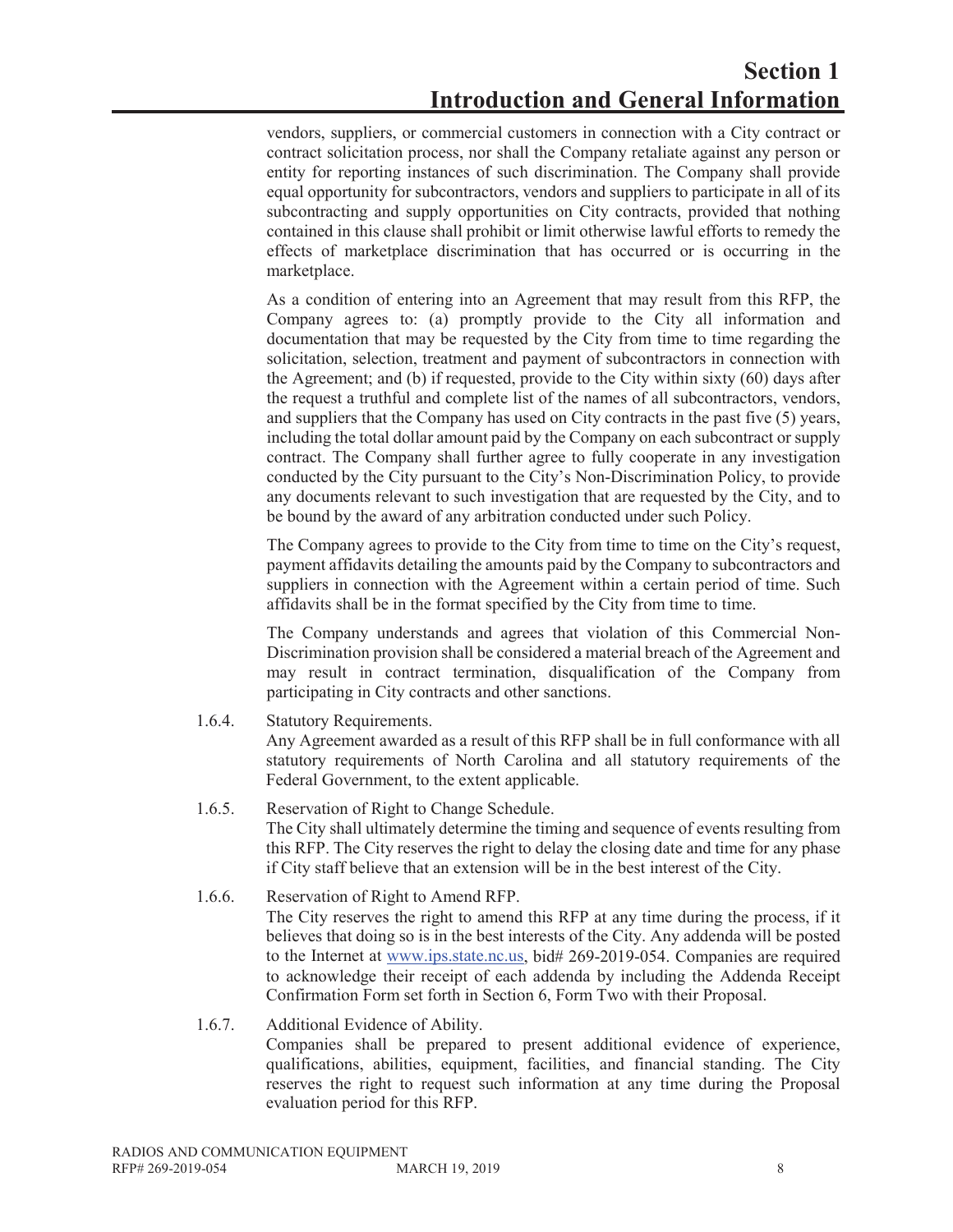- 1.6.8. No Collusion or Conflict of Interest. By responding to this RFP, the Company shall be deemed to have represented and warranted that the Proposal is not made in connection with any competing Company submitting a separate response to this RFP, and is in all respects fair and without collusion or fraud.
- 1.6.9. Proposal Terms Firm and Irreversible. The signed Proposal shall be considered a firm offer on the part of the Company. The City reserves the right to negotiate price and Services. All Proposal responses (including all statements, claims, declarations, prices and specifications in the Proposals) shall be considered firm and irrevocable for purposes of future contract negotiations unless specifically waived in writing by the City. The Company chosen for award should be prepared to have its Proposal and any relevant correspondence incorporated into the Agreement, either in part or in its entirety, at the City's election. Any false or misleading statements found in the Proposal or Agreement exceptions not included in the Proposal may be grounds for disqualification.
- 1.6.10. Proposal Binding for 180 Days. Each Proposal shall contain a statement to the effect that the Proposal is a firm offer for one-hundred-eighty (180) calendar day period from the date of the opening. This statement must be signed by an individual authorized to bind the Company and include their name, title, address, and telephone number. All prices quoted shall be firm and fixed for the full Agreement period. The City shall have the option to accept subject to exception by Agreement.
- 1.6.11. Charlotte Business INClusion Program.

On April 8, 2013 the City adopted a new program that is structured to maximize opportunities for City of Charlotte Certified Small Business Enterprises (SBEs) and Minority and Women Enterprises (MWBEs) that have been certified by the State's Historically Underutilized Business Office. MWSBEs shall have the maximum opportunity to compete for and participate in the performance of contracts issued on behalf of the City of Charlotte. The City further requires that its contractors agree to take all the necessary and responsible steps to ensure that MWSBEs have the maximum opportunity to participate as subcontractors for contractors issued by City of Charlotte, Economic Development Division.

1.6.12. Subcontracting.

The Company given contract award shall be the prime contractor and shall be solely responsible for contractual performance. In the event of a subcontracting relationship, the Company shall remain the prime contractor and will assume all responsibility for the performance of the Services that are supplied by all subcontractors. The City retains the right to approve all subcontractors. Additionally, the City must be named as a third party beneficiary in all subcontracts.

1.6.13. Equal Opportunity.

The City has an equal opportunity purchasing policy. The City seeks to ensure that all segments of the business community have access to supplying the goods and services needed by City programs. The City provides equal opportunity for all businesses and does not discriminate against any Companys regardless of race, color, religion, age, sex, and national origin or disability.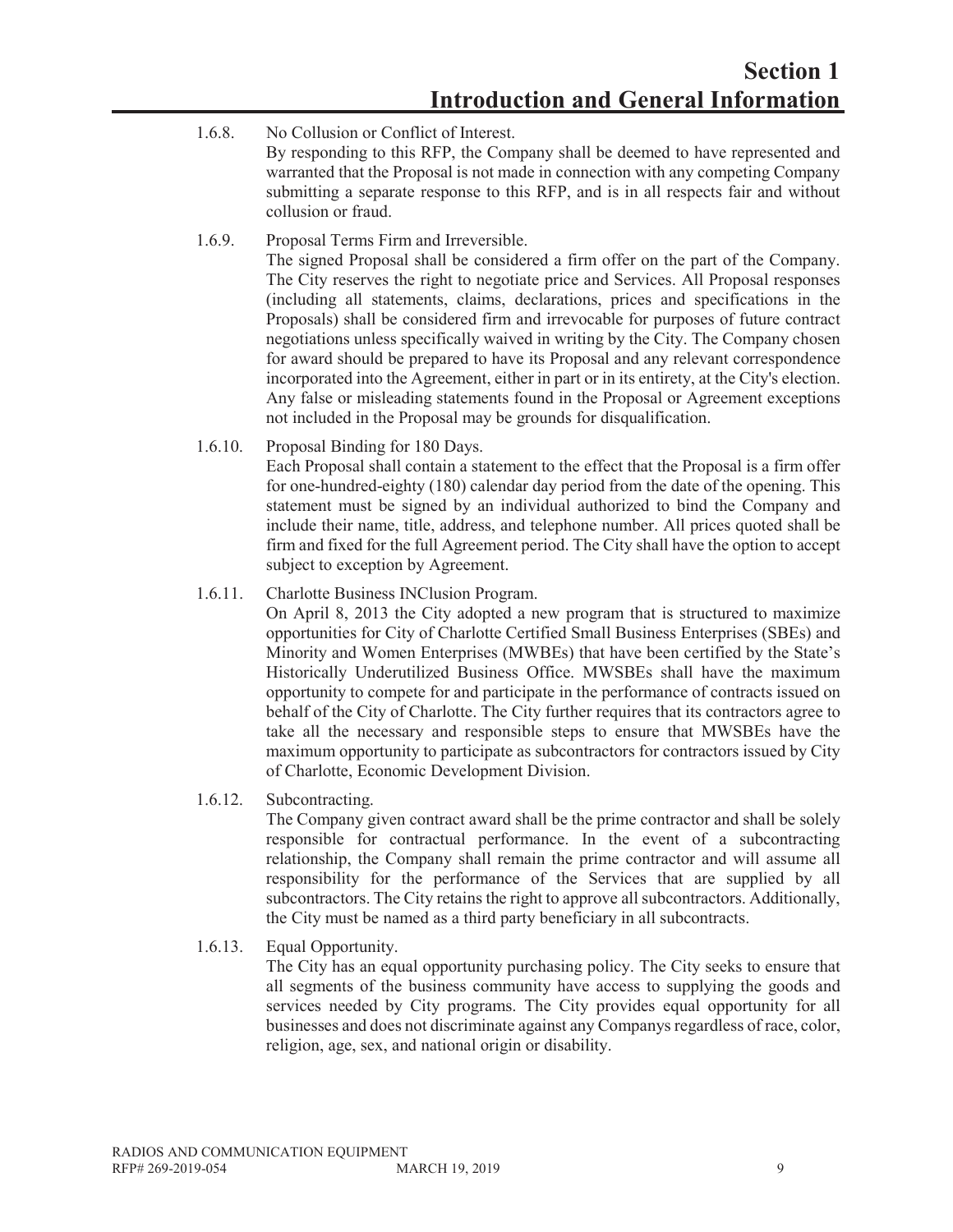- 1.6.14. Use of City's Name. No advertising, sales promotion or other materials of the Company or its agents or representatives may identify or reference the City in any manner absent the prior written consent of the City.
- 1.6.15. Withdrawal for Modification of Proposals.

Companies may change or withdraw their Proposals at any time prior to the Proposal due date; however, no oral modifications will be allowed. Only telegrams, letters, or other formal written requests for modifications or corrections of a previously submitted Proposal, which is addressed in the same manner as the Proposal, and received by the City prior to the scheduled closing time for receipt of Proposals, will be accepted. The Proposal, when opened, will then be corrected in accordance with such written request(s), provided that the written request is contained in a sealed envelope, which is plainly marked "**Modifications to Proposal**."

1.6.16. No Bribery.

In submitting a response to this RFP, each Company certifies that neither it, any of its affiliates or subcontractor*s*, nor any employees of any of the foregoing has bribed, or attempted to bribe, an officer or employee of the City in connection with the Agreement.

1.6.17. Exceptions to the RFP.

Other than exceptions that are stated in compliance with this Section, each Proposal shall be deemed to agree to comply with all terms, conditions, specifications, and requirements of this RFP including the sample contract language included as Section 7. An "exception" is defined as the Company's inability or unwillingness to meet a term, condition, specification, or requirement in the manner specified in the RFP including the sample contract language included as Section 7. All exceptions taken must be identified and explained in writing in your Proposal and must specifically reference the relevant section(s) of this RFP. If the Company provides an alternate solution when taking an exception to a requirement, the benefits of this alternative solution and impact, if any, on any part of the remainder of the Company's solution, must be described in detail.

#### 1.6.18. Fair Trade Certifications.

By submission of a Proposal, the Company certifies that in connection with this procurement:

- The prices have been arrived at independently, without consultation, communication, or agreement, for the purpose of restricting competition, as to any matter relating to such prices with anyone;
- Unless otherwise required by law, the prices which have been quoted in its Proposal have not been knowingly disclosed by the Company and will not knowingly be disclosed by the Company prior to opening; and
- No attempt has been made or will be made by the Company to induce any other person or firm to submit or not to submit a Proposal for the purpose of restricting competition.

#### 1.6.19. Clarification of Ambiguities.

Any Company believing that there is any ambiguity, inconsistency or error in this RFP shall promptly notify the City in writing of such apparent discrepancy. Failure to notify will constitute a waiver of claim for ambiguity, inconsistency or error.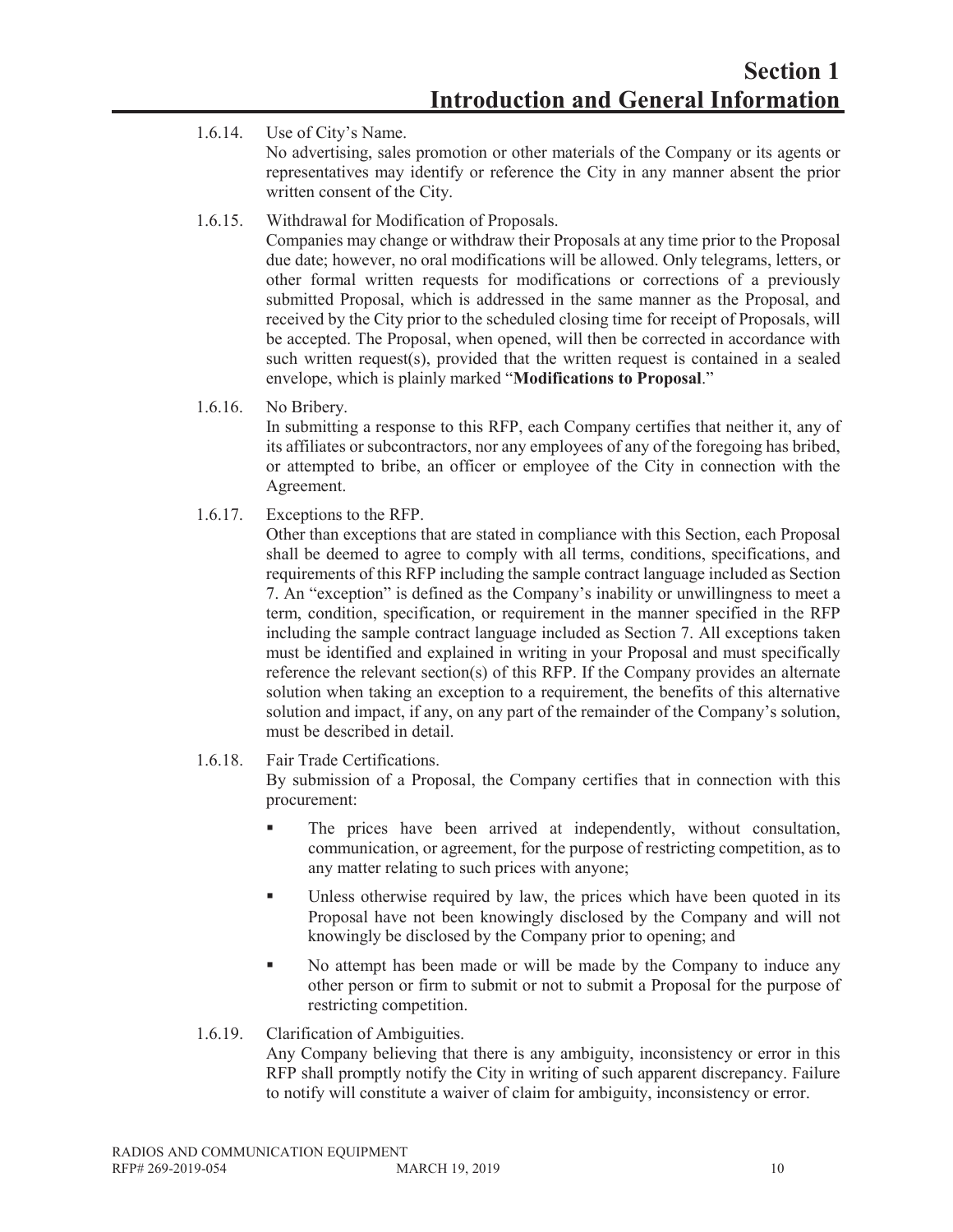- 1.6.20. Company's Obligation to Fully Inform Themselves. Companies or their authorized representatives are expected to fully inform themselves as to all conditions, requirements and specifications of this RFP before submitting Proposals. Failure to do so will be at the Company's own risk.
- 1.6.21. Environmental Preferable Purchasing.

The City promotes the practice of Environmentally Preferable Purchasing (EPP) in acquiring products or services. Applicable EPP attributes that may be taken into consideration as environmental criterion include the following:

| Recycled content               | Renewable resources |
|--------------------------------|---------------------|
| Recyclability                  | Packaging           |
| Biodegradability               | Reduced toxicity    |
| Energy and water efficiency    | Durability          |
| Low volatile organic compounds | Take back options   |

Companies able to supply products or services containing any of the applicable environmentally preferable attributes that meet performance requirements are encouraged to offer them in the Proposal. Companies must provide certification of environmental standards and other environmental claims, such as recycled content and emissions data or a formal statement signed by a senior company official.

1.6.22. Environmental Reporting Requirements.

The Company shall furnish quarterly usage reports showing a summary of the ordering and/or history of each City department for the previous quarter to the Procurement Services Division. The report must show at minimum, description and total quantity of each item ordered during the period, reporting period, City agency, and total dollars per agency. The City reserves the right to request additional information, if required, when reviewing contract activity.

#### 1.6.23. Disclaimer.

Each Company must perform its own evaluation and due diligence of all information and data provided by the City. The City makes no representations or warranties regarding any information or data provided by the City.

#### **1.7. Charlotte Cooperative Purchasing Alliance.**

The Charlotte Cooperative Purchasing Alliance ("CCPA") is a cooperative purchasing program established by the City of Charlotte with the specific purpose of reducing procurement costs by leveraging aggregate purchasing volume to receive better pricing.

The CCPA serves as a government cooperative purchasing organization for government agencies and all contracts are publicly solicited, awarded, and held by the City of Charlotte, North Carolina. CCPA contracts are available for use and benefit all entities that must comply with state purchasing laws.

The City of Charlotte is referred to in this procurement as "City." The other government entities and nonprofits that may participate in a CCPA Contract are referred to as "Participating Public Agencies," and may include any county, city, special district, local government, school district, private K-12 school, technical or vocational school, higher education institution (including community colleges, colleges and universities, both public and private), other government agency or nonprofit organization that elects to access the CCPA contract.

Except as specifically set forth in the Company's Proposal, the terms and conditions of the Contract entered into with the Company may be extended to other public entities that are or at any time in the future become members of the CCPA. Except as prohibited in the Proposal, and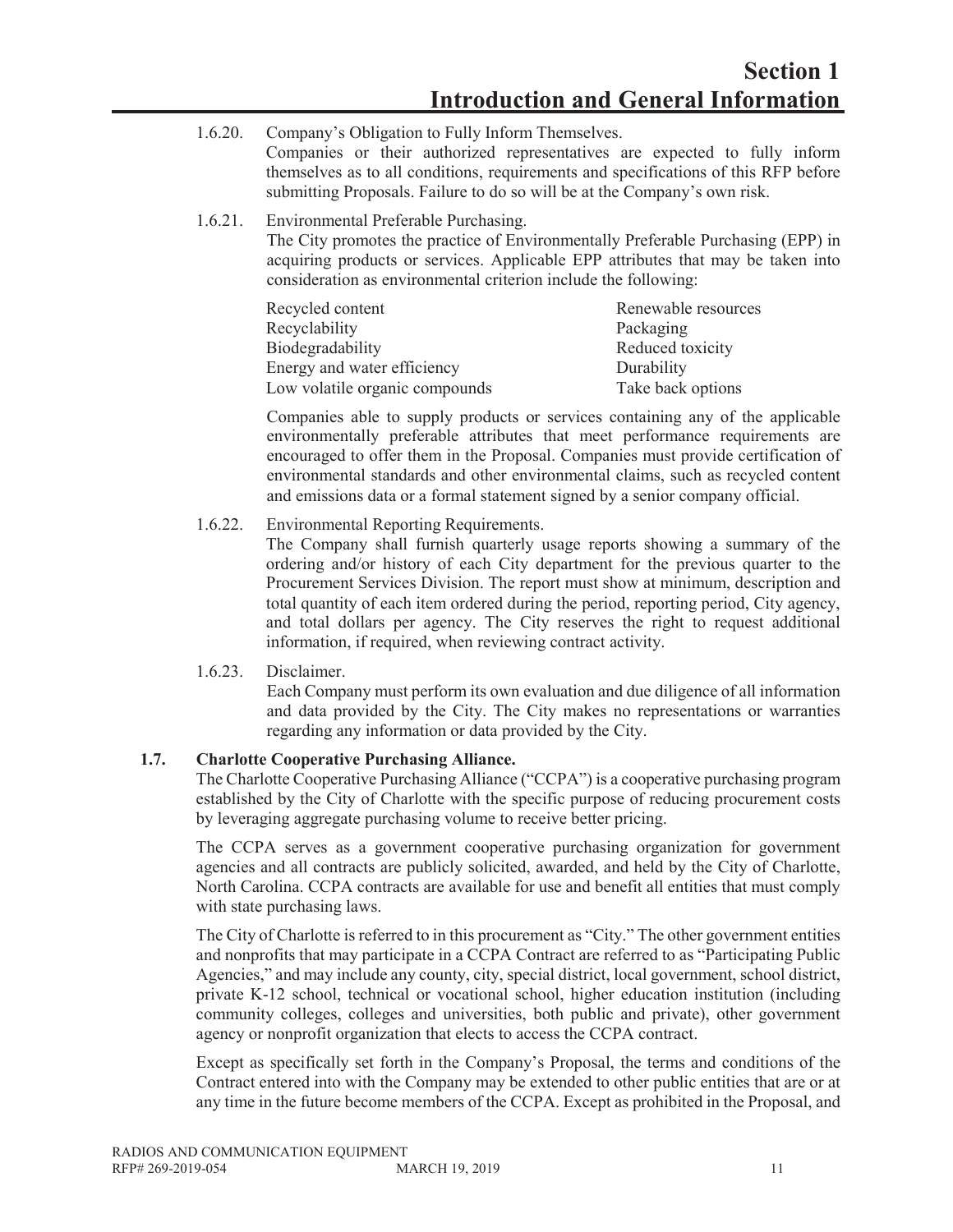subject to the City and the Company entering into an administrative agreement that includes a fee payable to the City, Participating Public Agencies will have the right to enter into contracts with the Company at the same prices, discounts and other terms as are in the Company's Contract with the City.

If a Participating Public Agency decides to take advantage of this option, the Company may opt to enter into a separate contract with that public entity, and must deal directly with that public entity concerning the placement of orders, issuance of purchase orders, contractual disputes, invoicing and payment. The City of Charlotte acts only as the entity conducting the initial procurement.

The Company may notify other public entities of the availability of the Contract for use under the CCPA. Other public entities desiring to procure Products and Services under the terms set forth in the City's Contract will need to make their own legal determinations as to whether the use of this Contract is consistent with their laws, regulations, and other policies.

The City of Charlotte shall not be held liable for any costs or damages incurred by any other public entity or the Company as a result of any contract or other arrangement entered into between that public entity and the Company.

Any subsequent contract(s) between a Participating Public Agency and an awarded Company shall be construed to be in accordance with and governed by the laws of the State in which the Participating Public Agency exists.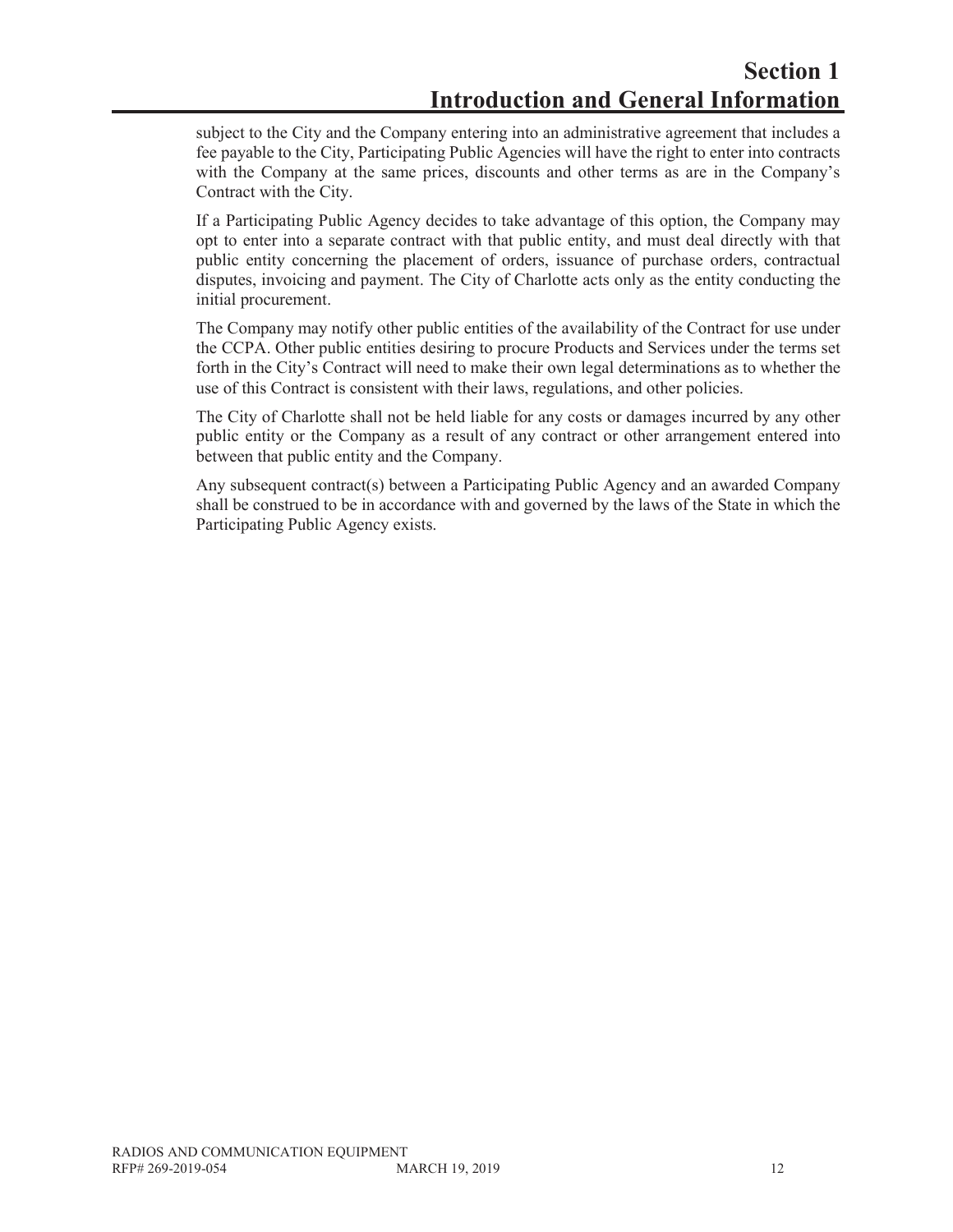#### **2. PROCUREMENT PROCESS.**

This Section 2 contains information about the procurement process for this Project.

#### **2.1. Schedule and Process.**

The following chart shows the schedule of events to prepare the Company's Proposal. The key events and deadlines for this process are as follows, some of which are set forth in more detail in the Sections that follow:

| <b>DATE</b>      | <b>EVENT</b>                                                                                                                                                                                                                                           |  |  |  |
|------------------|--------------------------------------------------------------------------------------------------------------------------------------------------------------------------------------------------------------------------------------------------------|--|--|--|
| March 19, 2019   | <i>Issuance of RFP.</i> The City issues this RFP.                                                                                                                                                                                                      |  |  |  |
| March 22, 2019   | Request for Proposals Acknowledgement. Companies that<br>intend to submit a Proposal shall submit the RFP<br>Acknowledgement Form on this date to the email or fax<br>number listed in Section 2.3.                                                    |  |  |  |
| March 22, 2019   | Submission of Written Questions Prior to Pre-Proposal<br>Conference.Companies are permitted to submit written<br>questions for purposes of clarifying this RFP. All<br>submissions must be pursuant to the instructions in Section<br>2.3 by 2:00 p.m. |  |  |  |
| March 26, 2019   | Non-Mandatory Pre-Proposal Conference to be held at the<br>location indicated in Section 2.4 at 2:00 p.m.                                                                                                                                              |  |  |  |
| April 5, 2019    | Final Submission of Written Questions. Questions are due by<br>$2:00$ p.m.                                                                                                                                                                             |  |  |  |
| April 16, 2019   | Proposal Submission. Proposals are due by 2:00 p.m. at City<br>Procurement, CMGC 9th Floor.                                                                                                                                                            |  |  |  |
| April 16, 2019 - | Evaluation. The Evaluation Committee will assess each                                                                                                                                                                                                  |  |  |  |
| May 14, 2019     | Proposal and conduct evaluation activities with Companies.                                                                                                                                                                                             |  |  |  |
| June 24, 2019    | Contract Award by Council.                                                                                                                                                                                                                             |  |  |  |
| July 16, 2019    | Post Award Meeting. City and Company will meet to discuss<br>the performance of the new Contract. Meeting will be held<br>at the CMGC 9 <sup>th</sup> Floor Large Conference Room 986 at 2:00<br>p.m.                                                  |  |  |  |
| July 30, 2019    | Company begins<br>providing<br>Services<br>the<br>commence.<br>Services.                                                                                                                                                                               |  |  |  |

#### **2.2. Intent to Propose.**

Please acknowledge receipt of this RFP via email or facsimile by **March 22, 2019** using the Request for Proposals Acknowledgement Form located in Section 6, Form One. Complete the form in its entirety advising the City of your firm's intention to submit or not submit a Proposal. Email or fax the completed and signed form to the email address or fax number below. The City strongly encourages Companies to submit this form prior to the Pre-Proposal conference, but Companies shall not be precluded from submitting a Proposal if they fail to submit this form.

#### **2.3. Interpretations and Addenda.**

There are two (2) ways to ask questions about this RFP: (1) submit a question in writing to the Procurement Officer at the e-mail address listed below; or (2) ask a question at the Pre-Proposal Conference. Other than these permitted methods, Companies should refrain from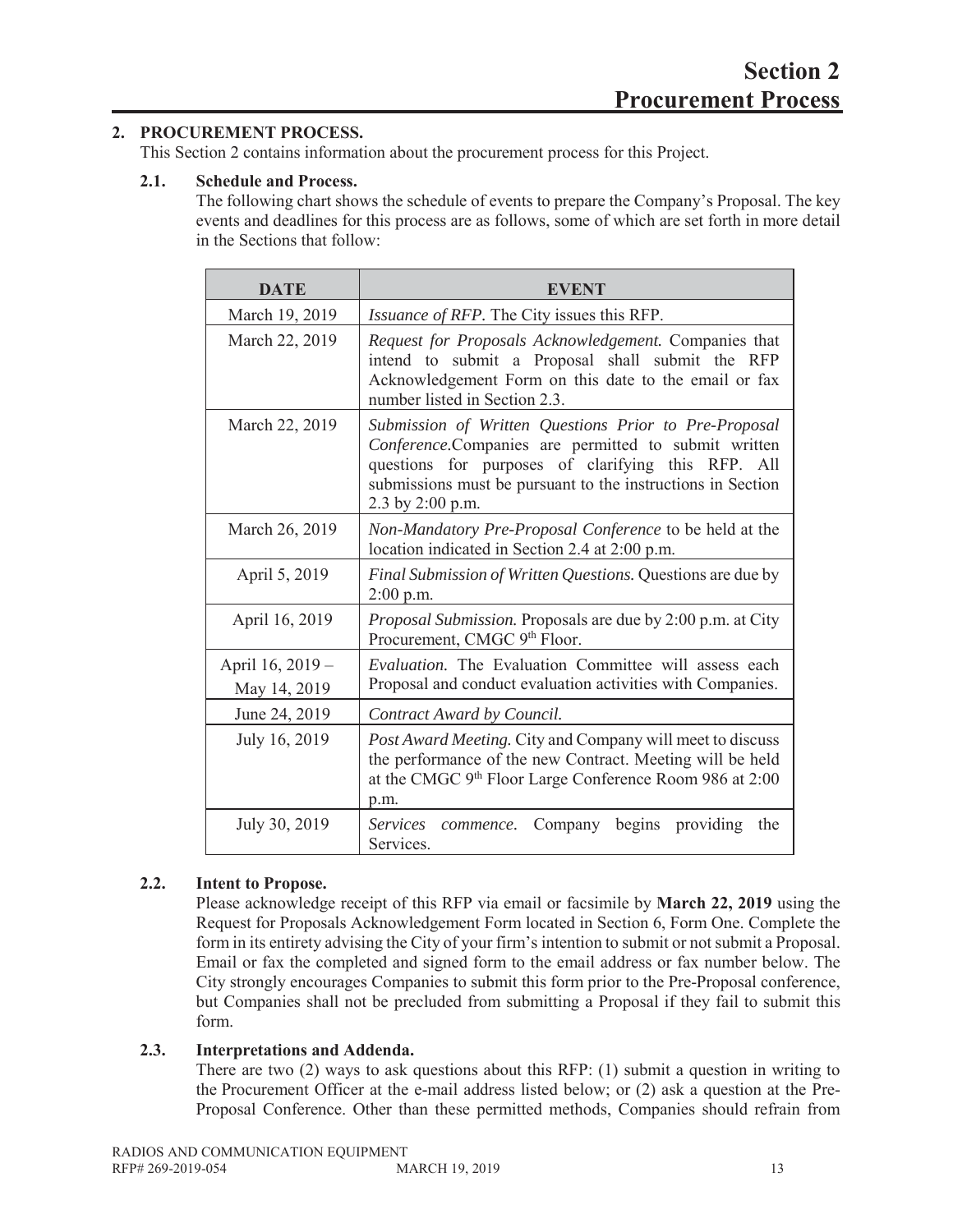contacting City staff prior to the Proposal deadline. **The City is not bound by any statements, representations or clarifications regarding this RFP other than those provided in writing by the Procurement Officer.** 

David Tate City of Charlotte City Procurement 600 East 4th Street, CMGC 9th Floor Charlotte, NC 28202 RFP # 269-2019-054 Fax: 704-632-8520 E-mail: dtate@charlottenc.gov

When submitting questions, please reference the RFP page and topic number. In order for questions to be addressed at the Pre-Proposal Conference, they must be submitted by **2:00 p.m. on March 22, 2019**.

After the Pre-Proposal Conference, questions must be submitted in writing by the deadline stated in Section 2.1. In the case of questions not submitted by the deadline, the Procurement Officer will, based on the availability of time to research and communicate an answer, decide whether an answer can be given before the Proposal deadline. When responding to Company questions or issuing addenda to the RFP, the City will post the answer or information to the Internet at http://www.ips.state.nc.us and the City's Contract Opportunities Site, referencing solicitation # 269-2019-054. Companies are required to acknowledge their receipt of each addenda by including in the Proposal a completed Addenda Receipt Confirmation Form (Section 6, Form 2).

#### **2.4. Pre-Proposal Conference.**

A Non-Mandatory Pre-Proposal Conference will be conducted on **March 26, 2019 at 2:00 p.m**. The meeting will be held at the Charlotte-Mecklenburg Government Center, 600 East Fourth Street, Charlotte, North Carolina 28202, 9th Floor Large Conference Room 986 or via teleconference by calling 704-336-5485.

While attendance at the Pre-Proposal Conference is not mandatory, all interested Companies are encouraged to attend. If special accommodations are required for attendance, please notify David Tate in advance of the conference date and time identifying the special accommodations required.

#### **2.5. Submit a Proposed Alternate Product in Lieu of a Specified Brand.**

Companies that desire to submit a proposed alternate Product in lieu of a brand specified in Section 3 of this RFP (referred to as an "Alternate") must submit the following for sample testing and evaluation:

- 2.5.1. A written statement identifying the manufacturer, brand name, make and, if applicable, style number.
- 2.5.2. Any descriptive literature such as illustrations, drawing or date that are necessary for the City to make a comparison with the brand specified for that item listed in Section 3.
- 2.5.3. Certified test reports (if applicable) by an independent laboratory attesting that the proposed Alternate is equal to or better than the specified brand with respect to the applicable specifications for which certified test reports are required.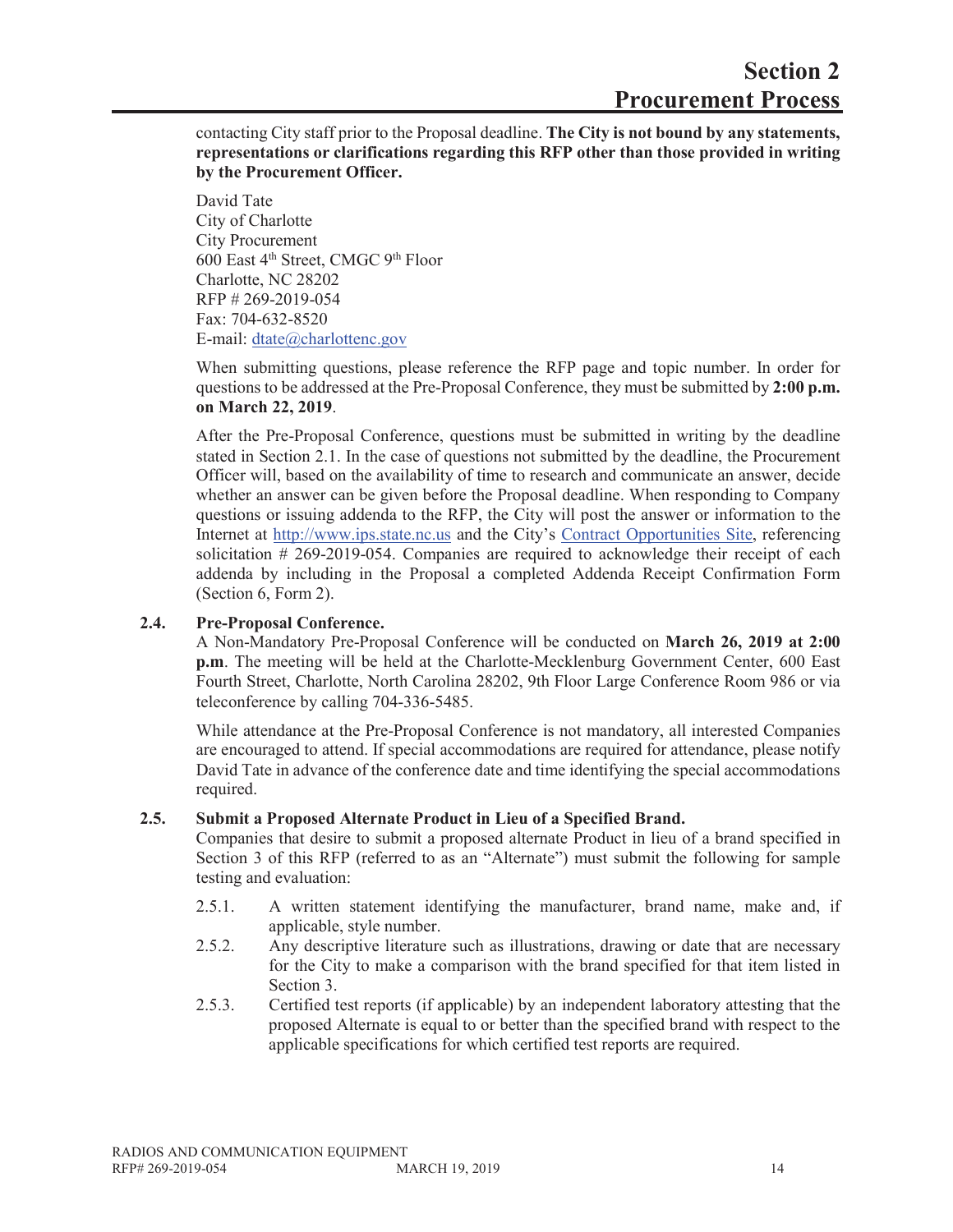Failure to comply with each of the above requirements with respect to a proposed Alternate Product shall result in the City rejecting the Alternate as an acceptable "or equal" for the brand specified in Section 3.

#### **2.6. Submission of Proposals.**

Proposals must be in the format specified in Section 4 of this RFP. One (1) electronic copy on a CD or flash drive in a searchable format such as MS Word or Adobe Acrobat and one (1) original Proposal signed in ink by a company official authorized to make a legal and binding offer, plus one (1) copy shall be submitted to the address listed in Section 2.3 above by **April 16, 2019 on or before but no later than 2:00 p.m.** The original Proposal and the copy shall be complete and unabridged, and shall not refer to any other copy of the signed and sealed original for any references, clarifications, or additional information.

When received, all Proposals and supporting materials, as well as correspondence relating to this RFP, shall become the property of the City. **Proposals sent by fax or email will not be accepted.**

**Due to increased security concerns at the Charlotte-Mecklenburg Government Center (CMGC), your sealed boxed including any portions marked as Confidential/Trade Secret, may be searched and thoroughly inspected prior to admittance. Please allow time for this search to take place and to re-seal the box if delivering your Proposal in person to the CMGC.**

Do not arrive at City Procurement on the Proposal due date for the purposes of reviewing your competitors' Proposals. The Proposals will not be read aloud or made available to inspect or copy until any trade secret issues have been resolved. All Proposals will be time-stamped upon receipt and held in a secure place until opening.

#### **2.7. Correction of Errors.**

The person signing the Proposal must initial erasures or other corrections in the Proposal. The Company further agrees that in the event of any obvious errors, the City reserves the right to waive such errors in its sole discretion. The City, however, has no obligation under any circumstances to waive such errors.

#### **2.8. Evaluation.**

As part of the evaluation process, the Evaluation Committee may engage in discussions with one or more Companies. Discussions might be held with individual Companies to determine in greater detail the Company's qualifications, to explore with the Company the scope and nature of the required contractual Services, to learn the Company's proposed method of performance and the relative utility of alternative methods, and to facilitate arriving at a Contract that will be satisfactory to the City.

The City may in its discretion require one or more Companies to make presentations to the Evaluation Committee or appear before the City and/or its representatives for an interview. During such interview, the Company may be required to orally and otherwise present its Proposal and to respond in detail to any questions posed. Additional meetings may be held to clarify issues or to address comments, as the City deems appropriate. Companies will be notified in advance of the time and format of such meetings.

Since the City may choose to award a Contract without engaging in discussions or negotiations, the Proposals submitted shall state the Company's best offer for performing the Services described in this RFP.

#### 2.8.1. **Samples.**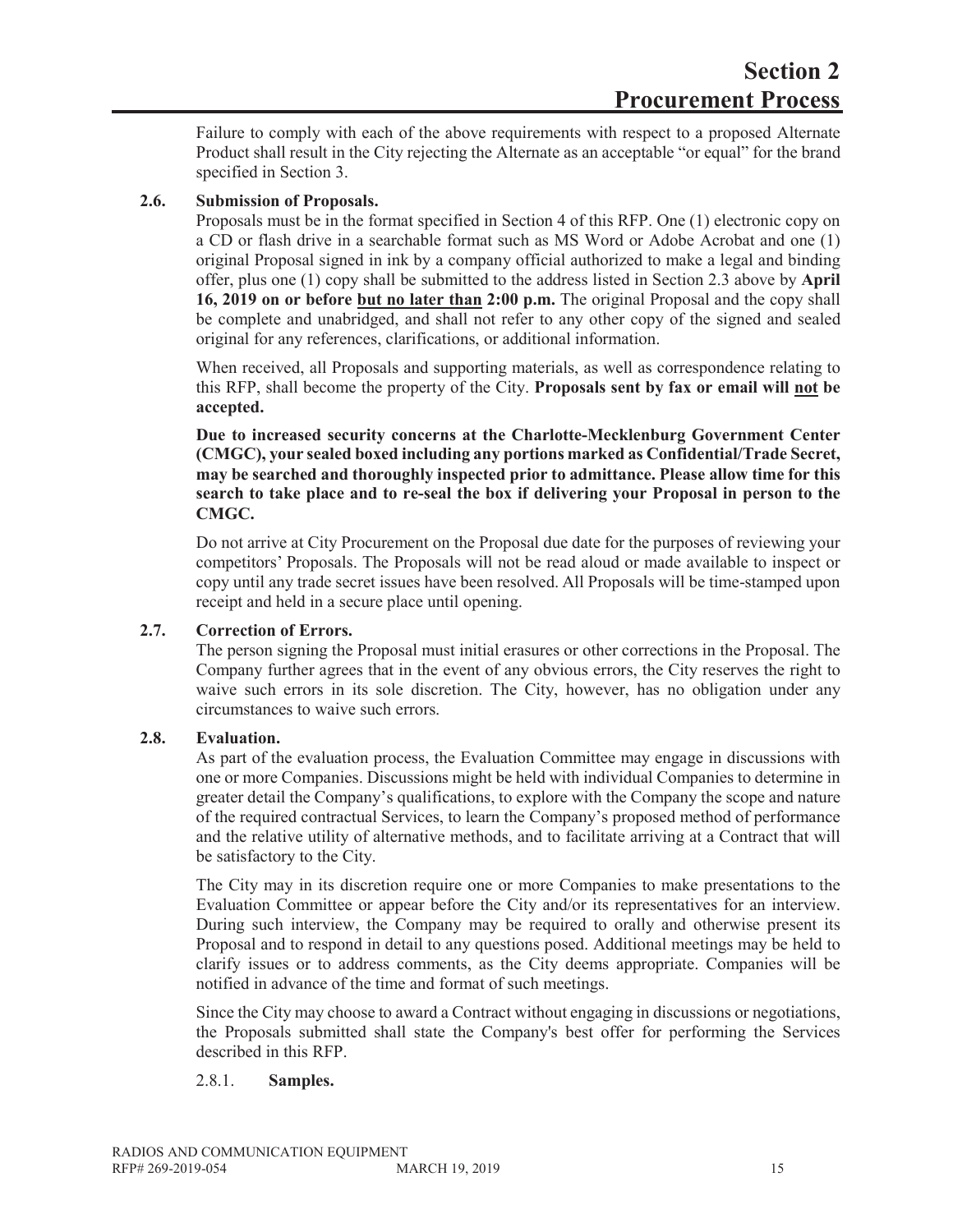Companies may be requested to submit samples of specific Groups of radios during the evaluation phase. If samples are requested, Companies shall submit two (2) samples of a certain group of radios, to be determined during the evaluation process, that are described in the Scope of Services Section 3.3, at no charge to the City for evaluation purposes. Samples shall be received by the City within five (5) business days of request by the City. Samples must be an exact and true representation of the actual Products that will be proposed in response to this RFP.

Upon receipt of the samples, the Evaluation Committee will conduct an evaluation of each product to determine the compliance with requirements outlined in Section 3 and whether the samples appear to be acceptable "or equal" alternates to the brand names listed. Companies may also be requested to come onsite to the City for programming and/or demonstration purposes. The testing of samples and evaluation process shall be conducted for an estimated two (2) weeks from the proposals submission date outlined in Section 2.1.

During the evaluation phase, the City reserves the right to contact Companies as the City deems necessary with questions or concerns regarding the sample submitted or with requests for additional documentation, samples or information. Companies must promptly comply with all such requests. The City is not responsible for locating or obtaining any information not identified in the proposal response. The City shall be the sole judge in determining the product acceptability.

At the conclusion of the sample evaluation process, the City shall return each sample to the Company.

#### **2.9. Contract Award by Council.**

As soon as practical after opening the Proposals, the name of the apparent successful Company will be submitted to the Council for final approval of award and the Procurement Officer will provide Contract documents to the Company. In the event the Council approval is not received within one hundred eighty (180) calendar days after opening of the Proposals, the Company may request that it be released from the Proposal.

#### **2.10. Vendor Inclusion.**

The City's vendor management philosophy supports a fair, open, and inclusive process that offers the same access and information to all Companies. Although Companies are not required to be registered in the City's vendor registration system prior to submitting a Proposal, in order to execute a contract with the City and receive payment from the City, all Companies must register with the City's vendor registration system.

Your registration provides the City with baseline information for your company including location, contact and demographic information, as well as your areas of expertise with specific commodity and/or service descriptions. You will also have the opportunity to complete any applicable certifications if your company desires to establish itself as an SBE, MBE, or WBE. The link below will provide you with the opportunity to complete your registration on-line with the City.

http://charlottenc.gov/vendors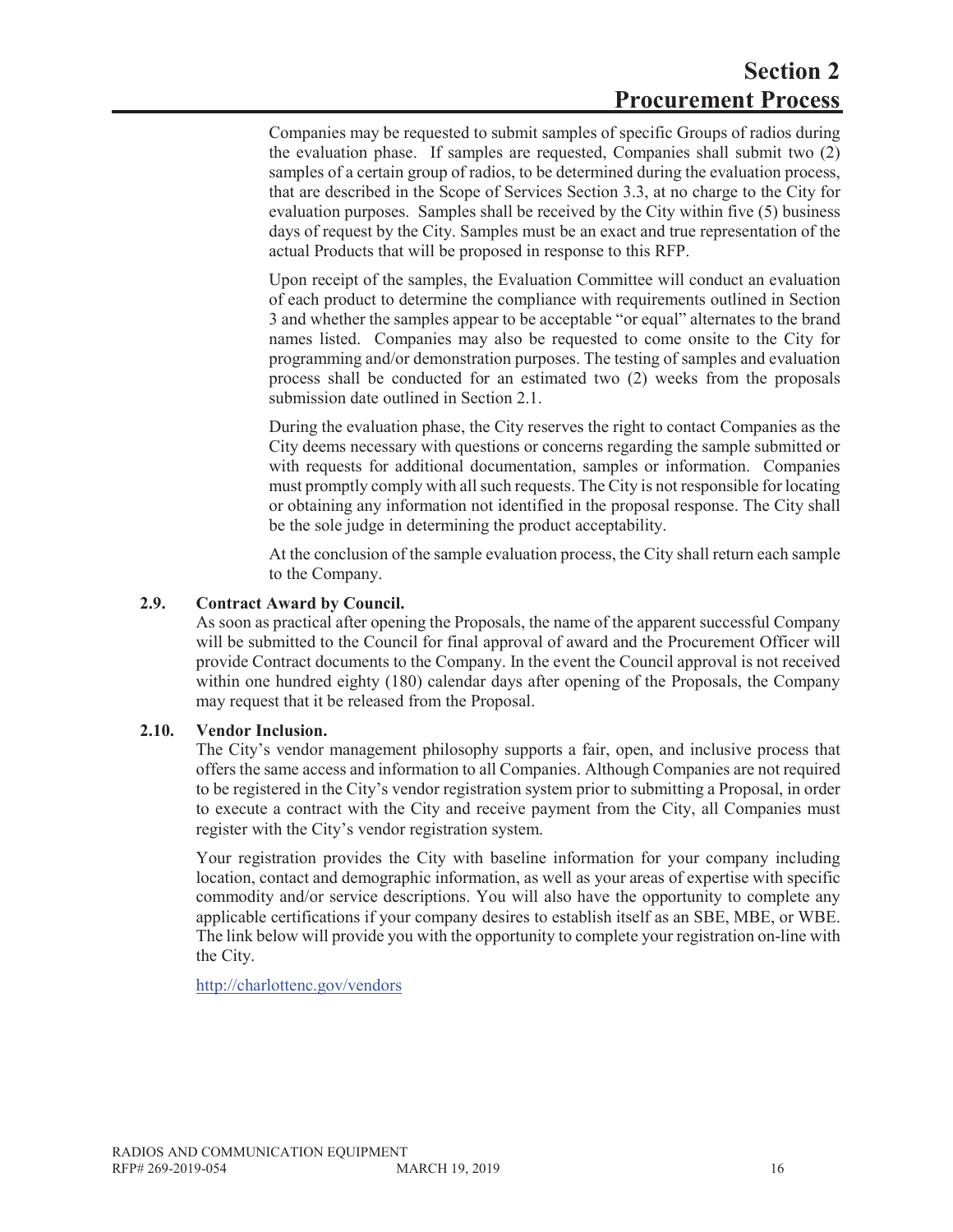#### **3. SCOPE OF RADIOS AND COMMUNICATION EQUIPMENT.**

#### **3.1. General Scope.**

The City of Charlotte manages an estimated 12,000 radios through all departments citywide. While the City is flexible with respect to certain elements of its proposed relationship with the Radios and Communication Equipment Services Provider, the City does have certain preferences for that relationship and has developed the following proposed model for that relationship.

#### **3.2. Product Specifications.**

Companies shall provide pricing for each type of radio listed below that meet the following specifications: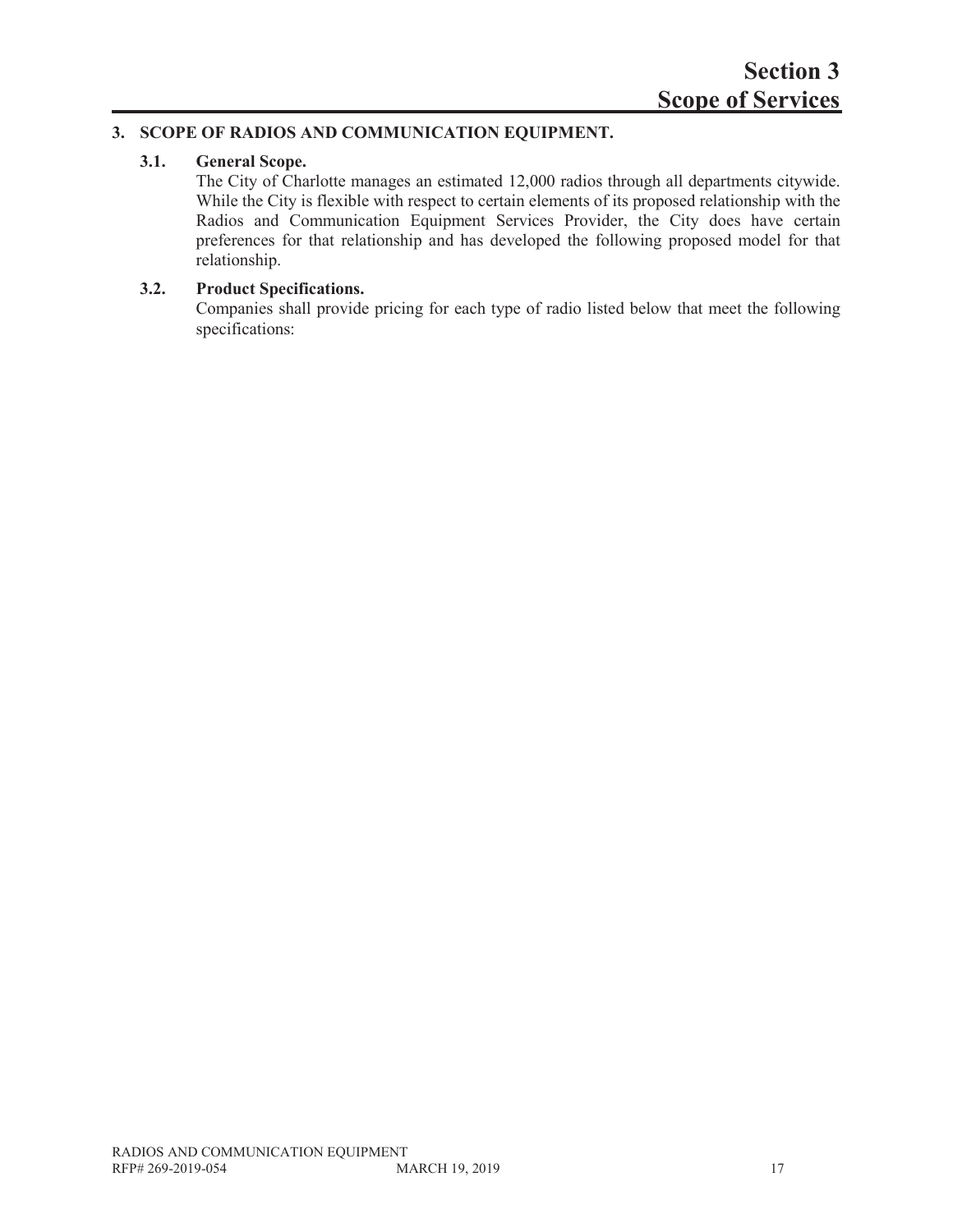#### 3.2.1. **Portable Radios**.

| <b>GROUP 1-PORTABLE RADIOS</b> |                                                                                                                                                                                                                                                                                                                  |  |                   |                  |  |
|--------------------------------|------------------------------------------------------------------------------------------------------------------------------------------------------------------------------------------------------------------------------------------------------------------------------------------------------------------|--|-------------------|------------------|--|
|                                | <b>SPECIFICATION</b>                                                                                                                                                                                                                                                                                             |  | <b>COMPLIANCE</b> |                  |  |
| <b>SPEC#</b>                   |                                                                                                                                                                                                                                                                                                                  |  | N <sub>O</sub>    | <b>EXCEPTION</b> |  |
| 1.1                            | All Company equipment is expected to<br>be of high quality and intended to<br>provide high reliability under heavy<br>use in severe environments.<br>Equipment must be FCC type accepted<br>in accordance with FCC Part 90 rules<br>and regulations.                                                             |  |                   |                  |  |
| 1.2                            | All Company equipment shall meet<br>MIL-STD-810 C, D, E, and F.                                                                                                                                                                                                                                                  |  |                   |                  |  |
| 1.3                            | All Company equipment shall be<br>software programmable.                                                                                                                                                                                                                                                         |  |                   |                  |  |
| 1.4                            | All Company equipment shall support<br>the following:<br>Conventional analog;<br>Project 25 Conventional;<br>Project 25 Trunked Digital<br>Phase 1;<br>Upgradable to Project 25<br>Trunked Digital Phase 2<br>(TDMA); and<br>Digital CAI Operation.                                                              |  |                   |                  |  |
| 1.5                            | Features:<br>Push-to-Talk (PTT) button;<br>Top-mounted on/off volume<br>knob;<br>Talkgroup/channel selector;<br>$\bullet$<br>Emergency button with<br>protection from inadvertent<br>activation;<br>Alphanumeric display (on<br>applicable models) with a<br>minimum of eight characters;<br>Transmit indicator. |  |                   |                  |  |
| 1.6                            | Companies shall have the option to<br>provide pricing for multiband portable<br>radios capable of operating in the<br>following frequency bands:<br>VHF: 136-174 MHz<br>UHF: 380-520 MHz<br>700/800 MHz: 762-870 MHz                                                                                             |  |                   |                  |  |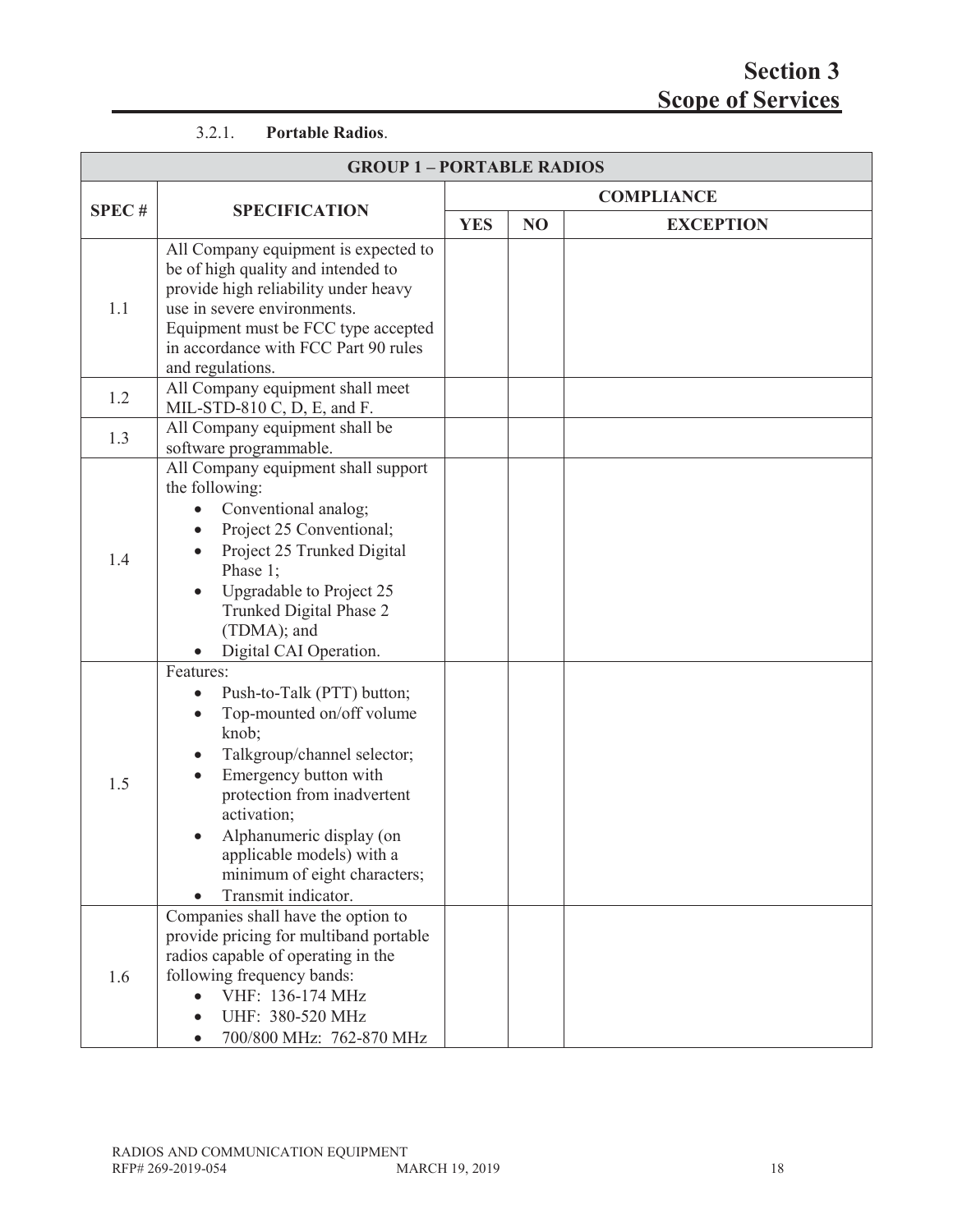| <b>GROUP 2-PORTABLE RADIOS</b> |                                                                                                                                                                                                                                                |                   |                |                  |  |
|--------------------------------|------------------------------------------------------------------------------------------------------------------------------------------------------------------------------------------------------------------------------------------------|-------------------|----------------|------------------|--|
| <b>SPEC#</b>                   | <b>SPECIFICATION</b>                                                                                                                                                                                                                           | <b>COMPLIANCE</b> |                |                  |  |
|                                |                                                                                                                                                                                                                                                | <b>YES</b>        | N <sub>O</sub> | <b>EXCEPTION</b> |  |
| 2.1                            | All Group 2 Portable Radios shall<br>include the requirements listed in<br>Group 1 in addition to the following:                                                                                                                               |                   |                |                  |  |
| 2.2                            | Certified as intrinsically safe.                                                                                                                                                                                                               |                   |                |                  |  |
| 2.3                            | ADP Encryption option.                                                                                                                                                                                                                         |                   |                |                  |  |
| 2.4                            | Companies shall have the option to<br>provide pricing for multiband portable<br>radios capable of operating in the<br>following frequency bands:<br>VHF: 136-174 MHz<br>UHF: 380-520 MHz<br>$\bullet$<br>700/800 MHz: 762-870 MHz<br>$\bullet$ |                   |                |                  |  |

| <b>GROUP 3-PORTABLE RADIOS</b> |                                                                                                                                                                                                                |            |                   |                  |  |
|--------------------------------|----------------------------------------------------------------------------------------------------------------------------------------------------------------------------------------------------------------|------------|-------------------|------------------|--|
| <b>SPEC#</b>                   |                                                                                                                                                                                                                |            | <b>COMPLIANCE</b> |                  |  |
|                                | <b>SPECIFICATION</b>                                                                                                                                                                                           | <b>YES</b> | N <sub>O</sub>    | <b>EXCEPTION</b> |  |
| 3.1                            | All Group 3 Portable Radios shall<br>include the requirements listed in<br>Group 1 and Group 2 in addition to the<br>following:                                                                                |            |                   |                  |  |
| 3.2                            | Over the air programming (OTAP)<br>capable to include:<br>Integrated voice and data<br>option;<br>Secure programming and<br>$\bullet$<br>seamless batch programming<br>options;<br>POP25 option or equivalent. |            |                   |                  |  |
| 3.3                            | Text Messaging Format capable to<br>include:<br>Programmable quick access<br>buttons;<br>Store and forward text options.                                                                                       |            |                   |                  |  |
| 3.4                            | GPS capable to include:<br>Integration into main antenna.                                                                                                                                                      |            |                   |                  |  |
| 3.5                            | SmartZone Operation.                                                                                                                                                                                           |            |                   |                  |  |
| 3.6                            | Integrated Voice & Data (IV&D)<br>option.                                                                                                                                                                      |            |                   |                  |  |
| 3.7                            | Integrated GPS option.                                                                                                                                                                                         |            |                   |                  |  |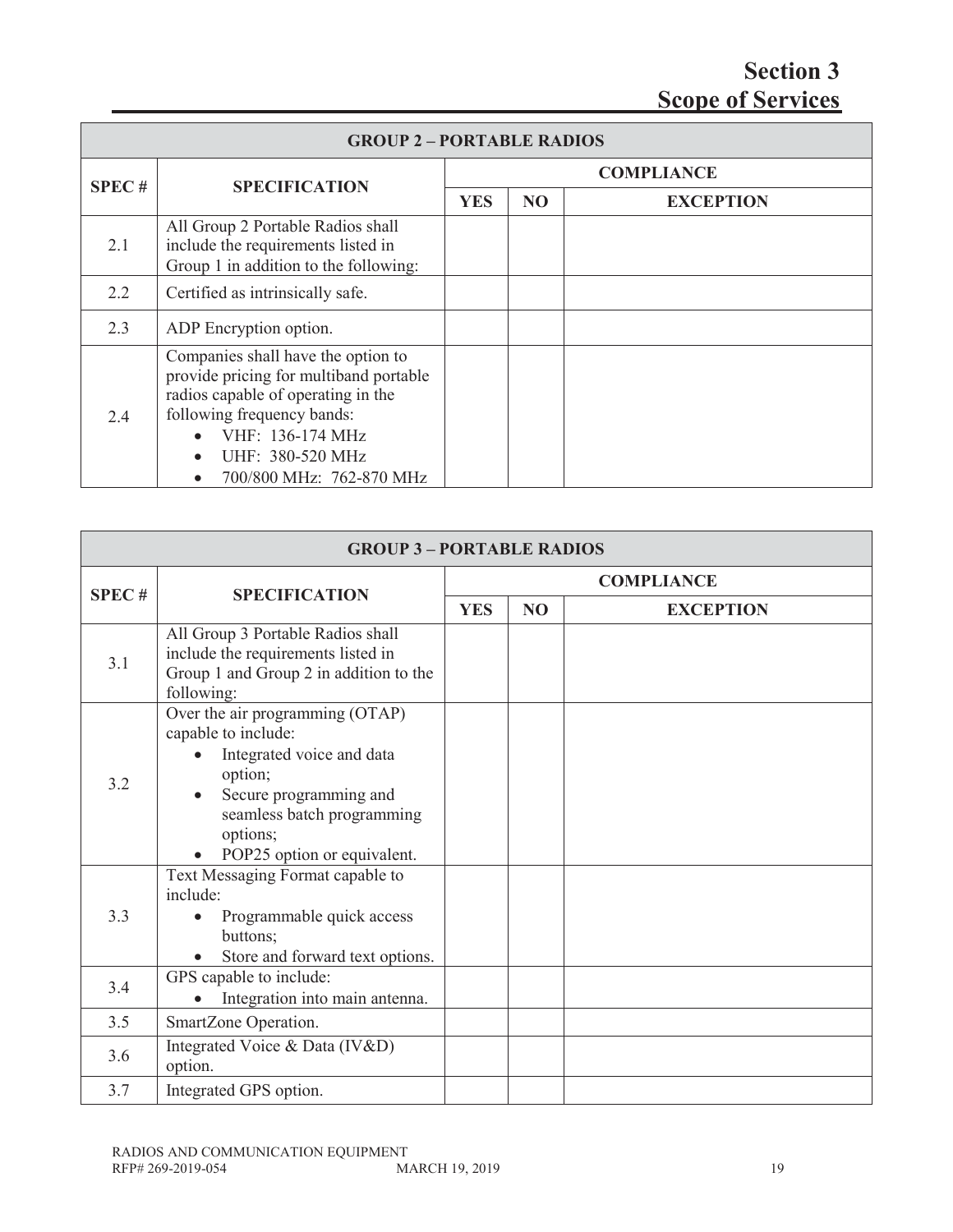| 3.8  | Advanced System Key (ASK) option.                                                                                                                                                                                                              |  |  |
|------|------------------------------------------------------------------------------------------------------------------------------------------------------------------------------------------------------------------------------------------------|--|--|
| 3.9  | Radio Authentication option.                                                                                                                                                                                                                   |  |  |
| 3.10 | Programming Over P25 (OTAP)<br>option.                                                                                                                                                                                                         |  |  |
| 3.11 | Bluetooth option.                                                                                                                                                                                                                              |  |  |
| 3.12 | <b>Smart Battery Charging System</b><br>option.                                                                                                                                                                                                |  |  |
| 3.13 | Companies shall have the option to<br>provide pricing for multiband portable<br>radios capable of operating in the<br>following frequency bands:<br>VHF: 136-174 MHz<br>UHF: 380-520 MHz<br>$\bullet$<br>700/800 MHz: 762-870 MHz<br>$\bullet$ |  |  |

|              | <b>GROUP 4 - MOTOTRBO SERIES PORTABLE RADIOS</b> |            |                   |                  |  |  |
|--------------|--------------------------------------------------|------------|-------------------|------------------|--|--|
| <b>SPEC#</b> |                                                  |            | <b>COMPLIANCE</b> |                  |  |  |
|              | <b>SPECIFICATION</b>                             | <b>YES</b> | N <sub>O</sub>    | <b>EXCEPTION</b> |  |  |
|              | All Group 4 Portable Radios shall be             |            |                   |                  |  |  |
| 4.1          | brand specific or equal for the                  |            |                   |                  |  |  |
|              | MotoTrbo Series radios.                          |            |                   |                  |  |  |
| 4.2          | IMPRES Hi-Cap Li-ion 2150 mAH                    |            |                   |                  |  |  |
|              | Battery (PMNN4409) or equal                      |            |                   |                  |  |  |
| 4.3          | Slim IMPRES Li-ion 1500 mAH                      |            |                   |                  |  |  |
|              | Battery (PMNN4407) or equal                      |            |                   |                  |  |  |
| 4.4          | IMPRES Hi-Cap Li-ion FM 2300                     |            |                   |                  |  |  |
|              | mAH Battery (NNTN8129) or equal                  |            |                   |                  |  |  |
|              | All radios, including "or equal"                 |            |                   |                  |  |  |
| 4.5          | proposed radios, must be compatible              |            |                   |                  |  |  |
|              | with the CLT Aviation MotoTrbo Link              |            |                   |                  |  |  |
|              | Capacity Plus radio system.                      |            |                   |                  |  |  |
|              | Companies shall provide proof of                 |            |                   |                  |  |  |
| 4.6          | being an authorized reseller of these            |            |                   |                  |  |  |
|              | types of radios.                                 |            |                   |                  |  |  |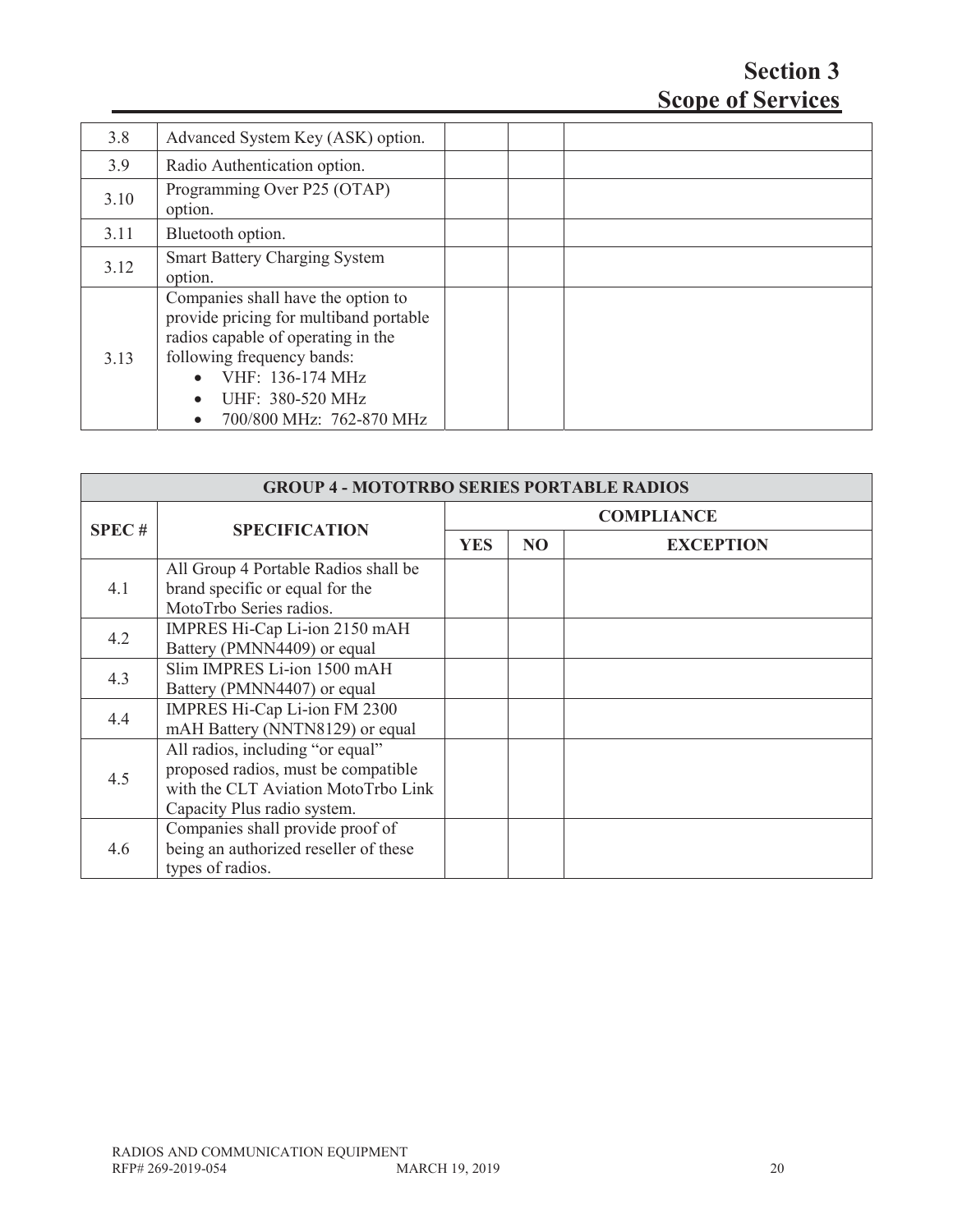| <b>GROUP 5 - ICOM PORTABLE RADIOS</b> |                                                                                                           |            |                |                   |
|---------------------------------------|-----------------------------------------------------------------------------------------------------------|------------|----------------|-------------------|
| SPEC#                                 |                                                                                                           |            |                | <b>COMPLIANCE</b> |
|                                       | <b>SPECIFICATION</b>                                                                                      | <b>YES</b> | N <sub>O</sub> | <b>EXCEPTION</b>  |
| 5.1                                   | All Group 5 Portable Radios shall be<br>brand specific or equal for the ICOM<br>avionics handheld radios. |            |                |                   |
| 5.2                                   | Companies shall provide proof of<br>being an authorized reseller of these<br>types of radios.             |            |                |                   |

|              | <b>ACCESSORIES</b>                                                                                                                                                    |                   |                |                  |  |  |
|--------------|-----------------------------------------------------------------------------------------------------------------------------------------------------------------------|-------------------|----------------|------------------|--|--|
|              |                                                                                                                                                                       | <b>COMPLIANCE</b> |                |                  |  |  |
| <b>SPEC#</b> | <b>SPECIFICATION</b>                                                                                                                                                  | <b>YES</b>        | N <sub>O</sub> | <b>EXCEPTION</b> |  |  |
| 6.1          | Regardless of the Group of Portable<br>Radios, Companies shall provide<br>pricing for all optional OEM<br>accessories including the following at<br>a minimum:        |                   |                |                  |  |  |
| 6.2          | Programming Cables;                                                                                                                                                   |                   |                |                  |  |  |
| 6.3          | Antennas;                                                                                                                                                             |                   |                |                  |  |  |
| 6.4          | Batteries;                                                                                                                                                            |                   |                |                  |  |  |
| 6.5          | Single-bay Battery Charger                                                                                                                                            |                   |                |                  |  |  |
| 6.6          | Multiple-bay Battery Charger                                                                                                                                          |                   |                |                  |  |  |
| 6.7          | Vehicular Battery Charger                                                                                                                                             |                   |                |                  |  |  |
| 6.8          | Remote Speaker Microphone;                                                                                                                                            |                   |                |                  |  |  |
| 6.9          | Remote Speaker Microphone with<br>Antenna;                                                                                                                            |                   |                |                  |  |  |
| 6.10         | Wired Headset                                                                                                                                                         |                   |                |                  |  |  |
| 6.11         | Wireless/Bluetooth Headset                                                                                                                                            |                   |                |                  |  |  |
| 6.12         | <b>Carrying Cases</b>                                                                                                                                                 |                   |                |                  |  |  |
| 6.13         | <b>Belt Clips</b>                                                                                                                                                     |                   |                |                  |  |  |
| 6.14         | All proposed accessories shall be<br>Original Equipment Manufacturer<br>(OEM) and must be accompanied by a<br>compatible portable radio in the<br>Company's proposal. |                   |                |                  |  |  |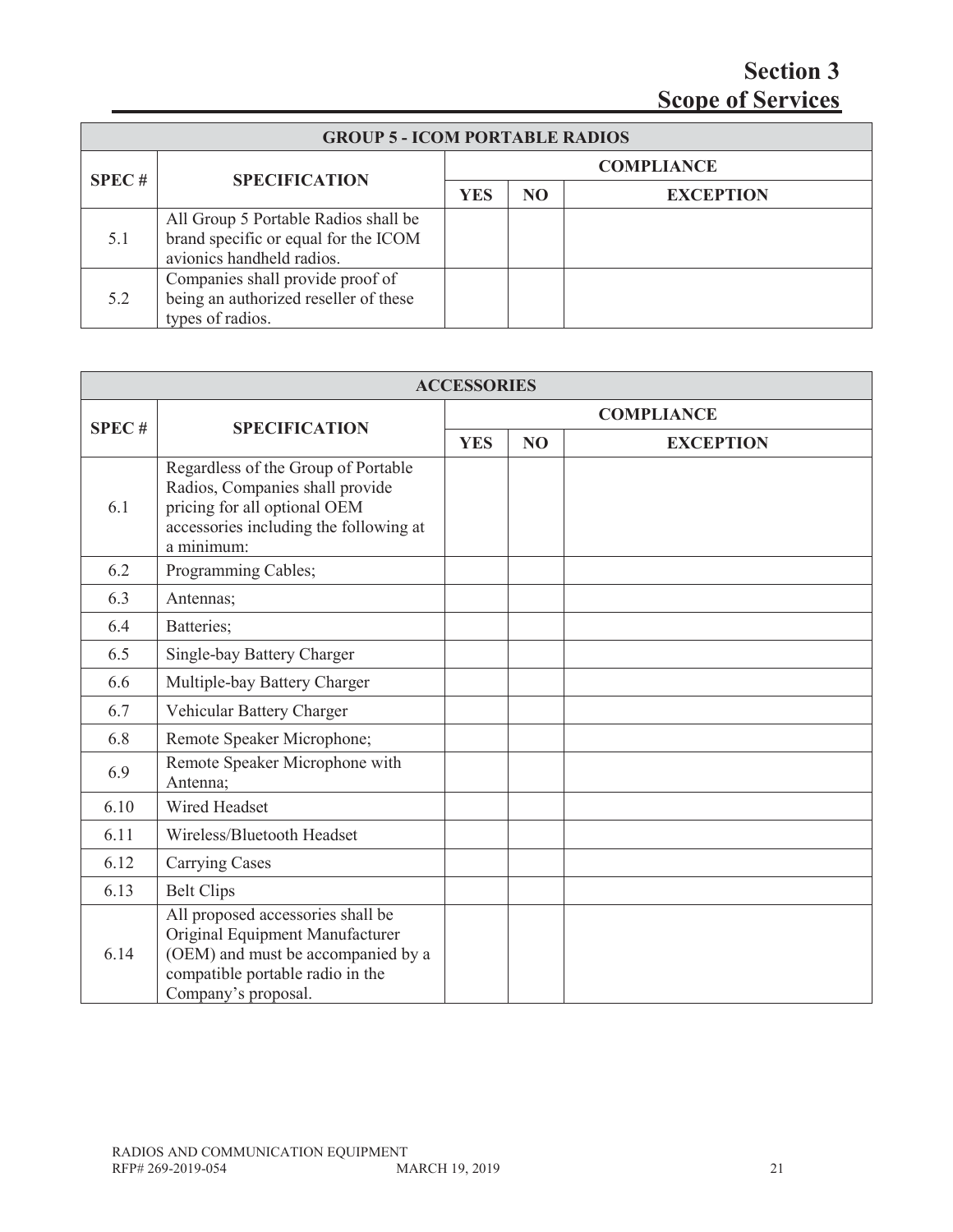|       | <b>DETAILED EQUIPMENT SPECIFICATIONS</b>                                                                                                                  |            |                   |                  |  |  |
|-------|-----------------------------------------------------------------------------------------------------------------------------------------------------------|------------|-------------------|------------------|--|--|
| SPEC# | <b>SPECIFICATION</b>                                                                                                                                      |            | <b>COMPLIANCE</b> |                  |  |  |
|       |                                                                                                                                                           | <b>YES</b> | N <sub>O</sub>    | <b>EXCEPTION</b> |  |  |
| 7.1   | Companies shall provide detailed<br>equipment specifications for all<br>proposed portable radios and<br>accessories, including the follow<br>information: |            |                   |                  |  |  |
| 7.2   | Radio Dimensions                                                                                                                                          |            |                   |                  |  |  |
| 7.3   | Radio Weight with Battery                                                                                                                                 |            |                   |                  |  |  |
| 7.4   | Antenna Type                                                                                                                                              |            |                   |                  |  |  |
| 7.5   | Frequency Channel Capacity                                                                                                                                |            |                   |                  |  |  |
| 7.6   | General features, transmit/receive<br>parameters, and mechanical<br>specifications                                                                        |            |                   |                  |  |  |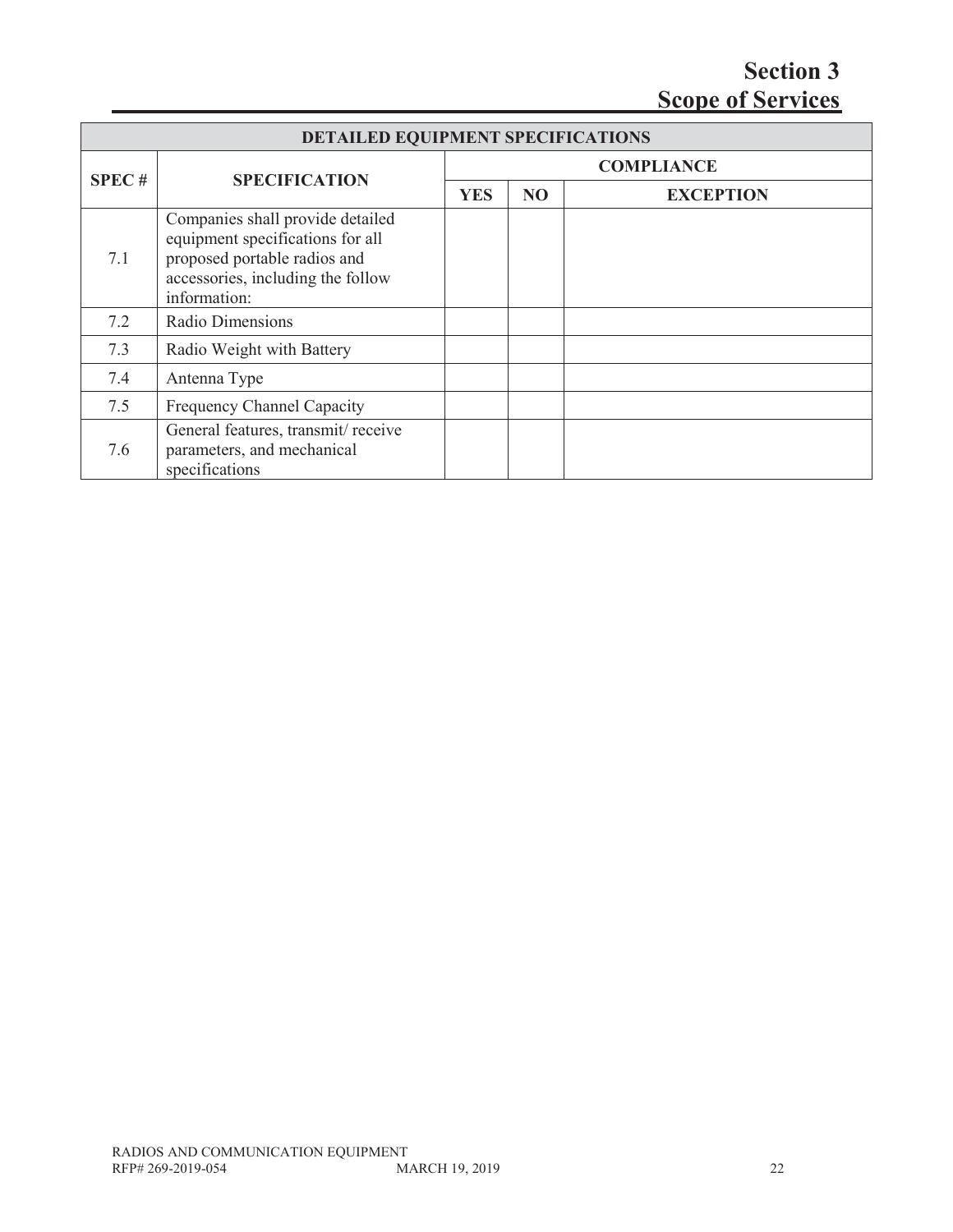| 3.2.2. | <b>Mobile Radios/Control Stations</b> |
|--------|---------------------------------------|
|        |                                       |

| <b>GROUP 6 - MOBILE RADIOS/CONTROL STATIONS</b> |                                                                                                                                                                                                                                                      |                   |    |                  |  |
|-------------------------------------------------|------------------------------------------------------------------------------------------------------------------------------------------------------------------------------------------------------------------------------------------------------|-------------------|----|------------------|--|
|                                                 |                                                                                                                                                                                                                                                      | <b>COMPLIANCE</b> |    |                  |  |
| <b>SPEC#</b>                                    | <b>SPECIFICATION</b>                                                                                                                                                                                                                                 | <b>YES</b>        | NO | <b>EXCEPTION</b> |  |
| 8.1                                             | All Company equipment is expected to<br>be of high quality and intended to<br>provide high reliability under heavy<br>use in severe environments.<br>Equipment must be FCC type accepted<br>in accordance with FCC Part 90 rules<br>and regulations. |                   |    |                  |  |
| 8.2                                             | All Company equipment shall meet<br>MIL-STD-810 C, D, E, and F.                                                                                                                                                                                      |                   |    |                  |  |
| 8.3                                             | All Company equipment shall be<br>software programmable.                                                                                                                                                                                             |                   |    |                  |  |
| 8.4                                             | All Company equipment shall support<br>the following:<br>Conventional analog;<br>Project 25 Conventional;<br>Project 25 Trunked Digital<br>Phase 1;<br>Upgradable to Project 25<br>Trunked Digital Phase 2<br>(TDMA); and<br>Digital CAI Operation.  |                   |    |                  |  |
| 8.5                                             | Mobile radios shall be supplied<br>complete with the following for a<br>complete working solution:<br>Microphone;<br>External Speaker;<br>Cables;<br>Fusing;<br>Mounting Hardware;<br>Coaxial Cable;<br>Antennas;<br>Installation Services.          |                   |    |                  |  |
| 8.6                                             | Mobile Radios shall interface with on-<br>board radio headset systems on<br>vehicles as applicable.                                                                                                                                                  |                   |    |                  |  |
| 8.7                                             | Control Station Radios shall be<br>supplied with the following for a<br>complete working solution:<br>Desk Microphone;<br>Speaker;<br>Cables;<br>Coaxial Cable;<br>Antennas.                                                                         |                   |    |                  |  |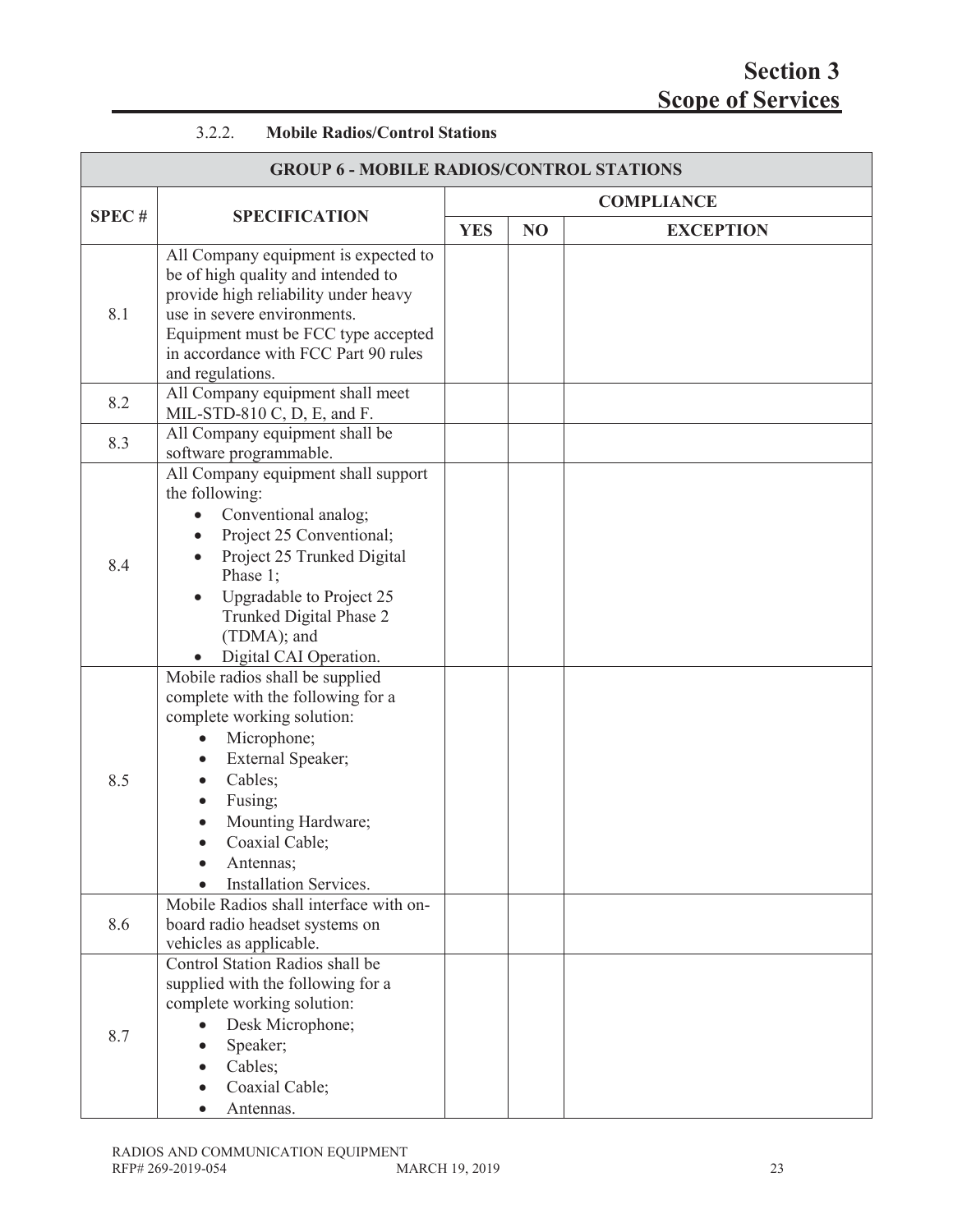| 8.8  | Companies shall provide pricing for<br>dash mounted units and remote |  |  |
|------|----------------------------------------------------------------------|--|--|
|      | mounted units.                                                       |  |  |
|      | Features:                                                            |  |  |
|      | Push-to Talk (PTT) button;<br>$\bullet$                              |  |  |
|      | Front-mounted on/off volume<br>$\bullet$                             |  |  |
| 8.9  | knob;                                                                |  |  |
|      | Talkgroup/channel selector;                                          |  |  |
|      | Alphanumeric display;<br>$\bullet$                                   |  |  |
|      | Transmit indicator.                                                  |  |  |
|      | Companies shall have the option to                                   |  |  |
|      | provide pricing for multiband mobile                                 |  |  |
|      | radios capable of operating in the                                   |  |  |
| 8.10 | following frequency bands:                                           |  |  |
|      | VHF: 136-174 MHz                                                     |  |  |
|      | UHF: 380-520 MHz                                                     |  |  |
|      | 700/800 MHz: 762-870 MHz                                             |  |  |

| <b>GROUP 7 - MOBILE RADIOS/CONTROL STATIONS</b> |                                                                                                                                                                                                                    |                   |           |                  |  |
|-------------------------------------------------|--------------------------------------------------------------------------------------------------------------------------------------------------------------------------------------------------------------------|-------------------|-----------|------------------|--|
|                                                 |                                                                                                                                                                                                                    | <b>COMPLIANCE</b> |           |                  |  |
|                                                 | <b>SPEC#</b><br><b>SPECIFICATION</b>                                                                                                                                                                               | <b>YES</b>        | <b>NO</b> | <b>EXCEPTION</b> |  |
| 9.1                                             | All Group 7 Mobile Radios/Control<br>Stations shall include the requirements<br>listed in Group 6 in addition to the<br>following:                                                                                 |                   |           |                  |  |
| 9.2                                             | Certified as intrinsically safe.                                                                                                                                                                                   |                   |           |                  |  |
| 9.3                                             | ADP Encryption option.                                                                                                                                                                                             |                   |           |                  |  |
| 9.4                                             | Companies shall have the option to<br>provide pricing for multiband mobile<br>radios capable of operating in the<br>following frequency bands:<br>VHF: 136-174 MHz<br>UHF: 380-520 MHz<br>700/800 MHz: 762-870 MHz |                   |           |                  |  |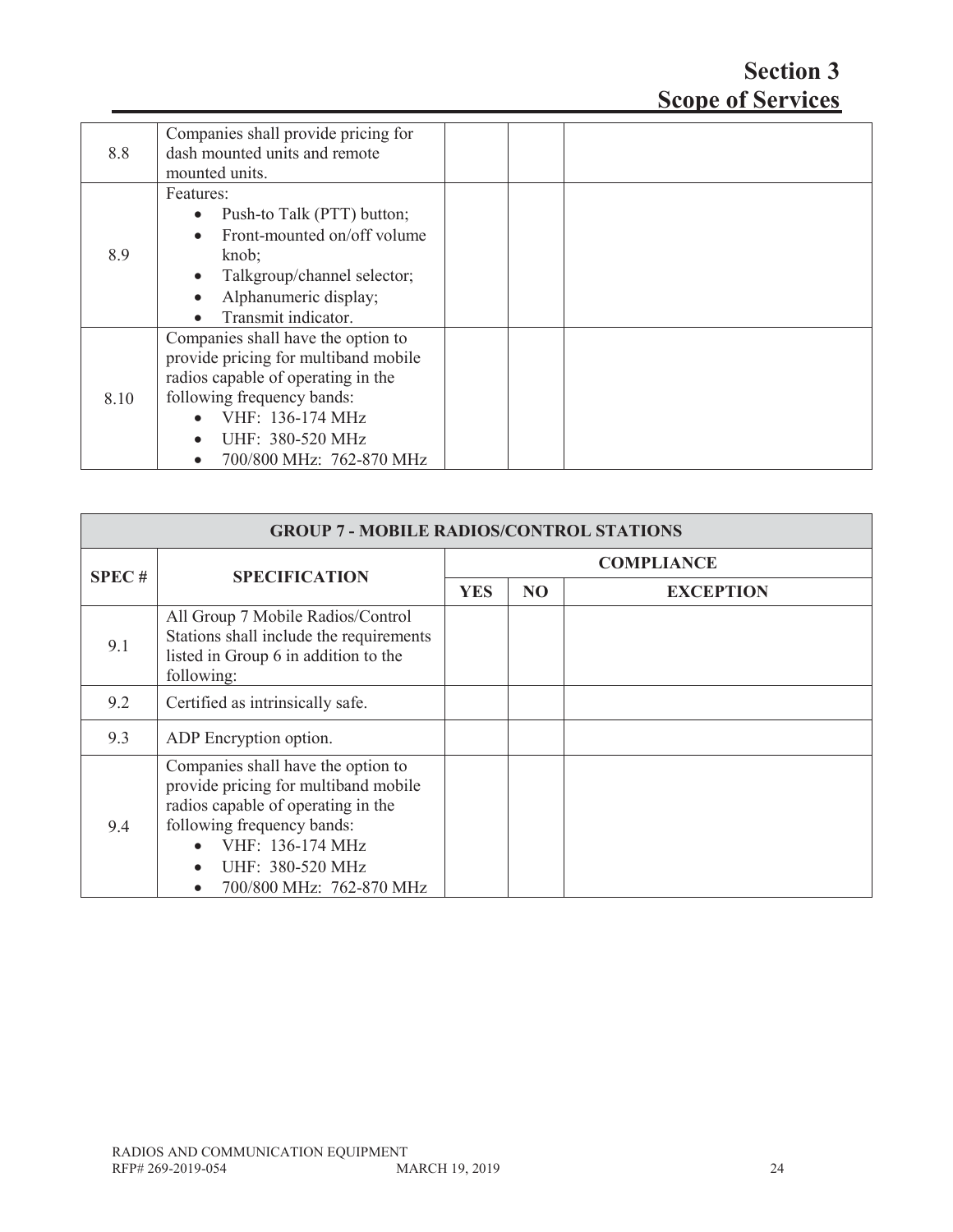| <b>GROUP 8 - MOBILE RADIOS/CONTROL STATIONS</b> |                                                                                                                                                                                                                    |            |    |                   |
|-------------------------------------------------|--------------------------------------------------------------------------------------------------------------------------------------------------------------------------------------------------------------------|------------|----|-------------------|
|                                                 |                                                                                                                                                                                                                    |            |    | <b>COMPLIANCE</b> |
| <b>SPEC#</b>                                    | <b>SPECIFICATION</b>                                                                                                                                                                                               | <b>YES</b> | NO | <b>EXCEPTION</b>  |
| 10.1                                            | All Group 8 Mobile Radios/Control<br>Stations shall include the requirements<br>listed in Group 6 and Group 7 in<br>addition to the following:                                                                     |            |    |                   |
| 10.2                                            | Over the air programming (OTAP)<br>capable to include:<br>Integrated voice and data<br>option;<br>Secure programming and<br>seamless batch programming<br>options;<br>POP25 option or equivalent.                  |            |    |                   |
| 10.3                                            | Text Messaging Format capable to<br>include:<br>Programmable quick access<br>buttons;<br>Store and forward text options.<br>$\bullet$                                                                              |            |    |                   |
| 10.4                                            | GPS capable.                                                                                                                                                                                                       |            |    |                   |
| 10.5                                            | SmartZone Operation.                                                                                                                                                                                               |            |    |                   |
| 10.6                                            | Integrated Voice & Data (IV&D)<br>option.                                                                                                                                                                          |            |    |                   |
| 10.7                                            | Advanced System Key (ASK) option.                                                                                                                                                                                  |            |    |                   |
| 10.8                                            | Radio Authentication option.                                                                                                                                                                                       |            |    |                   |
| 10.9                                            | Programming Over P25 (OTAP)<br>option.                                                                                                                                                                             |            |    |                   |
| 10.10                                           | Bluetooth option.                                                                                                                                                                                                  |            |    |                   |
| 10.11                                           | Companies shall have the option to<br>provide pricing for multiband mobile<br>radios capable of operating in the<br>following frequency bands:<br>VHF: 136-174 MHz<br>UHF: 380-520 MHz<br>700/800 MHz: 762-870 MHz |            |    |                   |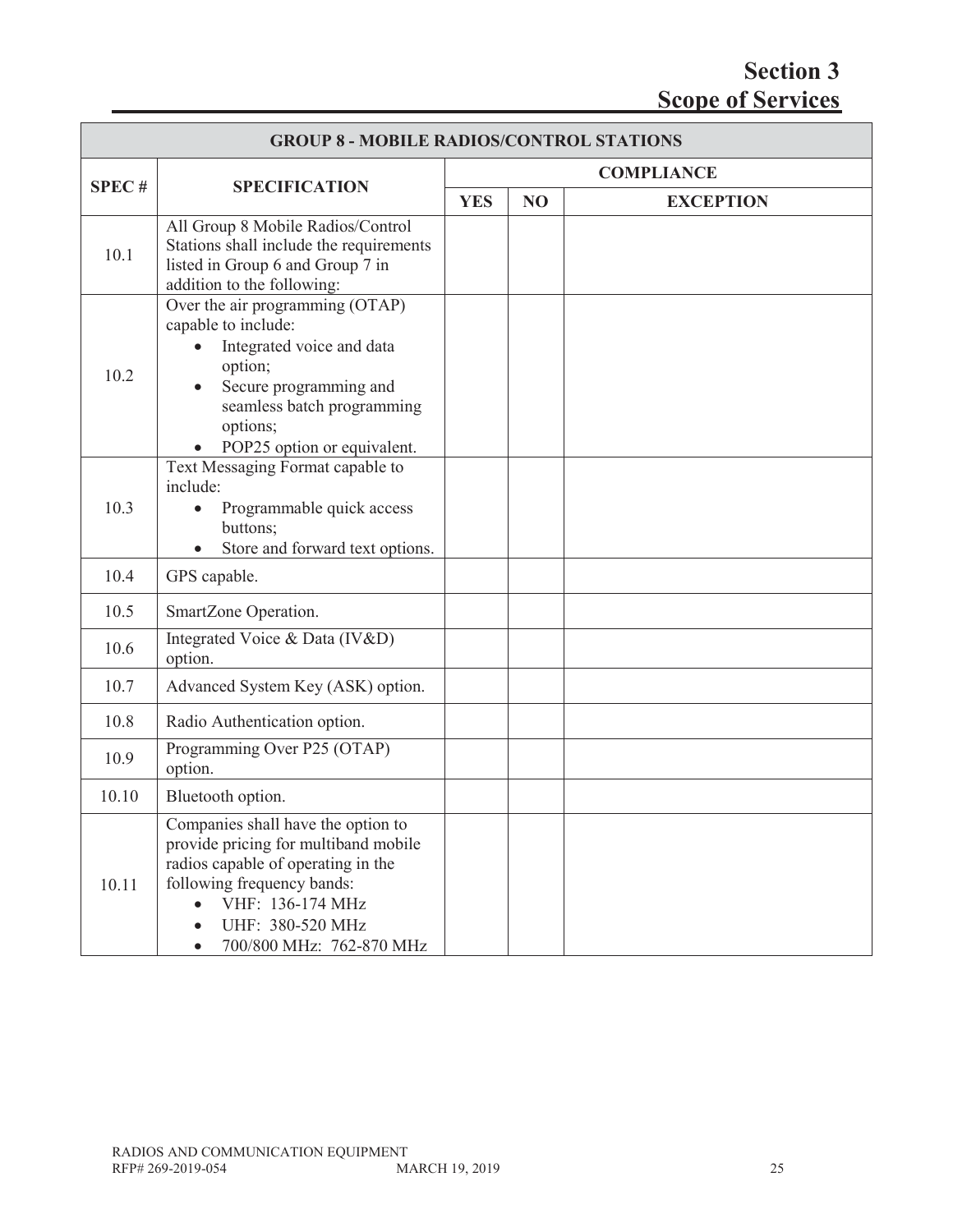| <b>GROUP 9 - MOTOTRBO SERIES MOBILE RADIOS</b> |                                                                                                                                                                                                                                                 |                   |     |                  |  |
|------------------------------------------------|-------------------------------------------------------------------------------------------------------------------------------------------------------------------------------------------------------------------------------------------------|-------------------|-----|------------------|--|
| <b>SPEC#</b>                                   | <b>SPECIFICATION</b>                                                                                                                                                                                                                            | <b>COMPLIANCE</b> |     |                  |  |
|                                                |                                                                                                                                                                                                                                                 | <b>YES</b>        | NO. | <b>EXCEPTION</b> |  |
| 11.1                                           | All Group 9 Mobile Radios shall be<br>brand specific or equal for the<br>MotoTrbo Series radios.                                                                                                                                                |                   |     |                  |  |
| 11.2                                           | All radios shall be supplied complete<br>with the following for a complete<br>working solution:<br>Microphone;<br>External Speaker;<br>Cables;<br>Fusing;<br>Mounting Hardware;<br>Coaxial Cable;<br>Antennas;<br><b>Installation Services.</b> |                   |     |                  |  |
| 11.3                                           | All radios, including "or equal"<br>proposed radios, must be compatible<br>with the CLT Aviation MotoTrbo Link<br>Capacity Plus radio system.                                                                                                   |                   |     |                  |  |
| 11.4                                           | Companies shall provide proof of<br>being an authorized reseller of these<br>types of radios.                                                                                                                                                   |                   |     |                  |  |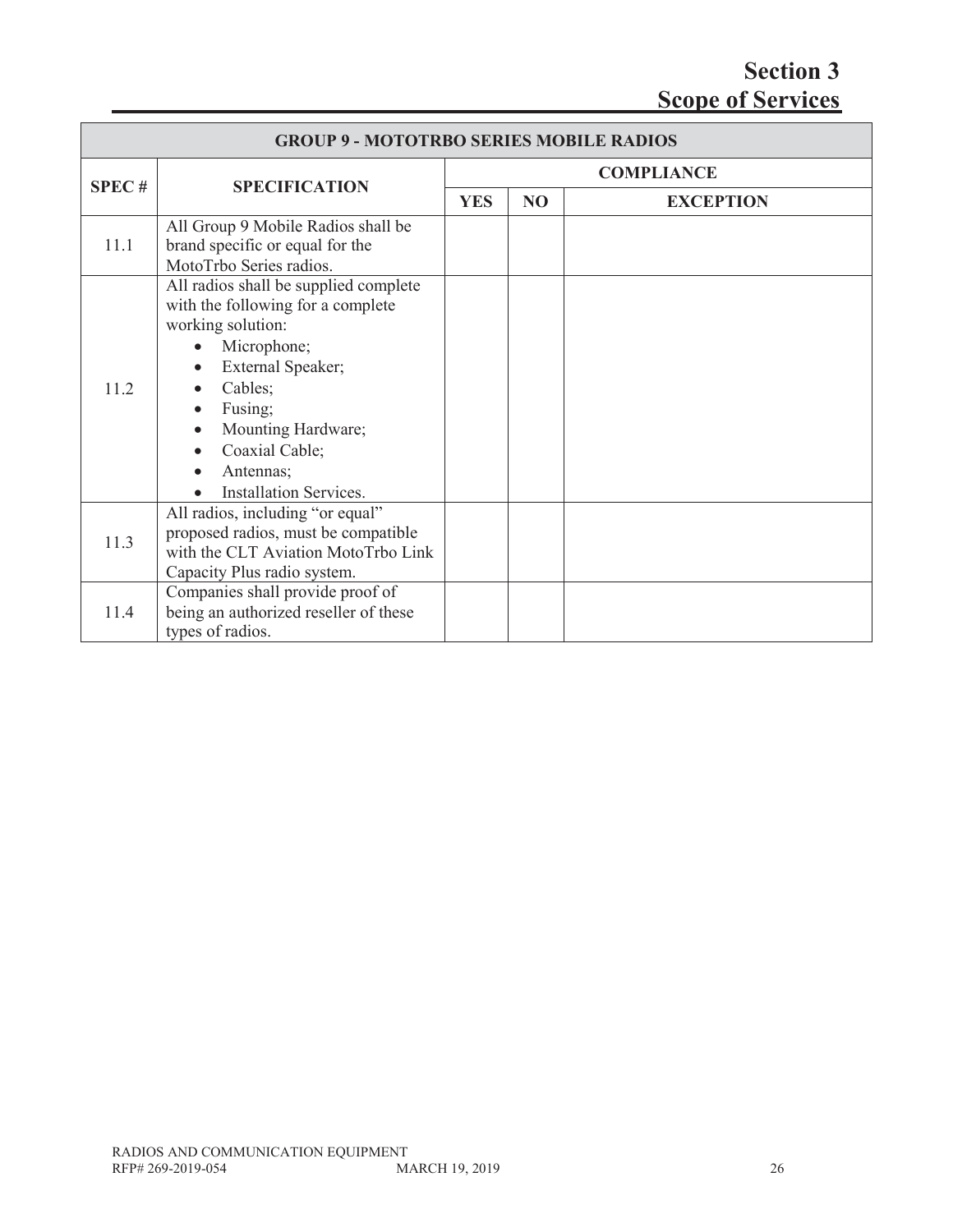|              | <b>GROUP 10 - ICOM MOBILE RADIOS</b>                                                                                                                                                                                                                                                                                   |                   |                |                  |  |
|--------------|------------------------------------------------------------------------------------------------------------------------------------------------------------------------------------------------------------------------------------------------------------------------------------------------------------------------|-------------------|----------------|------------------|--|
|              |                                                                                                                                                                                                                                                                                                                        | <b>COMPLIANCE</b> |                |                  |  |
| <b>SPEC#</b> | <b>SPECIFICATION</b>                                                                                                                                                                                                                                                                                                   | <b>YES</b>        | N <sub>O</sub> | <b>EXCEPTION</b> |  |
| 12.1         | All ICOM Mobile Radios shall be<br>brand specific or equal mobile vehicle<br>mounted radios for communications to<br>and from aircraft and/or a Federal<br>Aviation Administration (FAA) tower<br>in an Aviation environment.                                                                                          |                   |                |                  |  |
| 12.2         | All ICOM Mobile Radios shall be<br><b>Federal Communications Commission</b><br>(FCC) type accepted according to FCC<br>Part 87 (aviation services) and meet<br>applicable rules for FCC Part 87 and<br>Part 15.                                                                                                        |                   |                |                  |  |
| 12.3         | All ICOM Mobile Radios shall be<br>made in accordance with RTCA DO-<br>186B.                                                                                                                                                                                                                                           |                   |                |                  |  |
| 12.4         | All radios shall be supplied complete<br>with the following for a complete<br>working solution:<br>Microphone;<br>$\bullet$<br>External Speaker;<br>$\bullet$<br>Cables;<br>$\bullet$<br>Fusing;<br>$\bullet$<br>Mounting Hardware;<br>$\bullet$<br>Coaxial Cable;<br>$\bullet$<br>Antennas;<br>Installation Services. |                   |                |                  |  |
| 12.5         | All radios shall contain the following<br>features:<br>Operation on USA Aviation<br>$\bullet$<br><b>Communications Band</b><br>$(118.00-136.992 \text{ MHz});$<br>A120 only - Both 12- and 24-<br>volt systems compatible;<br>A120 only - 8.33 kHz and 25<br>kHz channel spacing;<br>PC programming capability.        |                   |                |                  |  |
| 12.6         | Companies shall provide proof of<br>being an authorized reseller of these<br>types of radios.                                                                                                                                                                                                                          |                   |                |                  |  |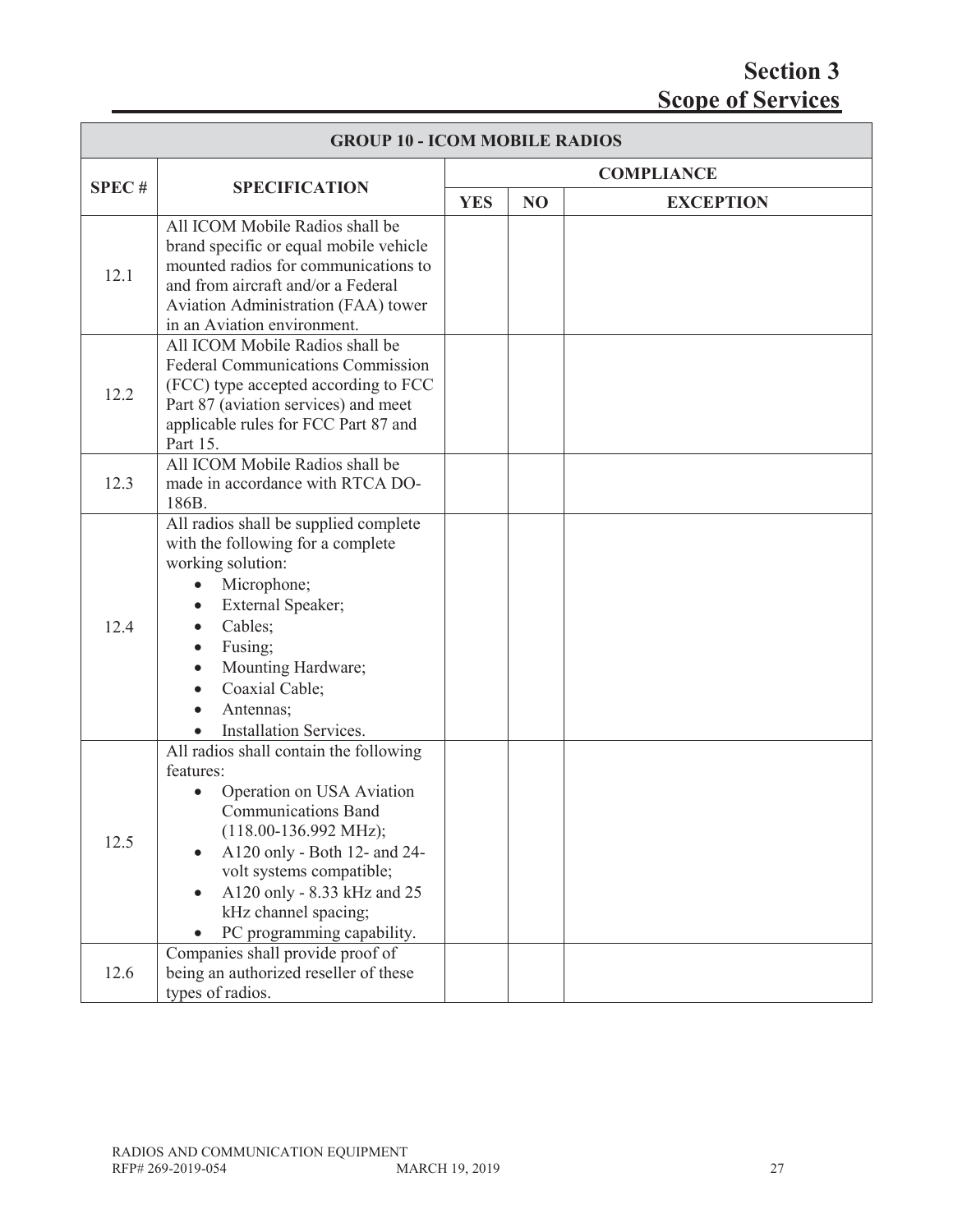| <b>ACCESSORIES</b> |                                                                                                                                                                                        |                   |                |                  |  |
|--------------------|----------------------------------------------------------------------------------------------------------------------------------------------------------------------------------------|-------------------|----------------|------------------|--|
| <b>SPEC#</b>       | <b>SPECIFICATION</b>                                                                                                                                                                   | <b>COMPLIANCE</b> |                |                  |  |
|                    |                                                                                                                                                                                        | <b>YES</b>        | N <sub>O</sub> | <b>EXCEPTION</b> |  |
| 13.1               | Companies shall provide pricing for all<br>optional OEM accessories, including<br>the following at a minimum:                                                                          |                   |                |                  |  |
| 13.2               | Cables:<br>Data Cables;<br>$\bullet$<br><b>Extension Cables;</b><br>Adapters;<br>Power Cables;<br>Programming Cables.                                                                  |                   |                |                  |  |
| 13.3               | Antennas                                                                                                                                                                               |                   |                |                  |  |
| 13.4               | <b>External Speakers</b>                                                                                                                                                               |                   |                |                  |  |
| 13.5               | <b>Public Address Kits</b>                                                                                                                                                             |                   |                |                  |  |
| 13.6               | Desktop Microphone (Control Stations<br>Only)                                                                                                                                          |                   |                |                  |  |
| 13.7               | All proposed accessories shall be<br>Original Equipment Manufacturer<br>(OEM) and must be accompanied by a<br>compatible mobile radio or control<br>station in the Company's proposal. |                   |                |                  |  |

| DETAILED EQUIPMENT SPECIFICATIONS |                                                                                                                                                                               |                   |                |                  |  |
|-----------------------------------|-------------------------------------------------------------------------------------------------------------------------------------------------------------------------------|-------------------|----------------|------------------|--|
| <b>SPEC#</b>                      | <b>SPECIFICATION</b>                                                                                                                                                          | <b>COMPLIANCE</b> |                |                  |  |
|                                   |                                                                                                                                                                               | <b>YES</b>        | N <sub>O</sub> | <b>EXCEPTION</b> |  |
| 14.1                              | Companies shall provide detailed<br>equipment specifications for all<br>proposed mobile radios, control<br>stations, and accessories, including the<br>following information: |                   |                |                  |  |
| 14.2                              | Radio Dimensions                                                                                                                                                              |                   |                |                  |  |
| 14.3                              | Radio Weight                                                                                                                                                                  |                   |                |                  |  |
| 14.4                              | Antenna Type                                                                                                                                                                  |                   |                |                  |  |
| 14.5                              | Frequency Channel Capacity                                                                                                                                                    |                   |                |                  |  |
| 14.6                              | General features, transmit/receive<br>parameters, and mechanical<br>specifications.                                                                                           |                   |                |                  |  |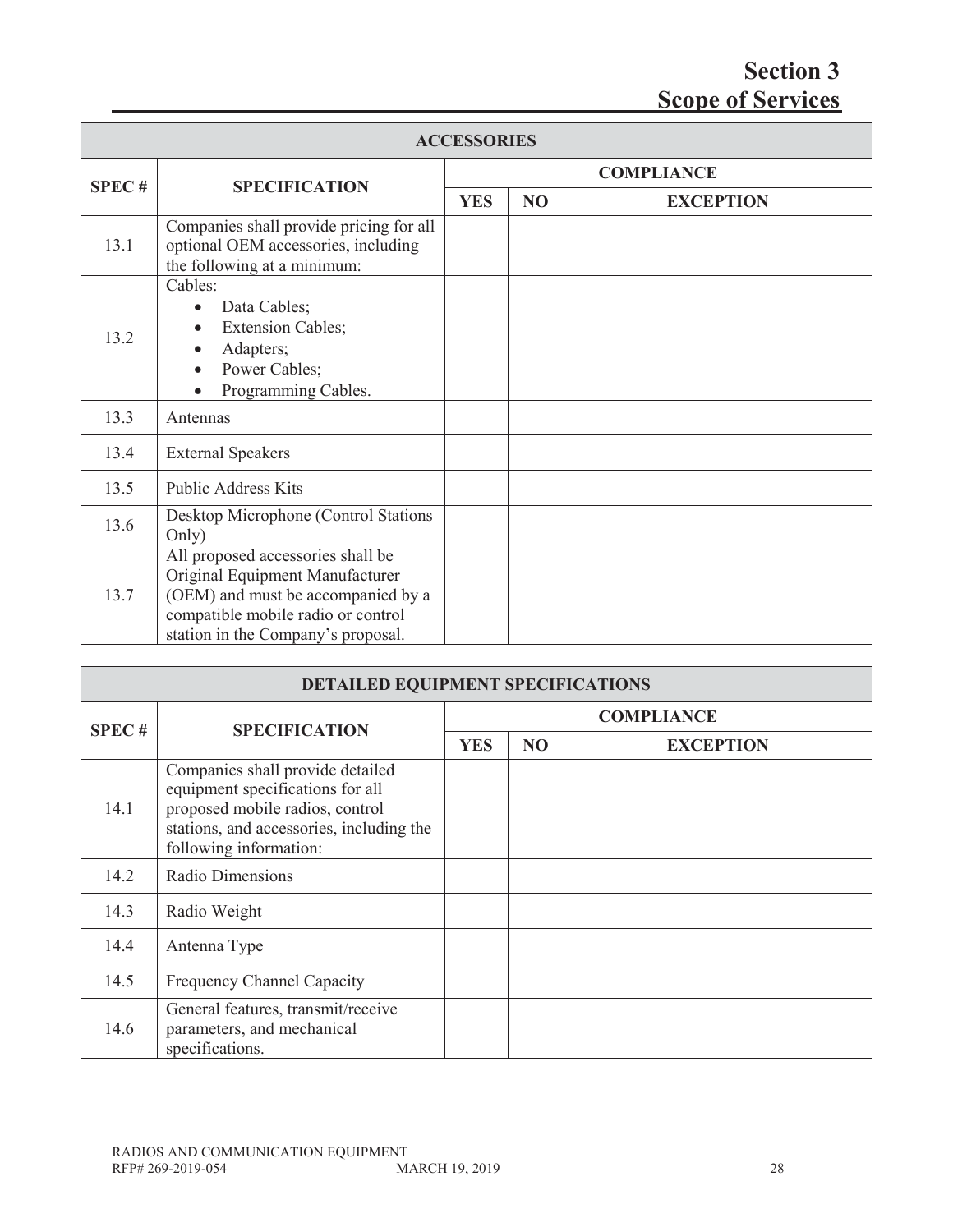#### **3.3. Product Life.**

The useful life span of all readios and communication equipment shall be a minimum of one (1) year. During their life span and under normal wear conditions, the radios and communication equipment shall maintain integrity, functionality, and usability and other attributes as originally delivered.

#### **3.4. Quantities.**

The City and Participating Public Agencies reserve the right to purchase according to actual need and do not guarantee quantities. Multiple orders will be placed on an as needed basis during the term of the Contract.

#### **3.5. Pricing.**

Regardless of exceptions taken, Companies shall provide pricing based on the requirements and terms set forth in this RFP. Pricing must be all-inclusive and cover every aspect of the Project. Cost must be in United States dollars rounded to the nearest quarter of a dollar. A pricing worksheet is provided in Section 6, Form 4 to assist you.

The Lead Public Agency is requesting a fixed percentage discount from the Manufacturer's/Retail List Price (list price less discount) included in the Company's most current full line catalog for the items not included on the pricing worksheet. The Company shall provide a copy of their current full line catalog with list pricing or access to a website containing the full line catalog with list pricing. Pricing under this contract shall include all shipping and handling, delivery, vendor markup/profit, and storage. No other charges will be allowed.

To obtain a copy of the pricing worksheet in Excel format, please email David Tate at dtate@charlottenc.gov. Pricing worksheets must be submitted in Excel format on a compact disc or flash drive.

No catalog items can be excluded from the quoted list price less discounts based on gross profit floors, vendor costs, sourcing methods, or changing market conditions.

Discounts shall be firm for the life of the contract. Prices shall be firm for the entire three (3) year initial term of the contract. The prices shall also remain firm during the two (2) one-year renewal option terms unless the Lead Public Agency approves a price adjustment in writing. To request a price adjustment, the Company shall submit in writing to the City of Charlotte Procurement Management division any proposed price adjustments for review. Price increases will only be considered for legitimate, bona fide increases in the cost of materials. The Company shall provide a comparison of previous year prices and proposed new prices, showing the percent (%) difference. Price increases will not be considered more than once annually.

3.5.1. Pricing Incentives and Rebates: Identify any incentives and rebates offered based on volume, or other criteria on pricing worksheet in Section 6, Form 4.

#### **3.6. Administrative Fees.**

The Company(s) shall pay the City a minimum of one  $(1)$  percent quarterly administrative fee based on overall CCPA Program spend by the City and Participating Public Agencies during the term of the contract and will include a report as mutually agreed to by the parties outlining the CCPA spend. The Administrative Fee shall be paid no later than 30 days after the end of each calendar quarter during the term of the contract. It is the responsibility of the Company to set the Administrative Fee on Section 6, Form 4.

#### **3.7. Customer Service.**

The City is very focused on Customer Service with a philosophy to provide all customers with quality services in a manner that is courteous, responsive, accessible, and seamless. The Services will be delivered with patience, understanding, good will, and without regard to our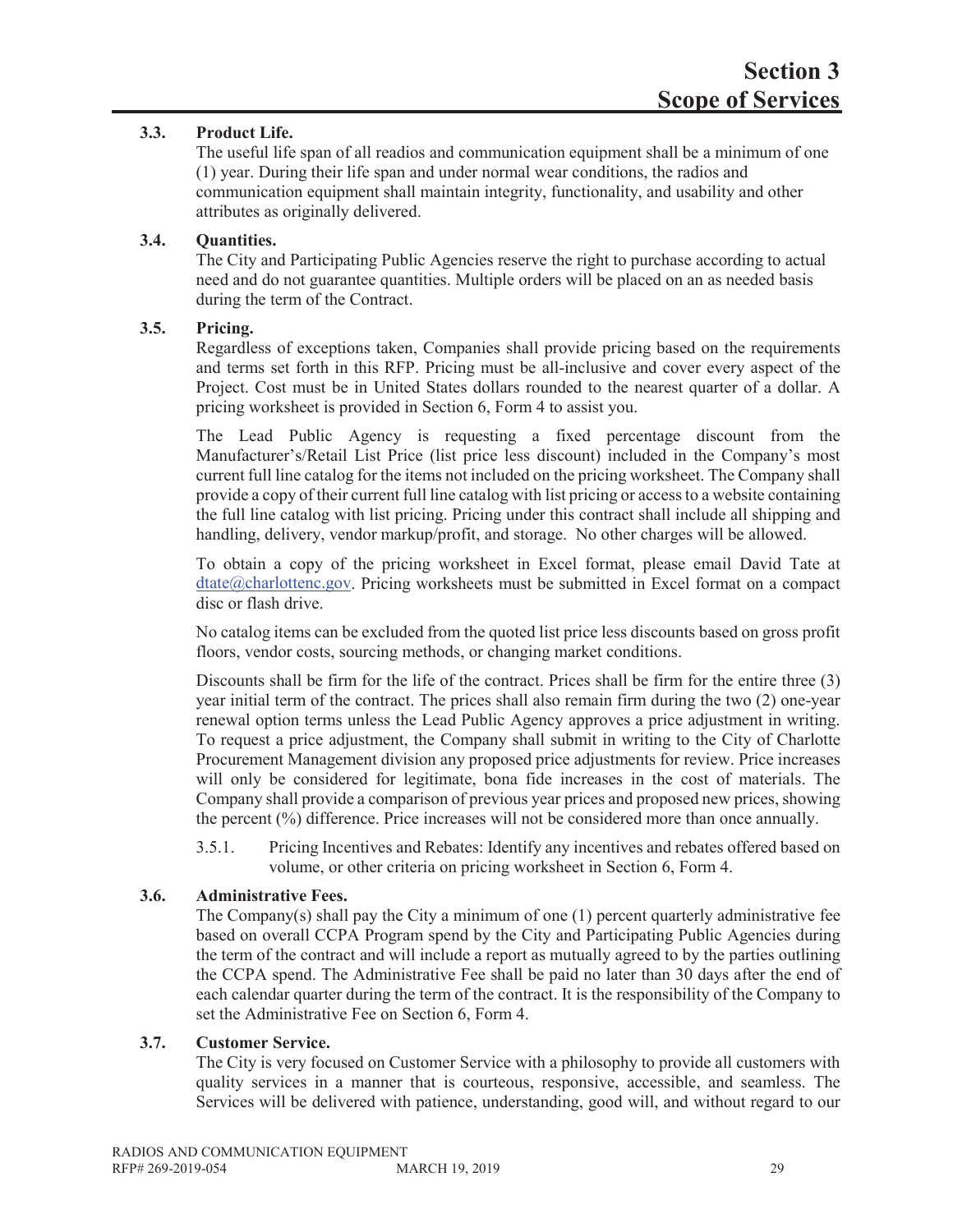own convenience. The selected Company will be expected to use these guidelines in developing the Proposed Solution:

- Accessible, courteous, responsive and seamless customer service is of highest priority for the City.
- Accessible service means that citizens have easy access to the organization.
- Seamless customer service means that a customer gets good service no matter who is responsible.
- Responsible customer service means that our employees know what they are doing: that information they give is accurate; that they have a good understanding of how to get problems and decisions made; that they are trained and evaluated for the jobs they are doing.
- Customer Service goals must be measurable and regularly evaluated.
- Continuous improvements in customer service must be made in order to make City services accessible, responsive and as seamless as possible.

#### **3.8. Reporting Requirements.**

3.8.1 Project Reporting Requirements.

The Company shall provide written reports of purchasing and expenditures as may be requested by the City from time to time, including without limitation any reports described in this Scope of Services.

3.8.2 Environmental Reporting Requirements.

The Company shall furnish quarterly usage reports showing a summary of the ordering and/or history of each City department for the previous quarter to the Procurement Services Division. The report must show at minimum, description and total quantity of each item ordered during the period, reporting period, City agency, and total dollars per agency. The City reserves the right to request additional information, if required, when reviewing contract activity.

3.8.3 CCPA Quarterly Quarterly Reports.

The Company shall provide quarterly usage reports in Excel format to City Procurement by the 30<sup>th</sup> of January, April, July, and October. Reports must be designed in such a manner that the information captured on the purchase request shall also be reflected in the quarterly report. The reports must include but not limited to the City department, Participating Public Agency name, category, product/service description, product number, unit of measure, quantity, applicable percentage discount/list price, fixed unit price, and extended price for each item. The City and Participating Public Agency reserves the right to request additional information.

#### **3.9. City Hardware/Software Standards and Preferences.**

The City has a number of standards and preferences regarding implementation of new hardware and software. Proposed solutions must adhere to these in the cases where defined standards apply (noted next to the technology categories below) or where specific technology needs are noted in an RFP requirements section. In the remaining cases, adherence is preferred, but not required. Standards documentation for any technology category can be provided upon request. Implementation of any new hardware or software should require minimal changes to existing City systems. It is preferred that new software use architectures (e.g. database and reporting solutions) building upon or compliant with those already implemented at the City. Similarly, where System integration is required, new software installation should include the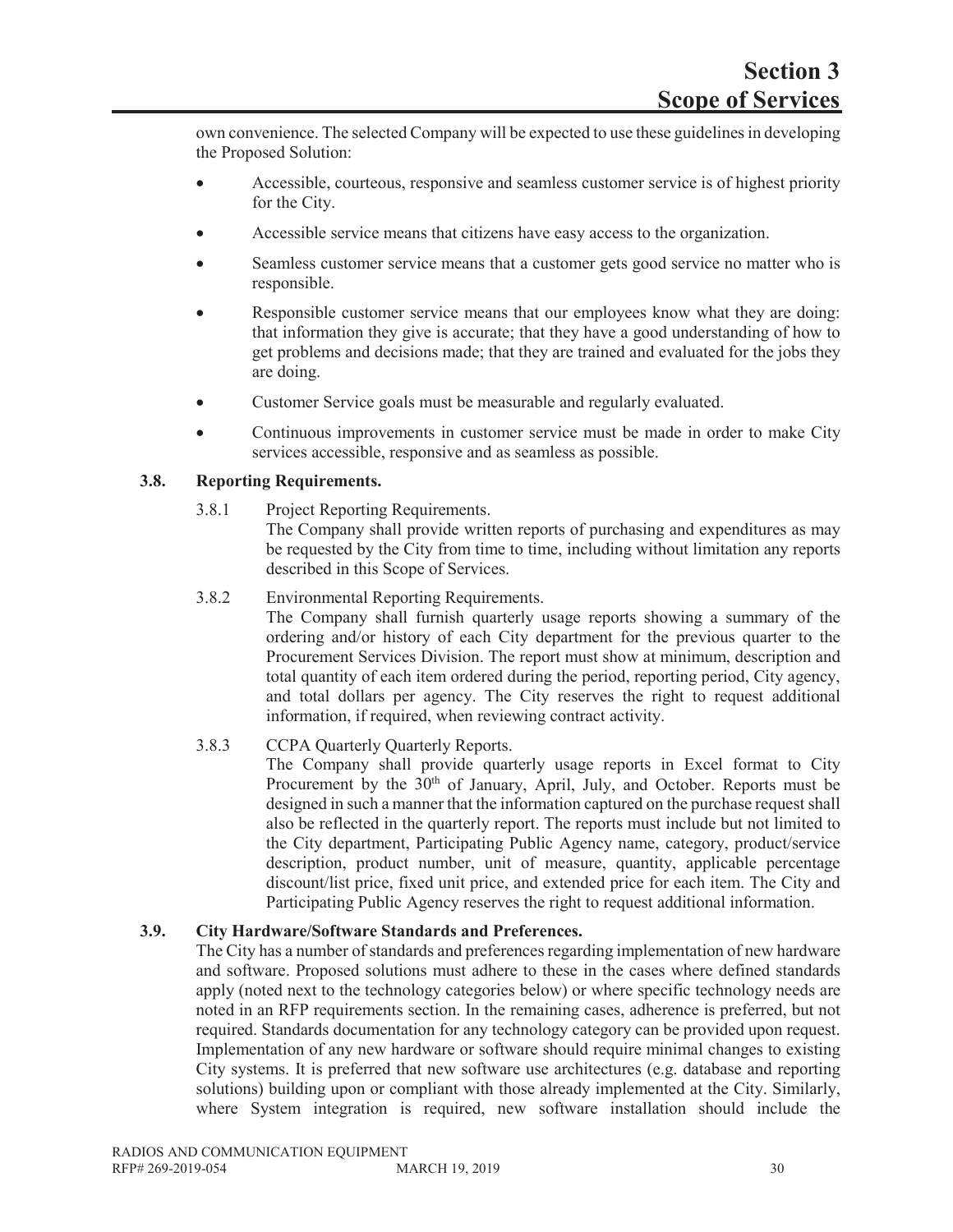implementation of these interfaces and the Company should identify means of minimizing any changes to the systems being interfaced with. The following table provides a summary of the City's current technology environment.

| <b>Technology Category</b>            | <b>Technical Architecture Summary</b>      |  |  |  |  |
|---------------------------------------|--------------------------------------------|--|--|--|--|
| Telephony                             |                                            |  |  |  |  |
| Telephony                             | AT&T Centrex Service / Avaya / Nortel      |  |  |  |  |
| Call Recording System                 | NICE / Verint                              |  |  |  |  |
| Networking                            |                                            |  |  |  |  |
| Network Hardware                      | Cisco, access should be secured by         |  |  |  |  |
|                                       | TACACS+ and SSH                            |  |  |  |  |
| <b>Network Communication Protocol</b> | IP, current protocol is IPv4, but new      |  |  |  |  |
| (standards apply)                     | equipment should support IPv6              |  |  |  |  |
| $Wi-Fi$                               | Wi-Fi enabled systems should support       |  |  |  |  |
|                                       | 80211a, b, g, and n protocols              |  |  |  |  |
|                                       | , AES 256 bit encryption, PEAP and MS-     |  |  |  |  |
|                                       | CHAPv2 authentication                      |  |  |  |  |
|                                       | New Access point equipment should          |  |  |  |  |
|                                       | support Cisco LWAPP architecture           |  |  |  |  |
| Data Center                           |                                            |  |  |  |  |
| Server Hardware                       | HP Proliant series, Dell, Sun              |  |  |  |  |
| <b>Server Operating Systems</b>       | Windows Server 2008 and above, Red Hat     |  |  |  |  |
|                                       | 4 and above, Solaris 10 and above, HP-     |  |  |  |  |
|                                       | UX 11 and above                            |  |  |  |  |
| Virtual Operating Environments        | Windows Virtual Server, VMWare,            |  |  |  |  |
|                                       | Microsoft App-V, Citrix                    |  |  |  |  |
| Storage                               | HP, Dell, Pillar & EMC SAN storage,        |  |  |  |  |
| Backup Software                       | Symantec Netbackup 6.5, EMC Avamar 5       |  |  |  |  |
| Backup Hardware                       | Oracle/SUN/Storagetek SL-500 library,      |  |  |  |  |
|                                       | Spectralogic T-50, HP ESL9326              |  |  |  |  |
| Data                                  |                                            |  |  |  |  |
| Database Systems (standards apply)    | Oracle Database Server 11g and above,      |  |  |  |  |
|                                       | MS SQL Server 2008 and above               |  |  |  |  |
| ETL/Data Mapping Services/Data        | <b>SQL Server Integration Services SQL</b> |  |  |  |  |
| Warehousing                           | Server Analysis Services, BizTalk 2009,    |  |  |  |  |
|                                       | Oracle Warehouse Builder (legacy only)     |  |  |  |  |
| Business Intelligence / Data          | Tableau, Excel                             |  |  |  |  |
| Visualization                         |                                            |  |  |  |  |
| Reporting Services                    | Third-party products such as Business      |  |  |  |  |
|                                       | Objects / Crystal, COGNOS, Oracle          |  |  |  |  |
|                                       | Reports, and Microsoft SQL Reporting       |  |  |  |  |
|                                       | Services are supported for application-    |  |  |  |  |
|                                       | specific reporting. The City has a         |  |  |  |  |
|                                       | preference to utilize Microsoft SQL        |  |  |  |  |
|                                       | Reporting Services toolsets.               |  |  |  |  |
| <b>Application Servers</b>            | .NET Framework, Oracle WebLogic            |  |  |  |  |
|                                       |                                            |  |  |  |  |
| Application                           |                                            |  |  |  |  |
|                                       |                                            |  |  |  |  |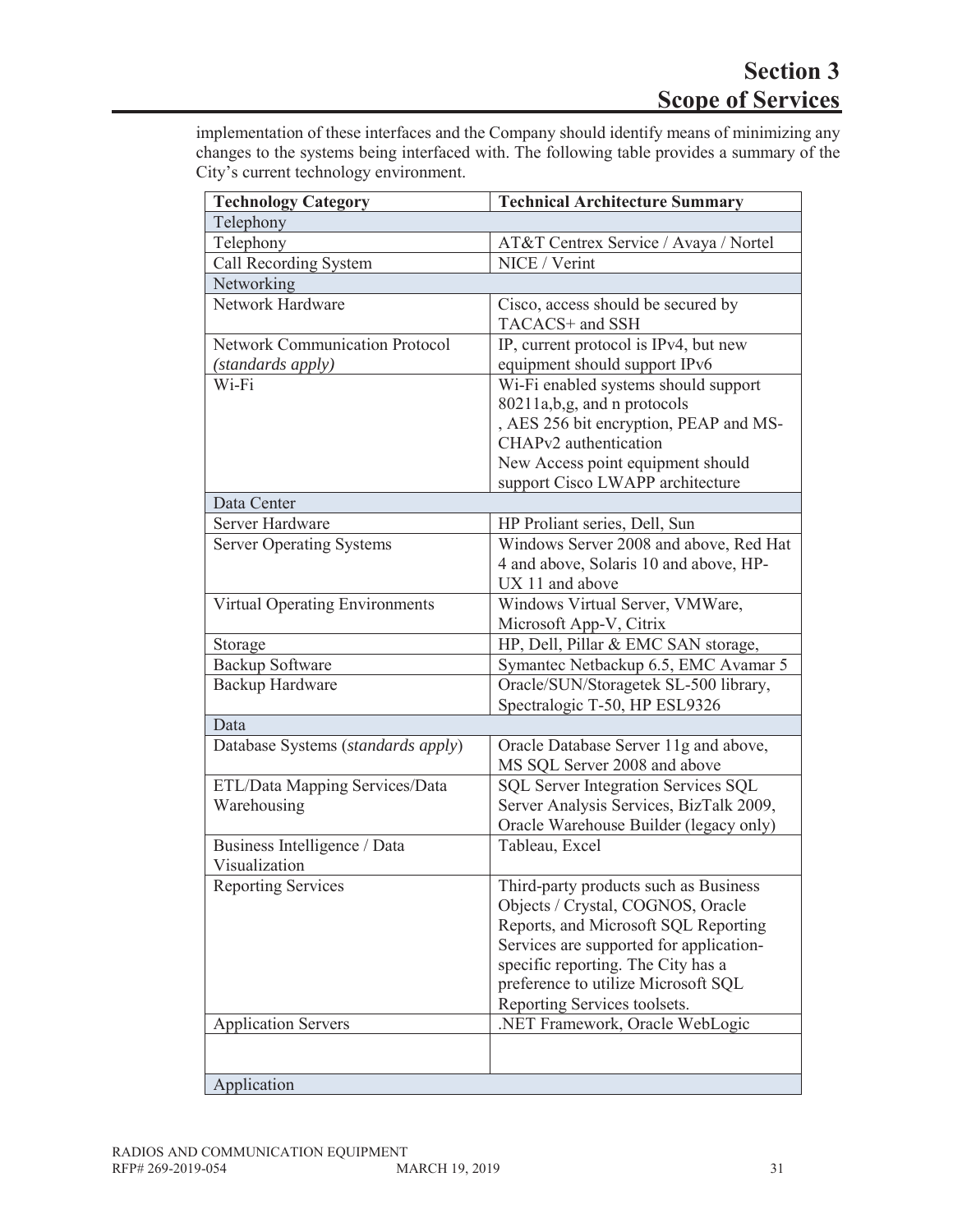| <b>Web Servers</b>                      | Microsoft Internet Information Services v6  |
|-----------------------------------------|---------------------------------------------|
|                                         | and above, Apache                           |
| <b>Application Languages</b>            | MS VB.NET, ASP.NET, C#.NET,                 |
|                                         | PL/SQL, JSP, Javascript, and Java J2EE      |
|                                         | are among the City's development toolsets   |
|                                         | in use.                                     |
| <b>Desktop Operating System</b>         | Windows XP and above                        |
| Application Client (standards apply)    | Browser-based implementation is             |
|                                         | preferred. Client operating systems may     |
|                                         | include Windows XP and above. Browser       |
|                                         | clients should support Microsoft Internet   |
|                                         | Explorer Version 7 and above. If an actual  |
|                                         | client installation is required, it must be |
|                                         | tested by the City to confirm that it does  |
|                                         | not conflict with other existing desktop    |
|                                         | components.                                 |
| <b>Portal Services</b>                  | Microsoft Office SharePoint Services        |
| GIS Platform (standards apply)          | The City's Geospatial Platform is based on  |
|                                         | ESRI's ArcGIS technology. All spatial       |
|                                         | databases should be compatible with the     |
|                                         | City's implementation of the ESRI           |
|                                         | Geodatabase using ArcSDE. Web-based         |
|                                         | GIS tools, components or extended custom    |
|                                         | functionality should use ArcGIS Server.     |
|                                         |                                             |
| E-mail Services (standards apply)       | The City uses Microsoft Exchange with       |
|                                         | the Microsoft Outlook e-mail client.        |
| <b>Business Productivity (standards</b> | MS Office 2007                              |
| <i>apply</i> )                          |                                             |
|                                         |                                             |
| Data Protection                         |                                             |
| Security                                | Security Access to the Software must be     |
|                                         | restricted by assigning user credentials to |
|                                         | authorized users. Enterprise authentication |
|                                         | services are provided by Active Directory.  |
| <b>Virus Protection</b>                 | McAfee VirusScan 8.5                        |

# **3.10. Service Oriented Architecture.**

The City is implementing a Service Oriented Architecture and prefers new technologies that apply the following Service Oriented Architecture elements:

- The System groups functionality around business processes and provides access to this functionality via interoperable services;
- Supplied services are engineered to improve System agility and to be generic and reusable;
- Disparate System components share related data to ensure consistency;
- Web services delivered as part of a COTS application *should* adhere to City's SOA Standards and Development Guidelines (*available upon request)*; and
- x Web services *developed* for the City of Charlotte as part of any engagement *must* adhere to City's SOA Standards and Development Guidelines (*available upon request)*.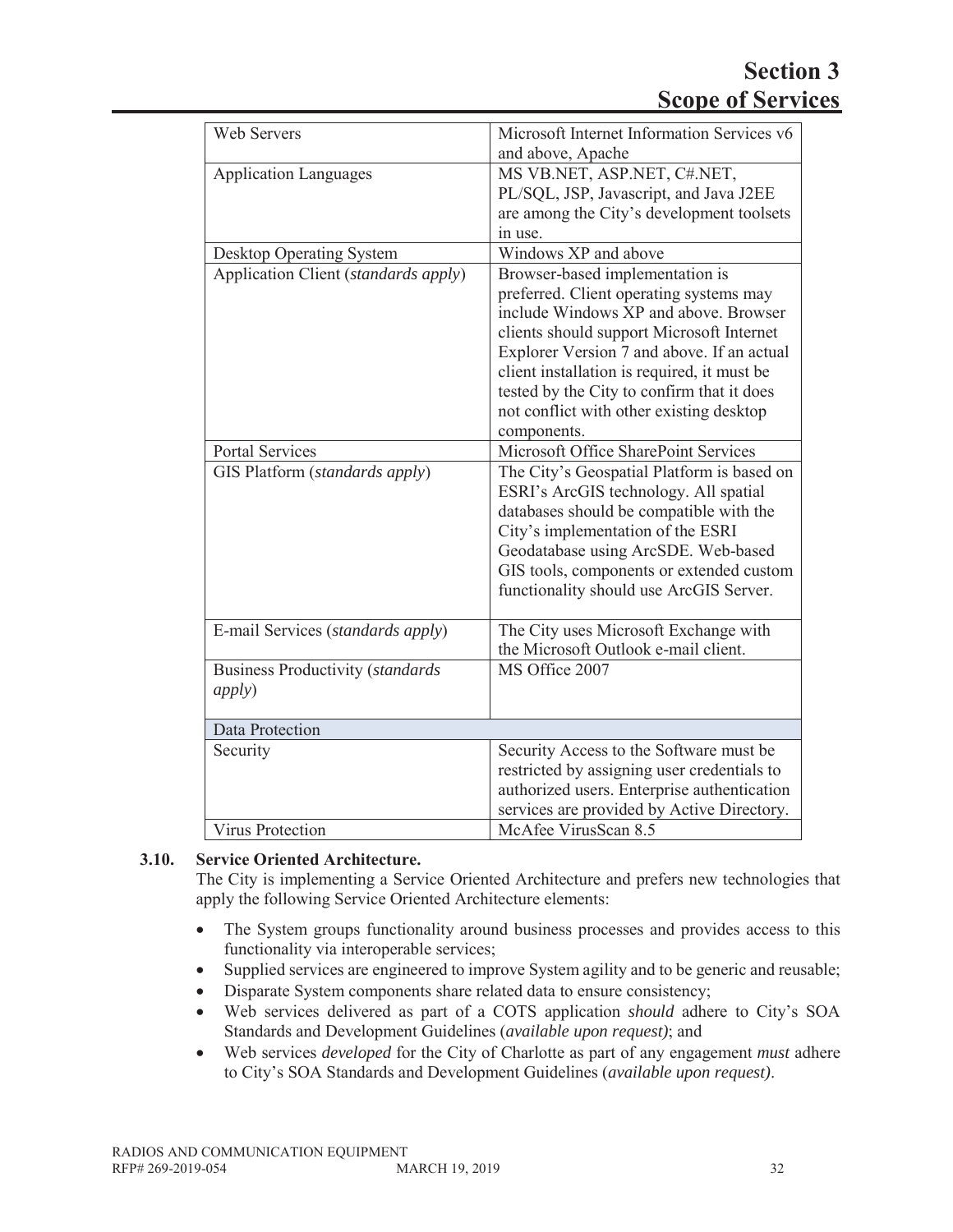#### **3.11. Software Customizations.**

The City generally differentiates customization and configuration of software as follows:

- x *Customization*: requires software code changes, generally done by the vendor, must be readdressed if the software is upgraded
- *Configuration*: implies no code changes, can be performed by the customer through a user interface

Where possible, the City prefers solutions that do not have to be customized to meet business requirements. Configuration changes to meet requirements are an acceptable alternative.

#### **3.12. Security Requirements.**

The City of Charlotte is committed to protecting its information resources from accidental or intentional intrusion. To accomplish this, the City will require Information Security features be included with software/hardware purchases, (e.g. access permissions, encryption for restricted data and data that passes from trusted to untrusted networks (FTP, RDP, telnet, etc.), common authentication (Active Directory)).Please describe the security capabilities of the proposed technology, and your company's security procedures to include handling of electronic data, hard copy information, and employee security. If the software/hardware will process credit cards, please include PCI and PA-DSS compliance letters. Specific Information Security procedures and standards can be supplied upon request.

#### **3.13. Support and Maintenance.**

Beginning on the Date of Acceptance and continuing throughout the term of the Contract, the Company shall provide to the City the following Maintenance Services:

- Prevention and Correction of System Defects;
- Prevention and Correction of Software Defects;
- Prevention and Correction of Hardware Defects;
- Software Updates and Enhancements;
- Hardware Updates and Enhancements;
- Compliance with laws;
- Training and Documentation for Major Updates and Enhancements;
- Reporting of Defects;
- Telephone Support
- Remote Support
- Onsite Support;
- Change Control Procedures;
- Severity Levels, Response Times, and Resolution Times;
- Disaster Recovery;
- Phone Logs; and
- Technical Records.

#### **3.14. Representations and Warranties.**

The Company represents, warrants and covenants that:

- 3.14.1 The Services shall satisfy all requirements set forth in the Agreement, including but not limited to the attached Exhibits;
- 3.14.2 All work performed by the Company and/or its subcontractors pursuant to the Agreement shall meet highest industry standards, and shall be performed in a professional and workmanlike manner by staff with the necessary skills, experience and knowledge;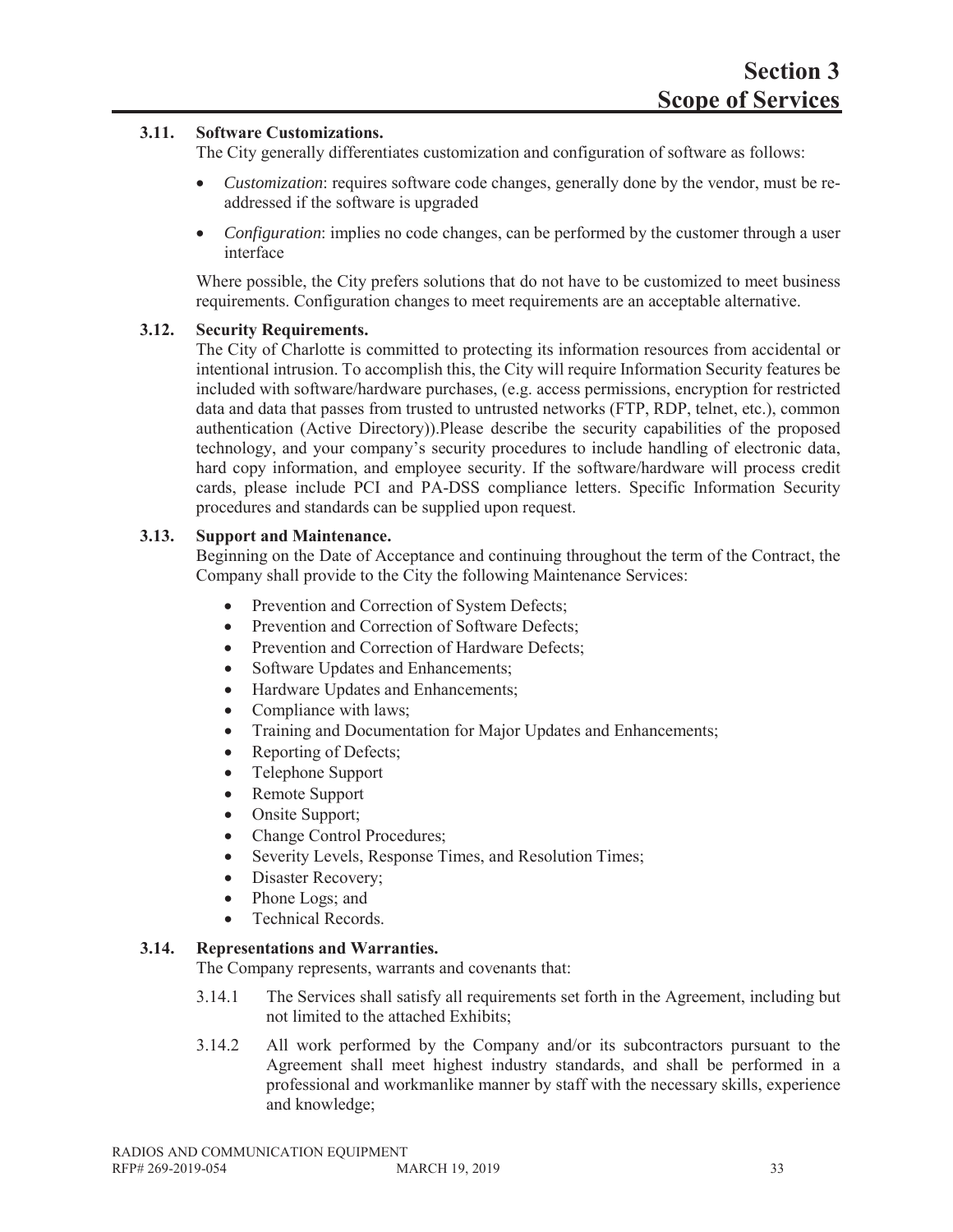- 3.14.3 Neither the Services, nor any Software or Hardware (delete as required) provided by the Company under the Agreement will infringe or misappropriate any patent, copyright, trademark or trade secret rights of any third party;
- 3.14.4 The Company has taken and will continue to take precautions sufficient to ensure that it will not be prevented from performing all or part of its obligations under the Agreement by virtue of interruptions in the computer systems used by the Company; and
- 3.14.5 In accordance with the North Carolina electronic data-processing records law N.C.G.S. §132-6-1:

All software and documentation provided by the Company or its subcontractors will have sufficient information and capabilities to enable the City to permit the public inspection and examination and to provide electronic copies of public records stored, manipulated or retrieved by the System; and

All software and documentation provided by the Company or its subcontractors will have sufficient information to enable the City to create an index containing the following information with respect to each database used by the System without extraordinary commitments of staff or resources: (i) annotated list of data fields: name, description, and restricted field indicator; (ii) description of the format or record layout; (iii) frequency with which the database is updated; (iv) list of any data fields to which public access is restricted; (v) description of each form in which the database can be copied or reproduced; (vi) title of the database; (vii) owner of the data; (viii) narrative description of the database; (ix) person creating the index; and (x) purpose of the database. The Company agrees that the information set forth in the preceding sentence constitutes a public record and may be disclosed by the City without the Company's consent.

#### **3.15. Background Checks.**

Prior to starting work under the Agreement, the Company is required to conduct a background check on each Company employee assigned to work under the Agreement, and shall require its subcontractors (if any) to perform a background check on each of their employees assigned to work under the Agreement (collectively, the "Background Checks"). Each Background Check must include: (a) the person's criminal conviction record from the states and counties where the person lives or has lived in the past seven years; and (b) a reference check.

After starting work under the Agreement, the Company shall be required to, on an annual basis, perform a Background Check for each Company employee assigned to work under the Agreement during that year, and shall require its subcontractors (if any) to do the same for each of their employees. If the Company undertakes a new project under the Agreement, then prior to commencing performance of the project the Company shall perform a Background Check for each Company employee assigned to work on the project, and shall require its subcontractors (if any) to do the same for each of their employees.

If a person's duties under the Agreement fall within the categories described below, the Background Checks that the Company will be required to perform (and to have its subcontractors perform) shall also include the following additional investigation:

- If the job duties require driving: A motor vehicle records check.
- If the job duties include responsibility for initiating or affecting financial transactions: A credit history check.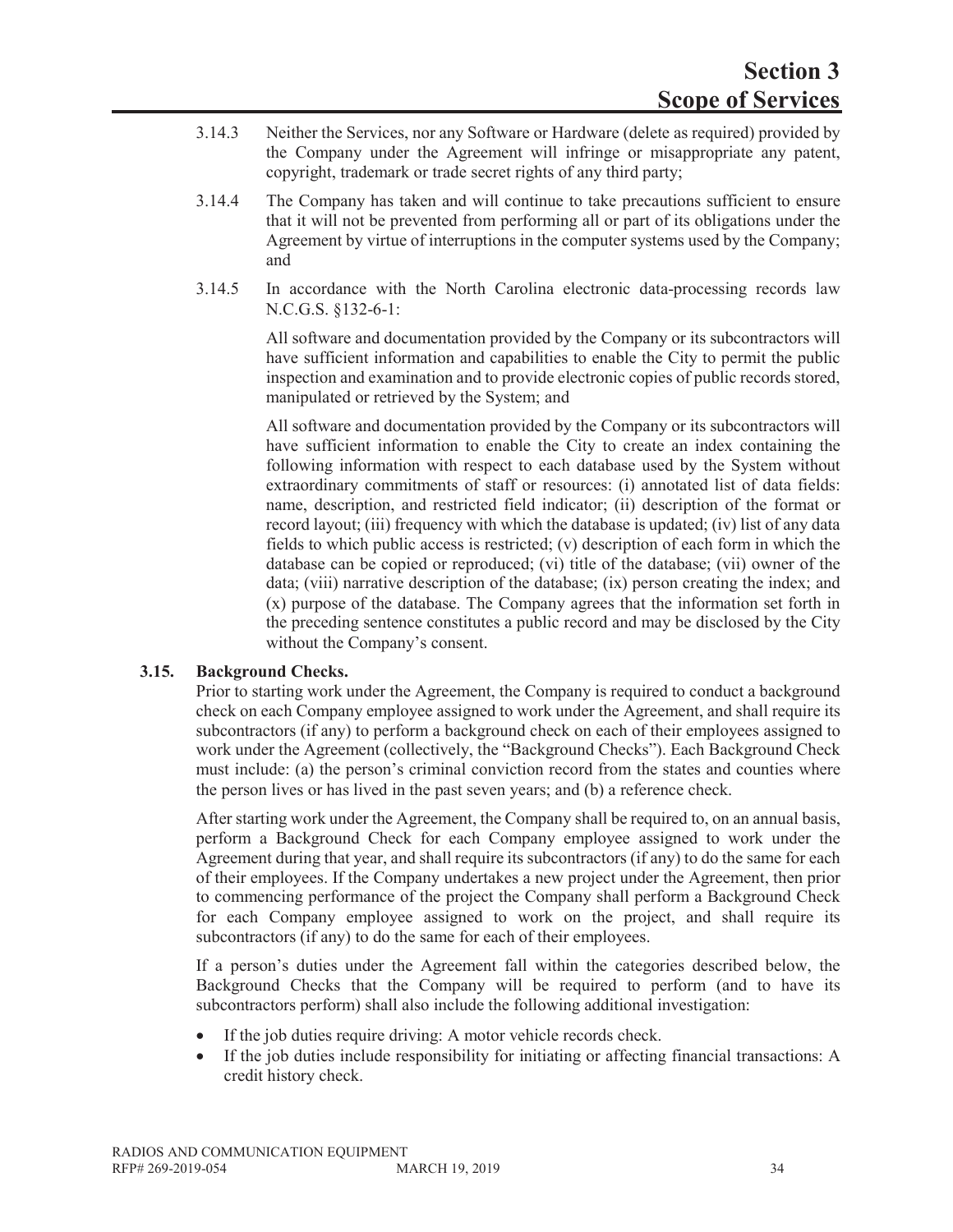The Company must follow all State and Federal laws when conducting Background Checks, including but not limited to the Fair Credit Reporting Act requirements, and shall require its subcontractors to do the same.

The Company shall notify the City of any information discovered in the Background Checks that may be of potential concern for any reason.

The City may conduct its own background checks on principals of the Company as the City deems appropriate. By operation of the public records law, background checks conducted by the City are subject to public review upon request.

#### **3.16. Length of Relationship.**

The City expects to establish a long-term relationship with its Radios and Communication Equipment Company in order to permit costs and fees to be distributed properly over a sufficient time period. For purposes of this RFP and the Company's Proposal, assume an initial term of three (3) years, with the City having an option to renew for two (2) additional consecutive one (1) year terms thereafter.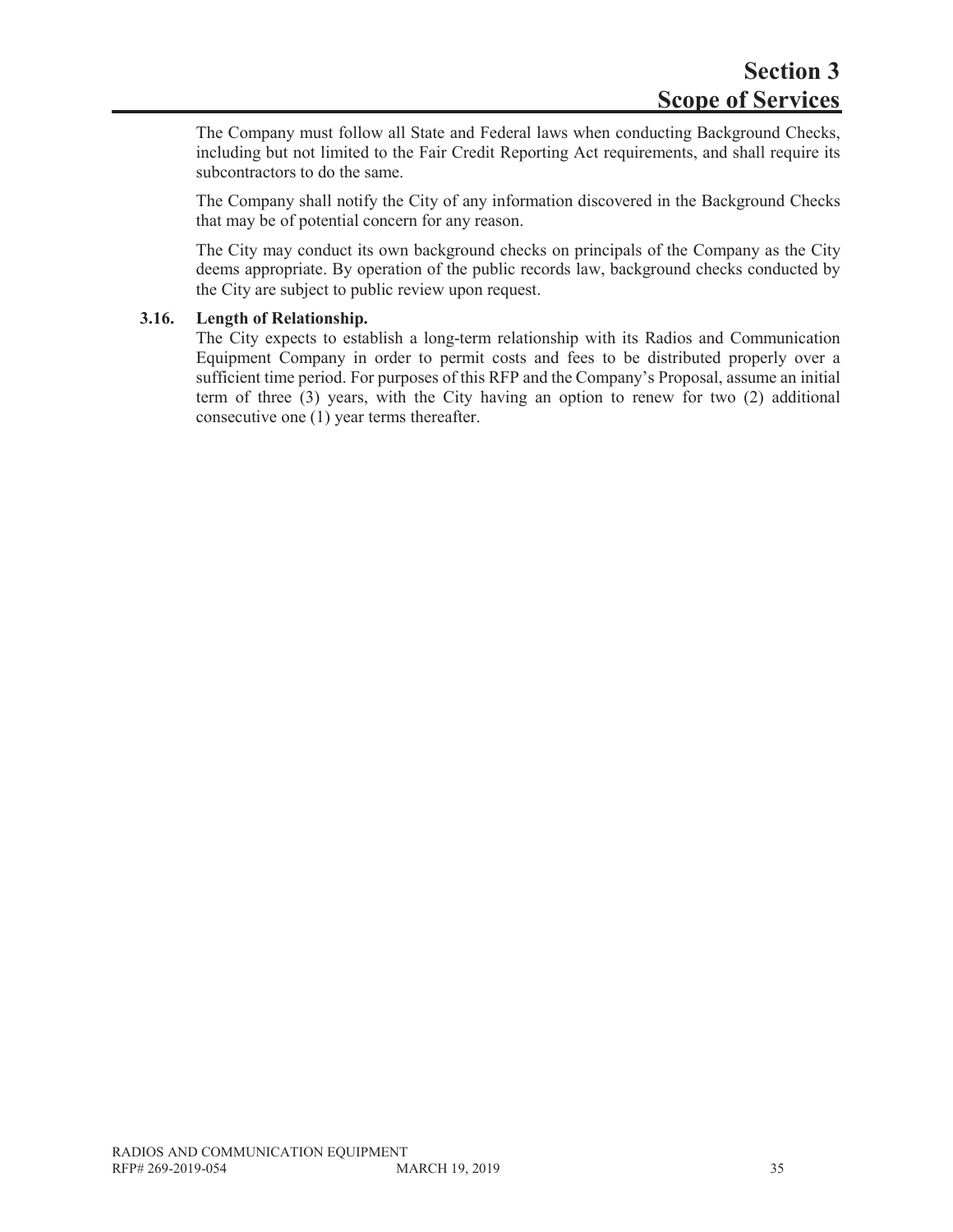#### **4. PROPOSAL FORMAT.**

The City desires all Proposals to be identical in format in order to facilitate comparison. While the City's format may represent departure from the Company's preference, the City requires strict adherence to the format. The Proposal will be in the format described below:

- a. Cover letter;
- b. Proposed Solution;
- c. Proposed Alternate in Lieu of Specified Brand (if applicable);
- d. The "Addenda Receipt Confirmation" set forth in Section 6, Form 2;
- e. The "Proposal Submission" set forth in Section 6, Form 3;
- f. The "Pricing Worksheet" set forth in Section 6, Form 4;
- g. The "MWSBE Compliance" set forth in Section 6, Form 5;
- h. The "Company Background" set forth in Section 6, Form 6:
- i. The "References" set forth in Section 6, Form 7;
- j. The "Certification Regarding Debarment, Suspension and Other Responsibility Matters" set forth in Section 6, Form 8;
- k. The "Byrd Anti-Lobbying Certification" set forth in Section 6, Form 9;
- l. The "CCPA Plan" set forth in Section 6, Form 10;
- m. Exceptions to the Remainder of the RFP, including the Sample Contract in Section 7; and
- n. Full Line Product Catalog with List Pricing.

The City encourages Proposals to be compatible with the City's waste reduction goals and policies. Therefore, it is desired that all responses meet the following requirements:

- All Proposals be printed  $8\frac{1}{2}$ " x 11" format with all standard text no smaller than eleven (11) points;
- All copies be printed double-sided;
- All copies be printed on recycled paper (at least 30% post-consumer recovered material and at least 30% total recovered material);
- Unless necessary, all Proposal originals and copies should minimize or eliminate use of nonrecyclable or non-reusable materials such as 3- ring binders, plastic report covers, plastic dividers, vinyl sleeves, and GBC binding. Glued materials, paper clips, and staples are acceptable; and
- Materials be submitted in a format that allows for easy removal and recycling.

Proposals must also include a CD or flash drive including the entire Proposal in a searchable format such as MS Word or Adobe Acrobat.

**Companies are required to organize the information requested in this RFP in accordance with the format and instructions outlined above and detailed below. Failure to do so may result in the City, at its sole discretion, deeming the Proposal non-responsive. The Company, however, may reduce the repetition of identical information within several sections of the Proposal by making the appropriate cross-references to other sections of the Proposal. Appendices for certain technical or financial information may be used to facilitate Proposal preparation.**

#### **4.1. Proposal Content.**

4.1.1. Cover Letter.

The Proposal must include a letter of transmittal attesting to its accuracy, signed by an individual authorized to execute binding legal documents. The cover letter shall provide the name, address, telephone and facsimile numbers of the Company along with the name, title, address, email address, telephone and facsimile numbers of the executive that has the authority to contract with the City. The cover letter shall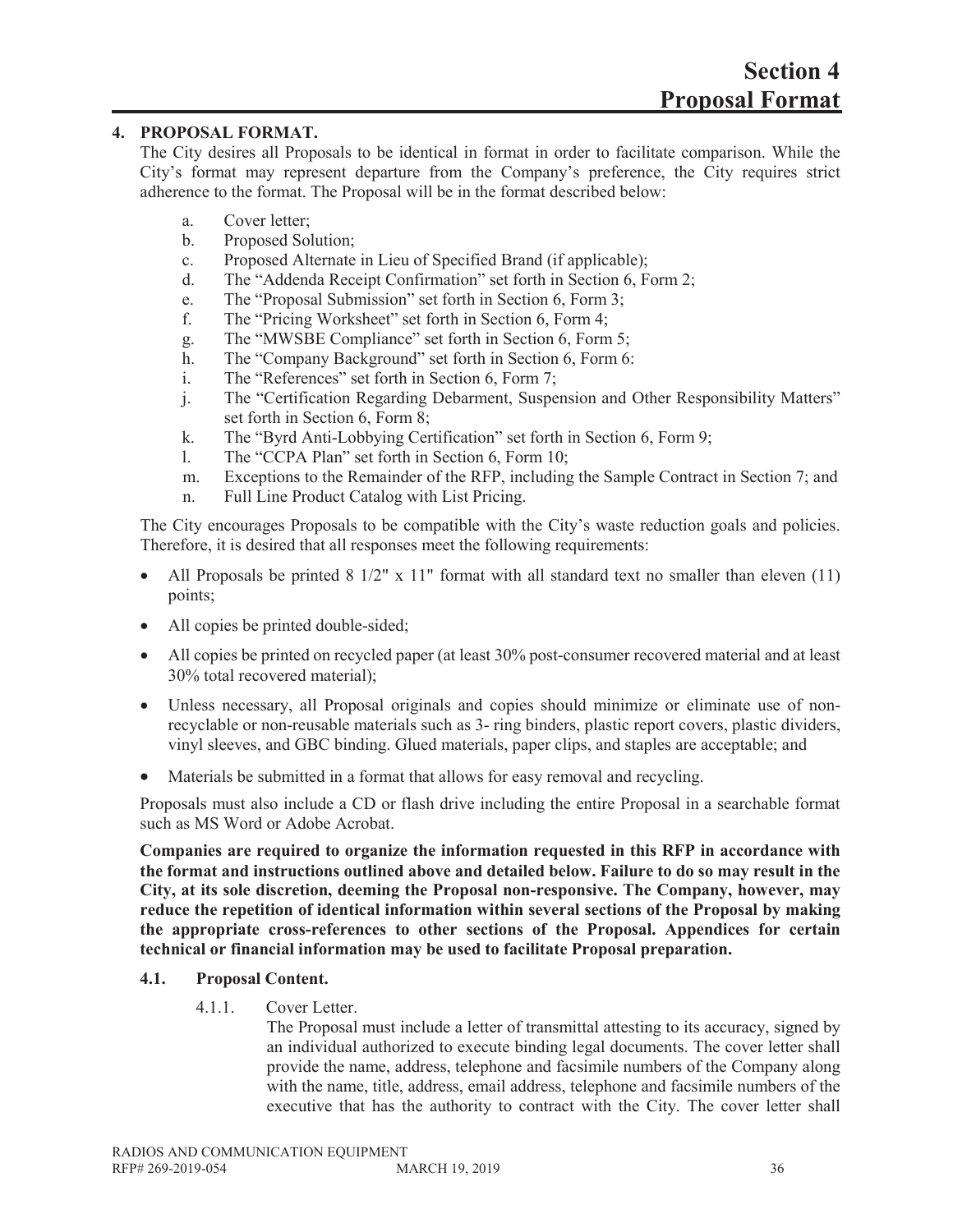present the Company's understanding of the Project and a summary of the approach to perform the Services.

Each Company shall make the following representations and warranty in its Proposal Cover Letter, the falsity of which might result in rejection of its Proposal: **"The information contained in this Proposal or any part thereof, including its Exhibits, Schedules, and other documents and instruments delivered or to be delivered to the City, is true, accurate, and complete. This Proposal includes all information necessary to ensure that the statements therein do not in whole or in part mislead the City as to any material facts."**

#### 4.1.2. Proposed Solution.

Given the purpose of this Project and the City's goals as stated in this RFP, provide a creative solution to meet such goals. Following is a framework and questions to guide your organization's suggested solution. Please address the following as completely as possible. **If you wish to add supplemental information, it shall be labeled "Supplemental Information."**

4.1.4.1. Process.

What steps will your organization take to ensure that the transition or implementation for the Project runs smoothly?

4.1.4.2. Transition Plan.

The Company shall prepare and submit to the City for approval a comprehensive and detailed Transition Plan, which describes in detail all tasks and resources associated with the transition of Radios and Communication Equipment to the Company (the "Transition Plan") with minimum disruption to the City's operations. The Transition Plan is subject to the terms set forth in Section 7 of this RFP.

- 4.1.4.3. Client Relationship Management. Describe the communications scheme that your organization will use to keep the City informed about the progress of the Project.
- 4.1.4.4. Risk Management. Describe the risks associated with this contract. What contingencies have been built in to mitigate those risks?
- 4.1.4.5. Requirements Matrix. Each Proposal must include responses to the Requirements found as Section 3.2.
- 4.1.4.6. Pricing. The City is requesting firm fixed price Agreement for three (3) years plus pricing for contract extensions. Pricing MUST include all aspects of the Project. Please refer to Section 6, Form 4 for a pricing worksheet to assist you.

#### 4.1.3. Proposed Alternate in Lieu of Specified Brand Companies that desire to submit a proposed alternate Product in lieu of a brand specified in Section 3 of this RFP (referred to as an "Alternate") must include the following with their Proposal:

4.1.3.1. A written statement identifying the manufacturer, brand name, make and, if applicable, style number.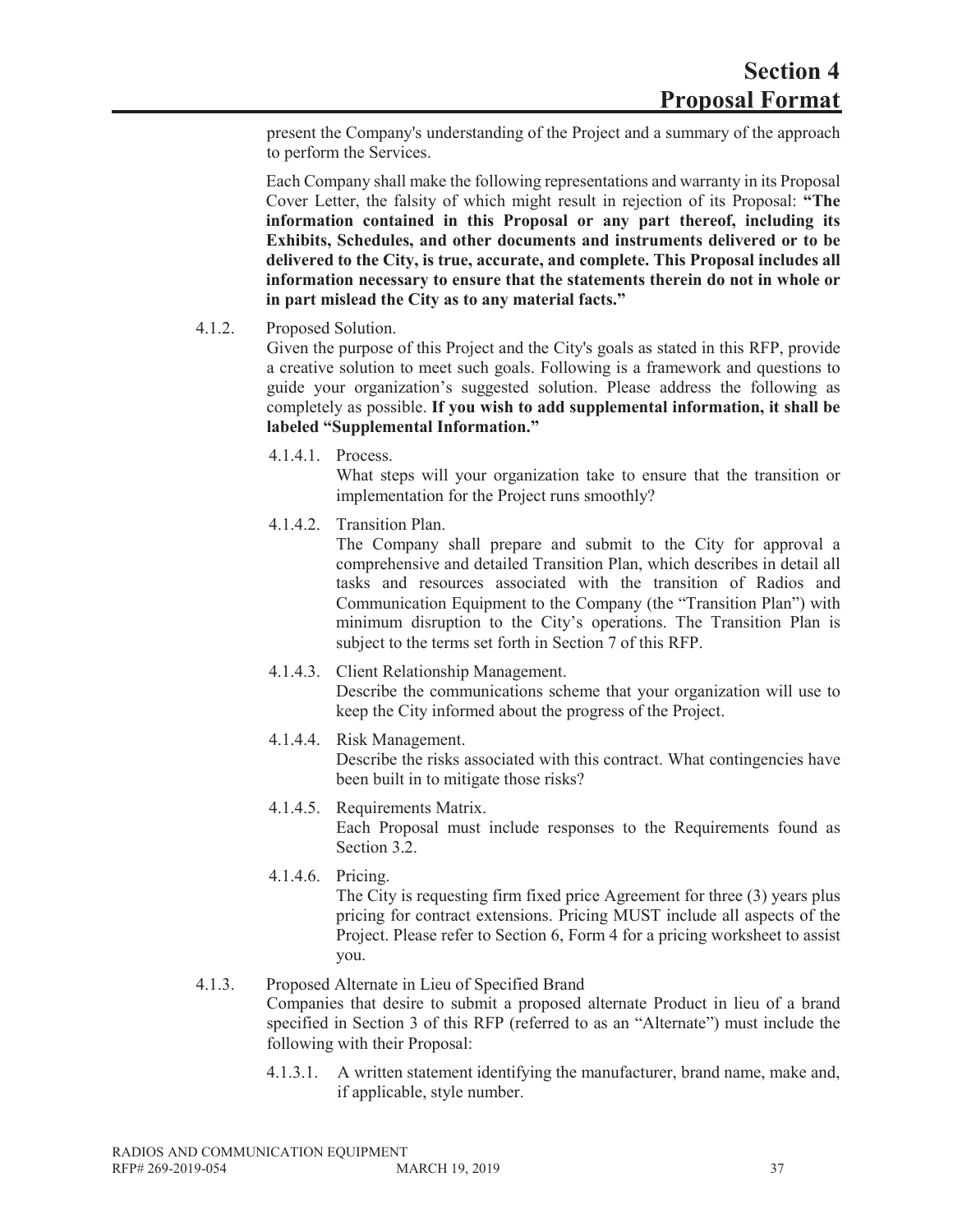- 4.1.3.2. Any descriptive literature such as illustrations, drawing or date that are necessary for the City to make a comparison with the brand specified for that item listed in Section 3.
- 4.1.3.3. Certified test reports (if applicable) by an independent laboratory attesting that the proposed Alternate is equal to or better than the specified brand with respect to the applicable specifications for which certified test reports are required.

Failure to comply with each of the above requirements with respect to a proposed Alternate Product shall result in the City rejecting the Alternate as an acceptable "or equal" for the brand specified in Section 3.

#### 4.1.4. Required Forms.

To be deemed responsive to this RFP, Companies must complete in detail, all Proposal Forms listed in this Section 4, items numbered d through l.

#### 4.1.5. Exceptions to the RFP.

Exceptions must be submitted in accordance with Section 1.6.17 of this RFP. If exceptions are not identified in your Proposal they may not be considered during Contract negotiation and could result in Proposal being rejected from further consideration. If legal counsel needs to review the Sample City Contract prior to signature, reviews must be completed before your Proposal is submitted.

The City intends to enter into a City-drafted Contract with the successful Company that contains the terms and conditions set forth in Exhibit A ("Sample Terms"). The number and extent of any exceptions and proposed additions to the Sample Terms will be one of the City's evaluation criteria.

Accordingly, each Company must state specifically in its Proposal any exceptions to the Sample Terms, or any such exceptions will be waived. Any Company-proposed additional terms or conditions must also be included in the Proposal, and the City reserves the right to refuse consideration of any terms not so included. Any proposed changes to the Sample Terms after tentative contract award may constitute a material change to the Company's Proposal and be grounds for revoking the award.

Notwithstanding the foregoing, the City reserves the right to modify the Sample Terms prior to or during contract negotiations if it is in the City's best interest to do so.

#### 4.1.6. Full Line Product Catalog with List Pricing.

Proposals shall include a copy of the Company's full line catalog with list pricing or access to a website with the full line catalog and list pricing.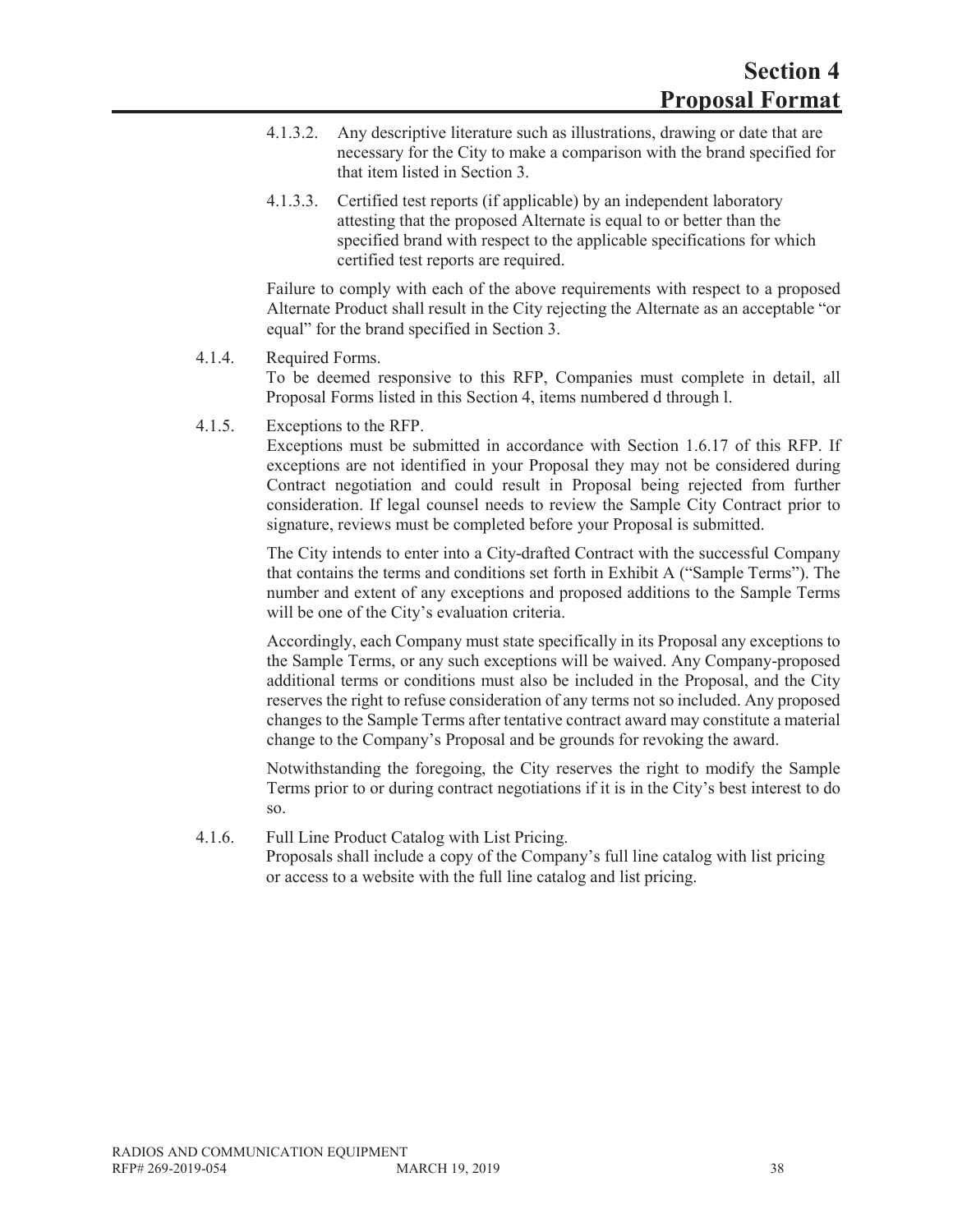### **5. PROPOSAL EVALUATION CRITERIA.**

Proposals will be evaluated based on the Company's ability to meet the performance requirements of this RFP. This section provides a description of the evaluation criteria that will be used to evaluate the Proposals. To be deemed responsive, it is important for the Company to provide appropriate detail to demonstrate satisfaction of each criterion and compliance with the performance provisions outlined in this RFP. The Company's Proposal will be the primary source of information used in the evaluation process. Proposals must contain information specifically related to the proposed Services and requested herein. Failure of any Company to submit information requested may result in the elimination of the Proposal from further evaluation.

Proposals will be assessed to determine the most comprehensive, competitive and best value solution for the City based on, but not limited to, the criteria below. The City reserves the right to modify the evaluation criteria or waive portions thereof. Proposals will be evaluated on the following major categories:

- a. Qualifications, Experience and Approach;
- b. Cost Effectiveness and Value;
- c. Testing of Alternates and Evaluations;
- d. CCPA Plan; and
- e. Acceptance of the Terms of the Agreement.

#### **5.1. Qualifications, Experience and Approach.**

Companies will be evaluated based upon their understanding, experience and qualifications in performing the same or substantially similar Services, as reflected by its experience in performing such Services. The evaluation will include references regarding work for organizations with needs similar to the City's, and the feasibility of the Company's approach for the provision of the Services.

#### **5.2. Cost Effectiveness and Value.**

Under this criterion, Proposals will be compared in terms of the most reasonable, and or most effective pricing options. The Evaluation Committee will also take into consideration any indirect costs associated with the Services and administration of the Agreement.

#### **5.3. Testing of Alternates and Evaluations.**

Companies may be required to submit two (2) sample units of specific Groups of radios being proposed. Companies may also be requested to come onsite to the City for programming and/or demonstration purposes. The testing of samples and evaluation process shall be conducted for an estimated two (2) weeks from when proposal are due in accordance with the proposals submission date outlined in Section 2.1. Samples shall be provided at no cost to the City during the evaluation period. The City shall be the sole judge in determining the product acceptability. Once evaluations are complete, the City will return each sample to the Company.

#### **5.4. CCPA Plan.**

The City is committed to supporting the CCPA and making high quality contract opportunities available to Participating Public Agencies. Companies will be evaluated on the information provided in Section 6, Form 10 regarding their CCPA plan.

#### **5.5. Acceptance of the Terms of the Agreement.**

The City will evaluate the Proposals for compliance with the terms, conditions, requirements, and specifications stated in this RFP including the sample contract language provided in Section 7. Regardless of exceptions taken, Companies shall provide pricing based on the requirements and terms set forth in this RFP. Exceptions shall be identified in accordance with Section 1.6.17 of this RFP.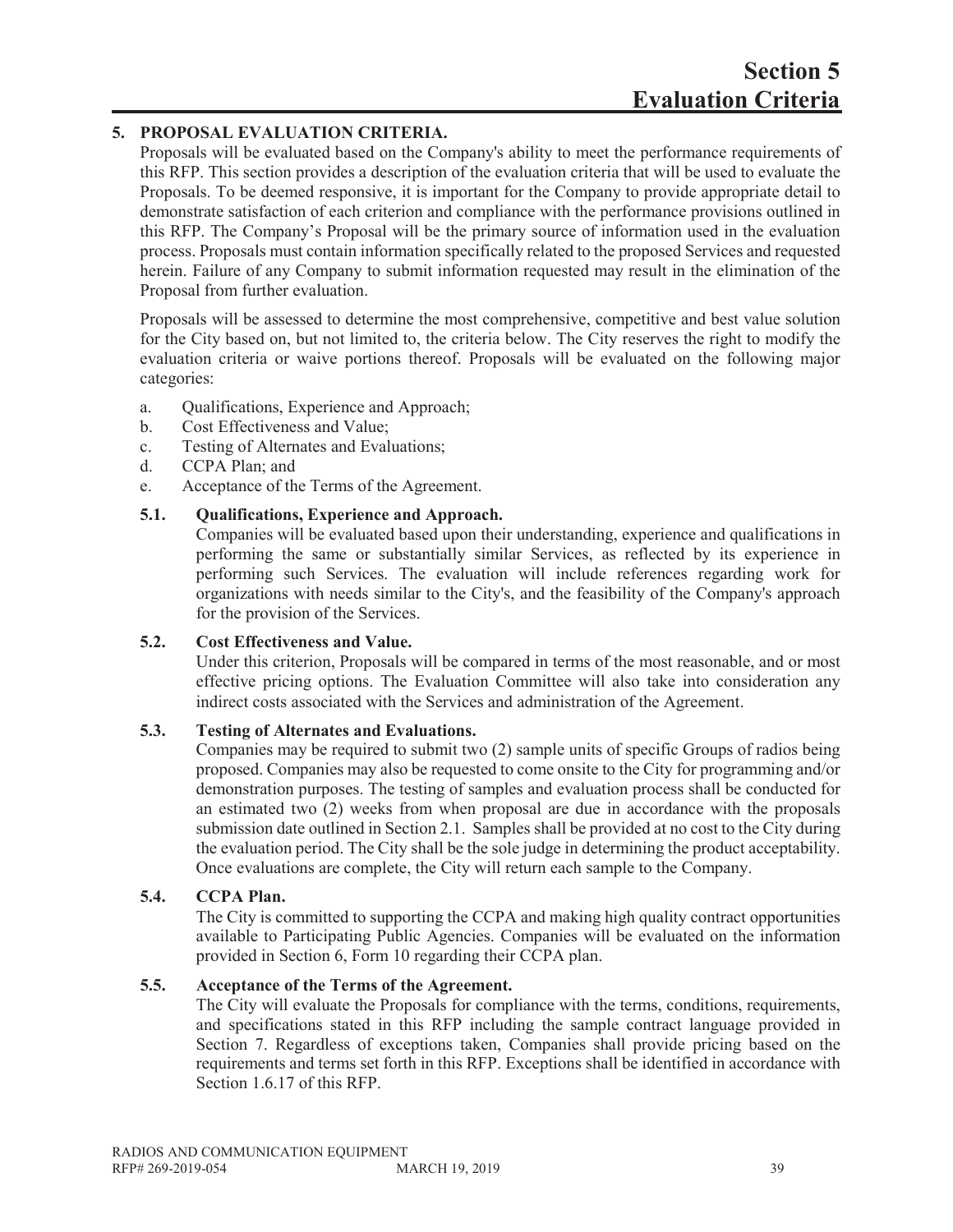#### **REQUIRED FORM 1 - REQUEST FOR PROPOSALS ACKNOWLEDGEMENT**

#### **RFP # 269-2019-054**

#### **RADIOS AND COMMUNICATION EQUIPMENT**

The Company hereby certifies receipt of the Request for Proposals for the City of Charlotte, North Carolina RFP #269-2019-054, Radios and Communication Equipment. This form should be completed upon receipt of the City's Request for Proposals and faxed or emailed in time for the City to receive it by or before **March 22, 2019**. Failure to submit this form by the designated date shall not preclude the Company from submitting a proposal. Please fax or email the completed Request for Proposals Acknowledgement Form to the attention of:

David Tate Finance Department – City Procurement Fax: 704-632-8520 Email: dtate@charlottenc.gov

Date:

| <b>Authorized Signature:</b> |  |
|------------------------------|--|
|------------------------------|--|

Title:

Company Name:

Contact Name: \_\_\_\_\_\_\_\_\_\_\_\_\_\_\_\_\_\_\_\_\_\_\_\_\_\_\_\_\_\_\_\_\_\_\_\_\_\_\_\_\_\_\_\_\_\_\_\_\_\_\_\_\_\_\_\_\_\_\_\_\_\_\_\_\_

Contact E-mail address:

Please check the appropriate space below and provide the requested information:

#### **\_\_\_\_\_We plan to attend the Pre-Proposal Conference and plan on submitting a Proposal**

Indicate number of attendees:

#### **\_\_\_\_\_We do not plan to attend the Pre-Proposal Conference but plan on submitting a Proposal**

Reason:

We do not plan to attend the Pre-Proposal Conference and do not plan on submitting a **Proposal**

Reason: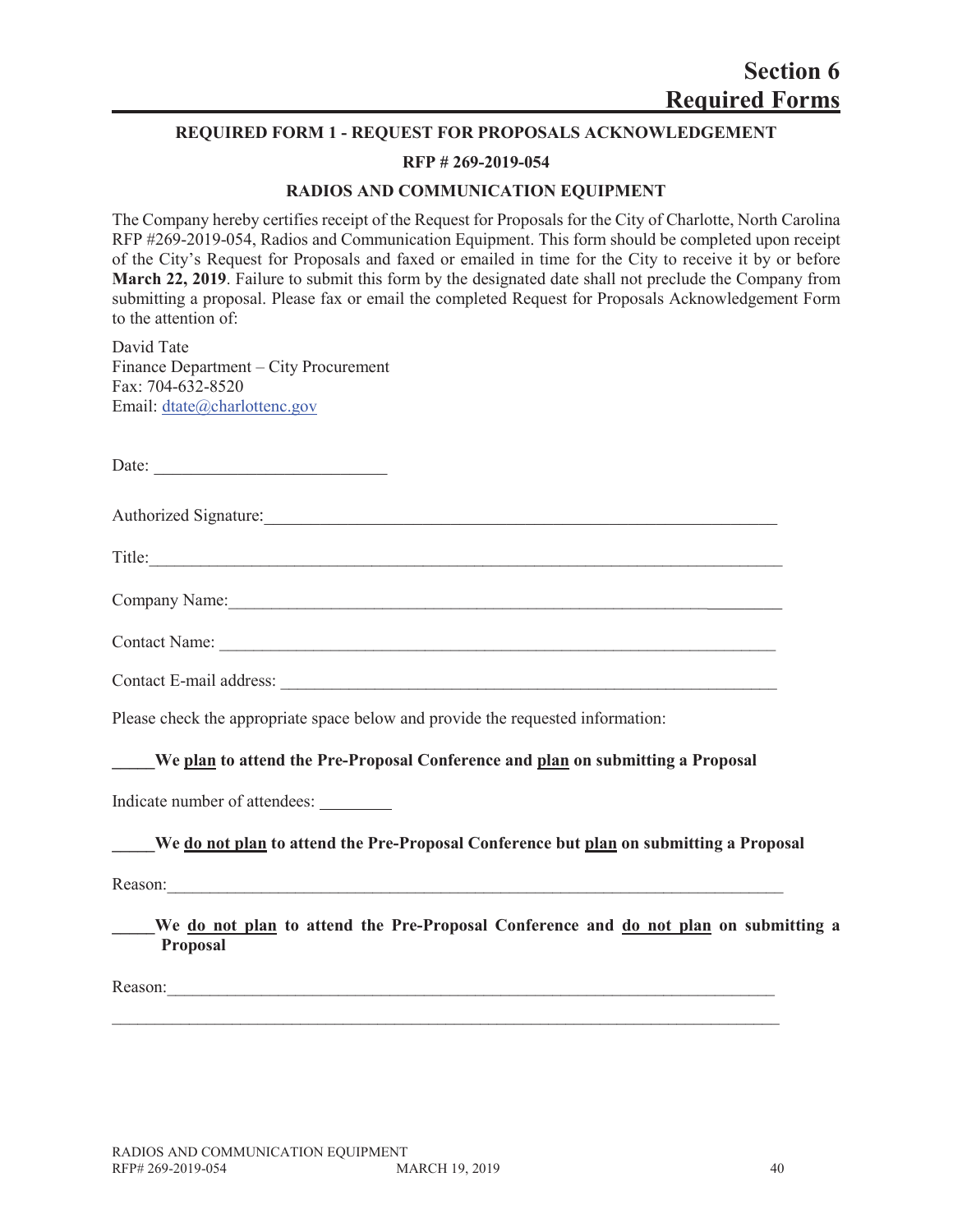#### **REQUIRED FORM 2 - ADDENDA RECEIPT CONFIRMATION**

#### **RFP # 269-2019-054**

#### **RADIOS AND COMMUNICATION EQUIPMENT**

Please acknowledge receipt of all addenda by including this form with your Proposal. All addenda will be posted to the NC IPS website at www.ips.state.nc.us and the City's Contract Opportunities Site at http://charlottenc.gov/DoingBusiness/Pages/ContractOpportunities.aspx.

> **\_\_\_\_\_\_\_\_\_\_\_\_\_ \_\_\_\_\_\_\_\_\_ \_\_\_\_\_\_\_\_\_\_\_\_\_ \_\_\_\_\_\_\_\_\_ \_\_\_\_\_\_\_\_\_\_\_\_\_ \_\_\_\_\_\_\_\_\_**

**\_\_\_\_\_\_\_\_\_\_\_\_\_\_\_\_\_\_\_\_\_\_\_\_\_\_\_\_\_ \_\_\_\_\_\_\_\_\_\_\_\_\_\_\_\_\_\_\_\_\_\_**

#### ADDENDUM #: DATE ADDENDUM **DOWNLOADED FROM NC IPS:**

I certify that this proposal complies with the General and Specific Specifications and conditions issued by the City except as clearly marked in the attached copy.

(Please Print Name) Date

Authorized Signature

**\_\_\_\_\_\_\_\_\_\_\_\_\_\_\_\_\_\_\_\_\_\_\_\_\_\_\_\_\_**

**\_\_\_\_\_\_\_\_\_\_\_\_\_\_\_\_\_\_\_\_\_\_\_\_\_\_\_\_\_**

 $\mathcal{L}_\text{max}$ 

Title

Company Name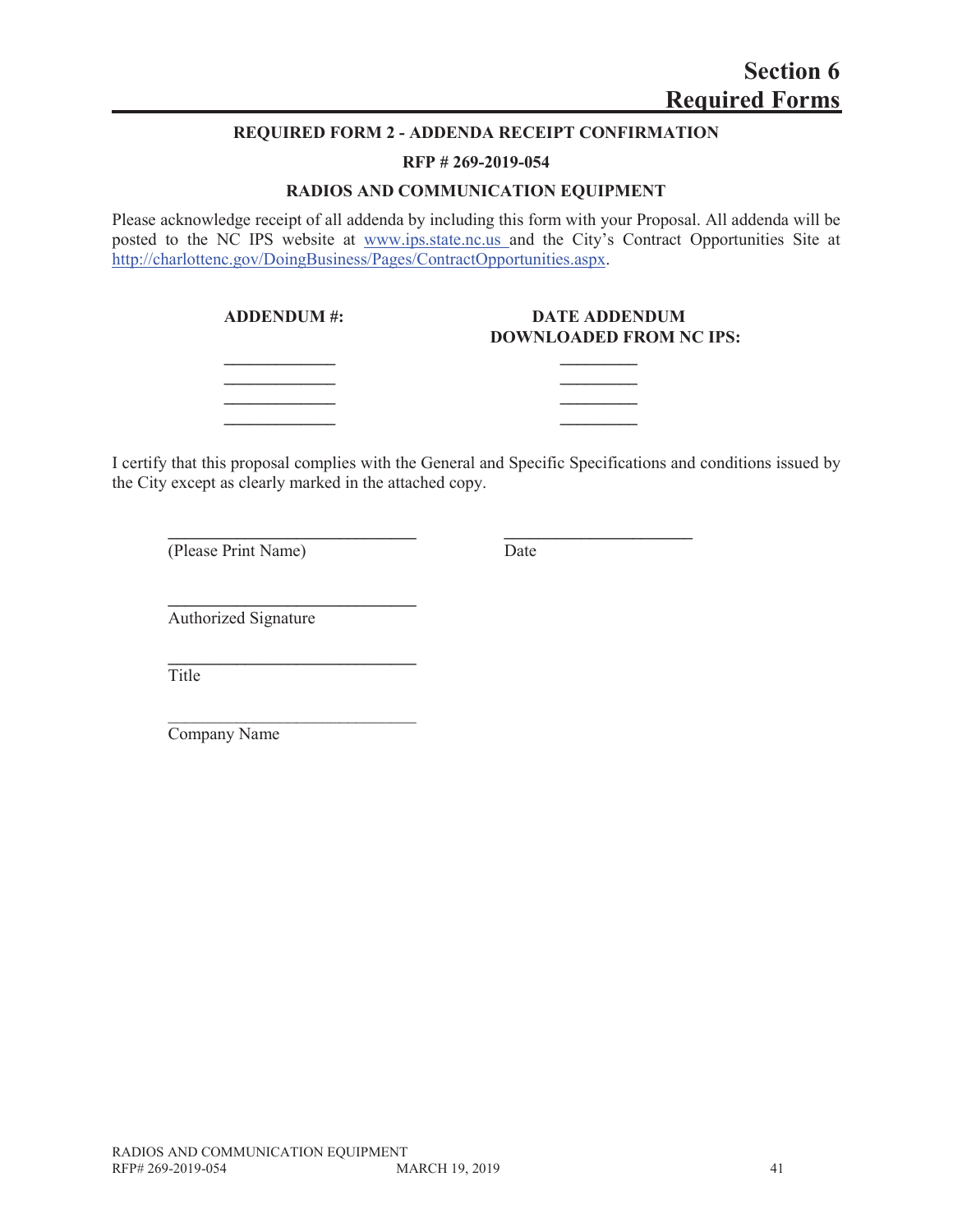|                                | <b>REQUIRED FORM 3 - PROPOSAL SUBMISSION FORM</b> |
|--------------------------------|---------------------------------------------------|
|                                | RFP #269-2019-054                                 |
|                                | RADIOS AND COMMUNICATION EQUIPMENT                |
| This Proposal is submitted by: |                                                   |
| Company Name:                  |                                                   |
|                                |                                                   |
| Address:                       |                                                   |
|                                |                                                   |
| City/State/Zip:                |                                                   |
| Email address:                 |                                                   |
| Telephone:                     |                                                   |
|                                | (Area Code) Telephone Number                      |
| Facsimile:                     |                                                   |
|                                | (Area Code) Fax Number                            |

The representative signing above hereby certifies and agrees that the following information is correct:

- 1. In preparing its Proposal, the Company has considered all proposals submitted from qualified, potential subcontractors and suppliers, and has not engaged in or condoned prohibited discrimination.
- 2. For purposes of this Section, discrimination means discrimination in the solicitation, selection, or treatment of any subcontractor, vendor or supplier on the basis of race, ethnicity, gender, age or disability or any otherwise unlawful form of discrimination. Without limiting the foregoing, discrimination also includes retaliating against any person or other entity for reporting any incident of discrimination.
- 3. Without limiting any other provision of the solicitation for proposals on this project, it is understood and agreed that, if this certification is false, such false certification will constitute grounds for the City to reject the Proposal submitted by the Company on this Project and to terminate any contract awarded based on such Proposal.
- 4. As a condition of contracting with the City, the Company agrees to maintain documentation sufficient to demonstrate that it has not discriminated in its solicitation or selection of subcontractors. The Company further agrees to promptly provide to the City all information and documentation that may be requested by the City from time to time regarding the solicitation and selection of subcontractors. Failure to maintain or failure to provide such information constitutes grounds for the City to reject the bid submitted by the Company or terminate any contract awarded on such proposal.
- 5. As part of its Proposal, the Company shall provide to the City a list of all instances within the past ten years where a complaint was filed or pending against the Company in a legal or administrative proceeding alleging that the Company discriminated against its subcontractors, vendors or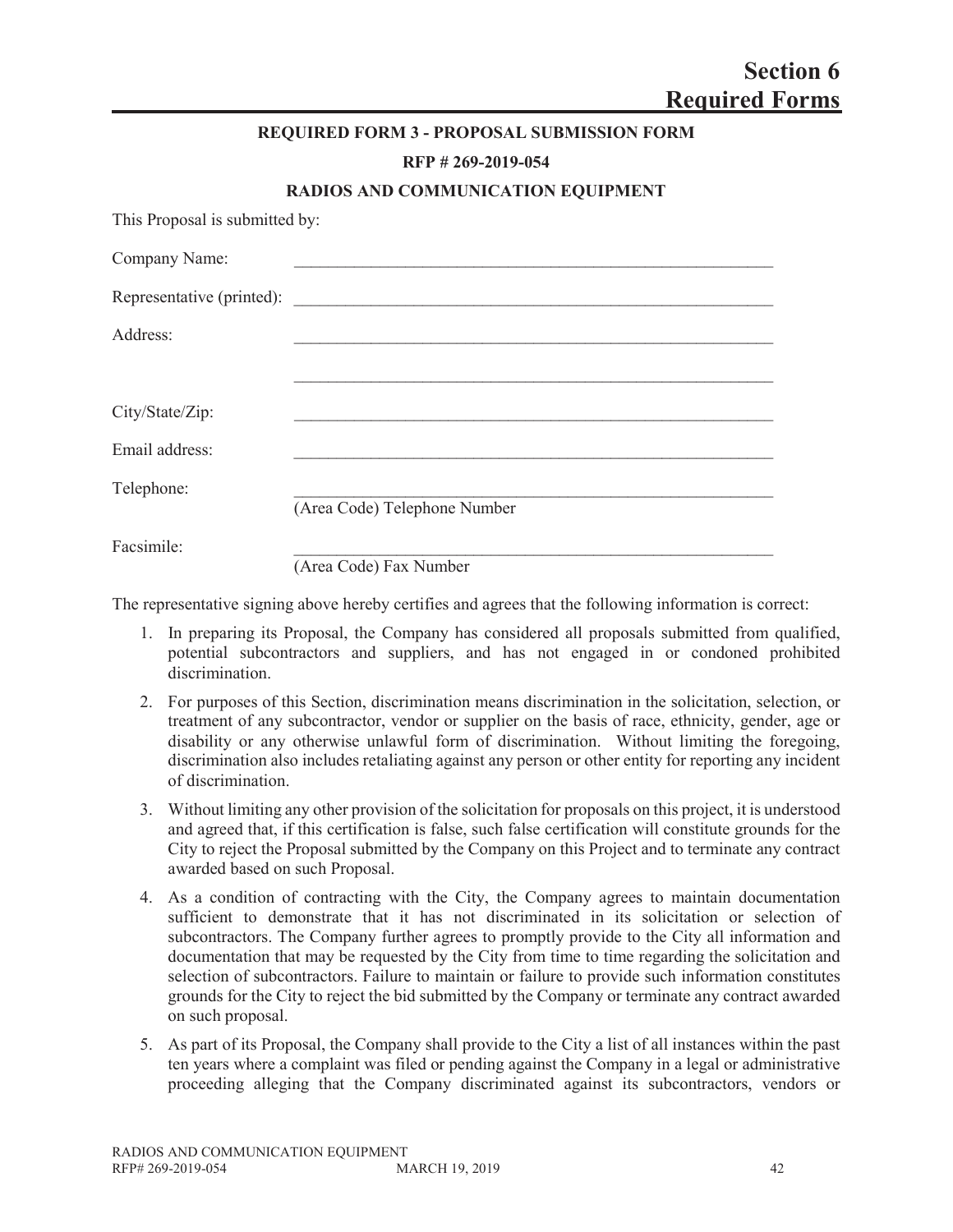suppliers, and a description of the status or resolution of that complaint, including any remedial action taken.

- 6. The information contained in this Proposal or any part thereof, including its Exhibits, Schedules, and other documents and instruments delivered or to be delivered to the City, is true, accurate, and complete. This Proposal includes all information necessary to ensure that the statements therein do not in whole or in part mislead the City as to any material facts.
- 7. None of Company's or its subcontractors' owners, employees, directors, or contractors will be in violation of the City's Conflict of Interest Policy for City, Secondary and Other Employment Relationships (HR 13) if a Contract is awarded to the Company.
- 8. It is understood by the Company that the City reserves the right to reject any and all Proposals, to make awards on all items or on any items according to the best interest of the City, to waive formalities, technicalities, to recover and resolicit this RFP.
- 9. This Proposal is valid for one hundred and eighty (180) calendar days from the Proposal due date.

I, the undersigned, hereby acknowledge that my company was given the opportunity to provide exceptions to the Sample Contract as included herein as Exhibit A. As such, I have elected to do the following:

Include exceptions to the Sample Contract in the following section of my Proposal:

Not include any exceptions to the Sample Contract.

I, the undersigned, hereby acknowledge that my company was given the opportunity to indicate any Trade Secret materials or Personally Identifiable Information ("PII") as detailed in Section 1.6.2. I understand that the City is legally obligated to provide my Proposal documents, excluding any appropriately marked Trade Secret information and PII, upon request by any member of the public. As such, my company has elected as follows:

The following section(s) of the of the Proposal are marked as Trade Secret or PII:

No portion of the Proposal is marked as Trade Secret or PII.

Representative (signed):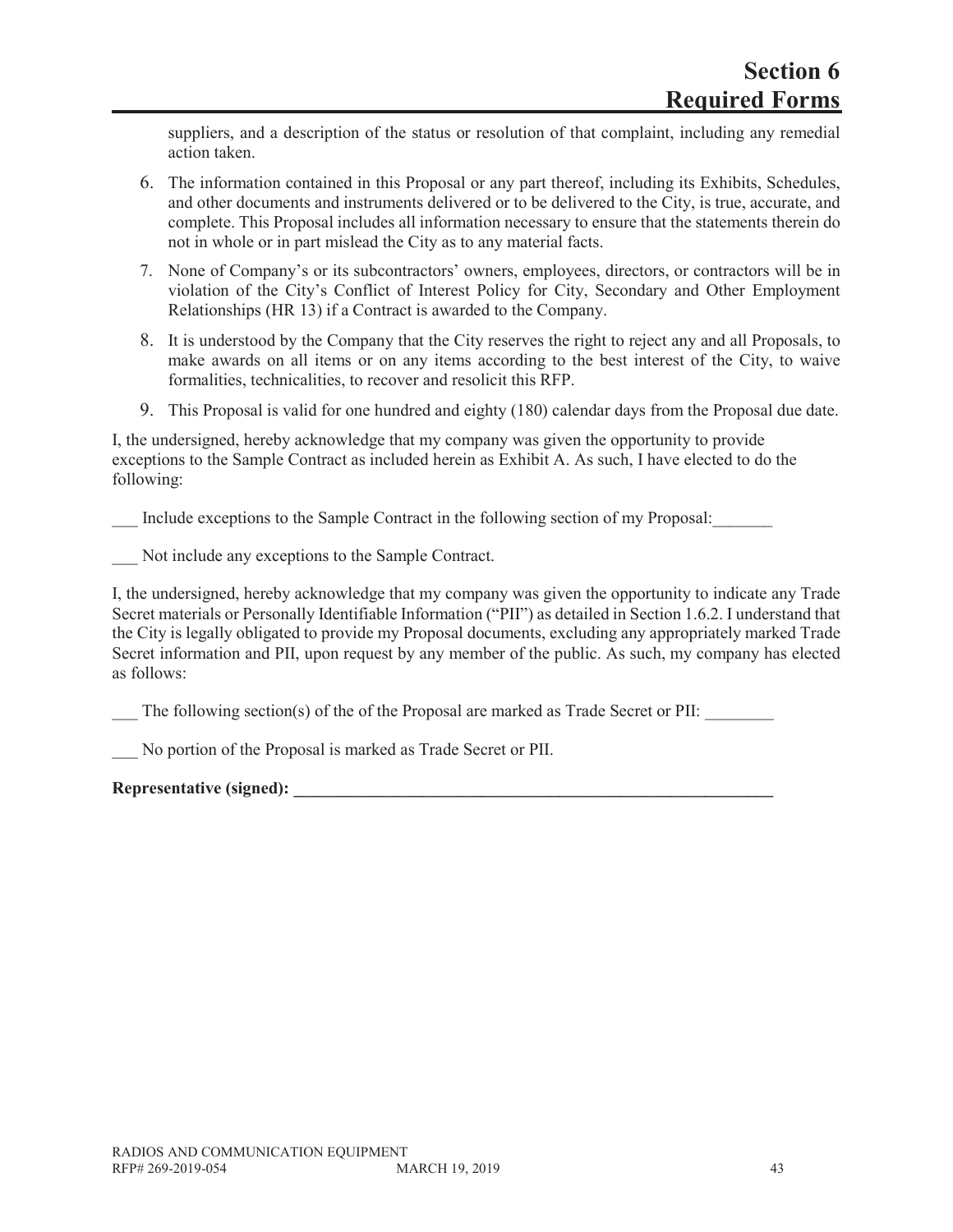#### **REQUIRED FORM 4 - PRICING WORKSHEET**

#### **RFP # 269-2019-054**

#### **RADIOS AND COMMUNICATION EQUIPMENT**

Regardless of exceptions taken, Companies shall provide pricing based on the requirements and terms set forth in this RFP. Pricing must be all-inclusive and cover every aspect of the Project. Cost must be in United States dollars. **If there are additional costs associated with the Services, please add to this chart. Your Price Proposal must reflect all costs for which the City will be responsible.**

For purposes of this RFP, assume an initial term of three (3) years, with the City having an option to renew for two (2) additional consecutive one (1) year terms thereafter.

#### **SEE ATTACHED PRICING SHEET. COMPANIES MAY REQUEST THE PRICING SHEET IN EXCEL FORMAT VIA EMAIL TO DAVID TATE AT DTATE@CHARLOTTENC.GOV.**

#### **PRICING SHALL BE SUBMITTED IN HARD COPY AND EXCEL FORMATS ON A COMPACT DISK OR FLASH DRIVE.**

All items shall be delivered within ten (10) business days of when a purchase order is issued by the City. The delivery schedule of all items shall remain in effect unless mutually agreed upon in writing by the City and the Company.

#### **1. Administrative Fees:**

The Company **shall** submit a minimum of one (1) percent of overall CCPA Program spend by the City and Participating Public Agencies during the term of the Contract to the City as an Administrative Fee. The Administrative Fee shall be paid no later than thirty (30) days after both parties mutually agree to the quarterly report outlining the CCPA spend. The Company shall indicate its Administrative Fee below:



#### **2. Non-Core Items – Fixed Percentage Discount**

The Company **shall** provide a fixed percentage discount from the List Price (list price less discount) included in the Company's most current full line catalog identified in the Specifications for all other items (Non-Core) included in the catalog for the life of the Contract.

a. Insert the verifiable catalog name/edition:

b. Insert the fixed percentage discount for Non-Core Items: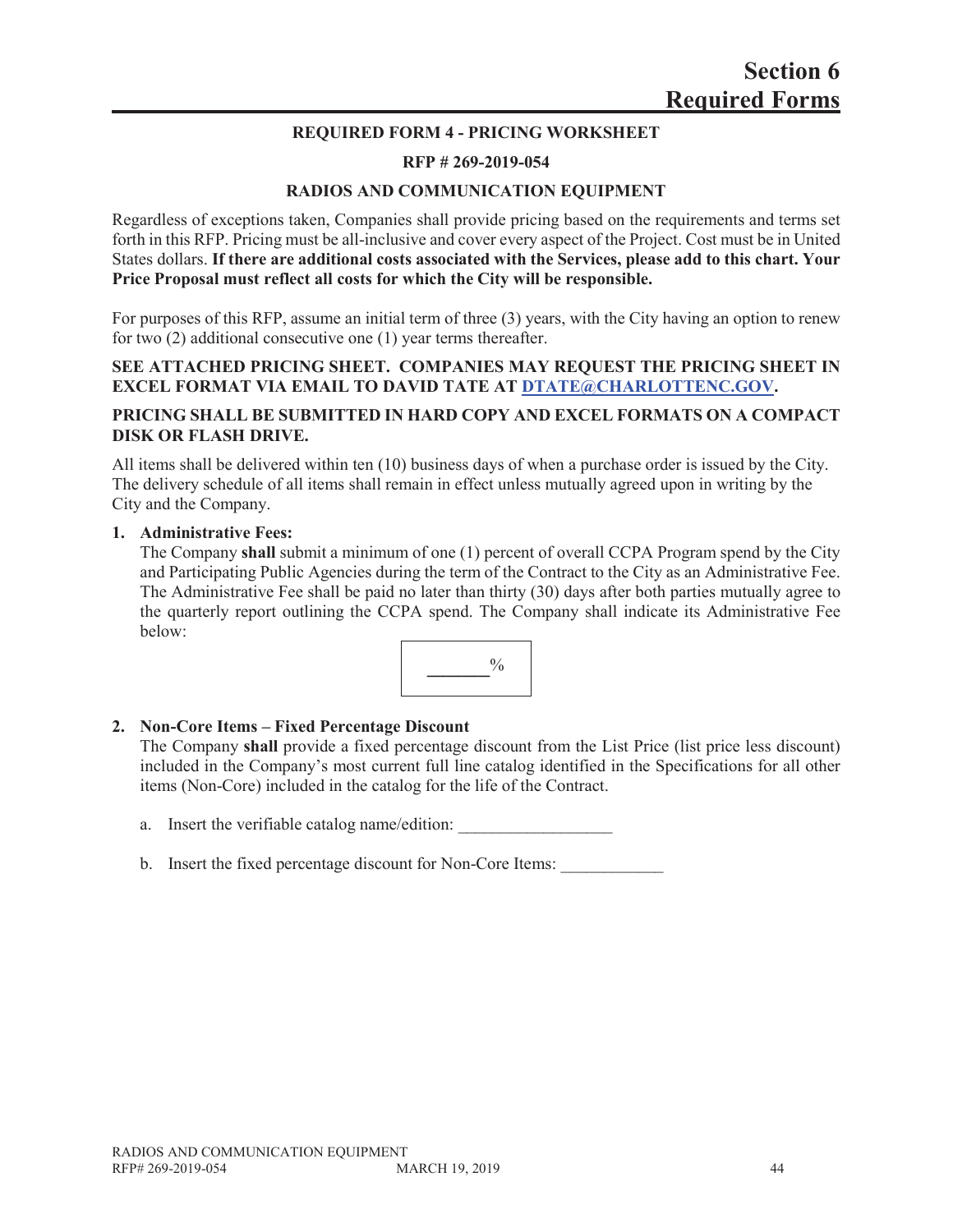# **3. Pricing Incentives and Rebates:**

Please identify any incentive and rebates offered based on volume, dollar amounts, core credits or other criteria below:

| <b>Rebate Description</b> | <b>Amount or Percentage</b> |
|---------------------------|-----------------------------|
|                           |                             |
|                           |                             |
|                           |                             |
|                           |                             |

Reference the Charlotte Cooperative Purchasing Alliance (CCPA) website at http://www.charlottealliance.org.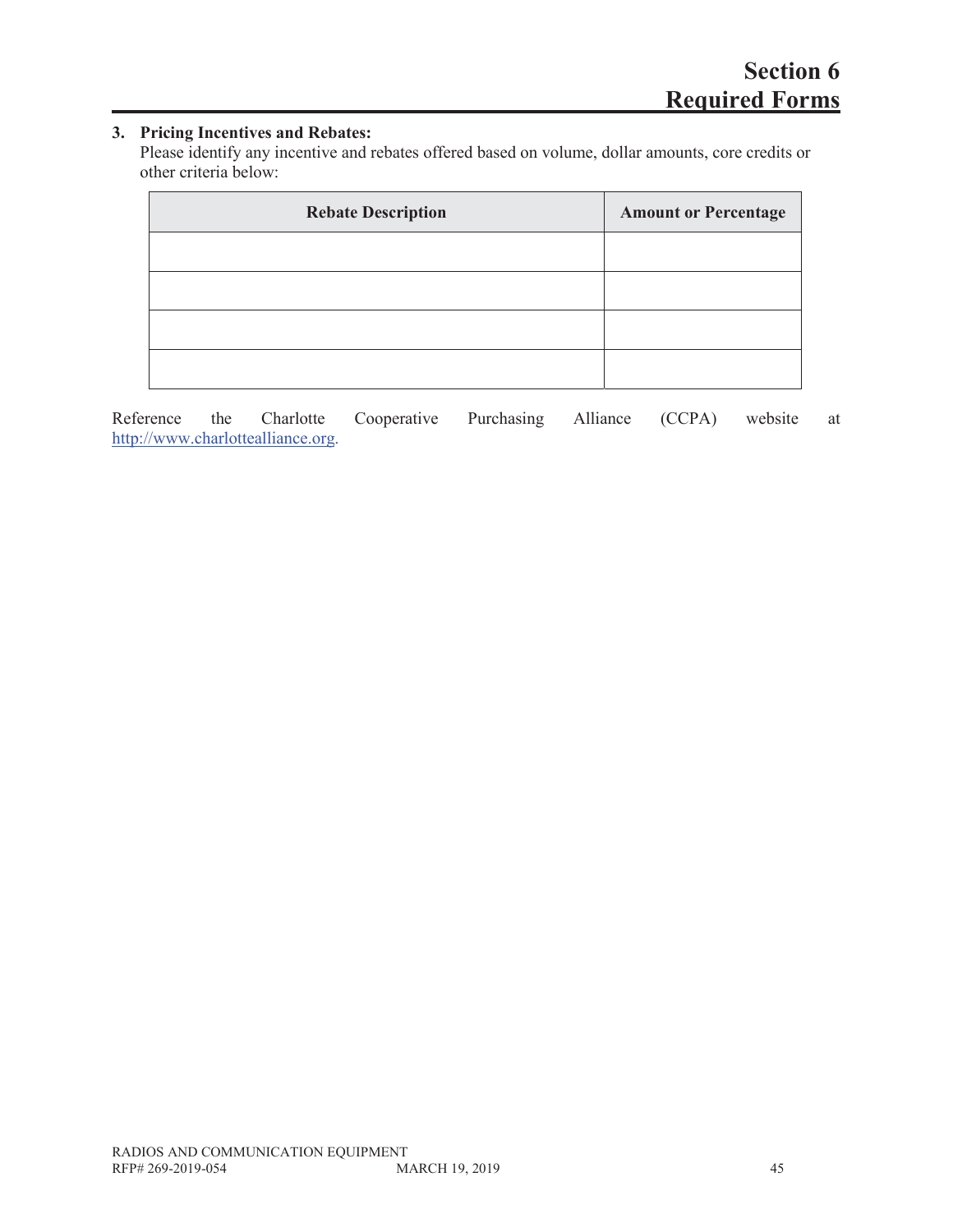

#### **REQUIRED FORM 5 – M/W/SBE UTILIZATION**

#### **RFP # 269-2019-054**

#### **RADIOS AND COMMUNICATION EQUIPMENT**

The City maintains a strong commitment to the inclusion of MWSBEs in the City's contracting and procurement process when there are viable subcontracting opportunities.

Companies must submit this form with their proposal outlining any supplies and/or services to be provided by each City certified Small Business Enterprise (SBE), and/or City registered Minority Business Enterprise (MBE) and Woman Business Enterprise (WBE) for the Contract. If the Company is a City-registered MWSBE, note that on this form.

The City recommends you exhaust all efforts when identifying potential MWSBEs to participate on this RFP.

| <b>Company Name:</b>                                                         |  |                                                                                                              |
|------------------------------------------------------------------------------|--|--------------------------------------------------------------------------------------------------------------|
| Please indicate if your company is any of the following:                     |  |                                                                                                              |
|                                                                              |  | MBE WBE SBE None of the above                                                                                |
| which agency, the effective and expiration date of that certification below: |  | If your company has been certified with any of the agencies affiliated with the designations above, indicate |
|                                                                              |  |                                                                                                              |
|                                                                              |  |                                                                                                              |
| submitted with the firm's proposal (attach additional sheets if needed):     |  | Identify outreach efforts that were employed by the firm to maximize inclusion of MWSBEs to be               |

*[Form continues on next page]*

 $\mathcal{L}_\text{max}$  and  $\mathcal{L}_\text{max}$  and  $\mathcal{L}_\text{max}$  and  $\mathcal{L}_\text{max}$  and  $\mathcal{L}_\text{max}$  and  $\mathcal{L}_\text{max}$  $\mathcal{L}_\mathcal{L} = \{ \mathcal{L}_\mathcal{L} = \{ \mathcal{L}_\mathcal{L} = \{ \mathcal{L}_\mathcal{L} = \{ \mathcal{L}_\mathcal{L} = \{ \mathcal{L}_\mathcal{L} = \{ \mathcal{L}_\mathcal{L} = \{ \mathcal{L}_\mathcal{L} = \{ \mathcal{L}_\mathcal{L} = \{ \mathcal{L}_\mathcal{L} = \{ \mathcal{L}_\mathcal{L} = \{ \mathcal{L}_\mathcal{L} = \{ \mathcal{L}_\mathcal{L} = \{ \mathcal{L}_\mathcal{L} = \{ \mathcal{L}_\mathcal{$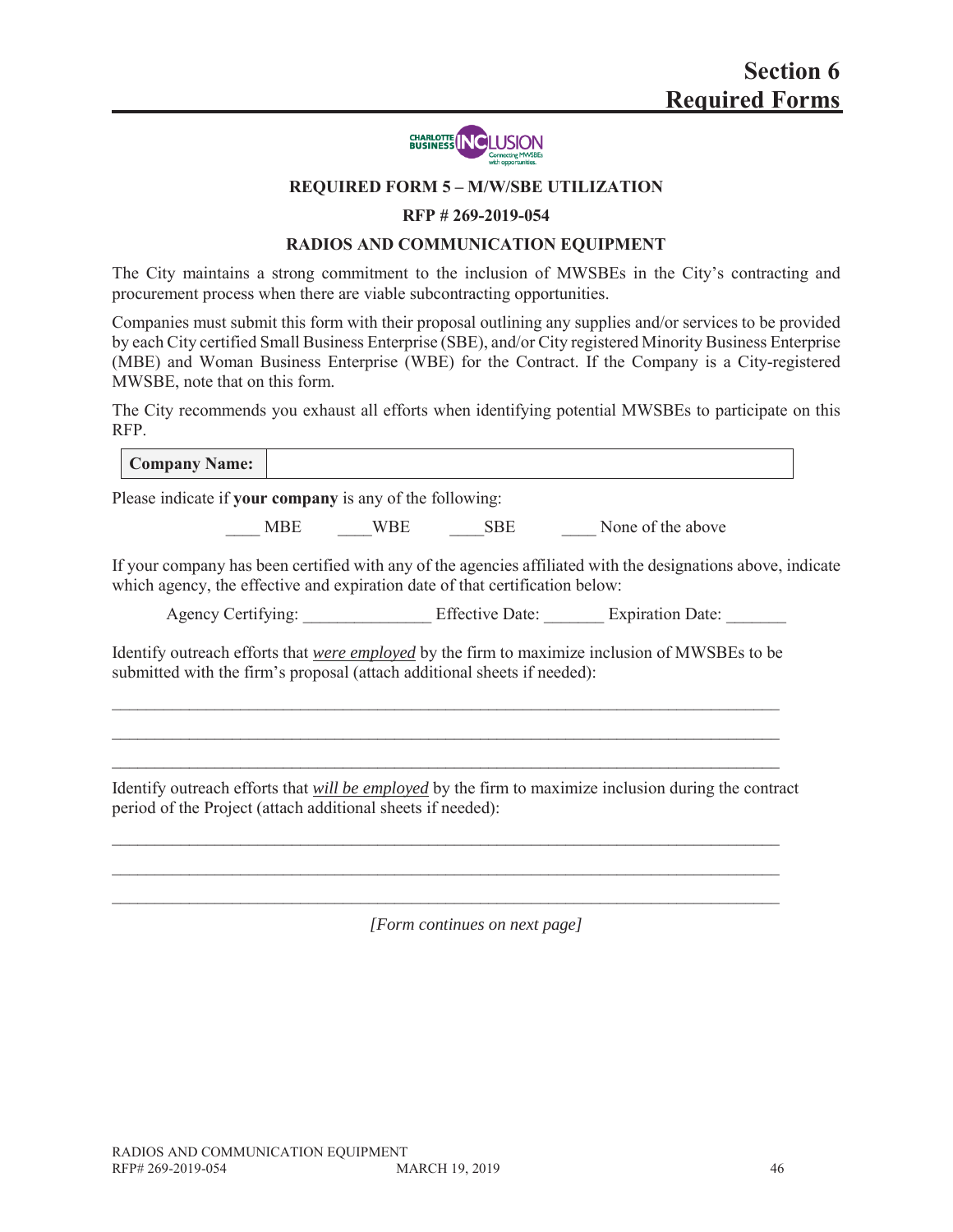# **Section 6 Required Forms**

| List below all <b>MWSBEs</b> that you intend to subcontract to while performing the Services: |  |
|-----------------------------------------------------------------------------------------------|--|
|                                                                                               |  |

 $\mathcal{L}_\text{max}$  , and the contract of the contract of  $\mathcal{L}_\text{max}$ 

| <b>Subcontractor Name</b> | Description of work or<br>materials | Indicate either "M",<br>"S", and/or "W" | <b>City Vendor #</b> |
|---------------------------|-------------------------------------|-----------------------------------------|----------------------|
|                           |                                     |                                         |                      |
|                           |                                     |                                         |                      |
|                           |                                     |                                         |                      |
|                           |                                     |                                         |                      |

| Total MBE Utilization   |  |
|-------------------------|--|
| Total WBE Utilization   |  |
| Total SBE Utilization   |  |
| Total MWSBE Utilization |  |

# **Representative (signed): \_\_\_\_\_\_\_\_\_\_\_\_\_\_\_\_\_\_\_\_\_\_\_\_\_\_\_\_\_\_\_\_\_\_\_\_\_\_\_\_\_\_\_\_\_\_\_\_\_\_\_\_\_\_\_\_**

Date Representative Name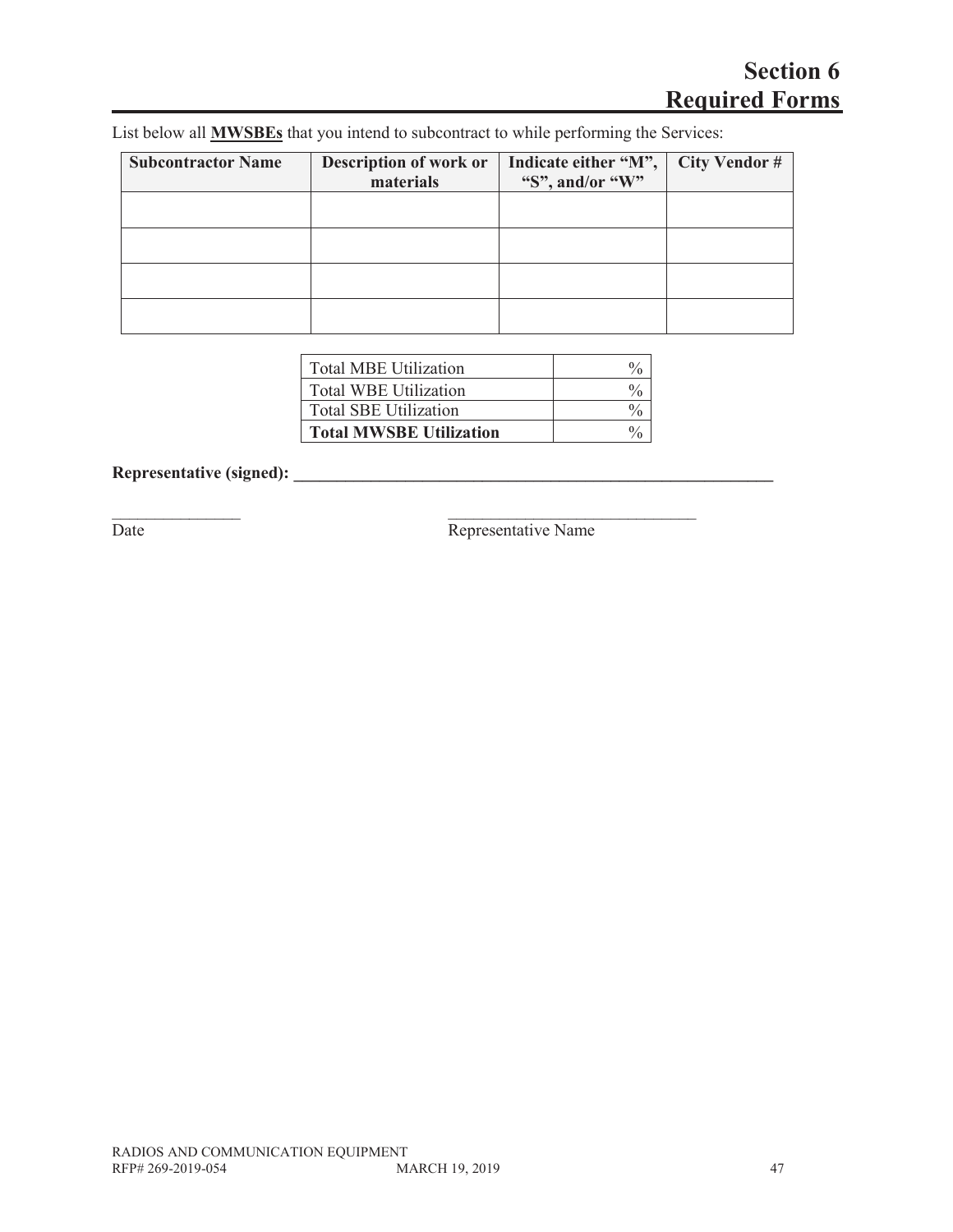### **REQUIRED FORM 6 – COMPANY BACKGROUND RESPONSE**

**RFP # 269-2019-054**

#### **RADIOS AND COMMUNICATION EQUIPMENT**

Companies shall complete and submit the form below as part of their response to this RFP. Additional pages may be attached as needed to present the information requested.

| <b>Question</b>                                                                                                                                      | <b>Response</b>               |
|------------------------------------------------------------------------------------------------------------------------------------------------------|-------------------------------|
|                                                                                                                                                      | <b>Company Identification</b> |
| Company Name (Official Name)<br>Company Location (corporate                                                                                          |                               |
| headquarters)                                                                                                                                        |                               |
|                                                                                                                                                      | <b>Company Experience</b>     |
| <b>Years of Experience:</b>                                                                                                                          |                               |
| # of years in business:                                                                                                                              |                               |
| # of years providing public sector<br>Radios and Communication Equipment:                                                                            |                               |
| <b>Customer Base:</b>                                                                                                                                |                               |
| # of public sector clients                                                                                                                           |                               |
| # of public sector clients using the<br>services being proposed.                                                                                     |                               |
| # of clients that are<br>municipalities/counties                                                                                                     |                               |
| Identify by name some of the clients<br>similar to City (e.g., similar in size,<br>complexity, location, type of<br>organization)                    |                               |
| <b>Market Focus:</b>                                                                                                                                 |                               |
| Identify industries and public sector<br>market segments served                                                                                      |                               |
| <b>Terminated Projects:</b>                                                                                                                          |                               |
| List any terminated projects. Please<br>disclose the jurisdiction and explain the<br>reason for the termination.                                     |                               |
| Litigation:                                                                                                                                          |                               |
| List any litigation that you have been<br>involved with during the past two $(2)$<br>years on Radios and Communication<br>Equipment implementations. |                               |
|                                                                                                                                                      | <b>Organization Size</b>      |
| # of Employees:                                                                                                                                      |                               |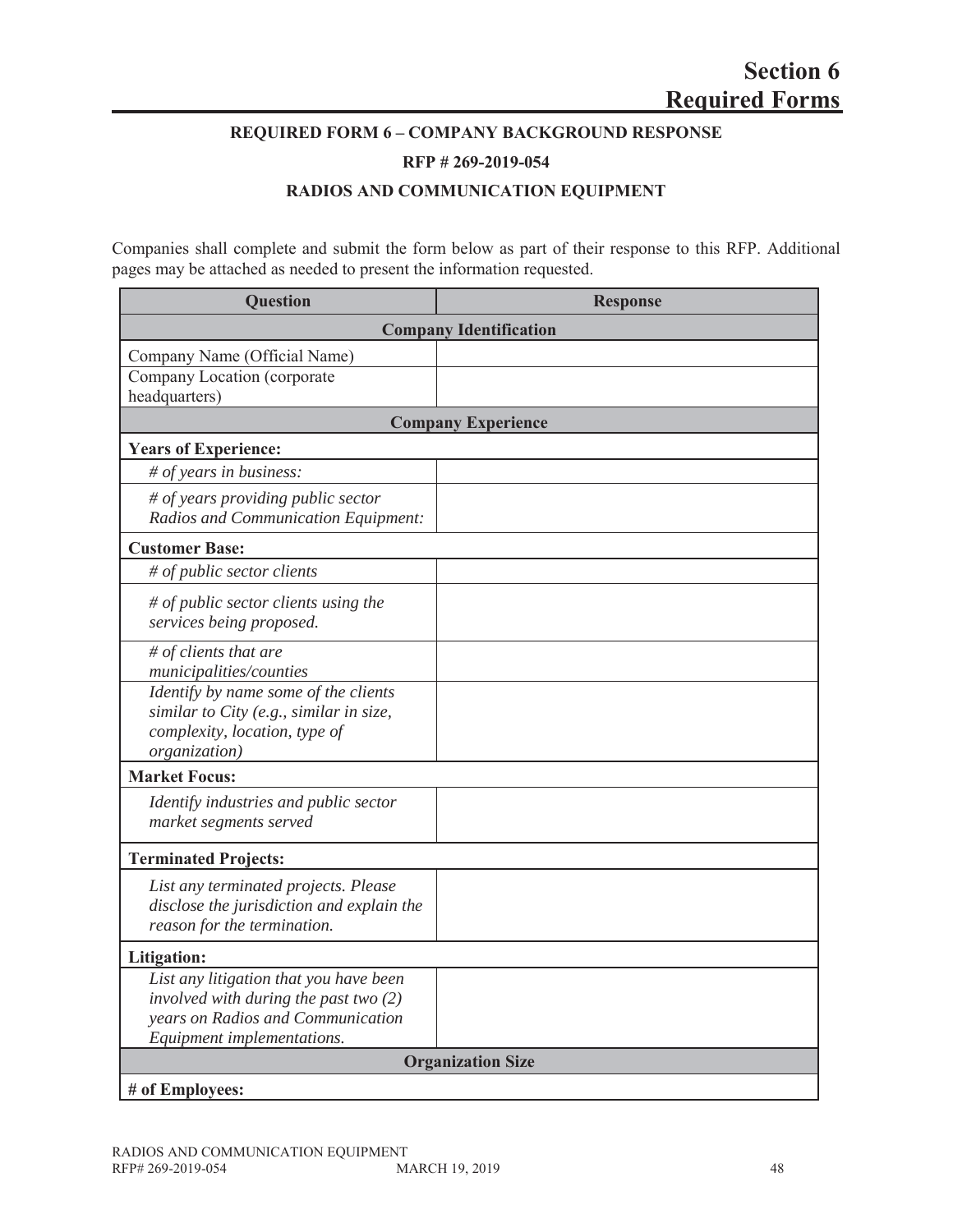# **Section 6 Required Forms**

| If Company is a subsidiary, identify # of<br>employees in proposing<br>company/division.                                                                                                                                                     |                                      |
|----------------------------------------------------------------------------------------------------------------------------------------------------------------------------------------------------------------------------------------------|--------------------------------------|
| <b>Financial Information:</b>                                                                                                                                                                                                                |                                      |
| If Company is a subsidiary, identify<br>revenues of proposing company/division                                                                                                                                                               |                                      |
| Identify the percentage of revenue used<br>for research & development by the<br>proposing company/division                                                                                                                                   |                                      |
|                                                                                                                                                                                                                                              | <b>Corporate Notes</b>               |
| <b>Ownership:</b>                                                                                                                                                                                                                            |                                      |
| Privately held? Publicly traded? Parent<br>Company?                                                                                                                                                                                          |                                      |
| <b>Certified Partnerships:</b>                                                                                                                                                                                                               |                                      |
| Identify any certifications held by your<br>firm if you are implementing or<br>reselling another firm's products.<br>Include how long the partnership or<br>certification has been effect.                                                   |                                      |
|                                                                                                                                                                                                                                              | <b>Additional Narrative Response</b> |
| <b>Background and Experience:</b>                                                                                                                                                                                                            |                                      |
| Provide an overview and history of your<br>company.                                                                                                                                                                                          |                                      |
| Describe your total organization,<br>including any parent companies,<br>subsidiaries, affiliates and other related<br>entities.                                                                                                              |                                      |
| Describe the ownership structure of<br>your organization, including any<br>significant or controlling equity holders.                                                                                                                        |                                      |
| Provide a management organization<br>chart of your overall organization,<br>showing director and officer positions<br>and names and the reporting structure.                                                                                 |                                      |
| Provide detailed information for the<br>Radios and Communication Equipment<br>business segments of your organization,<br>showing the reporting structures within<br>these segments and among these<br>segments and the overall organization. |                                      |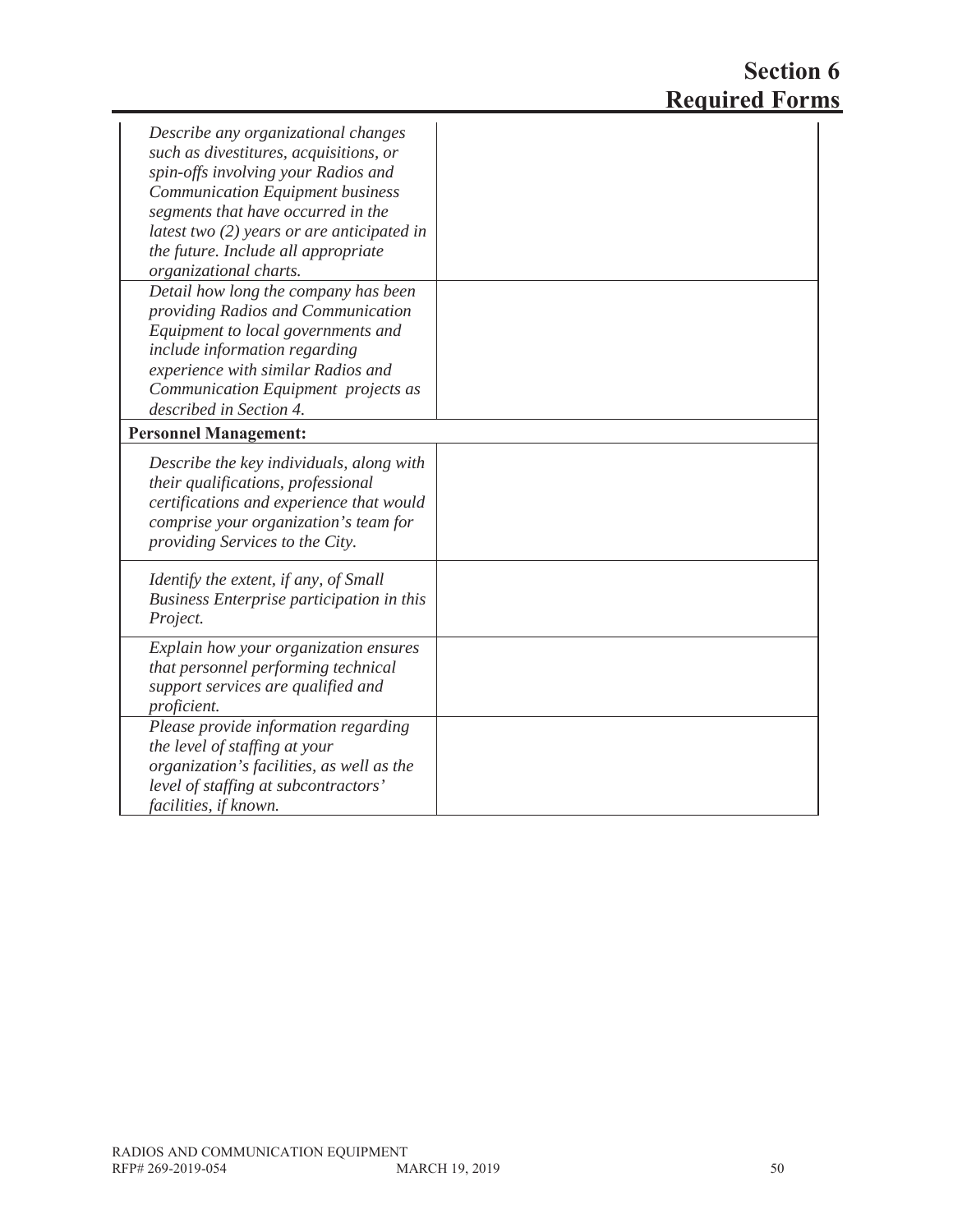### **REQUIRED FORM 7 – REFERENCES**

**RFP # 269-2019-054**

# **RADIOS AND COMMUNICATION EQUIPMENT**

| <b>REFERENCE 1:</b> |                                                                                                                                                                                                                                |  |
|---------------------|--------------------------------------------------------------------------------------------------------------------------------------------------------------------------------------------------------------------------------|--|
|                     |                                                                                                                                                                                                                                |  |
|                     |                                                                                                                                                                                                                                |  |
|                     |                                                                                                                                                                                                                                |  |
|                     | Phone: E-mail address: E-mail address:                                                                                                                                                                                         |  |
|                     | Service Dates: Software Program/Version: Software Program/Version:                                                                                                                                                             |  |
|                     | Summary & Scope of Project and List of Modules/Functionality Implemented:                                                                                                                                                      |  |
|                     |                                                                                                                                                                                                                                |  |
|                     |                                                                                                                                                                                                                                |  |
|                     |                                                                                                                                                                                                                                |  |
|                     |                                                                                                                                                                                                                                |  |
|                     |                                                                                                                                                                                                                                |  |
|                     |                                                                                                                                                                                                                                |  |
|                     | Operating Budget: \$                                                                                                                                                                                                           |  |
|                     |                                                                                                                                                                                                                                |  |
|                     |                                                                                                                                                                                                                                |  |
| <b>REFERENCE 2:</b> |                                                                                                                                                                                                                                |  |
|                     | Name of Client:<br>Phone:<br>Phone:                                                                                                                                                                                            |  |
|                     |                                                                                                                                                                                                                                |  |
|                     | Address: No. 1988. The Commission of the Commission of the Commission of the Commission of the Commission of the Commission of the Commission of the Commission of the Commission of the Commission of the Commission of the C |  |
|                     | Phone: E-mail address: E-mail and E-mail and E-mail and E-mail and E-mail and E-mail and E-mail and E-mail and E-mail and E-mail and E-mail and E-mail and E-mail and E-mail and E-mail and E-mail and E-mail and E-mail and E |  |
|                     | Service Dates: Software Program/Version: Software Program/Version:                                                                                                                                                             |  |
|                     | Summary & Scope of Project and List of Modules/Functionality Implemented:                                                                                                                                                      |  |
|                     |                                                                                                                                                                                                                                |  |
|                     |                                                                                                                                                                                                                                |  |
|                     |                                                                                                                                                                                                                                |  |
|                     |                                                                                                                                                                                                                                |  |
|                     |                                                                                                                                                                                                                                |  |
|                     |                                                                                                                                                                                                                                |  |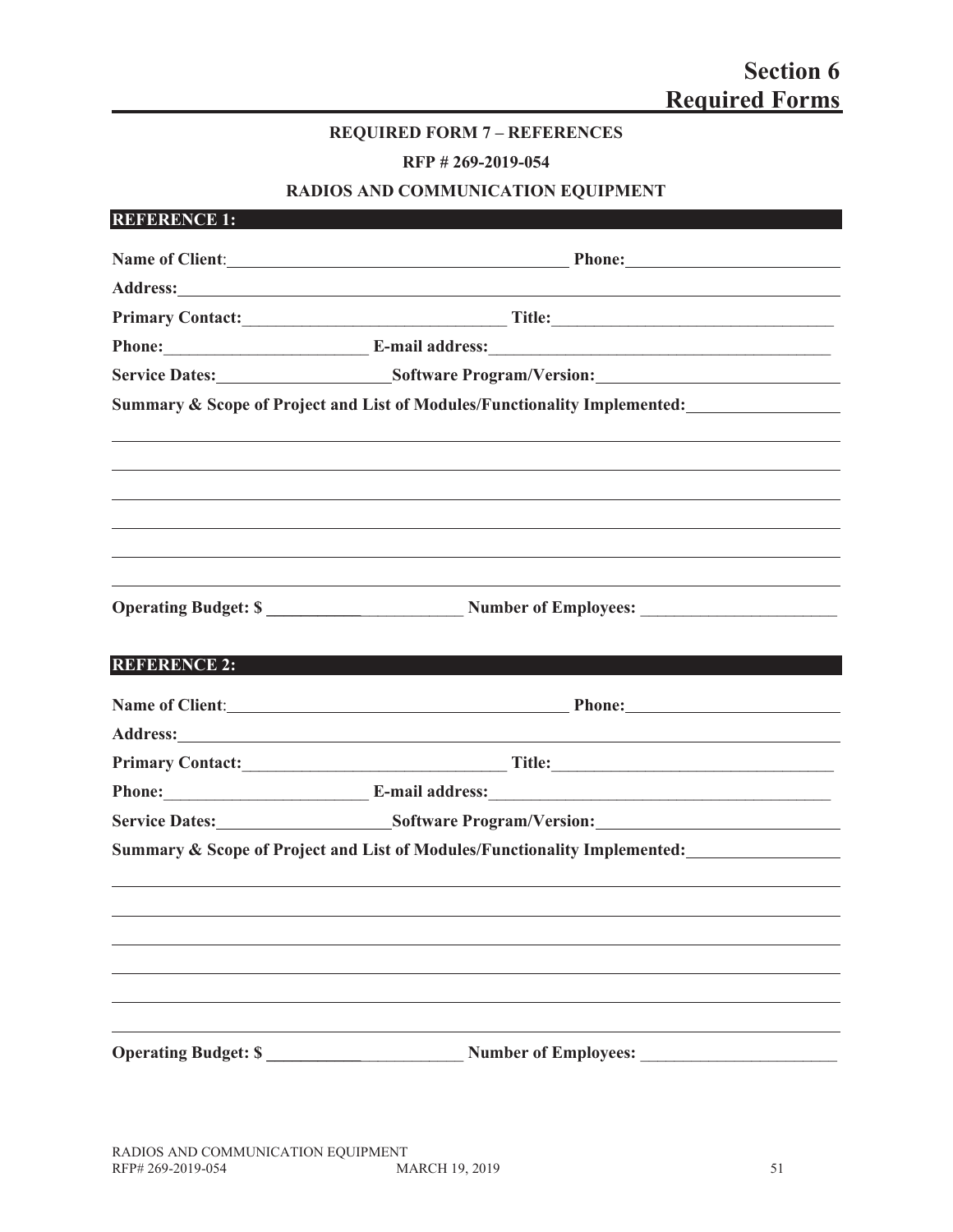# **Section 6 Required Forms**

|                     | Name of Client: Phone: Phone:                                                                                                                                                                                                                                                                                                                       |
|---------------------|-----------------------------------------------------------------------------------------------------------------------------------------------------------------------------------------------------------------------------------------------------------------------------------------------------------------------------------------------------|
|                     | Address: Andreas Address: Address: Address: Address: Address: Address: Address: Address: Address: Address: Address: Address: Address: Address: Address: Address: Address: Address: Address: Address: Address: Address: Address                                                                                                                      |
|                     |                                                                                                                                                                                                                                                                                                                                                     |
|                     | Phone: E-mail address:                                                                                                                                                                                                                                                                                                                              |
|                     | Service Dates: Software Program/Version: Software Program/Version:                                                                                                                                                                                                                                                                                  |
|                     | Summary & Scope of Project and List of Modules/Functionality Implemented:                                                                                                                                                                                                                                                                           |
|                     |                                                                                                                                                                                                                                                                                                                                                     |
|                     |                                                                                                                                                                                                                                                                                                                                                     |
|                     |                                                                                                                                                                                                                                                                                                                                                     |
|                     |                                                                                                                                                                                                                                                                                                                                                     |
|                     |                                                                                                                                                                                                                                                                                                                                                     |
|                     |                                                                                                                                                                                                                                                                                                                                                     |
|                     |                                                                                                                                                                                                                                                                                                                                                     |
|                     |                                                                                                                                                                                                                                                                                                                                                     |
|                     |                                                                                                                                                                                                                                                                                                                                                     |
|                     |                                                                                                                                                                                                                                                                                                                                                     |
| <b>REFERENCE 4:</b> |                                                                                                                                                                                                                                                                                                                                                     |
|                     |                                                                                                                                                                                                                                                                                                                                                     |
|                     |                                                                                                                                                                                                                                                                                                                                                     |
|                     |                                                                                                                                                                                                                                                                                                                                                     |
|                     | Name of Client: Phone: Phone:<br>Address: Andreas Address: Address: Address: Address: Address: Address: Address: Address: Address: Address: Address: Address: Address: Address: Address: Address: Address: Address: Address: Address: Address: Address: Address<br>Phone: E-mail address:<br>Service Dates: Software Program/Version: New York 2014 |
|                     | Summary & Scope of Project and List of Modules/Functionality Implemented:                                                                                                                                                                                                                                                                           |
|                     |                                                                                                                                                                                                                                                                                                                                                     |
|                     |                                                                                                                                                                                                                                                                                                                                                     |
|                     |                                                                                                                                                                                                                                                                                                                                                     |

**Operating Budget: \$ \_\_\_\_\_\_\_\_\_\_\_**\_\_\_\_\_\_\_\_\_\_\_\_ **Number of Employees:** \_\_\_\_\_\_\_\_\_\_\_\_\_\_\_\_\_\_\_\_\_\_\_

<u> 1980 - Johann Barnett, fransk politik (</u>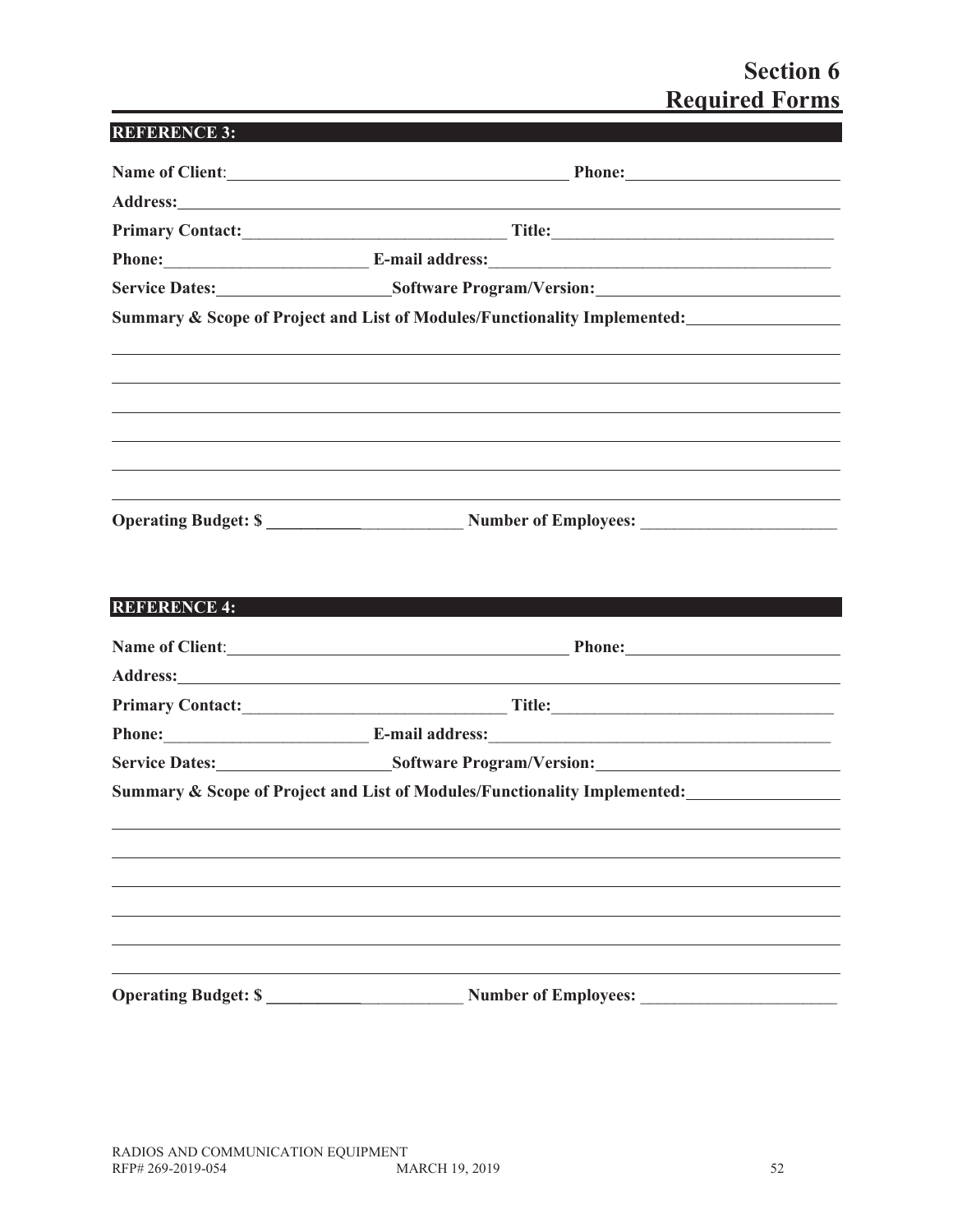# **Section 6 Required Forms**

| <b>REFERENCE 5:</b> |                                                                           |  |
|---------------------|---------------------------------------------------------------------------|--|
|                     | Name of Client:<br><u>Dhone:</u> Phone:<br>Phone:                         |  |
|                     |                                                                           |  |
|                     |                                                                           |  |
|                     | Phone: E-mail address:                                                    |  |
|                     | Service Dates: Software Program/Version: Software Program/Version:        |  |
|                     | Summary & Scope of Project and List of Modules/Functionality Implemented: |  |
|                     |                                                                           |  |
|                     |                                                                           |  |
|                     | Operating Budget: \$                                                      |  |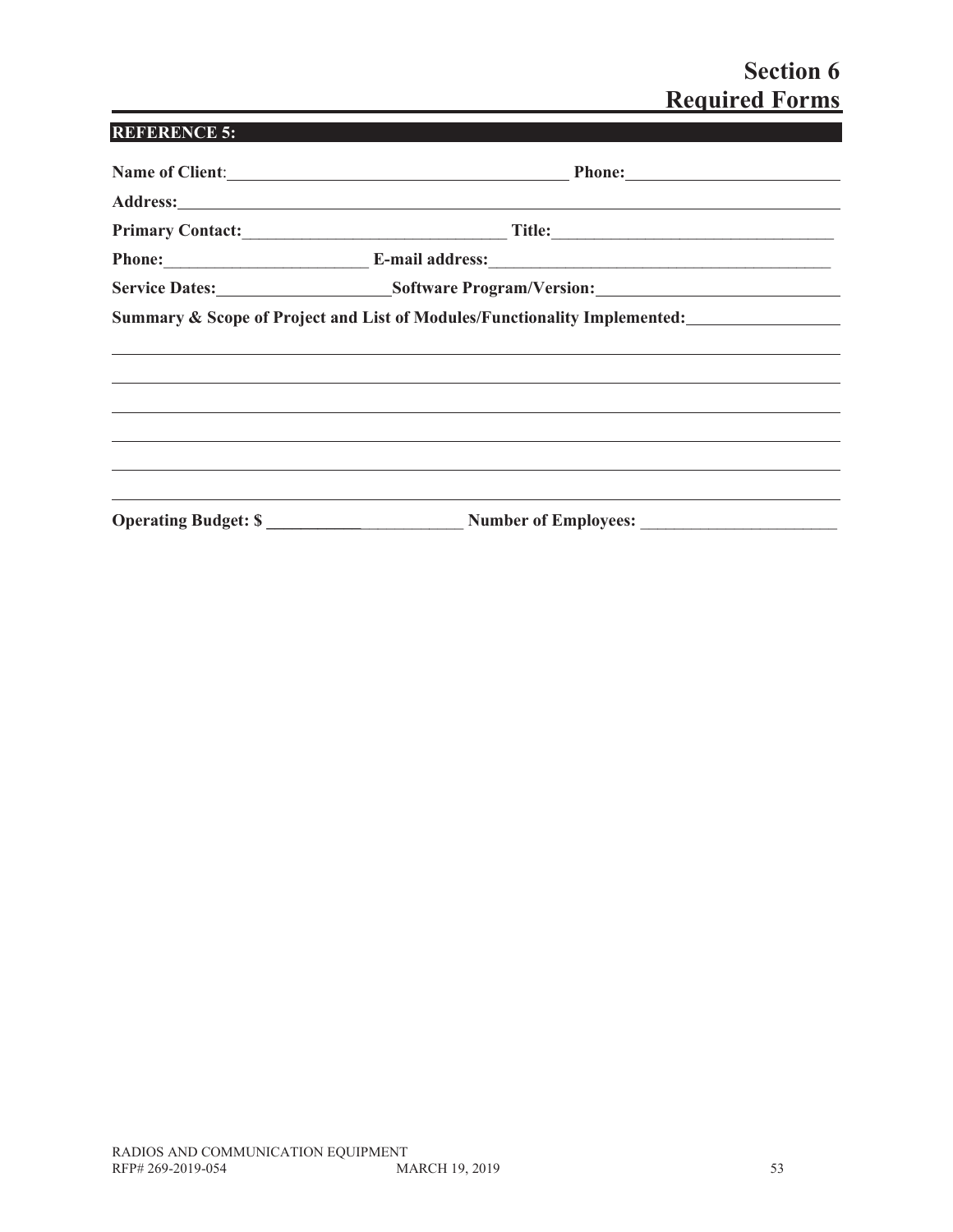### **REQUIRED FORM 8 – CERTIFICATION REGARDING DEBARMENT, SUSPENSION AND OTHER RESPONSIBILITY MATTERS**

# **RFP # 269-2019-054**

# **RADIOS AND COMMUNICATION EQUIPMENT**

The bidder, contractor, or subcontractor, as appropriate, certifies to the best of its knowledge and belief that neither it nor any of its officers, directors, or managers who will be working under the Contract, or persons or entities holding a greater than 10% equity interest in it (collectively "Principals"):

- 1. Are presently debarred, suspended, proposed for debarment, declared ineligible, or voluntarily excluded from covered transactions by any federal or state department or agency in the United States;
- 2. Have within a three-year period preceding this proposal been convicted of or had a civil judgment rendered against them for commission of fraud or a criminal offense in connection with obtaining, attempting to obtain, or performing a public (federal, state or local) transaction or contract under a public transaction; violation of federal or state anti-trust or procurement statutes or commission of embezzlement, theft, forgery, bribery, falsification or destruction of records, making false statements, or receiving stolen property;
- 3. Are presently indicted for or otherwise criminally or civilly charged by a government entity, (federal, state or local) with commission of any of the offenses enumerated in paragraph 2 of this certification; and
- 4. Have within a three-year period preceding this application/proposal had one or more public transactions (federal, state or local) terminated for cause or default.

I understand that a false statement on this certification may be grounds for rejection of this proposal or termination of the award or in some instances, criminal prosecution.

# **I hereby certify as stated above:**

(Print Name) Signature

Title Date

#### **I am unable to certify to one or more the above statements. Attached is my explanation. [Check box if applicable]**

(Print Name) Signature

Title Date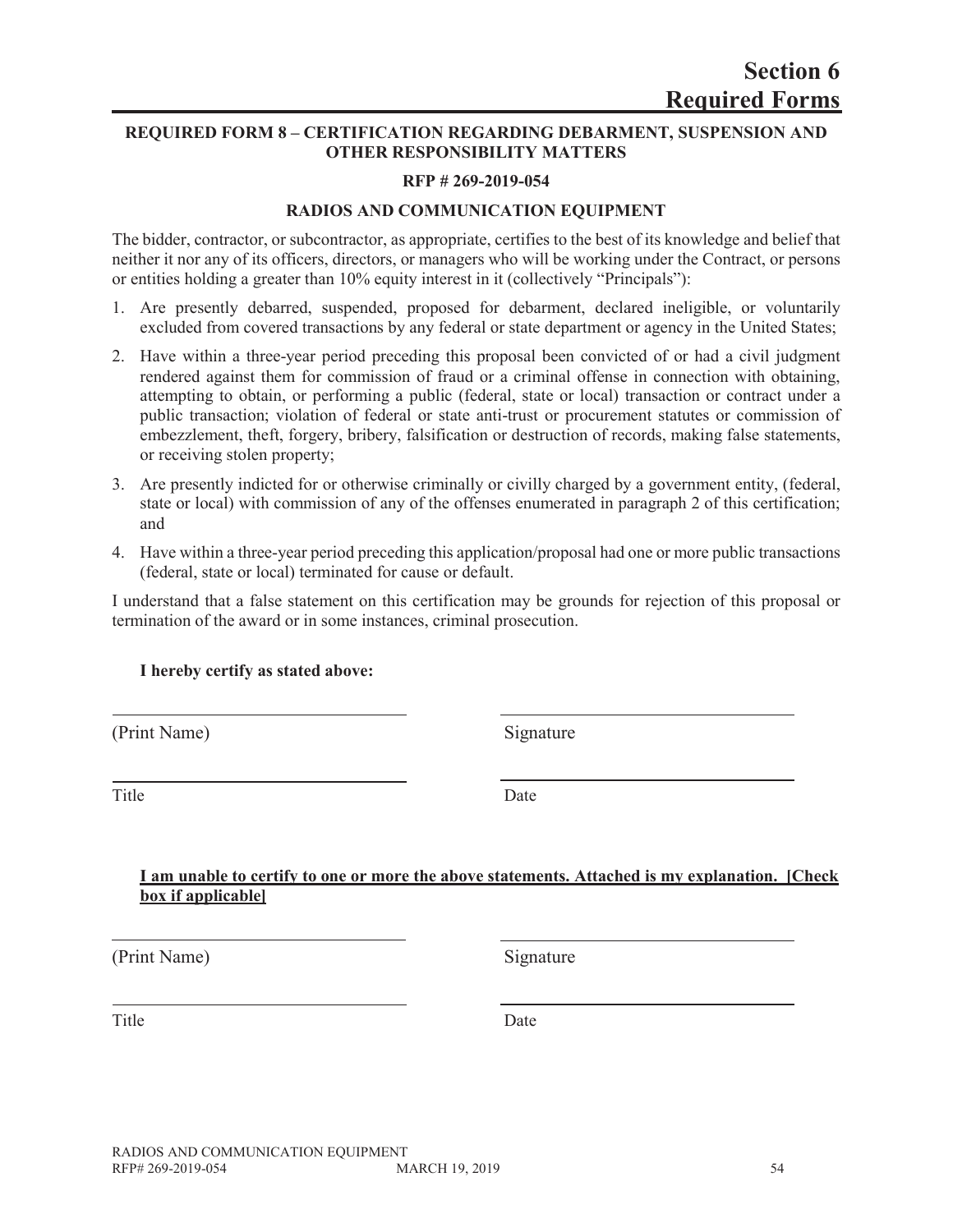# **Section 6 Required Forms**

# **REQUIRED FORM 9 - BYRD ANTI-LOBBYING CERTIFICATION**

# **RFP # 269-2019-054**

# **RADIOS AND COMMUNICATION EQUIPMENT**

The undersigned certifies, to the best of his or her knowledge and belief, that:

- 1. No federal appropriated funds have been paid or will be paid, by or on behalf of the undersigned, to any person for influencing or attempting to influence an officer or employee of an agency, a Member of Congress, an officer or employee of Congress, or an employee of a Member of Congress in connection with the awarding of any federal contract, the making of any federal grant, the making of any federal loan, the entering into of any cooperative agreement, and the extension, continuation, renewal, amendment, or modification of and Federal contract, grant, loan, or cooperative agreement.
- 2. If any funds other than federal appropriated funds have been paid or will be paid to any person for making lobbying contacts to an officer or employee of an agency, a Member of Congress, an officer or employee of Congress, or an employee of a Member of Congress in connection with this federal contract, grant, loan, or cooperative agreement, the undersigned shall complete and submit Standard Form—LLL, "Disclosure Form to Report Lobbying," in accordance with its instructions [as amended by "Government wide Guidance for New Restrictions on Lobbying," 61 Fed. Reg. 1413 (1/19/96).
- 3. The undersigned shall require that the language of this certification be included in the award documents for all subawards at all tiers (including all subcontracts, subgrants, and contracts under grants, loans, and cooperative agreements) and that all subrecipients shall certify and disclose accordingly.

This certification is a material representation of fact upon which reliance was placed when this transaction was made or entered into. Submission of this certification is a prerequisite for making or entering into this transaction by 31, U.S.C. § 1352 (as amended by the Lobbying Disclosure Act of 1995). Any person who fails to file the required certification shall be subject to a civil penalty of not less than \$10,000 and not more than \$100,000 for each such failure.

\_\_\_\_\_\_\_\_\_\_\_\_\_\_\_\_\_\_\_\_\_\_\_\_\_\_\_\_\_\_\_\_\_\_\_ (the "Company"), certifies or affirms the truthfulness and accuracy of each statement of its certification and disclosure, if any. In addition, the Company understands and agrees that the provisions of 31 U.S.C. A 3801, et seq., apply to this certification and disclosure, if any.

Authorized Signature Address

(Print Name) Company Name

Date City/State/Zip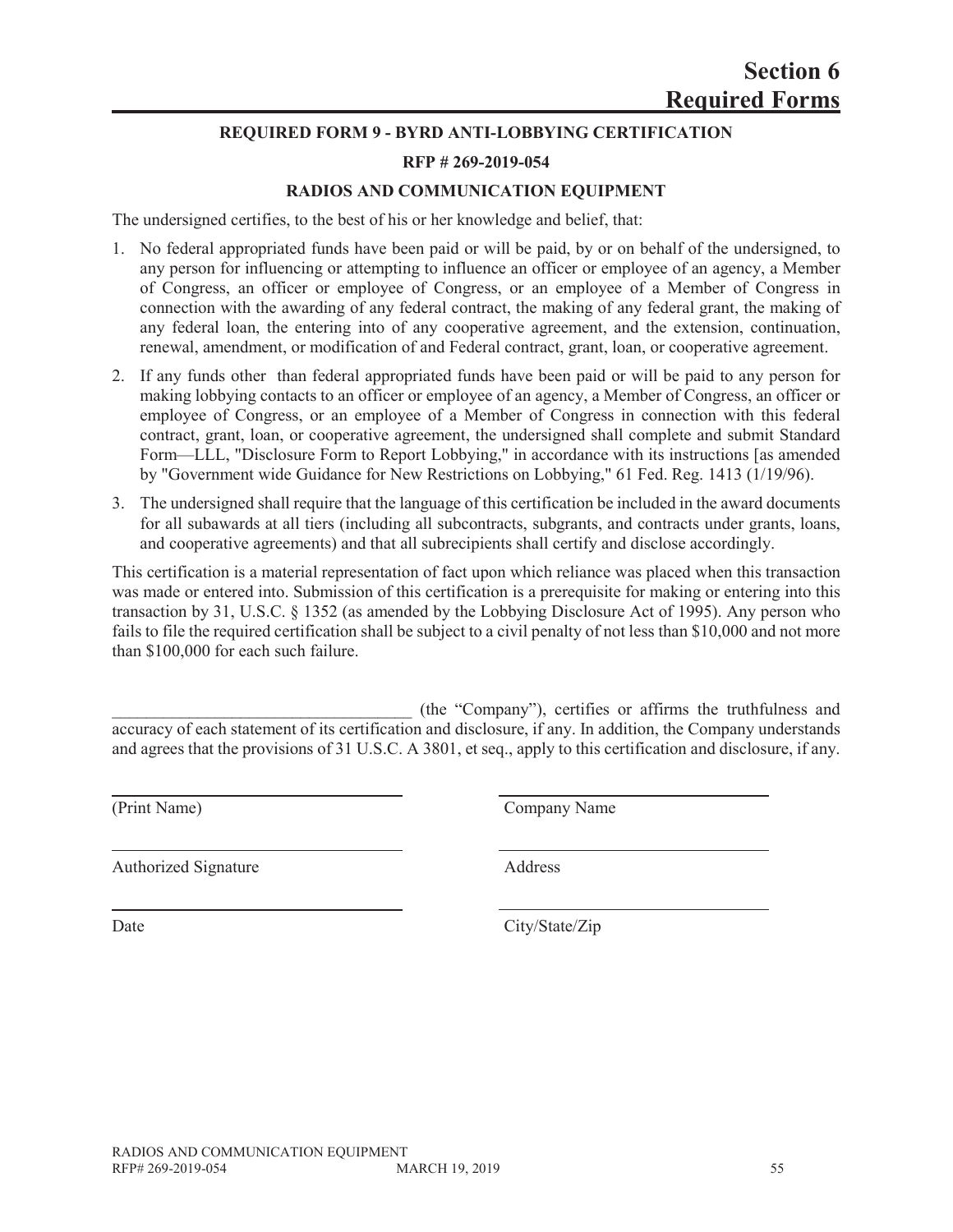#### **REQUIRED FORM 10 – CCPA PLAN**

#### **RFP # 269-2019-054**

#### **RADIOS AND COMMUNICATION EQUIPMENT**

Pursuant to N.C. G.S. 160A-461 and 143-129(e)(3), the City of Charlotte, Finance Department - City Procurement has established the Charlotte Cooperative Purchasing Alliance (CCPA). The purpose of the CCPA is to allow other public agencies regionally and nationwide to use contracts competitively solicited and awarded by the City of Charlotte (herein "City"). Combining the volumes of government agencies achieves cost effective pricing and reduces the administrative and overhead costs of suppliers and public agencies alike. By providing a comprehensive and competitively solicited Contract through a single bid process, county, city, special district, local government, school district, private K-12 school, technical or vocational school, higher education institution (including community colleges, colleges and universities, both public and private), state, other government agency or nonprofit organization can utilize the subsequent contract(s) without the need for further solicitation. Companies should consider the potential volumes when responding to this RFP. Participation by other entities is strictly voluntary and no volumes are guaranteed. Participating Public Agencies are required to register to purchase products or services through the CCPA.

More information about the CCPA can be found on the CCPA website at: www.charlottealliance.org.

The objective of this RFP is to utilize participation among the City, as well as various other Participating Public Agencies, to provide low cost reliable Products and Services. The Company must agree to receive orders from the City and all Participating Public Agencies and to provide all Services ordered to a specified City and Participating Public Agency address.

Companies **shall** include in detail how they will serve all Participating Public Agencies as it relates to the CCPA. Currently the CCPA has approximately 380 registered Participating Public Agencies in Arizona, California, District of Columbia, Florida, Georgia, Maryland, Massachusetts, Michigan, Missouri, New York, North Carolina, Ohio, South Carolina, Tennessee, Texas, Virginia, Washington, and West Virginia.

Please address the following:

- 1. Describe your company's ability to provide Products/Services to any Participating Public Agencies in the contiguous 48 states; and the ability to deliver Products/Services in Alaska and Hawaii.
- 2. Address if your company has a national sales force, dealer network or distributor with the ability to serve Participating Public Agencies in all 50 U.S. states.
- 3. How will you monitor and report all spend by City/Participating Public Agencies to the City for auditing purposes?

The City will post all awarded contracts on the CCPA website, along with the respective vendor information. Please address the following accordingly:

- 1. Will your company allow the City to utilize their organization's logo on the CCPA website?
- 2. Will your company be willing to advertise the CCPA logo and website on your organization's website?
- 3. How do you plan to market the Contract(s) to other Participating Public Agencies?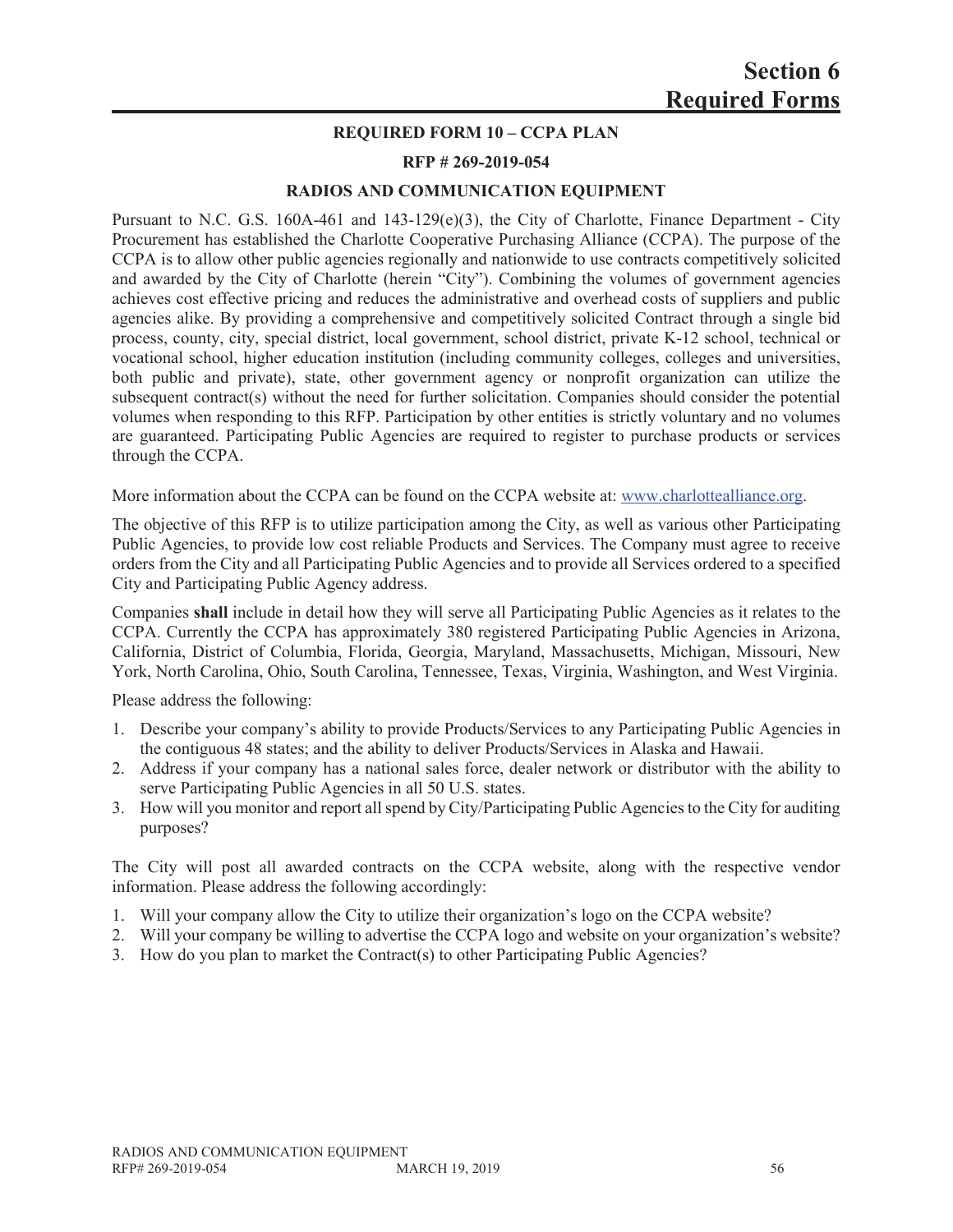#### **EXHIBIT A – SAMPLE CONTRACT**

#### **STATE OF NORTH CAROLINA COUNTY OF MECKLENBURG**

#### **MASTER CONTRACT FOR RADIOS AND COMMUNICATION EQUIPMENT**

This Contract for Radios and Communication Equipment (the "Contract") is entered into as of this \_\_\_\_\_ day of [MONTH], 2019 (the "Effective Date"), by and between [COMPANY NAME], a [STATE OF INCORPORATION] corporation doing business in North Carolina (the "Company"), and the City of Charlotte, North Carolina (the "City").

#### **Statement of Background and Intent**

- A. The City on behalf of itself and all local government agencies and non-federal government agencies within Arizona, California, Connecticut, District of Columbia, Florida, Georgia, Illinois, Maryland, Massachusetts, Michigan, Missouri, New York, North Carolina, Ohio, South Carolina, Tennessee, Texas, Virginia, Washington, and West Virginia, any city, county, local government, school district, private K-12 school, technical or vocational school, higher education institution (including community colleges, colleges and universities, both private and public), other government agencies or nonprofit organizations that elect to access the Contract (herein "Participating Public Agency") through the Charlotte Cooperative Purchasing Alliance (CCPA) sent out a "Request for Proposals for Radios and Communication Equipment, RFP #269-2019-054 dated March 19, 2019 requesting proposals from qualified vendors to provide the City with Radios and Communication Equipment per City requirements. This Request for Proposals, together with all attachments and amendments, is referred to herein as the "RFP".
- B. In response to the RFP, the Company submitted to the Lead Public Agency a proposal dated March 21, 2019. This proposal, together with all attachments and separately sealed confidential trade secrets, is referred to herein as the "Proposal."
- C. The Lead Public Agency and the Company now desire to enter into an arrangement for the Company to supply, install, customize, configure, test, commission and maintain Radios and Communication Equipment and services for the Lead Public Agency, all in accordance with the terms and conditions set forth herein.
- D. The Lead Public Agency awarded this contract on May 13, 2019 to Company to provide Radios and Communication Equipment to the City all in accordance with the terms and conditions set forth herein.

**NOW, THEREFORE**, for good and valuable consideration, the receipt and sufficiency of which are hereby acknowledged, and in further consideration of the covenants and conditions contained in this Contract, the parties agree as follows:

#### **CONTRACT**

**1. EXHIBITS.** The following Exhibits and Appendices are attached to this Contract and incorporated into and made a part of this Contract by reference:

| Exhibit A: | Price Schedule and List of Products and Services          |
|------------|-----------------------------------------------------------|
| Exhibit B: | License                                                   |
| Exhibit C: | Specifications and Requirements                           |
| Exhibit D: | Master Intergovernmental Cooperative Purchasing Agreement |
| Exhibit E: | Confidentiality Agreement                                 |
| Exhibit F: | Company Background Check Policy                           |
| Exhibit G: | Subcontractor Background Check Policy                     |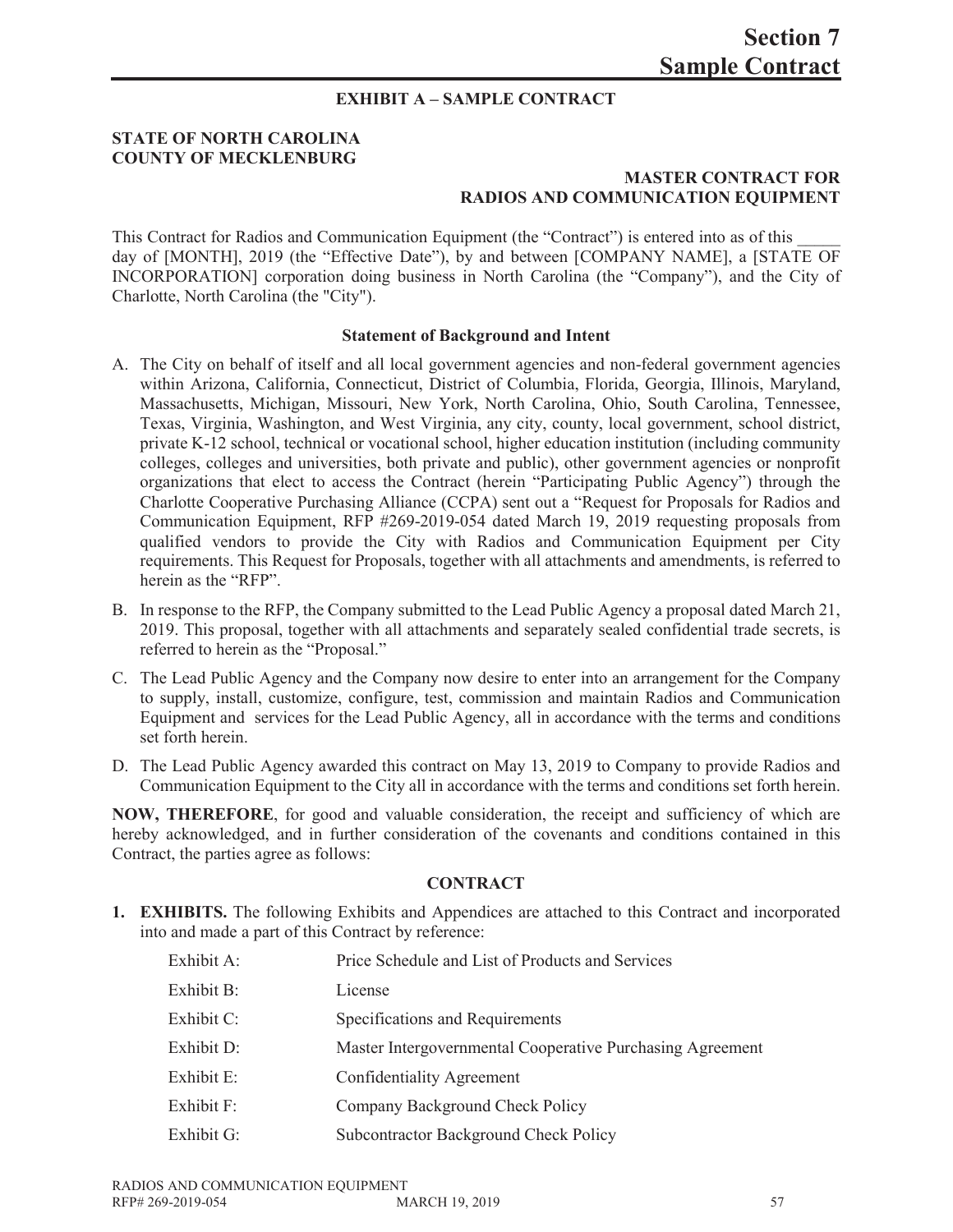Exhibit H: Federal Contract Terms and Conditions

Each reference to the Contract shall be deemed to include all Exhibits and Appendices. With the exception of Exhibit H (Federal Contract Terms and Conditions), any conflict between language in an Exhibit or Appendix to this Contract and the main body of this Contract shall be resolved in favor of the main body of this Contract. Notwithstanding anything contained in this Contract or any Exhibit to the contrary, in the event of a conflict between the language of Exhibit H and the main body of this Contract or any other Exhibit to this Contract, the language of Exhibit H shall prevail. Each reference to COMPANY NAME in the Exhibits and Appendices shall be deemed to mean the Company.

- **2. DEFINITIONS.** The following terms shall have the following meanings for purposes of this Contract (including all Exhibits):
	- 2.1. **"Acceptance"** means acceptance by the Lead Public Agency or a Participating Public Agency of the Products and/or Services as provided in Section 24 of this Contract.
	- 2.2. **"Affiliates"** means all departments or units of the Lead Public Agency and all other governmental units, towns, boards, committees or municipalities for which the Lead Public Agency processes data or performs services that involve the Products and Services specified herein.
	- 2.3. **"CCPA"** means the Charlotte Cooperative Purchasing Alliance.
	- 2.4. **"City"** means the City of Charlotte, North Carolina.
	- 2.5. **"CLT Aviation"** means the City of Charlotte-Douglas International Airport.
	- 2.6. "**Company Software**" shall be used interchangeably to mean all pre-existing software owned by the Company or any of its Related Entities which the Company provides or is required to provide under this Contract, and all New Releases and New Versions of the foregoing.
	- 2.7. **"Current Release"** means the latest version of the Software offered for general commercial distribution at a given point in time, including all New Releases.
	- 2.8. **"Customizations"** means all newly-developed Software created by the Company and/or its subcontractors pursuant to this Contract, including but not limited to all interfaces between different components and between the Products and other products or systems. Customizations will not include New Releases and New Versions that become part of the Company Software.
	- 2.9. **"Defect"** means any failure of the Products or Services or any component thereof to fully conform to the Specifications and Requirements. A non-conformity is not a Defect if it results directly from the Lead Public Agency's or Participating Public Agency's improper use or damage, unless it is reasonably likely that such non-conformity would have occurred on that or another occasion even without the Lead Public Agency's or Participating Public Agency's improper use or damage.
	- 2.10. **"Defective"** means containing a Defect**.**
	- 2.11. **"Documentation"** means all written, electronic, or recorded works, that describe the use, functions, features, or purpose of the Products or Services or any component thereof, and which are published or provided to the Lead Public Agency or a Participating Public Agency by the Company or its subcontractors, including without limitation all end user manuals, training manuals, guides, program listings, data models, flow charts, logic diagrams, and other materials related to or for use with the Products or Services.
	- 2.12. **"Effective Date"** means the date stated in the first sentence of this Contract.
	- 2.13. **"Embedded Software**" means Software that is embedded within a Company Product and is intended for use only with that Product, such as the Software within an End User Device.
	- 2.14. **"FCC"** means the Federal Communications Commission.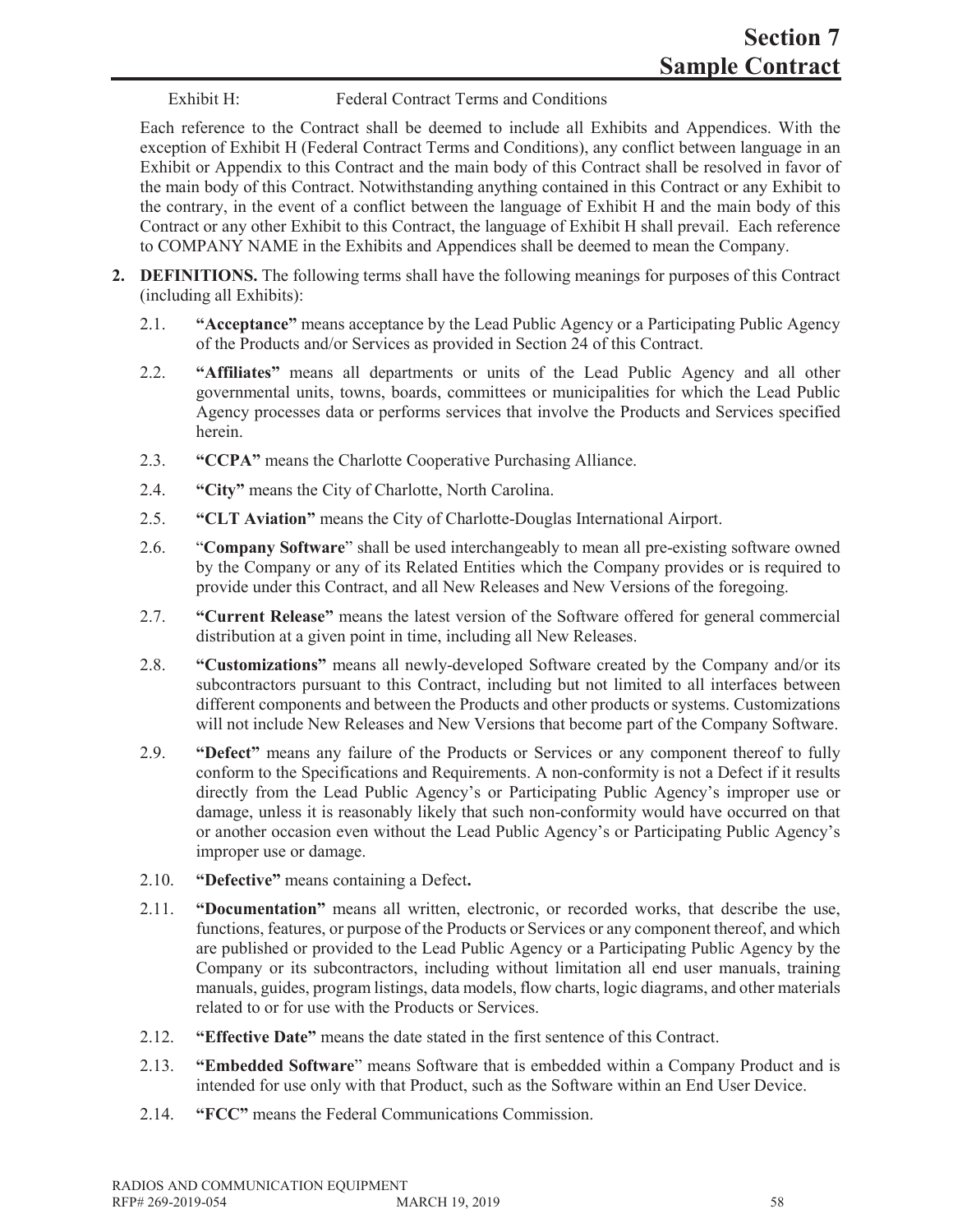- 2.15. **"Hardware"** means all hardware, equipment and materials that the Company actually provides or is required to provide under the terms of this Contract (whether now or in the future).
- 2.16. **"ICOM"** means ICOM America, Inc.
- 2.17. **"Lead Public Agency"** means the Charlotte-Mecklenburg Procurement Management Division.
- 2.18. **"License"** means the license agreement.
- 2.19. **"Motorola MotoTrbo"** means the MotoTrbo product line of two-way radios by Motorola Solutions, Inc.
- 2.20. **"New Version"** means any Products, parts of Products, improvements, additions or materials not included in the Products as of the Effective Date that significantly modify the Products to provide a function or feature not originally offered or an improvement in function. New Versions are typically identified by a new version number that changes the number left of the decimal point. For example, a change from Version 5.0 to Version 6.0 would likely represent a New Version.
- 2.21. **"New Release"** means any change issued by the Company or its subcontractors to the Products or the Documentation that is not a New Version. New Releases are typically identified by changing the number to the right of the decimal point (e.g., going from Version 5.1 to 5.2).
- 2.22. **"Non-Company Software"** means all software included within the Products or required for it to function in full compliance with the Specifications and Requirements and Requirements that is provided by the Company under this Contract and was not manufactured, developed or otherwise created by the Company, any Related Entity of the Company, or any of the Company's subcontractors.
- 2.23. **"Open Source Software"** means software with either freely obtainable source code, license for modification, or permission for free distribution. Also called "freeware" or "shareware."
- 2.24. **"Participating Public Agency"** means any public entity, county, city, special district local government, school district, private K-12 school, technical or vocational school, higher education institution (including community colleges, colleges and universities, both public and private), other government agency or nonprofit organization that elects to participate in this Contract through the CCPA.
- 2.25. **"Project"** refers to the project for the Company to supply, install, configure, test, commission and maintain the Products for the Lead Public Agency or any Participating Public Agency in accordance with the terms and conditions in this Contract.
- 2.26. **"Products"** means all Software and all Hardware (both as herein defined).
- 2.27. **"Radios and Communication Equipment"** means end user equipment and/or devices which shall be meet the Specifications and Requirements and Requirements specified in this Contract. Radios and Communication Equipment are also referred to as "User Equipment" or "UE".
- 2.28. **"Related Entity"** means any person or entity that is directly or indirectly in control of, controlled by, or under common control with the Company, including but not limited to any parent, subsidiary, and affiliate entities. The word, "control," as used in this context, shall mean ownership of a sufficient percentage (not necessarily a majority) of the outstanding voting interests in an entity so as to afford effective control of the management of the entity.
- 2.29. **"Services"** means all services that the Company provides or is required to provide under this Contract, including but not limited to, any development, supply, installation, consulting, Products and Services integration, project management, training, technical and any implementation and maintenance services that the parties may agree to through purchase orders.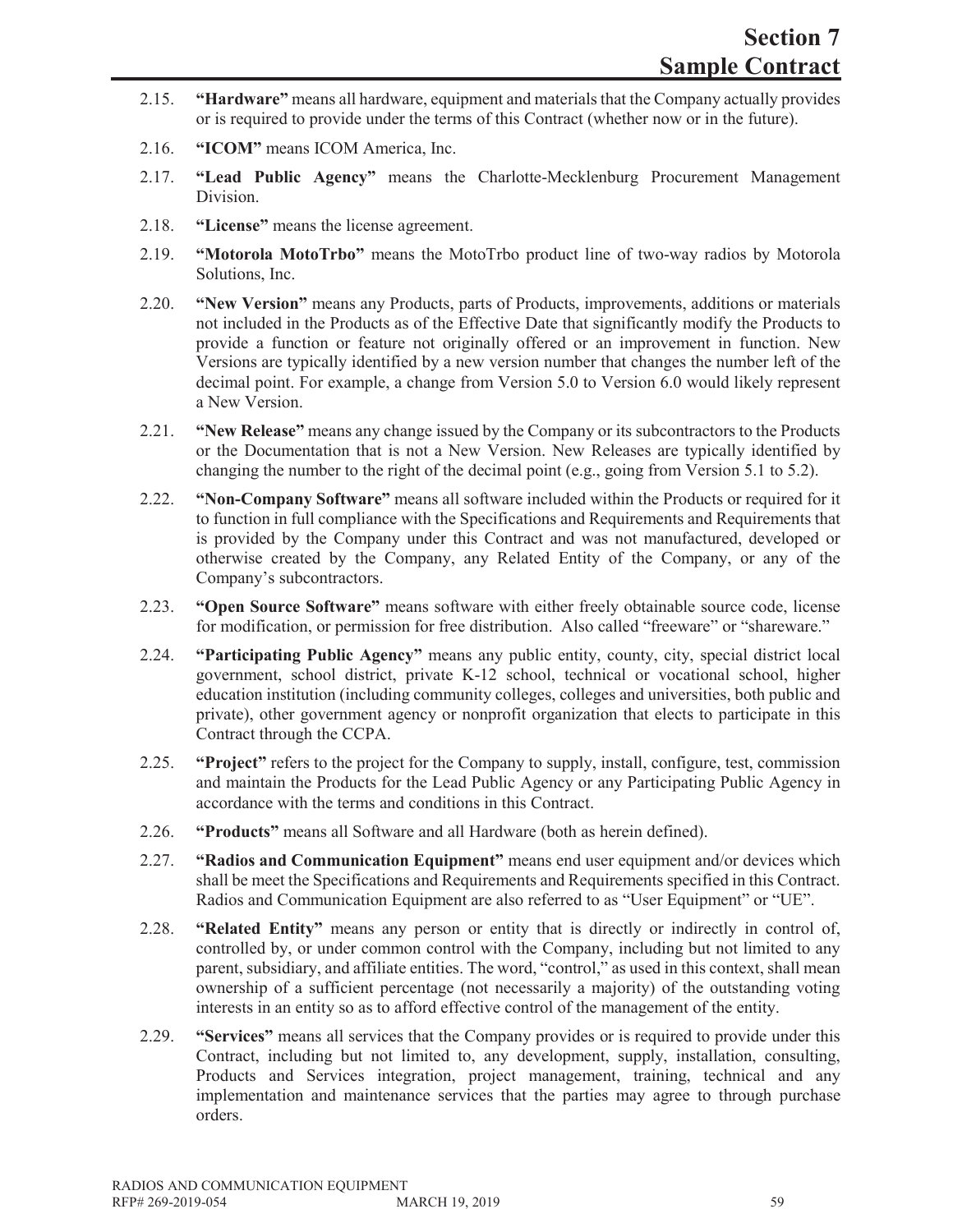- 2.30. **"Software"** means: (i) all Company Software; (ii) all Customizations; (iii) all Non-Company Software; and (iv) all New Releases and New Versions of any of the foregoing.
- 2.31. **"Software License"** means the license agreement attached to this Contract as **Exhibit B.**
- 2.32. **"Specifications and Requirements"** means all definitions, descriptions, requirements, criteria, warranties and performance standards relating to the Products or Services which are set forth or referenced in: (i) the main body of this Contract; (ii) Exhibits to this Contract; (iii) the Documentation; and (iv) any functional and/or technical specifications which are published or provided by the Company or its licensors or suppliers from time to time with respect to all or any part of the Products or the Services. Any conflict between the provisions referenced in subparts  $(i)$ ,  $(ii)$ ,  $(iii)$ , or  $(iv)$  of this definition shall be resolved in the order of priority in which they are listed; provided, however, that the Lead Public Agency or a Participating Public Agency may, at its option, disregard the order of listing to resolve any such conflicts in a manner that takes advantage of new or enhanced functionality or features.
- **3. TERM.** The initial term of this Contract will be for three (3) years from the Effective Date. The Lead Public Agency shall have the option to renew for two (2) additional one-year terms. This Contract may be extended only by a written amendment to the contract signed by both parties.
- **4. REGULATORY REQUIREMENTS.** At the time of delivery of each Product, the Company will at the Company's expense ensure that the Product is in compliance with federal and state regulations and requirements that have been issued as of the delivery date. Likewise, if any federal or state requirements have been issued as of the delivery date of a Product require the Lead Public Agency or a Participating Public Agency to impose obligations upon the Company, the Company will accept and deliver upon such obligation at the Company's expense. After delivery of a Product, the Company will within a reasonable time achieve compliance with any new federal or state regulations and requirements that may be issued with respect to such Product, provided that the Company may require the user agency to pay a reasonable share of the cost of compliance.

# **5. AGREEMENT TO PROVIDE PRODUCTS AND SERVICES.**

- 5.1. The Company shall provide the Products and Services in accordance with the terms and conditions set forth in this Contract and the attached Exhibits when ordered from time to time by the Lead Public Agency and Participating Public Agencies. Except as set forth **Exhibit A**, the prices set forth in **Exhibit A** constitute all charges payable by the Lead Public Agency for the Products and Services, and all labor, materials, equipment, transportation, facilities, storage, information technology, permits, and licenses necessary for the Company to provide the Products and Services. The Company shall perform any Services for the Lead Public Agency on site at the Lead Public Agency's facilities in Charlotte, North Carolina, except as otherwise stated in this Contract or agreed in writing by the Lead Public Agency.
- 5.2. **Placement of Orders:** All orders will be placed by personnel designated by the Lead Public Agency or a Participating Public Agency on an as needed basis for the quantity required at the time during the term of the Contract. Orders will be placed by means of an authorization method by the Lead Public Agency or the applicable Participating Public Agency.
- **6. QUANTITIES.** The Lead Public Agency and Participating Public Agencies will issue purchase orders for quantities of Products as needed during the term of the Contract. The Lead Public Agency and Participating Public Agencies reserve the right to purchase Products and Services according to actual need and do not guarantee quantities. Any quantities listed in this Contract are estimates only, and may differ substantially from actual quantities ordered. Multiple orders will be placed on an as needed basis during the term of the Contract.
- **7. OPTIONS AND ACCESSORIES.** The Lead Public Agency and Participating Public Agencies may in their discretion purchase from the Company options and accessories beyond what is called for in **Exhibit A**, provided that such purchase does not violate applicable federal, state or local procurement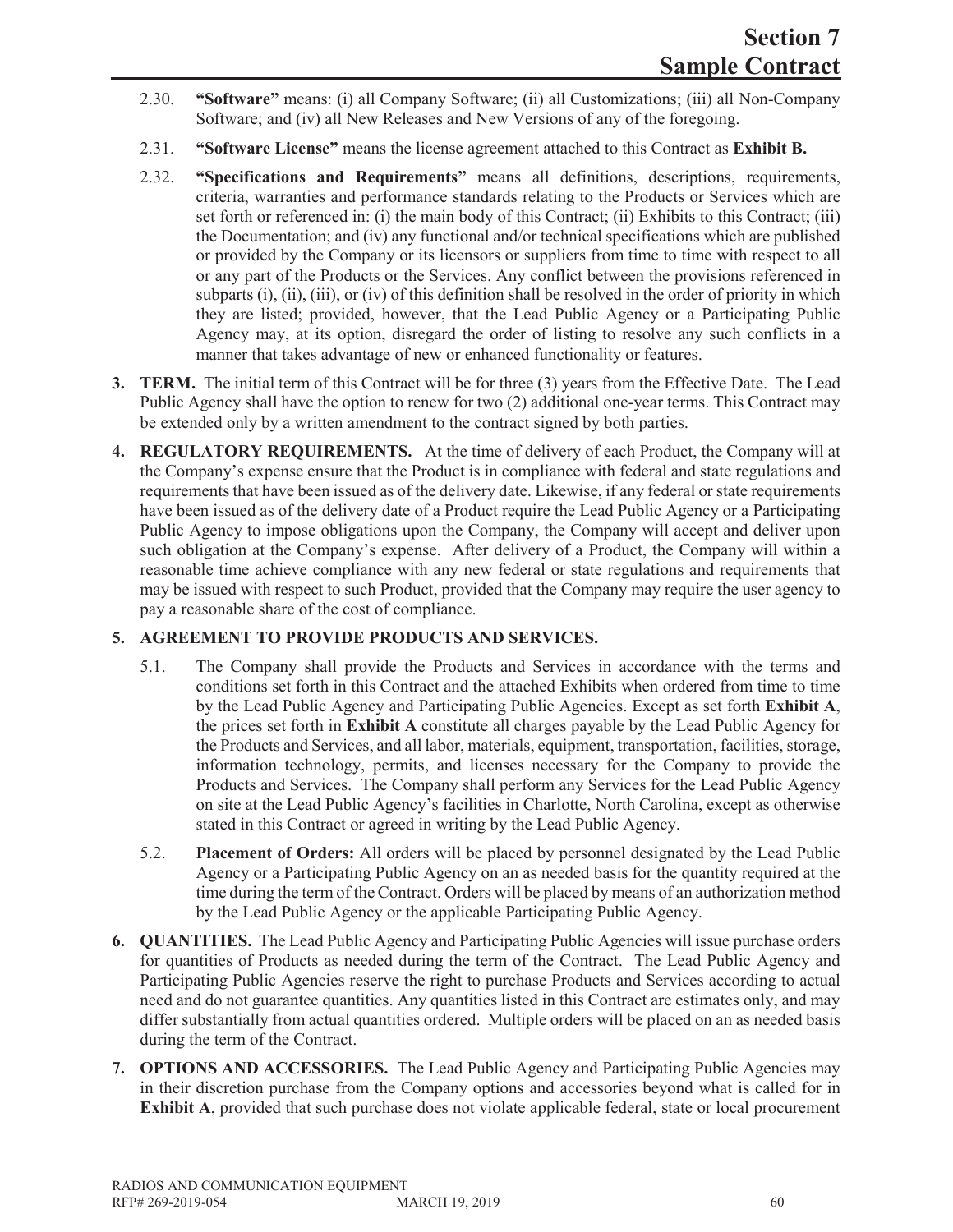requirements.

- **8. DOCUMENTATION.** The Company will provide for all Products purchased under this Contract written or electronic documentation that is complete and accurate, and sufficient to enable Lead Public Agency and Participating Public Agency employees with ordinary skills and experience to utilize such Products for the purpose for which the Lead Public Agency or Participating Public Agency is acquiring them.
- **9. COMPENSATION.** The Lead Public Agency and Participating Public Agencies shall pay the Company for the Products and Services delivered in compliance with the Specifications and Requirements at the fixed unit price for all Core Products and the fixed percentage discounts for all Non-Core Products set forth in Exhibit A. The fixed percentage discounts as applied to the Manufacturer's /Retail List Price (list price less discount) included in the Company's most current full line catalog for the Products not listed in Exhibit A. The Company shall not be entitled to charge the Lead Public Agency or Participating Public Agencies any prices, fees or other amounts that are not listed in Exhibit A.

#### **10. PRICE ADJUSTMENT.**

- 10.1. The price(s) stated in this Contract shall not increase for the entire three (3) year term of the Contract. The prices shall also not increase during the two (2), one-year renewal option terms unless the Lead Public Agency approves a price adjustment in writing in accordance with the following terms:
	- 10.1.1. Price increases shall only be allowed when justified in the Lead Public Agency's sole discretion based on legitimate, bona fide increases in the cost of materials. No adjustment shall be made to compensate the Company for inefficiency in operation, increase in labor costs, or for additional profit.
	- 10.1.2. To obtain approval for a price increase, the Company shall submit a written request to the Procurement Management Division representative, at the address listed below, together with written documentation sufficient to demonstrate that the increase is necessary based on a legitimate increase in the cost of materials. The request must state and fully justify the proposed price increase per unit over the price originally proposed.

City of Charlotte Finance Office / Procurement Management 600 East Fourth Street Charlotte, NC 28202

- 10.1.3. No proposed price increase shall be valid unless accepted by the Lead Public Agency in writing. The Lead Public Agency may approve such price increase for the remaining term of the Contract or for a shorter specified period, in the Lead Public Agency's sole discretion. The Company shall provide a comparison of previous year prices and proposed new prices, showing the percent (%) difference. If the Lead Public Agency rejects such price increase, the Company shall continue performance of the Contract. Price increases will not be considered more than once annually.
- 10.1.4. If the Lead Public Agency approves a price increase pursuant to this Section and the market factors justifying the increase shift so that the increase is no longer justified, the Lead Public Agency shall have the right to terminate the price increase and revert back to the prices that were in effect immediately prior to the increase. The Company shall notify the Lead Public Agency in writing if the market factors on which the Lead Public Agency granted the increase change such that the Lead Public Agency's reasons for granting the increase longer apply.
- 10.2. If the Company's unit prices for any Products and/or Services should decrease, the Company shall provide the affected Products and/or Services at the lower discounted price. The Company will provide the Lead Public Agency with prompt written notice of all decreases in unit prices.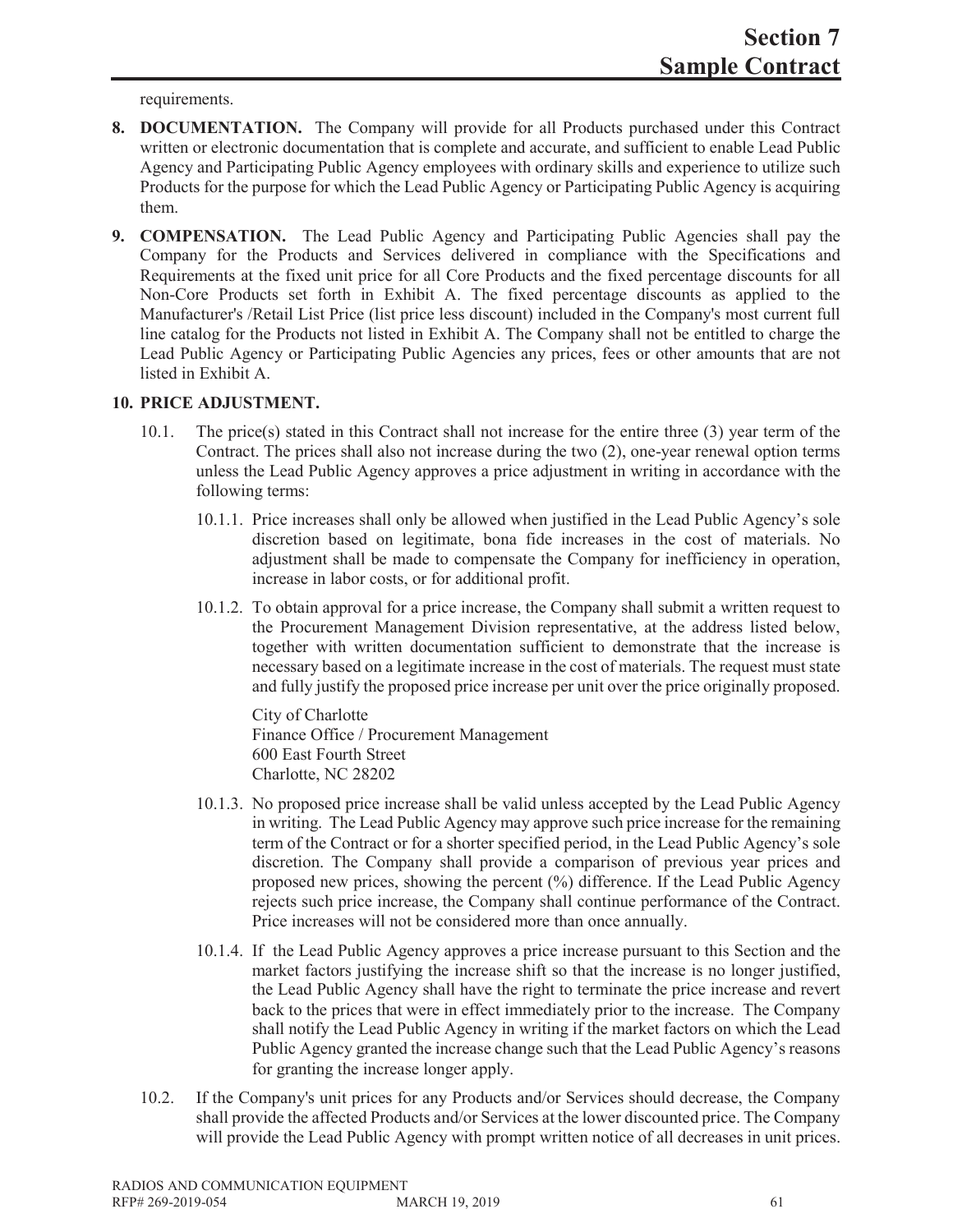- 10.3. If a Product becomes unavailable, or if a new Product becomes available, the Company promptly will send the City a proposed revised version of **Exhibit A**. The Lead Public Agency reserves the right to add or delete items to this Contract if particular items should become discontinued or an upgraded item becomes available to the industry market. Any new or replacement items added may be subject to bid statute requirements. The Lead Public Agency may also delete radio and communication equipment items included in this Contract if items are no longer needed or no longer issued as part of radios and communication equipment. At no additional cost to the Lead Public Agency, the Company may substitute any Product or Service to be provided by the Company, if the substitute meets or exceeds the Specifications, is compatible with the Lead Public Agency's operating environment and is of equivalent or better quality to the Lead Public Agency. Any substitution will be reflected in a written signed change order.
- **11. BILLING.** Each invoice sent by the Company to the City of Charlotte shall include all reports, information and data required by this Contract (including the Exhibits) necessary to entitle the Company to the requested payment. The Company shall send all City of Charlotte invoices using one of the following options:
	- 11.1 Option  $1 E$ -mail one copy of each invoice to  $\frac{\cos(\alpha)C}{\cosh(\alpha)}$  Company shall not mail invoices that have been sent via e-mail.
	- 11.2 Option 2 Mail one copy of each invoice to:

City of Charlotte Accounts Payable PO Box 37979 Charlotte, NC 28237-7979 Attn: Innovation & Technology

The Company shall send invoices to other Participating Public Agencies in a manner mutually agreeable to the Company and the Participating Public Agency. Payment shall be due within thirty (30) days after the Lead Public Agency's or Participating Public Agency's receipt of an accurate, properly submitted invoice, and (b) any other information reasonably requested by the Lead Public Agency or a Participating Public Agency to verify the charges contained in the invoice. Notwithstanding the forgoing, the Company shall only invoice for Products and Services that have been delivered and completed, and absent a milestone payment plan agreed upon in writing by the agency making payment, no payment shall be due earlier than ten (10) days after Acceptance of the applicable Product or Service. Invoices must include state and local sales tax. Invoices must include the item number, description, unit cost, quantity and extended price, and contract or purchase order number of each item purchased. All freight charges are included in the prices listed in **Exhibit A**. Title and risk of loss to Hardware will pass to Lead Public Agency or Participating Public Agency upon delivery. Title to Software will not pass at any time. Company will pack and ship all Products in accordance with good commercial practices.

The Company waives the right to charge the Lead Public Agency or a Participating Public Agency for Products or Services that have not been invoiced to the Lead Public Agency or Participating Public Agency within ninety (90) days after such Products or Services were delivered.

- **12. ADMINISTRATIVE FEE.** The Company shall pay the Lead Public Agency a quarterly administrative fee in the amount of **\_\_\_\_** % of all amounts paid by the Lead Public Agency and Participating Public Agencies under this Contract. The Company shall pay the administrative fee to the Lead Public Agency within thirty (30) days after both parties mutually agree to the quarterly report outlining the CCPA spend.
- **13. GENERAL WARRANTIES.** Company represents and warrants that:
	- 13.1 It is a corporation duly incorporated, validly existing and in good standing under the laws of the State of [State of Incorporation], and is qualified to do business in North Carolina;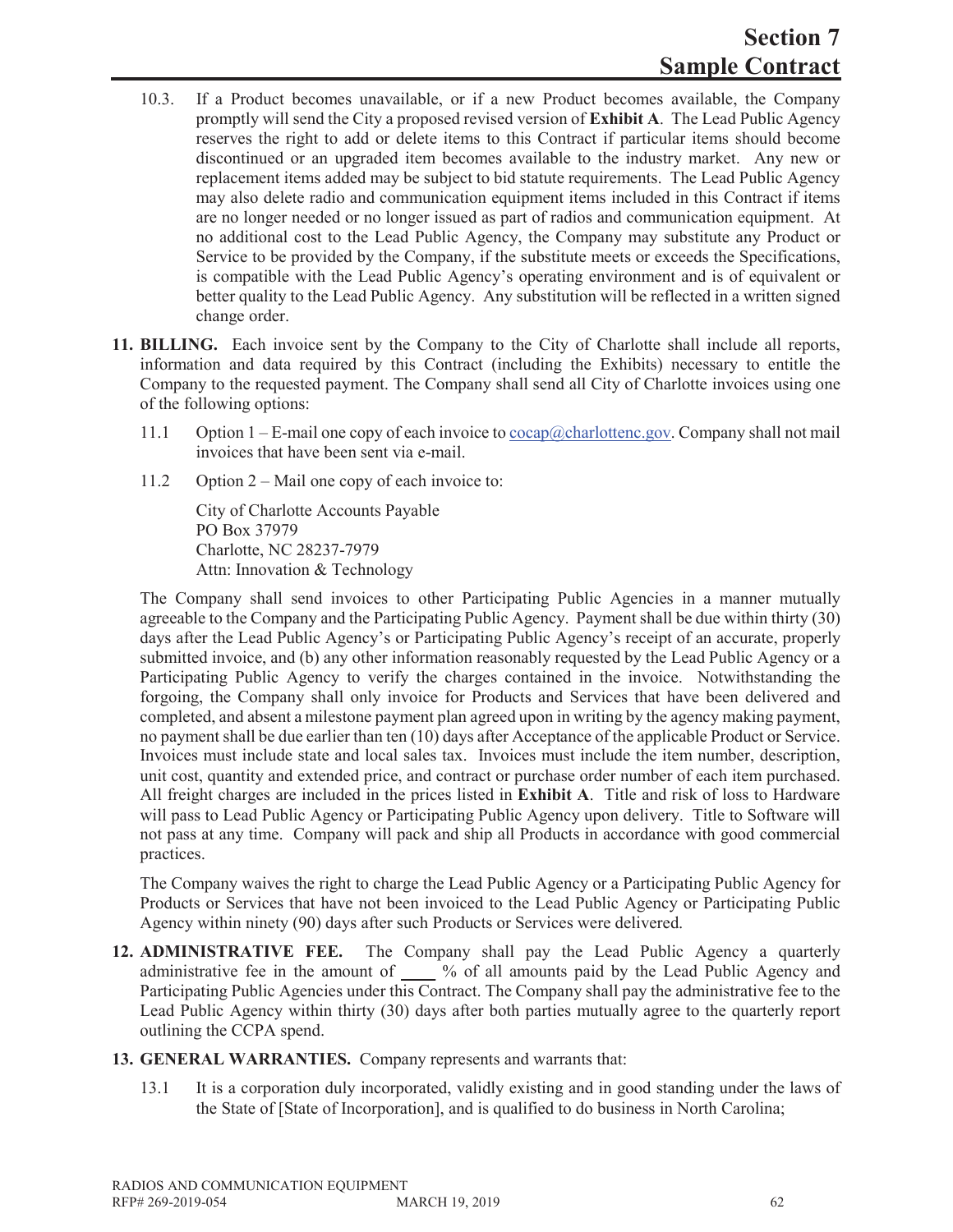- 13.2 It has all the requisite corporate power and authority to execute, deliver and perform its obligations under this Contract;
- 13.3 The execution, delivery, and performance of this Contract have been duly authorized by Company;
- 13.4 No approval, authorization or consent of any governmental or regulatory authority is required to be obtained or made by it in order for it to enter into and perform its obligations under this Contract;
- 13.5 In connection with its obligations under this Contract, it shall comply with all applicable federal, state and local laws and regulations and shall obtain all applicable permits and licenses; and
- 13.6 The Company shall not violate any agreement with any third party by entering into or performing this Contract.

#### **14. ADDITIONAL REPRESENTATIONS AND WARRANTIES.**

- 14.1 Company represents warrants and covenants that:
	- 14.1.1 The Products and Services shall comply with all requirements set forth in this Contract, including but not limited to the attached Exhibits; and
	- 14.1.2 All work performed by the Company and/or its subcontractors pursuant to this Contract shall meet the highest industry standards, and shall be performed in a professional and workmanlike manner by staff with the necessary skills, experience and knowledge;
	- 14.1.3 Neither the Services, nor any Products provided by the Company under this Contract will infringe or misappropriate any patent, copyright, trademark or trade secret rights of any third party; and
	- 14.1.4 The Company shall comply in all material respects with all applicable federal, state and local laws, regulations and guidelines in providing the Products and the Services, and shall obtain all necessary permits and licenses.
- 14.2 WARRANTY: All Products supplied under the Contract shall be covered by a manufacturer's written guarantee and/or warranty that such Products will be free from material defects in material and workmanship for the lifetime of the Product; merchantable and in full conformity with the Specifications and Requirements set forth in this Contract, industry standards and Company's descriptions, representations and samples. The Company shall administer the warranty on the Lead Public Agency's or Participating Public Agency's behalf, and shall ensure that the manufacturer repairs or replaces at no charge to the Lead Public Agency or Participating Public Agencies all Products that violate either the above warranty or the applicable manufacturer's warranty.
	- 14.2.1 The Company shall provide the Lead Public Agency or Participating Public Agency with two (2) copies of the manufacturer's written warranty for each item of equipment.
	- 14.2.2 It shall be the responsibility of the manufacturer to pay all shipping and crating costs associated with warranty repairs.
- **15. MULTIPLE CONTRACT AWARDS.** This Contract is not exclusive. The Lead Public Agency reserves the right to award multiple contracts for the Products and Services required by this Contract if the Lead Public Agency deems multiple Contracts to be in the Lead Public Agency's best interest.
- **16. INDEMNIFICATION:** To the fullest extent permitted by law, the Company shall indemnify, defend and hold harmless each of the "Indemnitees" (as defined below) from and against any and all "Charges" (as defined below) paid or incurred as a result of any claims, demands, lawsuits, actions, or proceedings: (i) alleging violation, misappropriation or infringement of any copyright, trademark, patent, trade secret or other proprietary rights with respect to the Services or any products or deliverables provided to the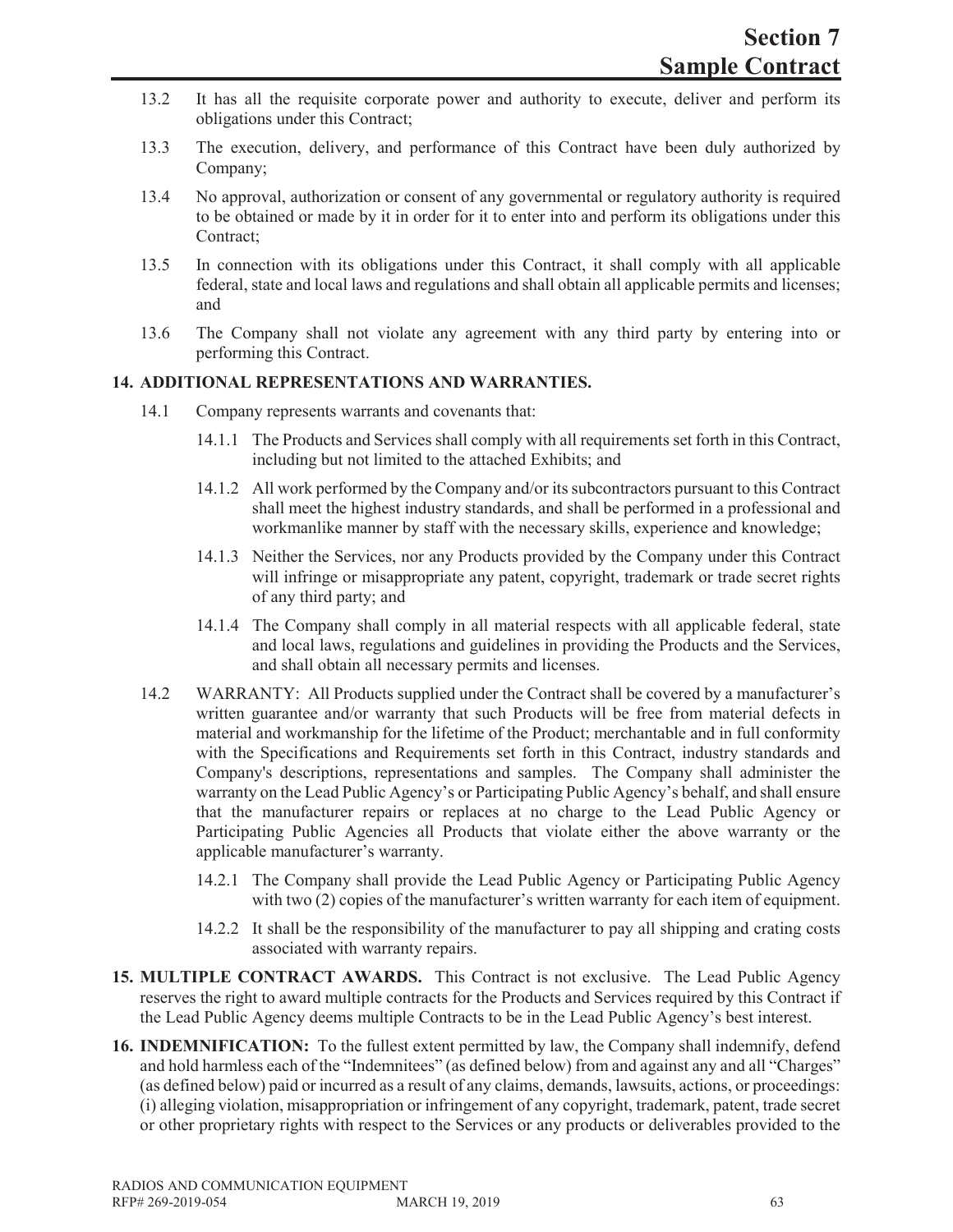# **Section 7 Sample Contract**

City pursuant to this Contract ("Infringement Claims"); (ii) seeking payment for labor or materials purchased or supplied by the Company or its subcontractors in connection with this Contract; (iii) arising from the Company's failure to perform its obligations under this Contract, or from any act of negligence or willful misconduct by the Company or any of its agents, employees or subcontractors relating to this Contract, including but not limited to any liability caused by an accident or other occurrence resulting in bodily injury, death, sickness or disease to any person(s) or damage or destruction to any property, real or personal, tangible or intangible; or (iv) arising from any claim that the Company or an employee or subcontractor of the Company is an employee of the City, including but not limited to claims relating to worker's compensation, failure to withhold taxes and the like; or (vi) arising from a violation of any federal, state or local law, regulation or ordinance by the Company or any of its subcontractors, including without limitation E-Verify or other immigration laws. For purposes of this Section: (a) the term "Indemnitees" means City, any federal agency that funds all or part of this Contract, and each of the City's and such federal agency's officers, officials, employees, agents and independent contractors (excluding the Company); and (b) the term "Charges" means any and all losses, damages, costs, expenses (including reasonable attorneys' fees), obligations, duties, fines, penalties, royalties, interest charges and other liabilities (including settlement amounts).

If an Infringement Claim occurs, the Company shall either: (i) procure for the City the right to continue using the affected product or service; or (ii) repair or replace the infringing product or service so that it becomes non-infringing, provided that the performance of the overall product(s) and service(s) provided to the City shall not be adversely affected by such replacement or modification. If the Company is unable to comply with the preceding sentence within thirty (30) days after the City is directed to cease use of a product or service, the Company shall promptly refund to the City all amounts paid under this Contract.

This Section 16 shall remain in force despite termination of this Contract (whether by expiration of the term or otherwise).

- **17. FAMILIARITY AND COMPLIANCE WITH LAWS AND ORDINANCES.** The Company agrees to make itself aware of and comply with all local, state and federal ordinances, statutes, laws, rules and regulations applicable to the Services. The Company further agrees that it will at all times during the term of this Contract be in compliance with all applicable federal, state and/or local laws regarding employment practices. Such laws will include, but shall not be limited to workers' compensation, the Fair Labor Standards Act (FLSA), the Americans with Disabilities Act (ADA), the Family and Medical Leave Act (FMLA) and all OSHA regulations applicable to the work.
- **18. DELIVERY TIME.** Company shall make every effort to ship radios and communication equipment within a reasonably requested delivery date. Standard subscriber radio delivery time is approximately ten (10) business days. Notwithstanding the foregoing, if Company cannot meet a delivery date requested in a Lead Public Agency or Participating Public Agency purchase order, Company will notify the Lead Public Agency or Participating Public Agency within ten (10) days after receipt of the order and propose an alternative delivery date. Upon receipt of such notice, the Lead Public Agency or Participating Public Agency will have ten (10) days to cancel the order. If the Lead Public Agency or Participating Public Agency fails to cancel the order within such ten (10) day period, the order shall go into effect and the Company shall be bound by the alternative delivery date it proposed. Unless Company notifies the Lead Public Agency or Participating Public Agency that it cannot meet a requested delivery date within ten (10) days after receipt of the Lead Public Agency or Participating Public Agency's purchase order, Company shall be bound by the delivery date requested. The delivery date that the Company becomes bound to under this **Section 18** is referred to in this Contract as the "Binding Delivery Date."
- **19. QUALITY.** Unless this Contract specifically states otherwise for a particular item, all components used to manufacture or construct any supplies, materials or equipment or Products provided under this Contract shall be: (a) new; (b) the latest model; (c) of the best quality and highest grade workmanship; and (d) in compliance with all applicable federal, state and local laws, regulations and requirements. By "new", the Lead Public Agency means that the item has been recently produced and has not been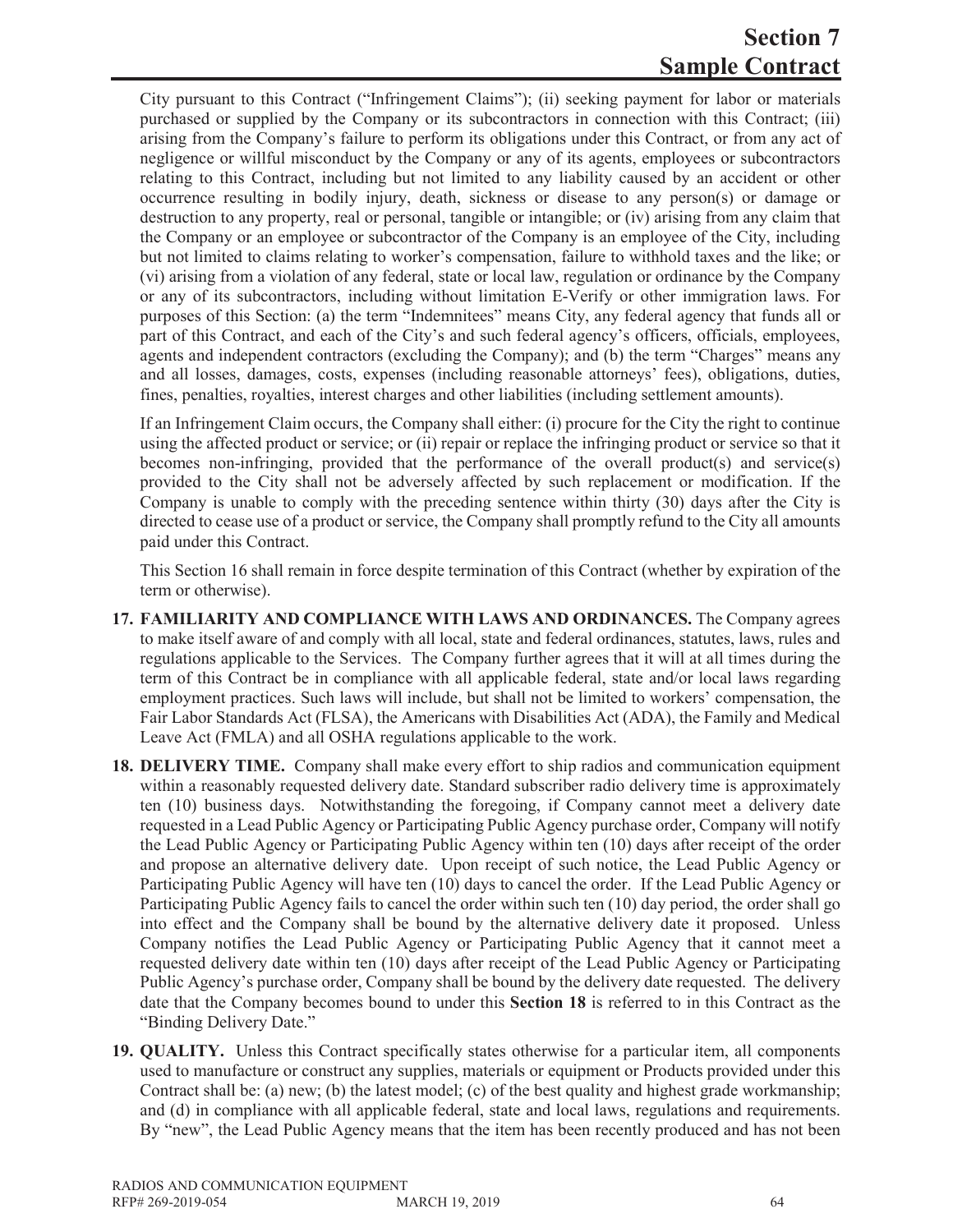previously sold or used.

Whenever this Contract states that a Product or Service shall be in accordance with laws, ordinances, building codes, underwriter's codes, applicable A.S.T.M. regulations or similar expressions, the requirements of such laws, ordinances, etc., shall be construed to be minimum requirements that are in addition to any other requirements that may be stated in this Contract.

- **20. DESIGN AND/OR MANUFACTURER REQUIREMENT.** All Products and Services shall meet the Specifications and Requirements, including those set forth in **Exhibit C** of this Contract.
- **21. INSPECTION AT COMPANY'S SITE.** The Lead Public Agency reserves the right to inspect the equipment, plant, store or other facilities of the Company during the Contract term from time to time as the Lead Public Agency deems necessary to confirm that such equipment, plant, store or other facilities conform with the Specifications and Requirements and Requirements and are adequate and suitable for proper and effective performance of the Contract. Such inspections shall be conducted during normal business hours and upon at least thirty (30) days written notice to the Company (except that a store may be inspected at any time during regular store hours without notice). Such inspection will be limited to only those areas relevant to the performance of the Contract and to areas Company does not consider confidential or proprietary. A Company representative must accompany Lead Public Agency's employees at all times during any inspection.

### **22. PREPARATION FOR DELIVERY.**

- 22.1 **Condition and Packaging.** All containers/packaging shall be suitable for handling, storage or shipment, without damage to the contents. The Company shall make shipments using the minimum number of containers consistent with the requirements of safe transit, available mode of transportation routing. The Company will be responsible for confirming that packing is sufficient to assure that all the materials arrive at the correct destination in an undamaged condition ready for their intended use.
- 22.2 **Marking.** All cartons shall be clearly identified with the Lead Public Agency or Participating Public Agency purchase order number and the name of the department or key business making the purchase. Packing lists must be affixed to each carton identifying all contents included in the carton. If more than one carton is shipped, each carton must be numbered and must state the number of that carton in relation to the total number of cartons shipped (i.e. 1 of 4, 2 of 4, etc).
- 22.3 **Shipping.** The Company shall follow all shipping instructions included in this Contract and/or a purchase order issued by the Lead Public Agency or a Participating Public Agency.

# **23. DELIVERY.**

- 23.1. All Products provided under this contract must be delivered F.O.B. Destination. Delivery and freight charges are to be included in discount price. Failure to comply with this requirement shall be cause to terminate this Contract unless such failure is confined to infrequent and isolated instances, which do not involve major purchases.
- 23.2. Deliveries to the Lead Public Agency must be made to the City of Charlotte's IT Communications Department located at 527 Spratt Street, Charlotte, NC 28206 unless otherwise directed by the Lead Public Agency in writing.
- 23.3. Each order delivered must have a packing slip enclosed. The packing slip must clearly show the items ordered, unit of measure, contract pricing, items enclosed and identify any items on backorder.
- 23.4. All Participating Public Agencies will require deliveries to specific locations to be designated by the Participating Public Agencies. Company must agree to provide the same delivery terms and conditions to all Participating Public Agencies that utilize this contract through CCPA.
- **24. ACCEPTANCE OF PRODUCTS/SERVICES.** The Products delivered under this Invitation to Bid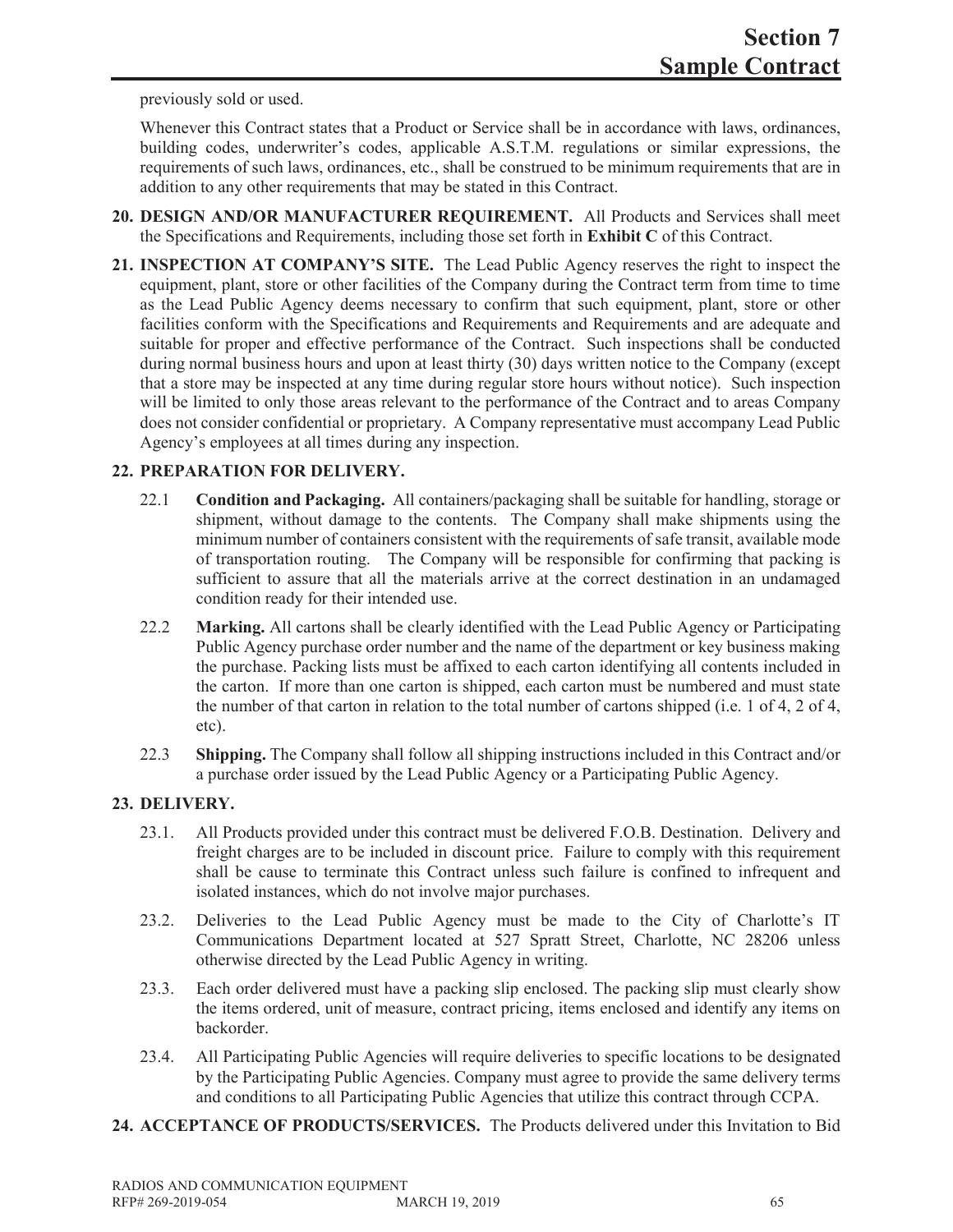shall remain the property of the successful Bidder until the City physically inspects, actually uses and accepts the Products. In the event Products provided to the City do not comply with the Contract, the City shall be entitled to terminate the Contract upon written notice to the successful Bidder and return such Products (and any related goods) to the Bidder at the Bidder's expense. In the event the Services provided under this Invitation to Bid do not comply with the Contract, the City reserves the right to cancel the Service and rescind any related purchase of Products upon written notice to the successful Bidder. The remedies stated in this Section are in addition to and without limitation of any other remedies that the City may have under the Contract, at law or in equity.

- **25. PERMITTING RESPONSIBILITIES.** All permits and inspections are the sole responsibility of the Company.
- **26. RIGHT TO COVER.** If the Company fails to comply with any term or condition of the Contract, and it fails to cure such default within thirty (30) days after receiving written notice from the Lead Public Agency of such failure, the Lead Public Agency or applicable Participating Public Agency may take any of the following actions with or without terminating the Contract, and in addition to and without limiting any other remedies it may have:
	- 26.1 In accordance with the terms and conditions of the Contract, subject to the 30-day right to cure, obtain the applicable Products and/or Services (or reasonable substitutes) from a third party; and
	- 26.2 Recover from the Company the difference between what the Lead Public Agency or applicable Participating Public Agency paid for such Products and/or Services on the open market and the price of such Products and/or Services under the Contract.
- **27. RIGHT TO WITHHOLD PAYMENT.** If the Company is in breach of the Contract, the Lead Public Agency or applicable Participating Public Agency shall have the right to withhold any payments relating to the Products or Services for which the Company is in breach if the Lead Public Agency or Participating Public Agency provides prompt notice of the breach and Company fails to cure within thirty (30) days of receipt of such notice.
- **28. NO LIENS.** All Products shall be delivered and shall remain free and clear of all liens and encumbrances.
- **29. OTHER REMEDIES.** Upon breach of the Contract, each party may seek all legal and equitable remedies to which it is entitled. The remedies set forth herein shall be deemed cumulative and not exclusive and may be exercised successively or concurrently, in addition to any other available remedy.
- **30. FORCE MAJEURE.** Neither party shall be liable for any failure or delay in the performance of its obligations pursuant to the Contract, and such failure or delay shall not be deemed a default of the Contract or grounds for termination hereunder if all of the following conditions are satisfied:
	- 30.1. If such failure or delay:
		- 30.1.1. could not have been prevented by reasonable precaution;
		- 30.1.2. cannot reasonably be circumvented by the non-performing party through the use of alternate sources, work-around plans, or other means; and
		- 30.1.3. if, and to the extent, such failure or delay is caused, directly or indirectly, by fire, flood, earthquake, hurricane, elements of nature or acts of God, acts of war, terrorism, riots, civil disorders, rebellions or revolutions or court order.
	- 30.2. An event that satisfies all of the conditions set forth above shall be referred to as a "Force Majeure Event." Upon the occurrence of a Force Majeure Event, the affected party shall be excused from any further performance of those of its obligations which are affected by the Force Majeure Event for as long as (a) such Force Majeure Event continues and (b) the affected party continues to use reasonable efforts to recommence performance whenever and to whatever extent possible without delay.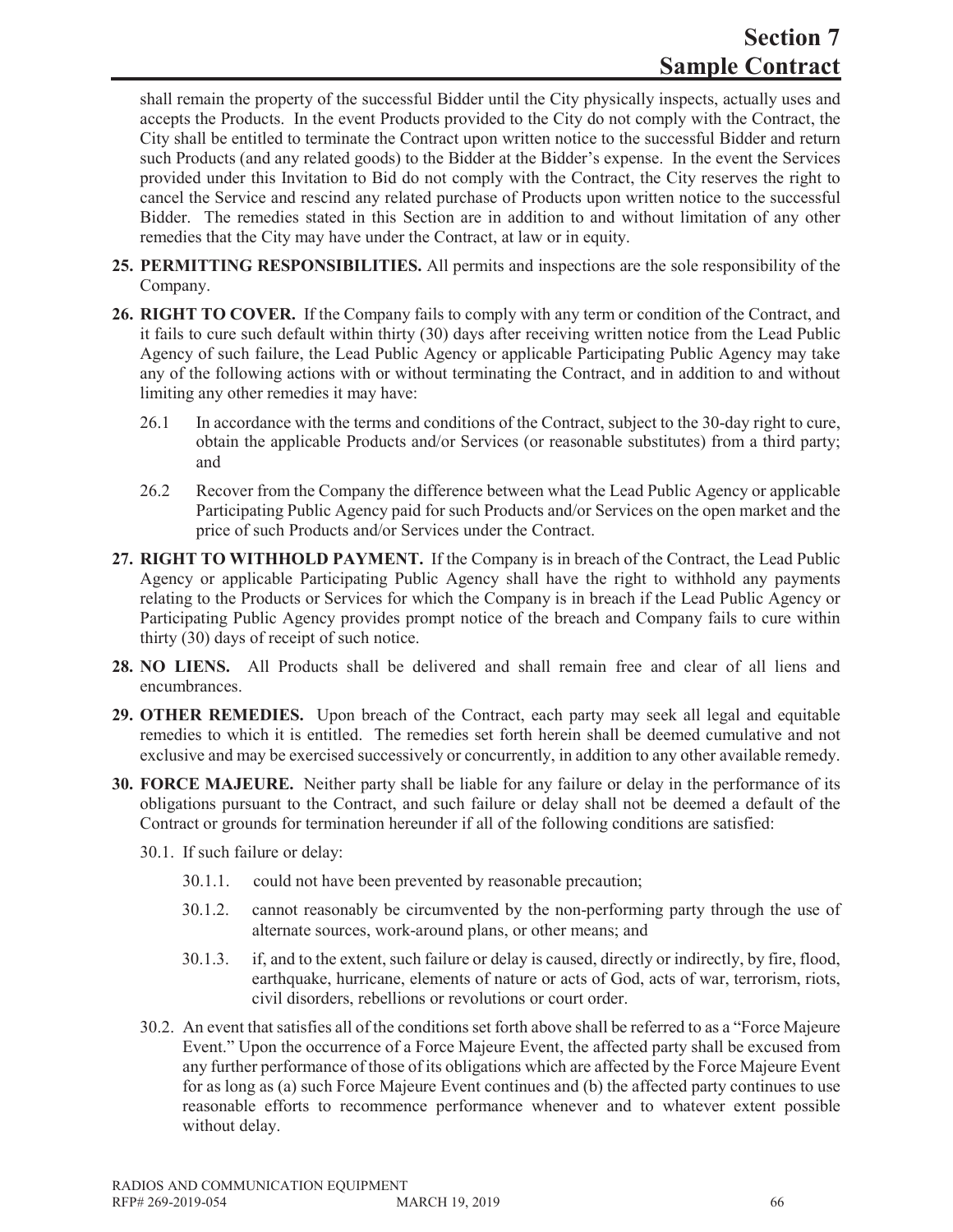- 30.3. Upon the occurrence of a Force Majeure Event, the affected party shall promptly notify the other by telephone (to be confirmed by written notice within five (5) days of the inception of the failure or delay) of the occurrence of a Force Majeure Event and shall describe in reasonable detail the nature of the Force Majeure Event. If any Force Majeure Event prevents the Company from performing its obligations for more than fifteen (15) days, the Lead Public Agency shall have the right to terminate the Contract by written notice to the Company.
- 30.4. Notwithstanding anything contained herein to the contrary, strikes, slow-downs, walkouts, lockouts, and industrial disputes of the Company or its subcontractors shall not constitute "Force Majeure Events" and are not excused under this provision. Nothing in the preceding Force Majeure provisions shall relieve the Company of any obligation it may have regarding disaster recovery, whether under the Contract or at law.
- **31. COMMERCIAL NON-DISCRIMINATION.** The Lead Public Agency has adopted a Commercial Non-Discrimination Ordinance that is set forth in Section 2, Article V of the Charlotte City Code, and is available for review on the Lead Public Agency's website (the "Non-Discrimination Policy"). As a condition of entering into this Contract the Company agrees to comply with the Non-Discrimination Policy, and consents to be bound by the award of any arbitration conducted thereunder. As part of such compliance, the Company shall not discriminate on the basis of race, gender, religion, national origin, ethnicity, age, or disability in the solicitation, selection, hiring, or treatment of subcontractors, vendors, suppliers, or commercial customers in connection with a Lead Public Agency contract or contract solicitation process, nor shall the Company retaliate against any person or entity for reporting instances of such discrimination. The Company shall provide equal opportunity for subcontractors, vendors and suppliers to participate in all of its subcontracting and supply opportunities on Lead Public Agency contracts, provided that nothing contained in this clause shall prohibit or limit otherwise lawful efforts to remedy the effects of marketplace discrimination that has occurred or is occurring in the marketplace.

As a condition of entering into the Contract, the Company agrees to: (a) promptly provide to the Lead Public Agency all information and documentation that may be requested by the Lead Public Agency from time to time regarding the solicitation, selection, treatment and payment of subcontractors in connection with this Contract; and (b) if requested, provide to the Lead Public Agency within sixty days after the request a truthful and complete list of the names of all subcontractors, vendors, and suppliers that Company has used on Lead Public Agency contracts in the past five years, including the total dollar amount paid by Company on each subcontract or supply contract. The Company further agrees to fully cooperate in any investigation conducted by the Lead Public Agency pursuant to the Lead Public Agency's Non-Discrimination Policy, to provide any documents relevant to such investigation that are requested by the Lead Public Agency, and to be bound by the award of any arbitration conducted under such Policy.

The Company agrees to provide to the Lead Public Agency from time to time on the Lead Public Agency's request, payment affidavits detailing the amounts paid by Company to subcontractors and suppliers in connection with this Contract within a certain period of time. Such affidavits shall be in the format specified by the Lead Public Agency from time to time.

The Company understands and agrees that violation of this Commercial Non-Discrimination provision shall be considered a material breach of this Contract and may result in contract termination, disqualification of the Company from participating in Lead Public Agency contracts and other sanctions.

**32. CONTRACT MONITORING.** The Lead Public Agency shall have the right to audit the Company's compliance with the terms and conditions of the Contract at such times as the Lead Public Agency deems appropriate, but not upon less than thirty (30) days written notice. Unless the Lead Public Agency elects to terminate the Contract, the Company shall develop a written action plan to correct any Contract deficiency identified during these compliance audits, and shall submit such plan to the Lead Public Agency within thirty (30) days of notification of non-compliance. Company will not be required to disclose its confidential and proprietary information, including but not limited to cost or pricing data,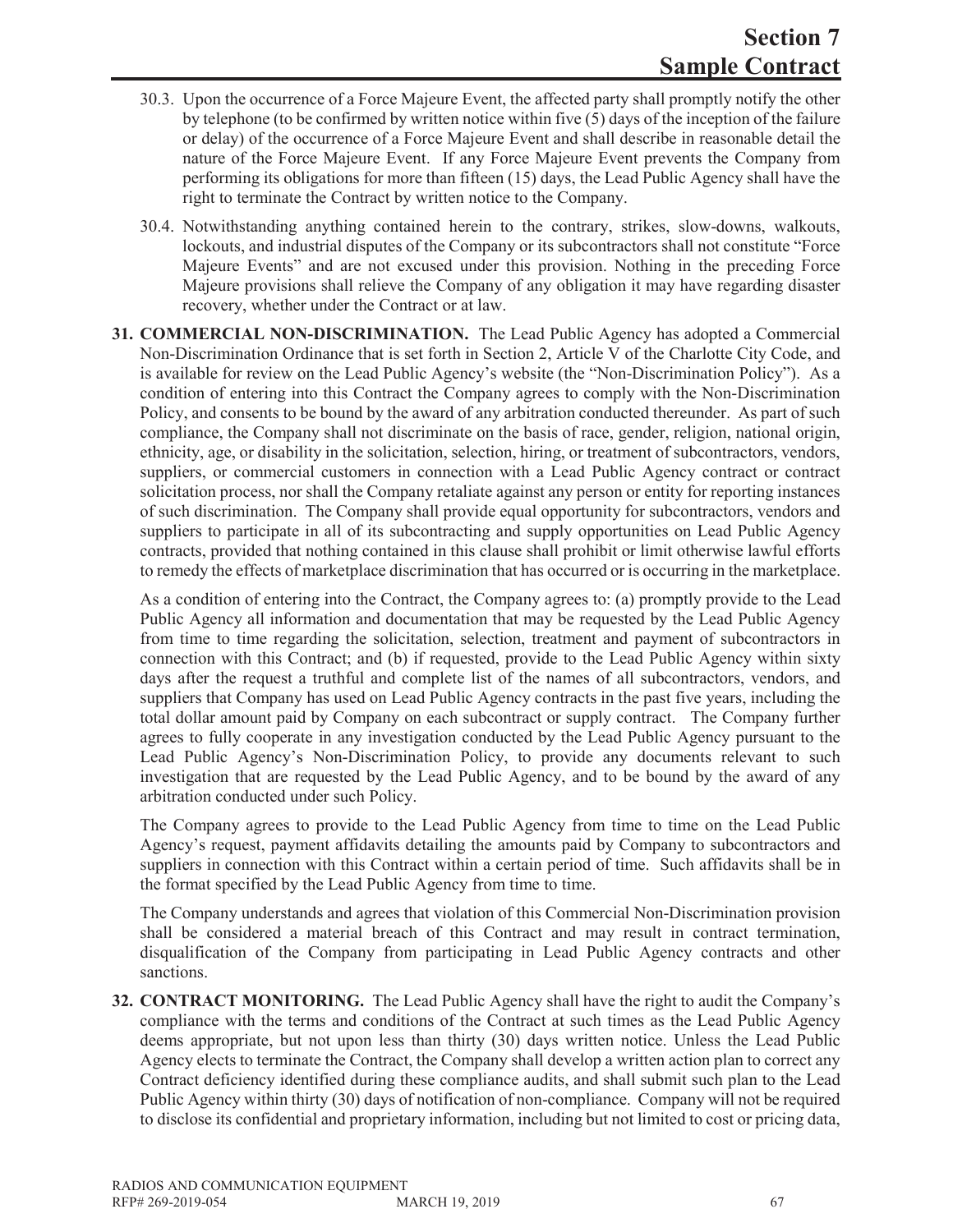except as necessary to determine that the amounts invoiced by the Company are consistent with this Contract.

- **33. REPORTING.** The Company shall provide such written reports of purchasing and expenditures as may be requested by the Lead Public Agency from time to time, including without limitation any reports described in the Specifications and Requirements.
- **34. AUDIT.** During the term of the Contract and for a period of three (3) years after termination or expiration of this Contract for any reason, the Lead Public Agency shall have the right to audit, either itself or through a third party, all books and records (including but not limited to the technical records) and facilities of the Company necessary to evaluate Company's compliance with the terms and conditions of the Contract or the Lead Public Agency's payment obligations. The Lead Public Agency shall pay its own expenses, relating to such audits, but shall not have to pay any expenses or additional costs of the Company. However, if non-compliance is found that would have cost the Lead Public Agency in excess of \$15,000 but for the audit, then the Company shall be required to reimburse the Lead Public Agency for the cost of the audit. The Company will not be required to disclose its confidential or proprietary cost and pricing data which is not disclosed to customers, except as necessary to confirm that invoicing was in compliance with this Contract.
- **35. TAXES.** The Company shall pay all applicable federal, state and local taxes which may be chargeable against the delivery of the Products or the performance of the Services.
- **36. BACKGROUND CHECKS.** The Company will comply with the Company Background Check Policy set forth in **Exhibit F** with respect to all personnel who will be working on-site at any Lead Public Agency or Participating Public Agency facility or who will have access to Confidential Information (as defined in the Confidentiality Agreement). The Company will require each of its subcontractors to comply with the Subcontractor Background Check Policy set forth in **Exhibit G** with respect to all personnel who will be working on-site at any Lead Public Agency or Participating Public Agency facility or who will have access to Confidential Information (as defined in the Confidentiality Agreement).
- **37. CUSTOMER SERVICE REPRESENTATIVE.** The Company must dedicate a Full-Time "Account Executive" for servicing this Contract. The account executive must be available by cell phone. The cell phone must be operational at all times. All communicational contact, either via phone, email, etc. must be addressed with a response within two (2) business days. The account executive must be available to attend meetings regarding Products and Services issues upon request. The account executive will be responsible for providing immediate response and quick resolution of all the service issues and complaints of Lead Public Agency and Participating Public Agency personnel. The account executive must have an in-depth knowledge of all items provided in this bid and have immediate access to manufacturers providing the Products. He or she must have the ability and authority to make decisions on behalf of their employer enabling them to provide both normal and emergency service as necessary.
- **38. COMPANY PERSONNEL REPLACEMENT.** The Company shall consult with the Lead Public Agency regarding the replacement of any personnel of the Company or the Company's subcontractors who are assigned to provide Services to the Lead Public Agency.
- **39. NO LIMITATIONS ON DISCLOSURE.** Company agrees that the Lead Public Agency shall be able to disclose and distribute to any persons or entities, without restriction, all samples and other Products provided under in the procurement process or under the Contract.
- **40. INSURANCE.** Throughout the term of this Contract, the Company shall comply with the insurance requirements described in this Section. In the event the Company fails to procure and maintain each type of insurance required by this Section, or in the event the Company fails to provide the Lead Public Agency with the required certificates of insurance, the Lead Public Agency shall be entitled to terminate this Contract immediately upon written notice to the Company.

The Company agrees to purchase and maintain the following insurance coverage during the life of this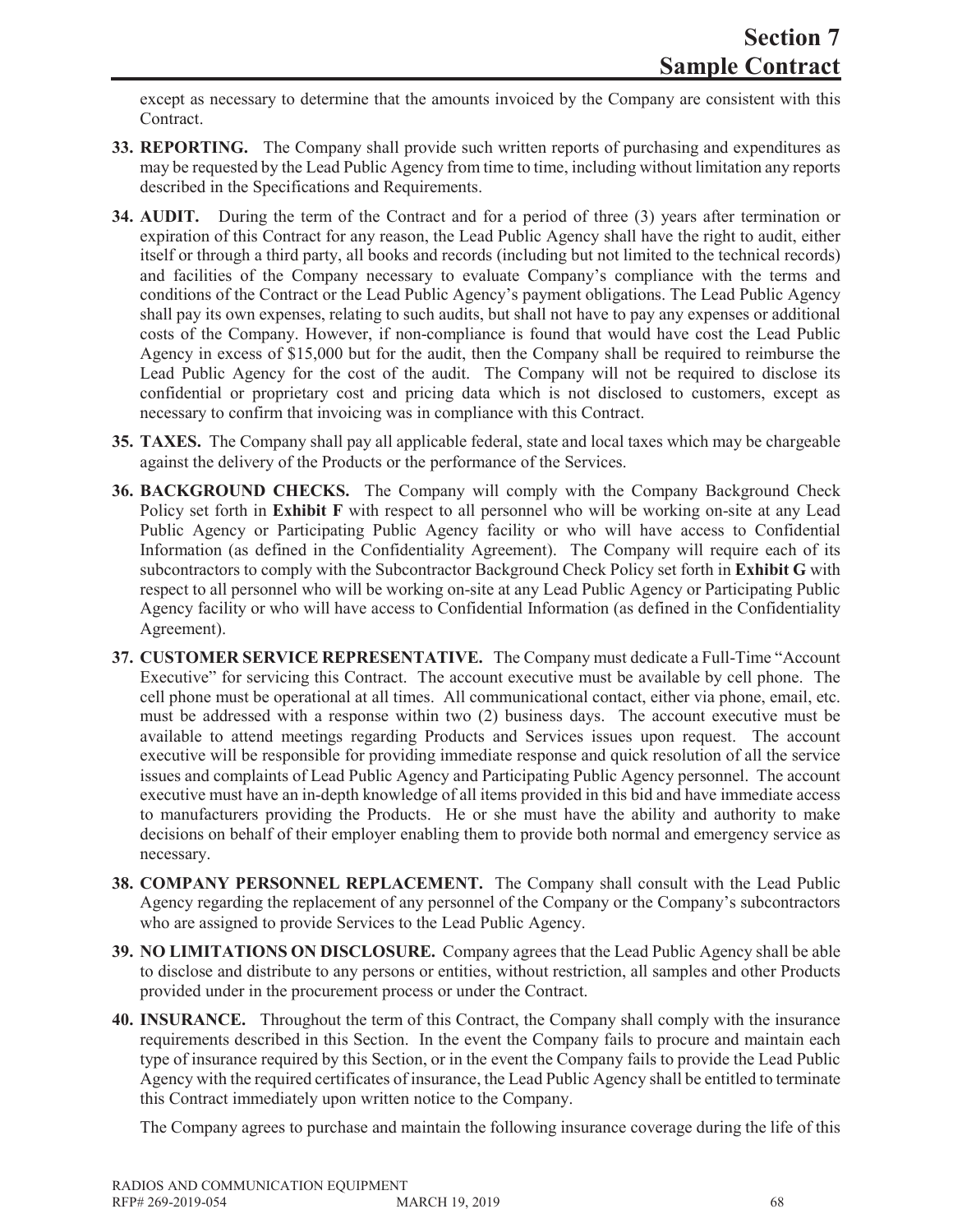Contract with an insurance company reasonably acceptable to the City of Charlotte, authorized to do business in the State of North Carolina:

- A) **Automobile Liability:** Bodily injury and property damage liability covering all owned, nonowned, and hired automobiles for limits of not less than \$1,000,000 bodily injury each person, each accident; and, \$1,000,000 property damage, or \$1,000,000 combined single limit each occurrence/aggregate.
- B) **Commercial General Liability:** Bodily injury and property damage liability as shall protect the Company performing work under the Contract from claims of bodily injury or property damage which arise from performance of the Contract. The amounts of such insurance shall not be less than \$1,000,000 bodily injury each occurrence/aggregate and \$1,000,000 property damage each occurrence/aggregate or \$1,000,000 bodily injury and property damage combined single limits each occurrence/aggregate. This insurance shall include coverage for products, services, completed operations, personal injury liability and contractual liability assumed under the indemnity provision of the Contract.
- C) **Workers' Compensation:** Meeting the statutory requirements of the State of North Carolina and Employers Liability - \$100,000 per accident limit, \$500,000 disease per policy limit, \$100,000 disease each employee limit, providing coverage for employees and owners.

The Lead Public Agency shall be included as additional insured under the commercial general liability insurance for operations or services rendered under this Contract. The Company's insurance shall be primary of any self-funding and/or insurance otherwise carried by the Lead Public Agency for loss or damages arising from the Consultant's operations under this Contract.

The Company shall not commence any work in connection with the Contract until it has obtained all of the types of insurance set forth in this Form, and such insurance has been reasonably approved by the Lead Public Agency. The Company shall be required to obtain the Lead Public Agency's prior written approval as to the types and levels of insurance required of each subcontractor working under this Contract, and shall not allow a subcontractor to commence work under this Contract until such prior written approval has been obtained and such insurance procured, provided that the Lead Public Agency shall not unreasonably withhold approval.

All insurance policies shall be with insurers qualified and doing business in North Carolina recognized by the Secretary of State and the Insurance Commissioner's Office. The Company shall furnish the Lead Public Agency with proof of insurance coverage by certificates of insurance within ten (10) days of Contract execution and shall include the Lead Public Agency as an additional named insured under the commercial general liability.

### **All insurance certificates must include the Lead Public Agency's contract number in the description field.**

The Lead Public Agency shall be exempt from, and in no way liable for any sums of money that may represent a deductible in any insurance policy. The payment of such deductible shall be the sole responsibility of the Company and/or subcontractor providing such insurance.

The insurance required by this Section shall also cover any Participating Public Agencies that place orders under this Contract through the CCPA. Each Participating Public Agency shall be responsible for obtaining its own certificates of insurance to confirm such coverage.

**41. CONFIDENTIALITY.** The parties shall comply with the Confidentiality Agreement, which is attached to this Contract as **Exhibit E** and incorporated herein by reference.

The Company will treat as confidential information all data provided by the Lead Public Agency in connection with this Contract. Lead Public Agency data processed by the Company shall remain the exclusive property of the Lead Public Agency. The Company will not reproduce, copy, duplicate, disclose, or in any way treat the data supplied by the Lead Public Agency in any manner except that contemplated by this Contract.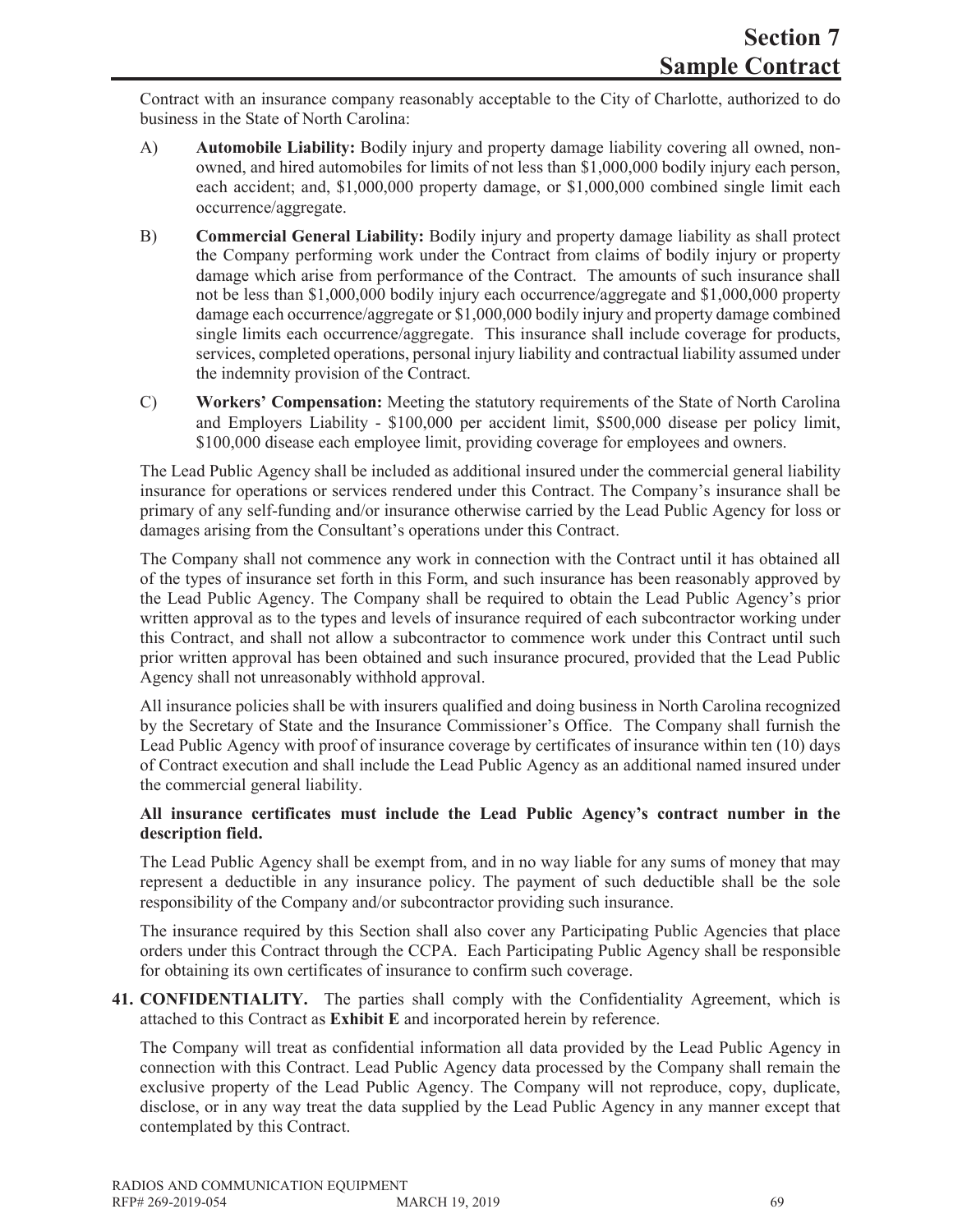**42. CHARLOTTE COOPERATIVE PURCHASING ALLIANCE.** The Company acknowledges and agrees that this Contract was entered into following a procurement process through the Charlotte Cooperative Purchasing Alliance ("CCPA"), and that the terms under which other agencies participate in the CCPA are referenced in this Section.

Except as specifically set forth herein, the terms and conditions of the Company's Contract with the Lead Public Agency may be extended to other public entities that are, or at any time in the future become members of CCPA ("Participating Public Agencies"). Except as for the "Negotiable Provisions" as defined herein, and subject to the Lead Public Agency and the Company entering into an administrative agreement that includes a fee payable to the Lead Public Agency, Participating Public Agencies will have the right to enter into contracts with the Company at the same prices, discounts and other terms as are in the Company's Contract with the Lead Public Agency. Participating Public Agencies may do so by executing a purchase order or other document that incorporates this Contract by reference, and identifies any additional terms and any Negotiable Provisions that do not apply.

If a Participating Public Agency decides to participate in this Contract, the Company must deal directly with that agency concerning the placement of orders, issuance of purchase orders, contractual disputes, invoicing and payment. The Lead Public Agency acts only as the entity conducting the initial procurement, and will not be responsible for any obligations of any Participating Public Agency or of the Company in connection with matters.

The Company may notify other public entities of the availability of the Contract(s) for use under the CCPA. Other public entities desiring to procure Products and Services under the terms set forth in the City's Contract will need to make their own legal determinations as to whether the use of this Contract is consistent with their laws, regulations, and other policies.

Each Participating Public Agency has the option of executing a separate contract with Company to incorporate the terms and conditions set forth in this Contract. Participating Public Agencies may add terms and conditions to their proposed contract(s) with the Company to the extent allowed or required by statute, ordinances, regulations or policy. If such proposed additional terms are not acceptable to the Company, the Company may refuse to enter into a contract with such public entity.

The Lead Public Agency **shall not** be held liable for any costs or damages incurred by any other Participating Public Agency or the Company as a result of any order, contract or other arrangement entered into between that public entity and the Company.

### **43. TERMINATION.**

- 43.1. *WITHOUT CAUSE*. The Lead Public Agency may terminate this Contract at any time without cause by giving sixty (60) days written notice to the Company. The Company may terminate this Contract at any time without cause by giving one hundred and eighty (180) days written notice to the Lead Public Agency. The Lead Public Agency will pay for any Products delivered to the City of Charlotte and Services rendered to the City of Charlotte in accordance with this Contract, up to the date of Termination, subject to the Lead Public Agency's right to return Products and Services as provided in this Contract.
- 43.2. *TERMINATION FOR DEFAULT BY EITHER PARTY.* By giving written notice to the other party, either party may terminate this Contract upon the occurrence of one or more of the following events:
	- 43.2.1. The other party violates or fails to perform any covenant, provision, obligation, term or condition contained in this Contract, provided that, unless otherwise stated in this Contract, such failure or violation shall not be cause for termination if both of the following conditions are satisfied: (i) such default is reasonably susceptible to cure; and (ii) the other party cures such default within thirty (30) days of receipt of written notice of default from the non-defaulting party; or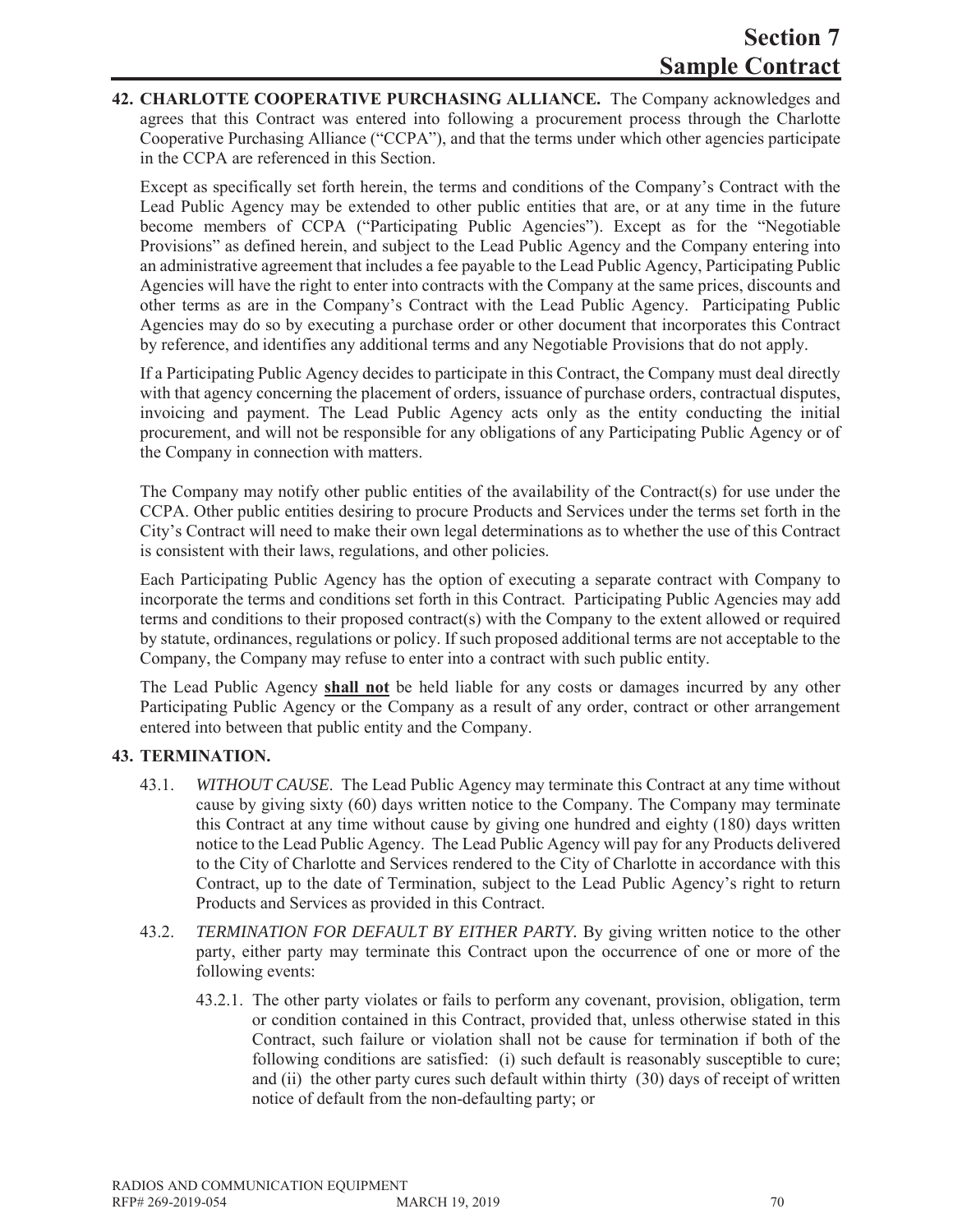- 43.2.2. The other party attempts to assign, terminate or cancel this Contract contrary to the terms hereof; or
- 43.2.3. The other party ceases to do business as a going concern, makes an assignment for the benefit of creditors, admits in writing its inability to pay debts as they become due, files a petition in bankruptcy or has an involuntary bankruptcy petition filed against it (except in connection with a reorganization under which the business of such party is continued and performance of all its obligations under this Contract shall continue), or if a receiver, trustee or liquidator is appointed for it or any substantial part of other party's assets or properties.

Any notice of default pursuant to this Section shall identify and state the party's intent to terminate this Contract if the default is not cured within the specified period.

- 43.3. *ADDITIONAL GROUNDS FOR DEFAULT TERMINATION BY THE LEAD PUBLIC AGENCY*. By giving written notice to the Company, the Lead Public Agency may also terminate this Contract upon the occurrence of one or more of the following events (which shall each constitute grounds for termination without a cure period and without the occurrence of any of the other events of default previously listed):
	- 43.3.1. The Company makes or allows to be made any material written misrepresentation or provides any materially misleading written information in connection with this Contract, Company's Bid, or any covenant, agreement, obligation, term or condition contained in this Contract; or
	- 43.3.2. The Company takes or fails to take any action which constitutes grounds for immediate termination under the terms of this Contract, including but not limited to failure to obtain or maintain the insurance coverage as required by this Contract, or failure to provide the proof of insurance as required by this Contract.
- 43.4. *NO EFFECT ON TAXES, FEES, CHARGES, OR REPORTS*. Any termination of the Contract shall not relieve the Company of the obligation to pay any fees, taxes or other charges then due to the Lead Public Agency, nor relieve the Company of the obligation to file any daily, monthly, quarterly or annual reports covering the period to termination nor relieve the Company from any claim for damages previously accrued or then accruing against the Company.
- 43.5. *OBLIGATIONS UPON EXPIRATION OR TERMINATION*. Upon expiration or termination of this Contract, the Company shall promptly (a) return to the Lead Public Agency all computer programs, files, documentation, data, media, related material and any other recording devices, information, or compact discs that are owned by the Lead Public Agency; (b) provide the Lead Public Agency with sufficient data necessary to migrate to a new vendor, or allow the Lead Public Agency or a new vendor access to the systems, software, infrastructure, or processes of the Company that are necessary to migrate to a new vendor; and (c) refund to the Lead Public Agency all pre-paid sums for Products or Services that have been cancelled and will not be delivered.
- 43.6. *NO SUSPENSION.* In the event that the Lead Public Agency or a Participating Public Agency disputes in good faith an allegation of default by the Company, notwithstanding anything to the contrary in this Contract, the Company agrees that it will not terminate this Contract or suspend or limit the delivery of Products or Services or any warranties or repossess, disable or render unusable any Software supplied by the Company, unless (i) the parties agree in writing, or (ii) an order of a court of competent jurisdiction determines otherwise.
- 43.7. *AUTHORITY TO TERMINATE*. The Charlotte City Manager or their designee is authorized to terminate this Contract on behalf of the Lead Public Agency.
- **44. NON-APPROPRIATION OF FUNDS.** If the governing body of the Lead Public Agency or a Participating Public Agency does not appropriate the funding needed by the Lead Public Agency or a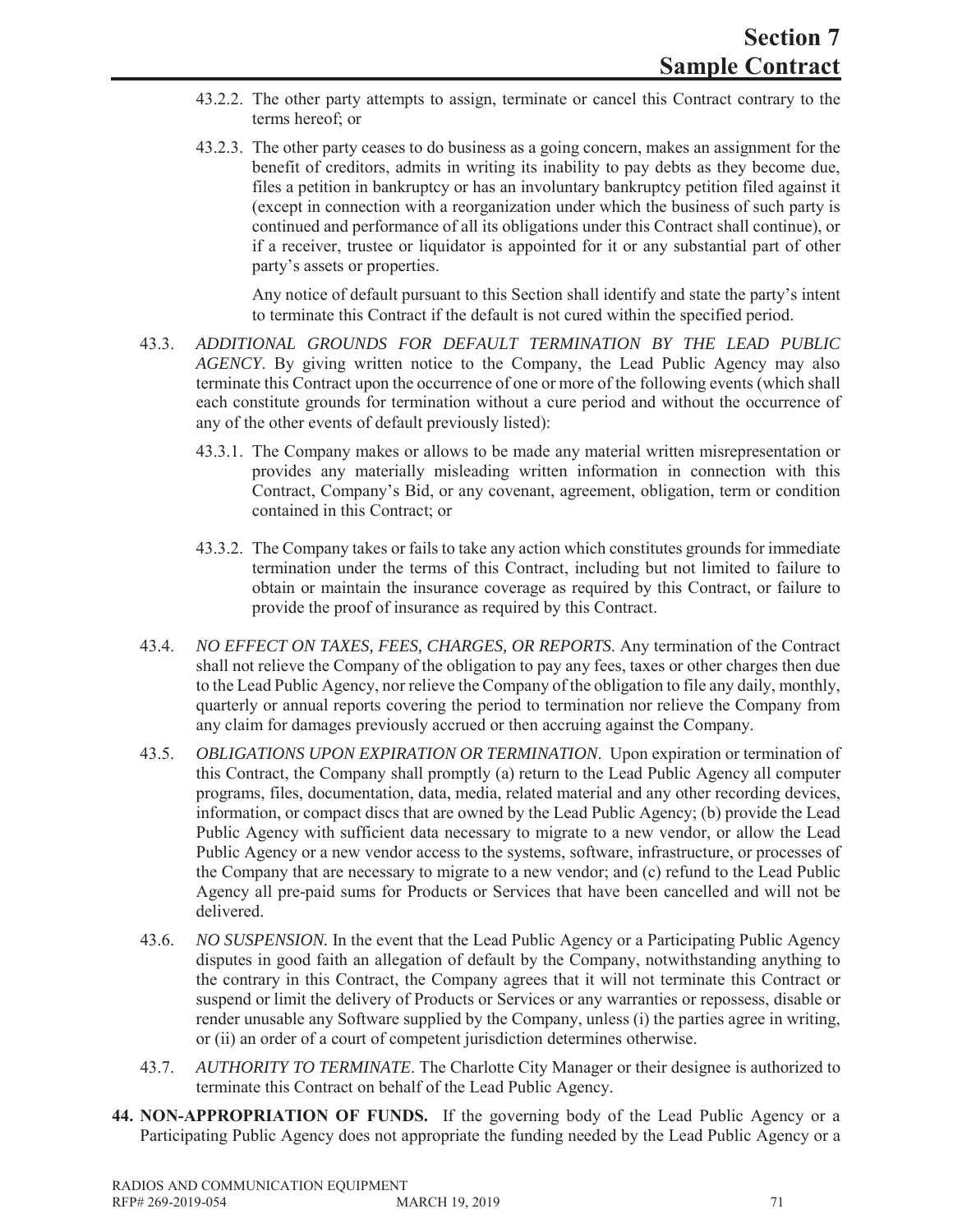Participating Public Agency to make payments under this Contract for a given fiscal year, the affected agency will not be obligated to pay amounts due beyond the end of the last fiscal year for which funds were appropriated, except such agency shall pay for all Products delivered or Services rendered up to the notice of termination for non-appropriation of funds, subject to the right to return Products under this Contract. In such event, the agency will promptly notify the Company of the non-appropriation and this Contract will be terminated at the end of the last fiscal year for which funds were appropriated. No act or omission by the agency, which is attributable to non-appropriation of funds shall constitute a breach of or default under this Contract.

- **45. TRANSITION SERVICES UPON TERMINATION.** Upon termination or expiration of this Contract, the Company shall cooperate with the Lead Public Agency and each affected Participating Public Agency to assist with the orderly transfer of the Products, Services, functions and operations provided by the Company hereunder to another provider or to the Lead Public Agency or Participating Public Agency as determined by the agency in its sole discretion. The transition services that the Company shall perform if requested by the Lead Public Agency or Participating Public Agency include but are not limited to:
	- 45.1 Working with the agency to jointly develop a mutually agreed upon transition services plan to facilitate the termination of the Services;
	- 45.2 Notifying all affected vendors and subcontractors of the Company of transition activities;
	- 45.3 Performing the transition service plan activities;
	- 45.4 Answering questions regarding the products and services on an as-needed basis; and
	- 45.5 Providing such other reasonable services needed to effectuate an orderly transition to a new system.
- **46. RELATIONSHIP OF THE PARTIES.** The relationship of the parties established by this Contract is solely that of independent contractors, and nothing contained in this Contract shall be construed to (i) give any party the power to direct or control the day-to-day activities of the other; (ii) constitute such parties as partners, joint ventures, co-owners or otherwise as participants in a joint or common undertaking; (iii) make either party an agent of the other for any purpose whatsoever, or (iv) give either party the authority to act for, bind, or otherwise create or assume any obligation on behalf of the other. Nothing herein shall be deemed to eliminate any fiduciary duty on the part of the Company to the Lead Public Agency that may arise under law or under the terms of this Contract.
- **47. SUBCONTRACTING.** The Company shall not subcontract any of its obligations under this Contract without the Lead Public Agency's prior written consent. In the event the Lead Public Agency does consent in writing to a subcontracting arrangement, Company shall be the prime contractor and shall remain fully responsible for performance of all obligations which it is required to perform under this Contract.
- **48. WORK ON LEAD PUBLIC AGENCY'S PREMISES.** The Company will ensure that its employees and agents shall, whenever on the Lead Public Agency's premises, obey all instructions and directions issued by the Lead Public Agency's project manager with respect to work on the Lead Public Agency's premises. The Company agrees that its personnel and the personnel of its subcontractors will comply with all rules, regulations and security procedures of the Lead Public Agency when on the Lead Public Agency's premises.
- **49. DRUG-FREE WORKPLACE.** The Lead Public Agency is a drug-free workplace employer. The Company hereby certifies that it has or it will within thirty (30) days after execution of this Contract:
	- 49.1 Notify employees that the unlawful manufacture, distribution, dispensation, possession, or use of controlled substance is prohibited in the workplace and specifying actions that will be taken for violations of such prohibition;
	- 49.2 Establish a drug-free awareness program to inform employees about (i) the dangers of drug abuse in the workplace, (ii) the Company's policy of maintaining a drug-free workplace, (iii)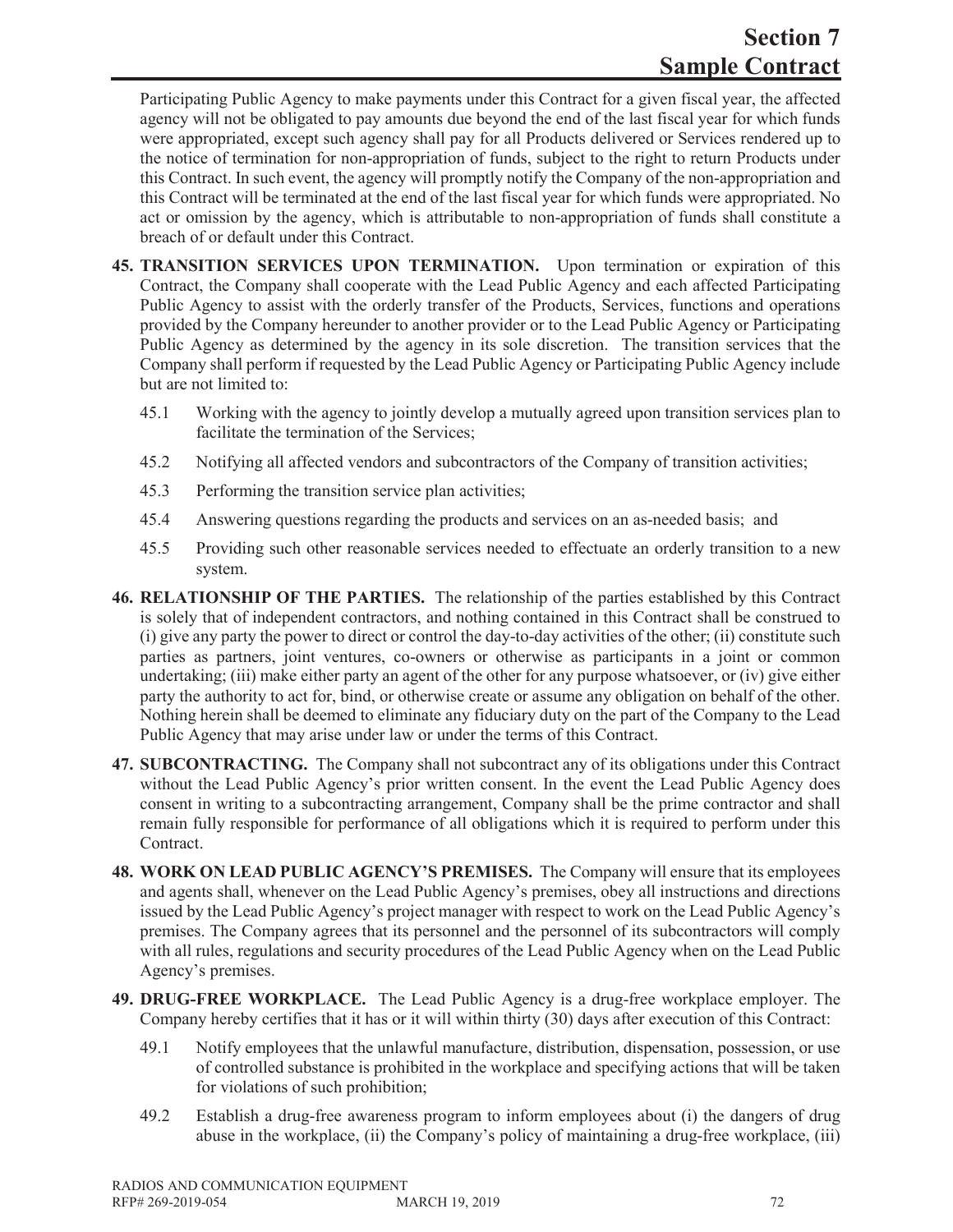any available drug counseling, rehabilitation, and employee assistance programs, and (iv) the penalties that may be imposed upon employees for drug abuse violations;

- 49.3 Notify each employee that as a condition of employment, the employee will (i) abide by the terms of the prohibition outlines in (a) above, and (ii) notify the Company of any criminal drug statute conviction for a violation occurring in the workplace not later than five days after such conviction;
- 49.4 Impose a sanction on, or requiring the satisfactory participation in a drug counseling, rehabilitation or abuse program by an employee convicted of a drug crime;
- 49.5 Make a good faith effort to continue to maintain a drug-free workplace for employees; and
- 49.6 Require any party to which it subcontracts any portion of the work under the contract to comply with the provisions of this Section.

A false certification or the failure to comply with the above drug-free workplace requirements during the performance of this Contract shall be ground for suspension, termination or debarment.

**50. NOTICES.** Any notice, consent or other communication required or contemplated by this Contract shall be in writing, and shall be delivered in person, by U.S. mail, by overnight courier, by electronic mail or by telefax to the intended recipient at the address set forth below. Notice shall be effective upon the date of receipt by the intended recipient; provided that any notice which is sent by telefax or electronic mail shall also be simultaneously sent by mail deposited with the U.S. Postal Service or by overnight courier. Each party may change its address for notification purposes by giving the other party written notice of the new address and the date upon which it shall become effective.

Communications that relate to any breach, default, termination, delay in performance, prevention of performance, modification, extension, amendment, or waiver of any provision of this Contract shall be sent to:

| <b>For The Company:</b> | For The City:                      |  |  |  |  |  |
|-------------------------|------------------------------------|--|--|--|--|--|
|                         | Kay Elmore                         |  |  |  |  |  |
|                         | City of Charlotte                  |  |  |  |  |  |
|                         | <b>City Procurement</b>            |  |  |  |  |  |
|                         | 600 East Fourth Street, 9th Floor  |  |  |  |  |  |
|                         | Charlotte, NC 28202                |  |  |  |  |  |
|                         | Phone: 704-336-2524                |  |  |  |  |  |
|                         | Fax: 704-632-8252                  |  |  |  |  |  |
|                         | E-mail: kelmore@charlottenc.gov    |  |  |  |  |  |
|                         |                                    |  |  |  |  |  |
| <b>With Copy To:</b>    | <b>With Copy To:</b>               |  |  |  |  |  |
|                         | <b>Adam Jones</b>                  |  |  |  |  |  |
|                         | City of Charlotte                  |  |  |  |  |  |
|                         | City Attorney's Office             |  |  |  |  |  |
|                         | 600 East Fourth Street, 15th Floor |  |  |  |  |  |
|                         | Charlotte, NC 28202                |  |  |  |  |  |
|                         | Phone: 704-336-3012                |  |  |  |  |  |
|                         | Fax:                               |  |  |  |  |  |
|                         | E-mail: $amjones@charlottenc.gov$  |  |  |  |  |  |

All other notices shall be sent to the other party's Project Manager at the most recent address provided in writing by the other party.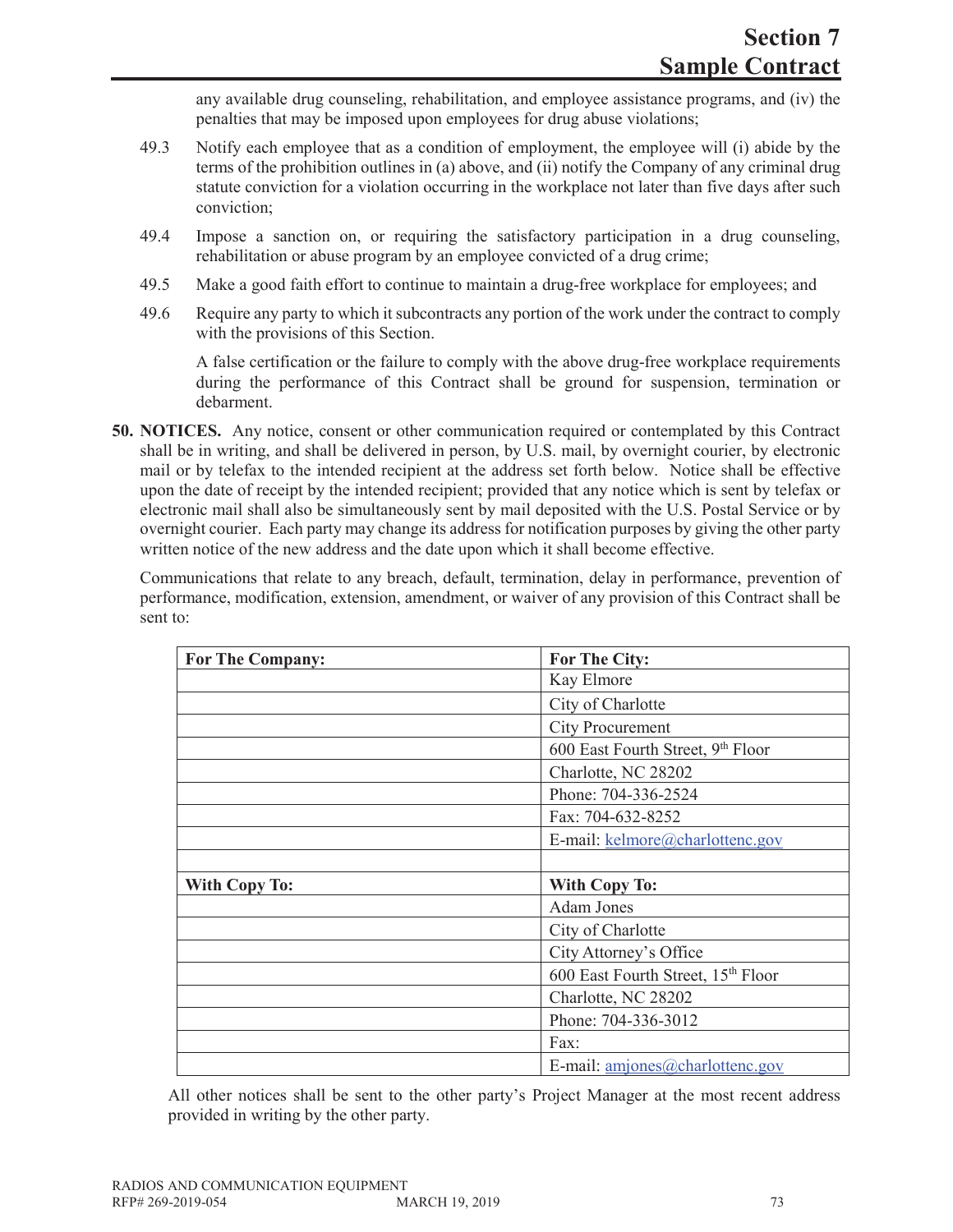### **51. MISCELLANEOUS.**

- 51.1 ENTIRE AGREEMENT. This Contract, including all Exhibits and Attachments constitute the entire agreement between the parties with respect to the subject matter herein. There are no other representations, understandings, or agreements between the parties with respect to such subject matter. This Contract supersedes all prior agreements, negotiations, representations and proposals, written or oral.
- 51.2 AMENDMENT. No amendment or change to this Contract shall be valid unless in writing and signed by the party against whom enforcement is sought. Amendments that involve or increase in the amounts payable by the Lead Public Agency may require execution by a Department Director, the Charlotte City Manager, or an Assistant City Manager; depending on the amount. Some increases may also require approval by the Charlotte City Council.
- 51.3 GOVERNING LAW AND JURISDICTION. North Carolina law shall govern the interpretation and enforcement of this Contract, and any other matters relating to this Contract (all without regard to North Carolina conflicts of law principles). All legal actions or other proceedings relating to this Contract shall be brought in a state or federal court sitting in Mecklenburg County, North Carolina. By execution of this Contract, the parties submit to the jurisdiction of such courts and hereby irrevocably waive any and all objections which they may have with respect to venue in any court sitting in Mecklenburg County, North Carolina.
- 51.4 BINDING NATURE AND ASSIGNMENT. This Contract shall bind the parties and their successors and permitted assigns. Neither party may assign this Contract without the prior written consent of the other. Any assignment attempted without the written consent of the other party shall be void. Notwithstanding the foregoing, Company may assign this Contract to any of its affiliates or its right to receive payment without the prior consent of the Lead Public Agency, provided that the Company shall remain obligated for all performance obligations under this Contract and any costs or damages that may accrue. For purposes of this Section, a Change in Control, as defined in **Section 51.7** constitutes an assignment.
- 51.5 SEVERABILITY. The invalidity of one or more of the phrases, sentences, clauses or sections contained in this Contract or the Exhibits shall not affect the validity of the remaining portion of this Contract or Exhibits so long as the material purposes of this Contract can be determined and effectuated. If any provision of this Contract or Exhibit is held to be unenforceable, then both parties shall be relieved of all obligations arising under such provision, but only to the extent that such provision is unenforceable, and this Contract shall be deemed amended by modifying such provision to the extent necessary to make it enforceable while preserving its intent.
- 51.6 WAIVER. No delay or omission by either party to exercise any right or power it has under this Contract shall impair or be construed as a waiver of such right or power. A waiver by either party of any covenant or breach of this Contract shall not constitute or operate as a waiver of any succeeding breach of that covenant or of any other covenant. No waiver of any provision of this Contract shall be effective unless in writing and signed by the party waiving the rights.
- 51.7 CHANGE IN CONTROL. In the event of a change in "Control" of the Company (as defined below), the Lead Public Agency shall have the option of terminating this Contract by written notice to the Company. The Company shall notify the Lead Public Agency within ten days of the occurrence of a change in control. As used in this Contract, the term "Control" shall mean the possession, direct or indirect, of either (i) the ownership of or ability to direct the voting of, as the case may be fifty-one percent (51%) or more of the equity interests, value or voting power in the Company or (ii) the power to direct or cause the direction of the management and policies of the Company whether through the ownership of voting securities, by contract or otherwise.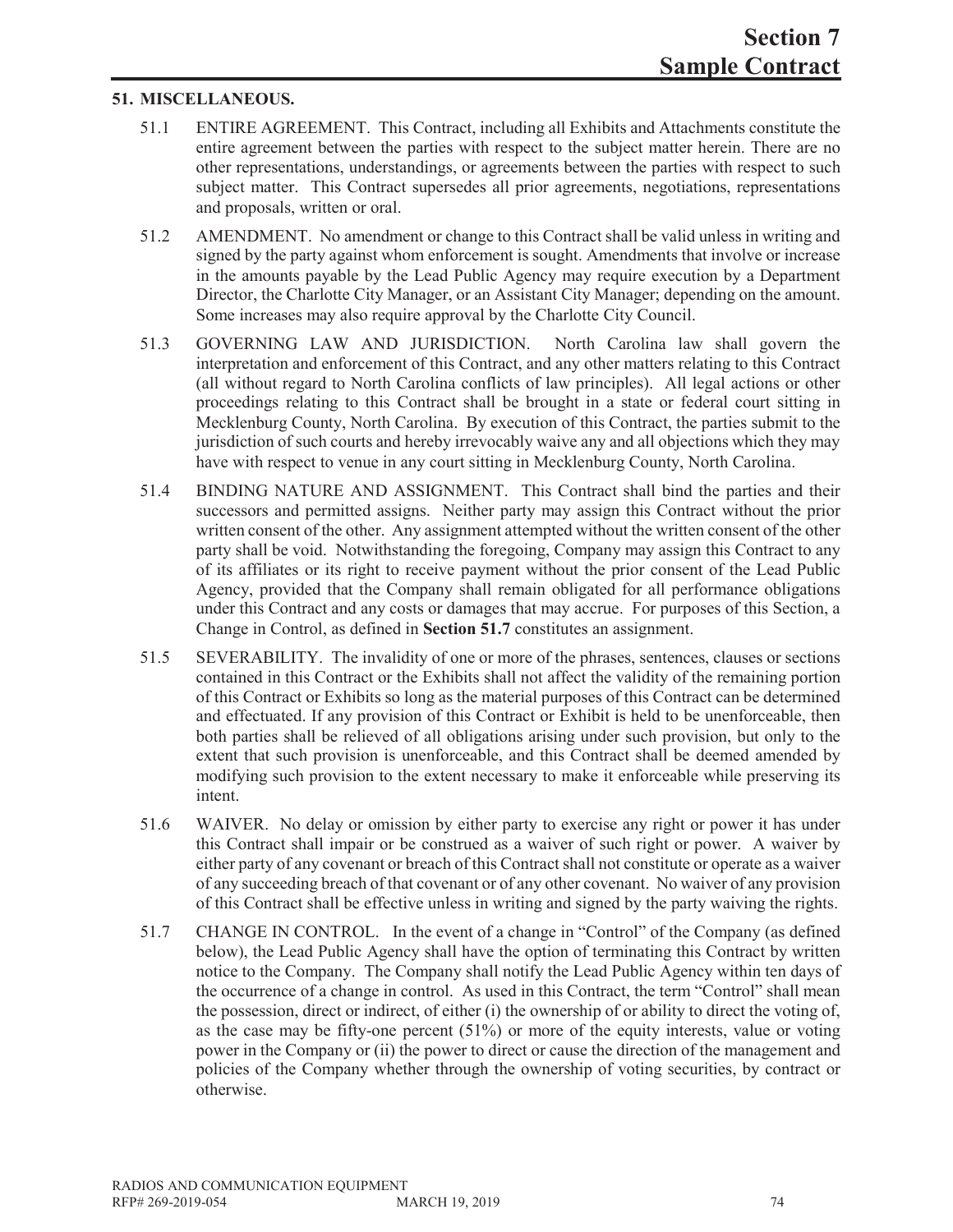- 51.8 NO BRIBERY. The Company certifies that neither it, any of its affiliates or subcontractors, nor any employees of any of the forgoing has bribed or attempted to bribe an officer or employee of the Lead Public Agency in connection with this Contract.
- 51.9 SURVIVAL OF PROVISIONS. Those Sections of the Contract and the Exhibits, which by their nature would reasonably be expected to continue after the termination of the Contract shall survive the termination of the Contract, including but not limited to the following Sections of the Contract:

| <b>Section 2</b>  | Definitions                                      |
|-------------------|--------------------------------------------------|
| <b>Section 4</b>  | <b>Regulatory Requirements</b>                   |
| <b>Section 12</b> | Administrative Fee                               |
| <b>Section 13</b> | General Warranties                               |
| <b>Section 14</b> | <b>Additional Representations and Warranties</b> |
| <b>Section 16</b> | Indemnification                                  |
| <b>Section 24</b> | Acceptance of Products/Services                  |
| <b>Section 27</b> | <b>Right to Withhold Payments</b>                |
| <b>Section 29</b> | <b>Other Remedies</b>                            |
| <b>Section 31</b> | Commercial Non-Discrimination                    |
| <b>Section 34</b> | Audit                                            |
| <b>Section 41</b> | Confidentiality                                  |
| <b>Section 42</b> | <b>Charlotte Cooperative Purchasing Alliance</b> |
| <b>Section 43</b> | Termination                                      |
| <b>Section 45</b> | <b>Transition Services Upon Termination</b>      |
| <b>Section 50</b> | <b>Notices</b>                                   |
| <b>Section 51</b> | Miscellaneous                                    |
|                   |                                                  |

- 51.10 NO PUBLICITY. No advertising, sales promotion or other materials of the Company or its agents or representations may identify or reference this Contract or the Lead Public Agency in any manner without the prior written consent of the Lead Public Agency. Notwithstanding the forgoing, the parties agree that the Company may list the Lead Public Agency as a reference in responses to requests for proposals, and may identify the Lead Public Agency as a customer in presentations to potential customers.
- 51.11 MANUFACTURER OR DEALER ADVERTISEMENT. No manufacturer or dealer shall advertise on Products delivered to the Lead Public Agency without prior approval by the Lead Public Agency.
- 51.12 NC E-VERIFY REQUIREMENT. The Company shall comply with the requirements of Article 2 of Chapter 64 of the North Carolina General Statutes, and shall require each of its subcontractors to do so as well.
- 51.13 NC PROHIBITION ON CONTRACTS WITH COMPANIES THAT INVEST IN IRAN OR BOYCOTT ISRAEL. Company certifies that: (i) it is not identified on the Final Divestment List or any other list of prohibited investments created by the NC State Treasurer pursuant to N.C.G.S. 147-86.58 (collectively, the "Treasurer's IDA List"); (ii) it has not been designated by the NC State Treasurer pursuant to N.C.G.S. 147-86.81 as a company engaged in the boycott of Israel (such designation being referred to as the "Treasurer's IB List"); and (iii) it will not take any action causing it to appear on the Treasurer's IDA List or the Treasurer's IB List during the term of this Contract. In signing this Contract Company further agrees, as an independent obligation, separate and apart from this Contract, to reimburse the City for any and all damages, costs and attorneys' fees incurred by the City in connection with any claim that this Contract or any part thereof is void due to Company appearing on the Treasurer's IDA List or the Treasurer's IB List at any time before or during the term of this Contract.
- 51.14 PRE-AUDIT. No pre-audit certificate is required under N.C. Gen. Stat. 159-28(a) because this Contract is for an indefinite quantity with no minimum purchase requirement. Notwithstanding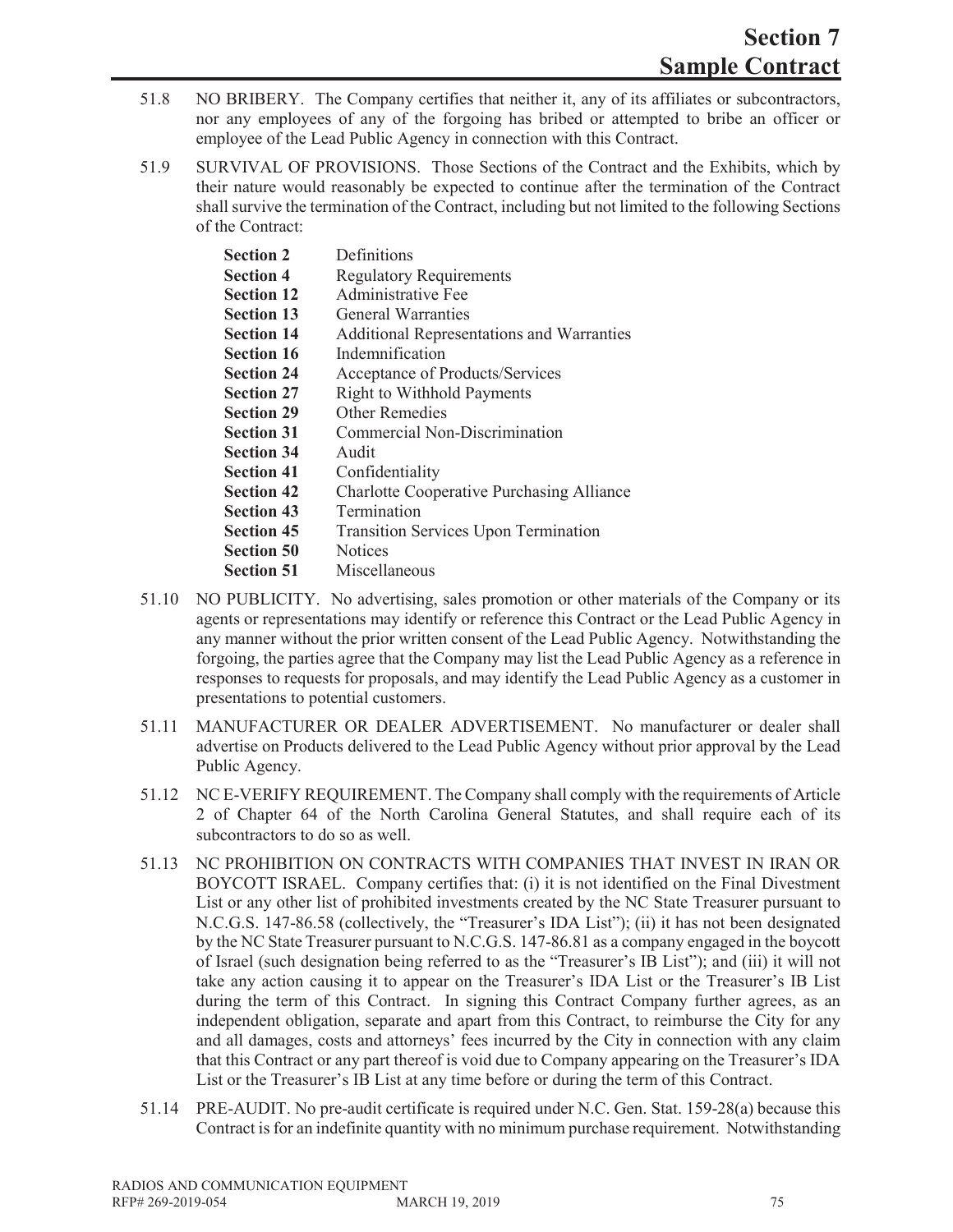# **Section 7 Sample Contract**

anything contained herein to the contrary, this Contract does not require the City to purchase a single product or service, and a decision by the City to not make any purchase hereunder will violate neither this Contract nor any implied duty of good faith and fair dealing. The City has no financial obligation under this Contract absent the City's execution of a valid and binding purchase order or contract addendum containing a pre-audit certificate.

*[Signature Page Follows]*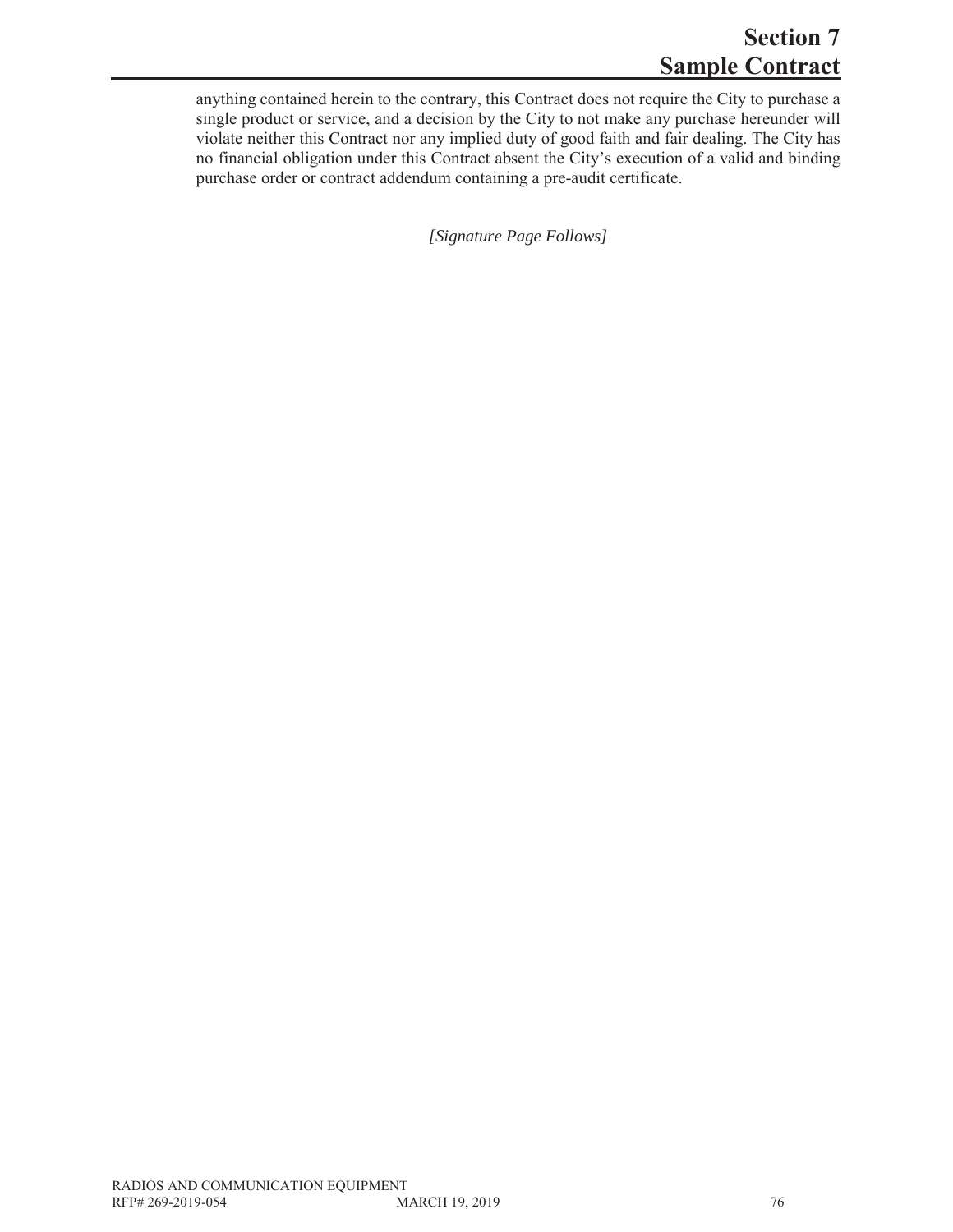**IN WITNESS WHEREOF,** and in acknowledgement that the parties hereto have read and understood each and every provision hereof, the parties have caused this Contract to be executed as of the date first written above.

|  | [INSERT COMPANY NAME] |  |
|--|-----------------------|--|
|--|-----------------------|--|

**BY: \_\_\_\_\_\_\_\_\_\_\_\_\_\_\_\_\_\_\_\_\_\_\_\_\_\_\_\_\_\_\_\_\_\_\_\_\_\_\_** *(signature)*

| <b>PRINT NAME:</b> |  |  |
|--------------------|--|--|
|                    |  |  |

| DATE: |  |  |  |  |  |  |  |  |  |  |  |  |  |
|-------|--|--|--|--|--|--|--|--|--|--|--|--|--|
|       |  |  |  |  |  |  |  |  |  |  |  |  |  |

### **CITY OF CHARLOTTE: INSURANCE AND RISK MANAGEMENT**

**BY:** *(signature)*

**PRINT NAME: \_\_\_\_\_\_\_\_\_\_\_\_\_\_\_\_\_\_\_\_\_\_\_\_\_\_\_\_\_**

| TITLE: |
|--------|
|--------|

**CITY OF CHARLOTTE: CITY MANAGER'S OFFICE**

**BY: \_\_\_\_\_\_\_\_\_\_\_\_\_\_\_\_\_\_\_\_\_\_\_\_\_\_\_\_\_\_\_\_\_\_\_\_\_\_\_** *(signature)*

| <b>PRINT NAME:</b> |  |  |
|--------------------|--|--|
|                    |  |  |

| <b>TITLE:</b> |  |  |
|---------------|--|--|
|               |  |  |

| DATE: |  |
|-------|--|
|       |  |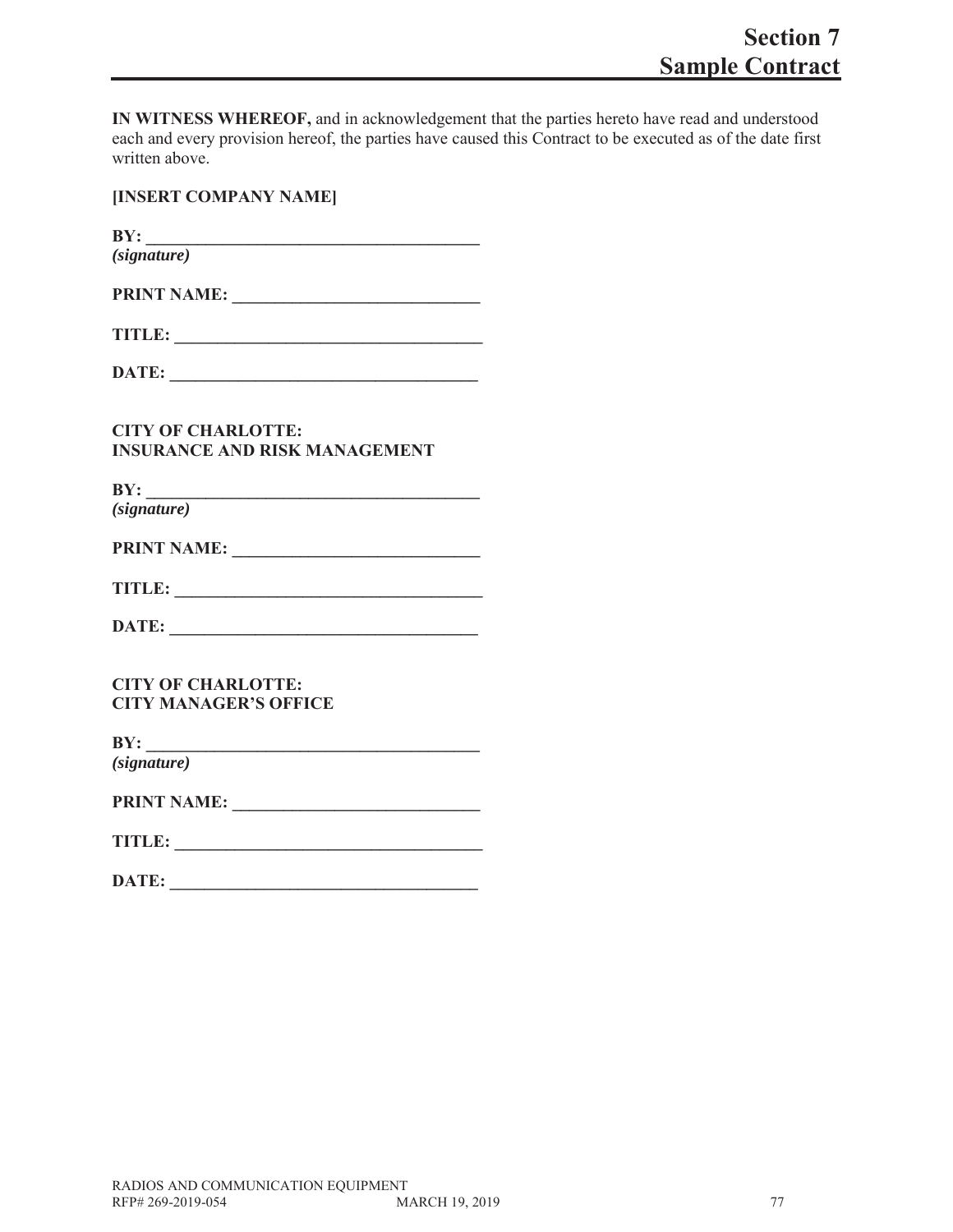### **EXHIBIT A – PRICE SCHEDULE AND LIST OF PRODUCTS AND SERVICES**

This **Exhibit A** is incorporated into and made a part of the Contract for Radios and Communication Equipment ("Contract") between the City of Charlotte (the "Lead Public Agency") and [Company Name] (the "Company"). Unless otherwise defined herein, capitalized terms in this Exhibit shall have the same meanings as are assigned to such terms in the main body of this Contract.

During the term of the Contract, the Lead Public Agency and Participating Public Agencies shall have the right to purchase and the Company shall sell to the Lead Public Agency the following Products and Services at the prices set forth below. All Products purchased pursuant to the Contract shall comply with the Specifications and Requirements, including those set forth in **Exhibit C**.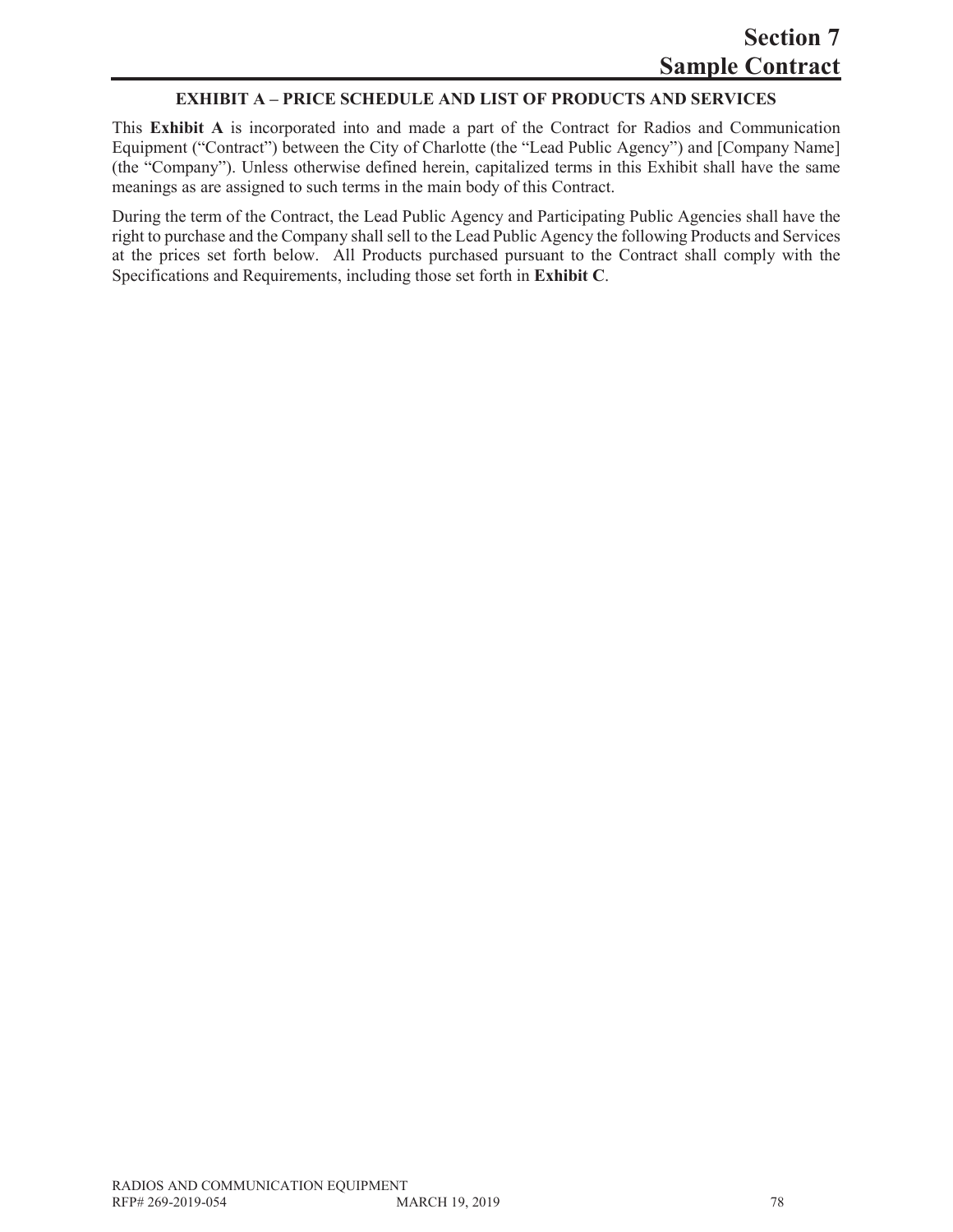# **EXHIBIT B – LICENSE**

This Exhibit is incorporated into and made a part of the Master Contract for System Integration ("MCSI") between the City of Charlotte (the "City") and [INSERT COMPANY NAME] (the "Company"). Unless otherwise defined herein, capitalized terms in this Exhibit shall have the same meanings as are assigned to such terms in the main body of the MCSI. For purposes of this Exhibit only, the term "Software" shall not be deemed to include Customizations, given that the Customizations are owned by the City and require no license.

### **1. GRANT OF LICENSE.**

- 1.1. GRANT OF LICENSE. Subject to the restrictions set forth in **Section 1.2** below, the Company grants to City and the Affiliates a perpetual, nonexclusive, irrevocable, nontransferable, royalty-free license to:
	- (a) Use the Software and the Documentation for all purposes set forth or referenced in the MCSI or the City's RFP or the Company's Proposal, including but not limited to: (a) the operation and use of the System, (b) internal training and testing, (c) development, (d) disaster recovery, backup, archive and restore testing and implementation purposes and (e) any other purpose related to the above; and
	- (b) Allow direct and remote access to the Software and Documentation by an unlimited number of users and departments of: (a) the City; (b) any Affiliate, (c) any other entity to which the City provides services through use of the System; and (d) any other person or entity to which the City needs to allow access in order to provide services to any of the above through the System;
	- (c) Modify, improve, enhance, update, integrate and make derivative works of the Software and the Documentation on its own or through a third party; and
	- (d) Make as many copies of the Software and Documentation as it desires in support of its authorized use of the Software, provided that said copies shall include the Company's or the third party owner's copyright and other proprietary notices (as the case may be).
- 1.2. RESTRICTIONS ON USE. The City shall not use, copy, disclose or distribute the Software except as permitted by this License.
- 1.3. THIRD PARTY ACCESS. The City may: (a) allow access to the Software and Documentation by third party contractors to modify, improve, enhance, update, integrate and make derivative works of the Software and the Documentation, and (b) make and provide a copy of the Software and Documentation to third parties to whom the City has outsourced disaster recovery functions, operations of human resources, or Year 2000 testing; provided that such third parties execute an agreement containing provisions substantially similar to those set forth in the Confidentiality Agreement.
- 1.4. SOURCE CODE. Company shall cause the Source Code for all Customizations (and Updates and Enhancements thereof) to be delivered to the City within ten days after delivery of the Customization. Company shall cause the Source Code for all Company Software (including Updates and Enhancements) to be delivered to the source code escrow agent identified in the Source Code Escrow Agreement. The City shall be given the Source Code under the conditions stated in the Source Code Escrow Agreement.

### **2. DELIVERY, TESTING AND ACCEPTANCE.**

2.1. DELIVERY. The Company shall cause the Software to be delivered, configured and integrated at the times set forth in Exhibit C, the Project Schedule and the Project Plan. Any breach by the Company under the MCSI shall constitute a breach of this License.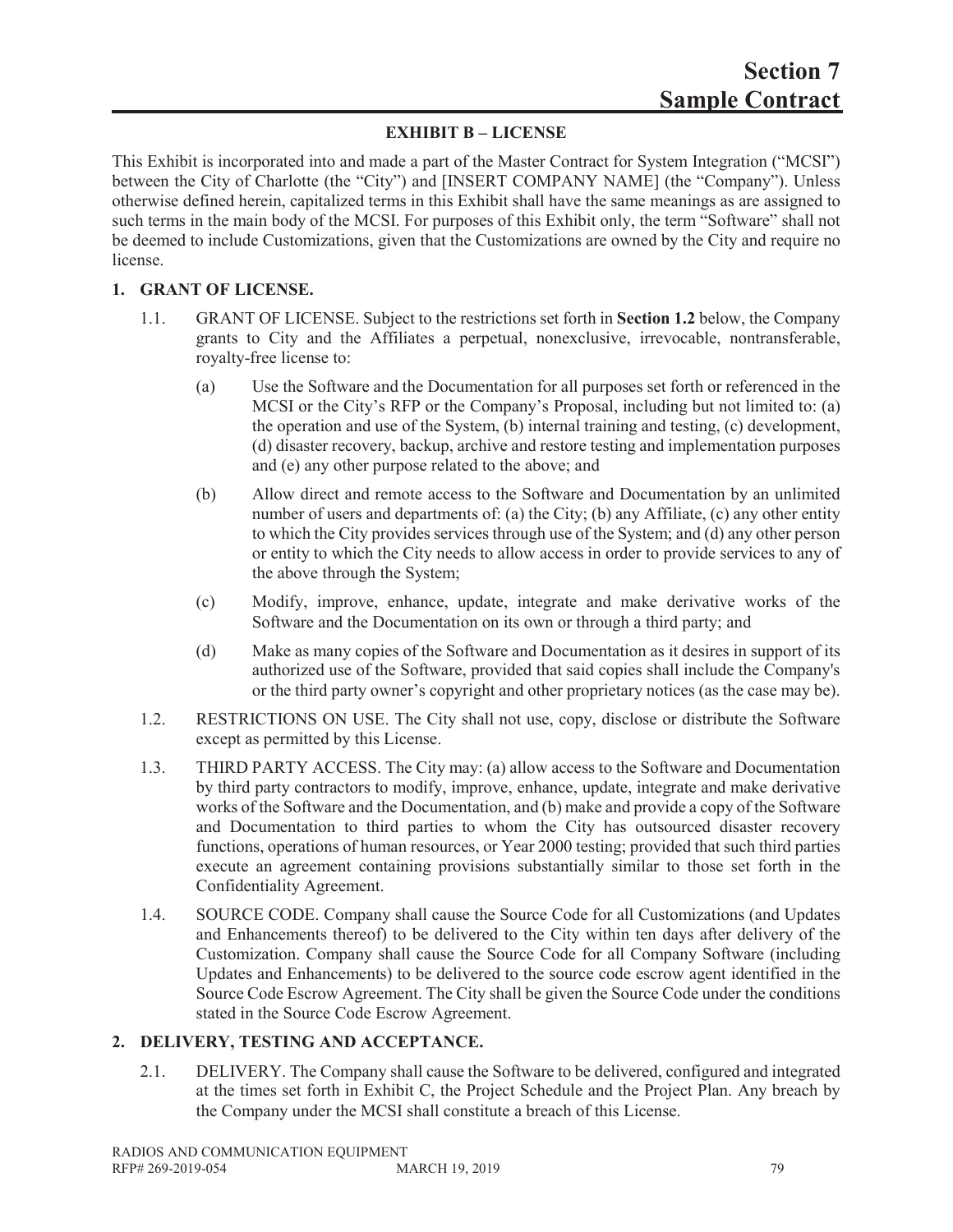- 2.2. ACCEPTANCE. The Software shall not be deemed to have been accepted by the City until System Acceptance has occurred.
- 2.3. ENHANCEMENTS AND UPDATES. Company shall provide Enhancements and Updates to the City for so long as the Maintenance Services are in effect. Upon delivery to the City, such Enhancements and Updates of the Company Software and Third Party Software shall be deemed incorporated into and made part of the Company Software or the Third Party Software (as the case may be).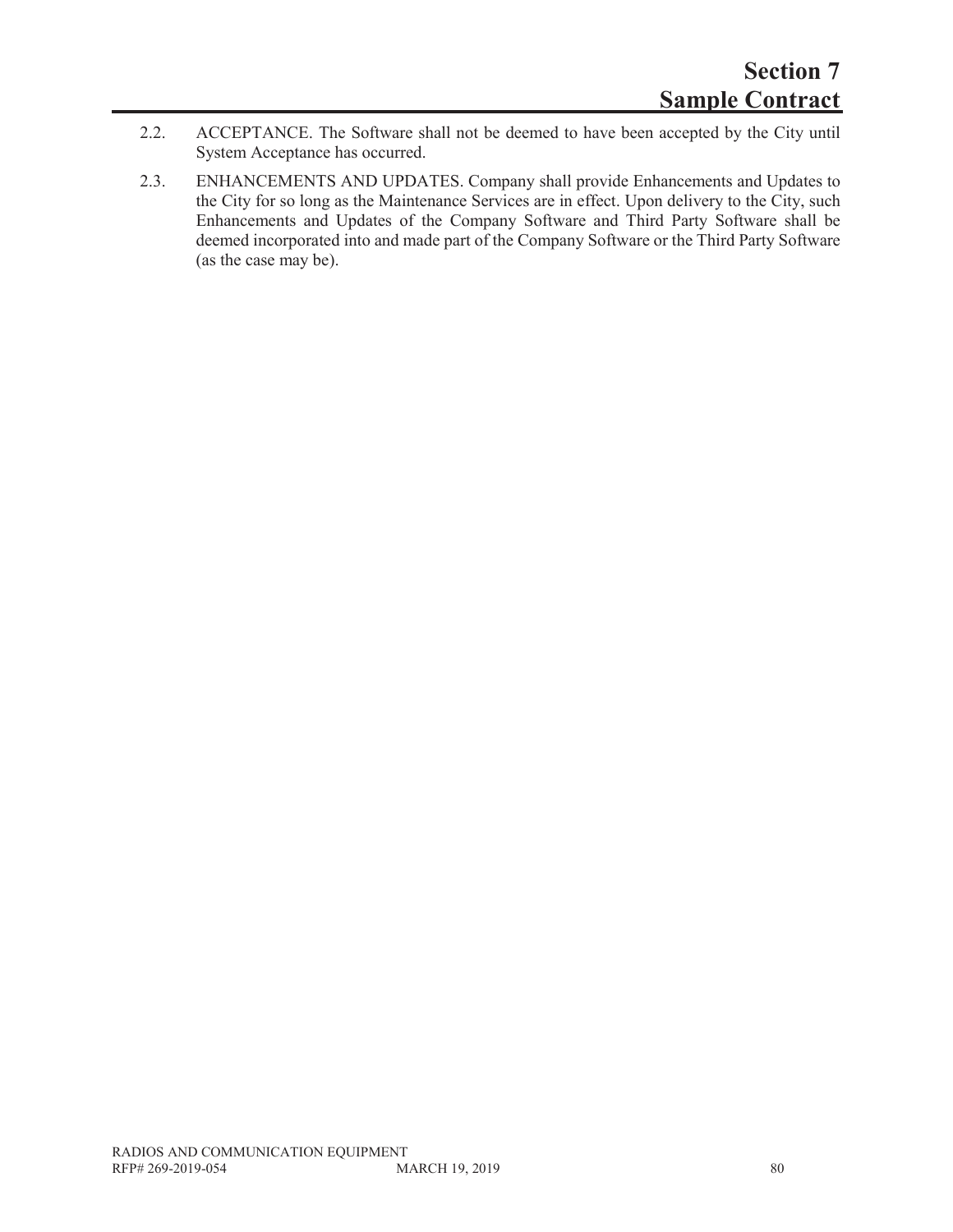# **EXHIBIT C – SPECIFICATIONS AND REQUIREMENTS**

These Requirements are incorporated into and made a part of the Master Agreement for System Integration ("MASI") between the City of Charlotte (the "City") and **[INSERT COMPANY NAME]** (the "Company"). Unless otherwise defined herein, capitalized terms in this Exhibit shall have the same meanings as are assigned to such terms in the main body of the MASI.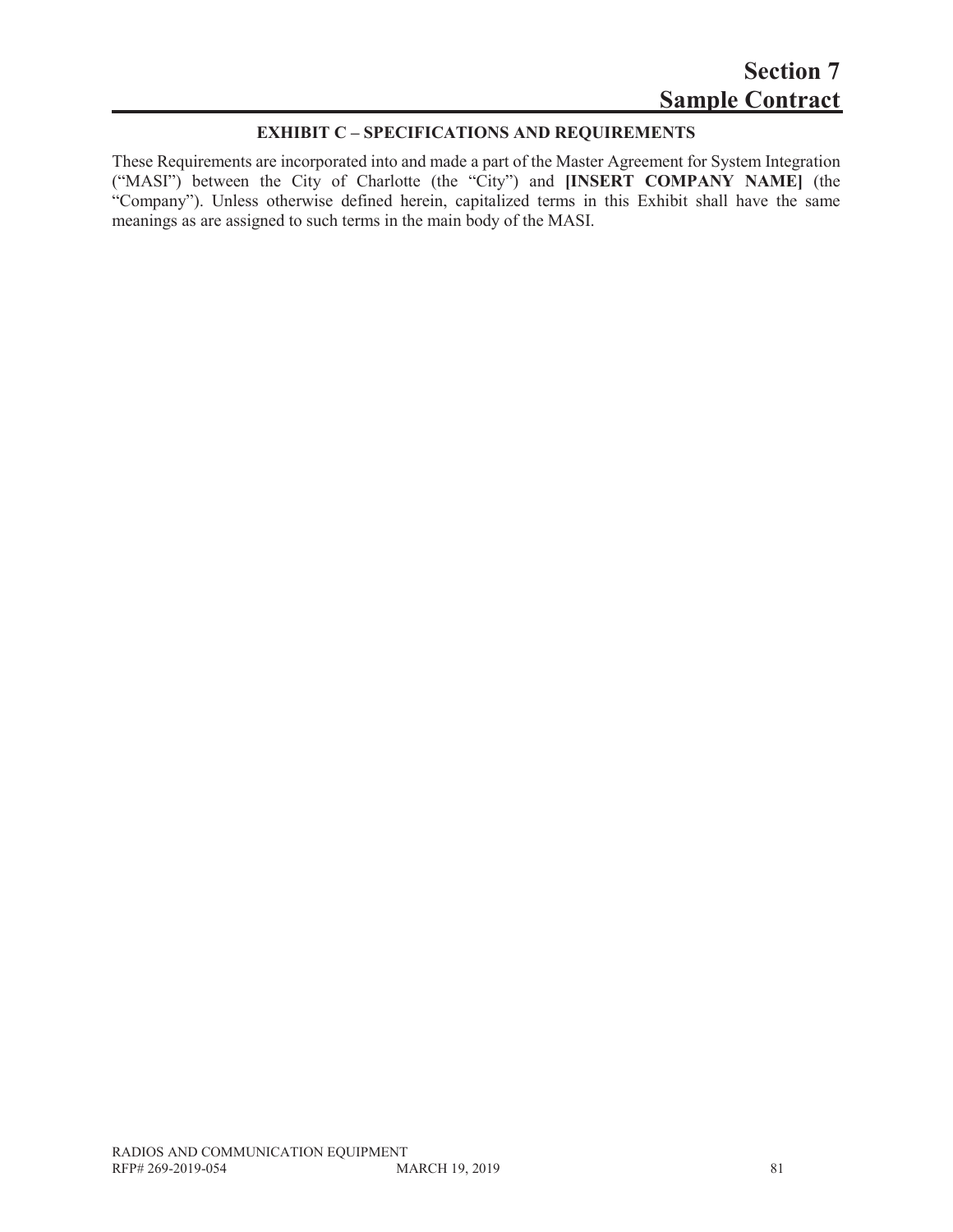### **EXHIBIT D - MASTER INTERGOVERNMENTAL COOPERATIVE PURCHASING AGREEMENT**

This **Exhibit D** is incorporated into and made a part of the Contract for Radio and Communication Equipment ("Contract") between the City of Charlotte (the "City") and [Company Name] (the "Company"). Some of the terms under which other agencies participate in the Charlotte Cooperative Purchasing Alliance appear in this **Exhibit D**.

This Charlotte Cooperative Purchasing Alliance ("CCPA") Master Intergovernmental Cooperative Purchasing Agreement ("CCPA Master Agreement") will allow a Participating Public Agency to purchase commodities and/or services from any and all CCPA cooperative purchasing contracts, under the same terms, conditions and prices as stated in each contract competitively solicited and awarded by the City of Charlotte, North Carolina ("Contracting Agent") on behalf of itself and all other public agencies. It is hereby agreed to by CCPA and the Participating Public Agency that:

- 1. CPPA has followed procurement procedures for Products and/or Services offered by each CCPA cooperative purchasing contract in accordance with CCPA's governing procurement statutes and regulations.
- 2. The cooperative use of proposals obtained by a party to this CCPA Master Agreement shall be in accordance with the terms and conditions of the solicitation document, except as modification of those terms and conditions is otherwise allowed or required by applicable law.
- 3. It is the sole responsibility of each Participating Public Agency to follow its state procurement statutes as it pertains to cooperative purchasing, and the rules and regulations that govern each Participant's procurement practices.
- 4. CCPA cooperative purchasing contracts are available to Participating Public Agencies "as is," and CCPA is under no obligation to revise the terms, conditions, scope, price, and/or other conditions of the contract for the benefit of the Participating Public Agencies.
- 5. It is the sole responsibility of the Participating Public Agency to accept delivery of Products and/or Services, and the Participating Public Agency hereby agrees to make timely payments to each company for Products and/or Services received pursuant to a CCPA cooperative purchasing contract. Any dispute which may arise between the Participating Public Agency and the Company are to be resolved between the Participating Public Agency and a company that is a party to a CCPA contract.
- 6. The Contracting Agent shall not be held liable for any costs, damages, expenses, fees, or liabilities incurred by any other Participating Public Agency as a result of any contract or other arrangement entered into between that Participating Public Agency and the Company.
- 7. A procuring Participating Public Agency shall not use a CCPA cooperative purchasing contract as a method for obtaining additional concessions or reduced prices for similar products or services.
- 8. This CCPA Master Agreement incorporates all contracts, covenants and understandings between CCPA and the Participating Public Agency. No prior agreement or understanding, verbal or otherwise, by the parties or their agents, shall be valid or enforceable unless embodied in this CCPA Master Agreement. This CCPA Master Agreement shall not be altered, changed, or amended except by written revision or addendum executed by both parties.
- 9. This CCPA Master Agreement is non-exclusive and shall not in any way preclude Participating Public Agencies from entering into similar agreements and/or arrangements with other cooperative purchasing programs, or from acquiring similar goods and services from other sources.
- 10. This CCPA Master Agreement shall take effect after the Participating Public Agency submits the competed electronic CCPA registration and shall remain in effect until termination by a party giving 30 days written notice to the other party.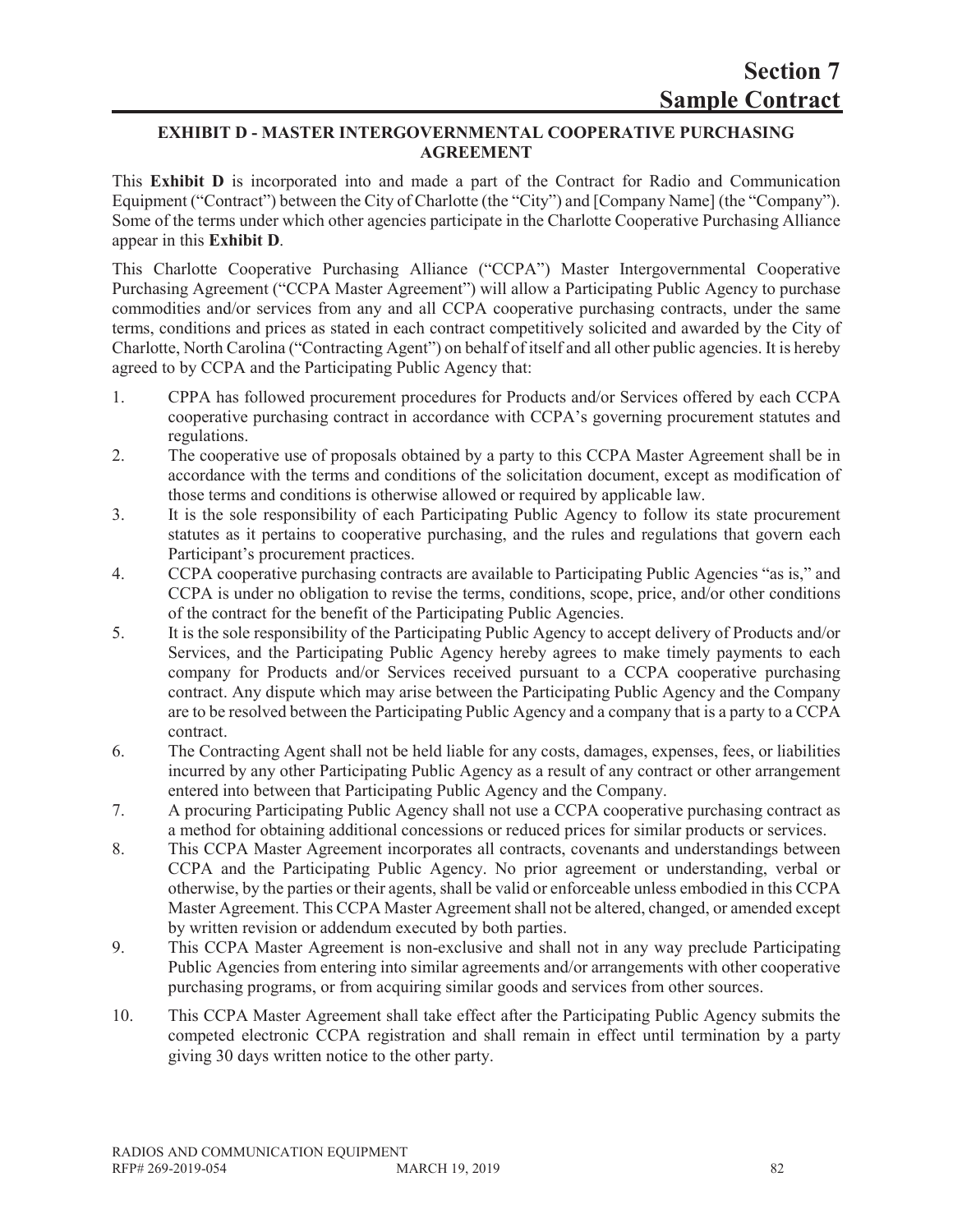# **EXHIBIT E – CONFIDENTIALITY AGREEMENT**

This Confidentiality Agreement (the "Agreement") is made and entered into as of this \_\_\_\_ day of , 201 (the "Effective Date"), by and between the City of Charlotte, a North Carolina municipal corporation (the "City"), and [INSERT COMPANY NAME], a [INSERT STATE OF INCORPORATION OR STATE "A COMPANY DOING BUSINESS IN NORTH CAROLINA"] corporation (the "Company").

WHEREAS, the City and Company are contemplating or have entered into certain business relationships and have exchanged and/or may need to exchange confidential information in connection with discussions of such relationships; and

WHEREAS, the City and Company desire to stipulate and agree that any disclosure of confidential information in connection with such relationships has occurred or will occur under circumstances and conditions that will protect and preserve the confidentiality of the information.

NOW, THEREFORE, in consideration of the pursuit of current discussions, and other good and valuable consideration, the receipt and sufficiency of which are hereby acknowledged, and in further consideration of the covenants and representations contained herein, the parties agree as follows:

- **1. CONFIDENTIAL INFORMATION***.* "Confidential Information" means any information, in any medium (whether written, oral or electronic), obtained from the City or the Company or any of their respective suppliers, contractors or licensors which falls within any of the following general categories:
	- 1.1. *Trade secrets.* For purposes of this Agreement, trade secrets consist of information of the City or the Company or any of their respective suppliers, contractors or licensors: (a) that derives value from being secret; and (b) that the owner has taken reasonable steps to keep confidential. Examples of trade secrets include information relating to proprietary software, new technology, new products or services, flow charts or diagrams that show how things work, manuals that tell how things work and business processes and procedures.
	- 1.2. *Information marked "Confidential" or "Proprietary."*
	- 1.3. *Information relating to criminal investigations conducted by the City, and records of criminal intelligence information compiled by the City.*
	- 1.4. *Any attorney / client privileged information disclosed by either party.*
	- 1.5. *Information contained in the City's personnel files, as defined by N.C. Gen. Stat. 160A-168. This consists of all information gathered by the City about employees, except for that information which is a matter of public record under North Carolina law.*
	- 1.6. *Personal identifying information about individuals that the City is prohibited from disclosing by law*, including:
		- (a) Social security or employer taxpayer identification numbers.
		- (b) Drivers license (drivers license numbers are not included if the number appears on law enforcement records), State identification card, or passport numbers.
		- (c) Checking account numbers.
		- (d) Savings account numbers.
		- (e) Credit card numbers.
		- (f) Debit card numbers.
		- (g) Personal Identification (PIN) Code as defined in G.S. 14-113.8(6).
		- (h) Digital signatures.
		- (i) Any other numbers or information that can be used to access a person's financial resources.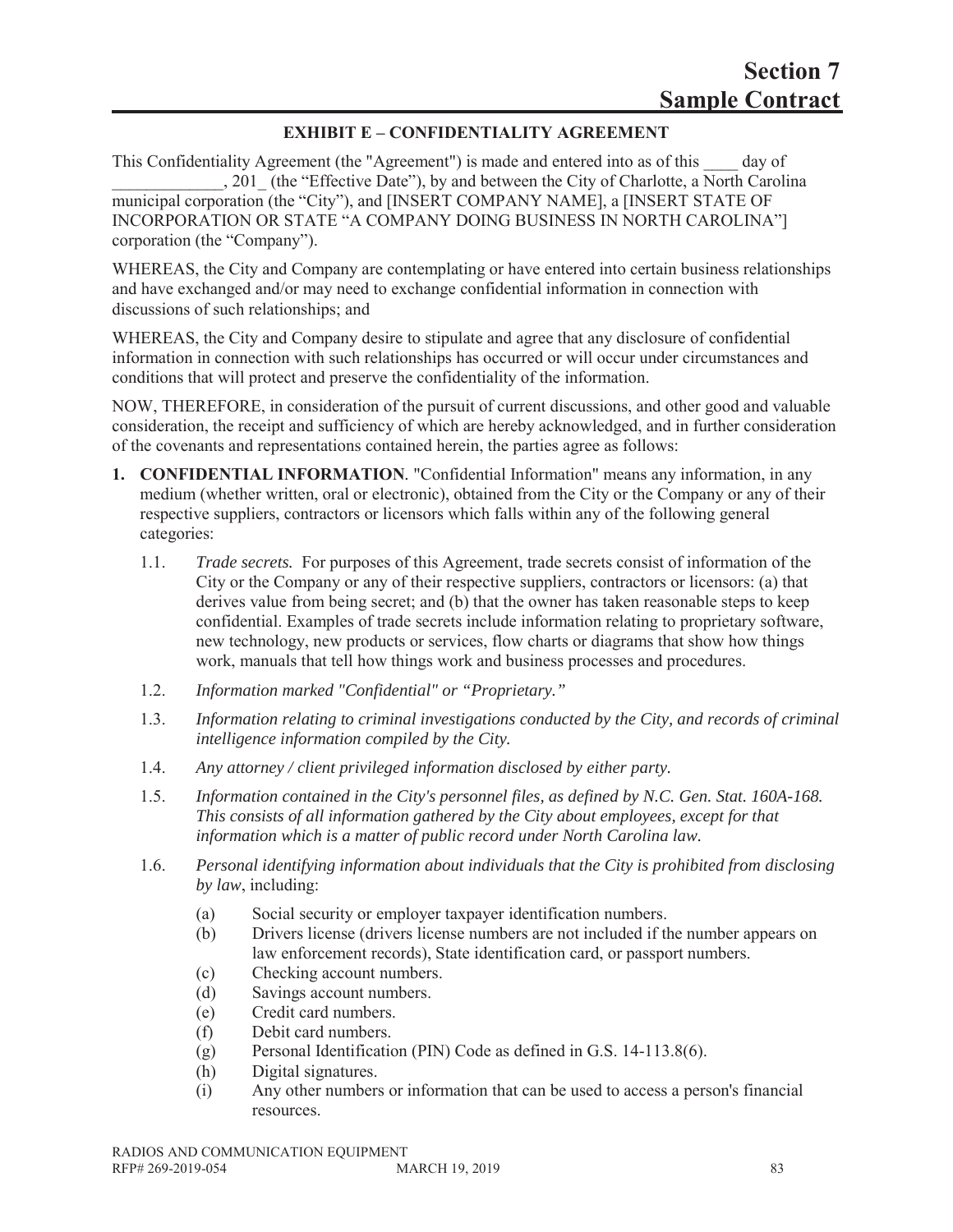- (j) Biometric data.
- (k) Fingerprints.
- (l) Passwords.
- 1.7. *The security features of the City's electronic data processing systems*, *information technology systems, telecommunications networks, and electronic security systems*, including passwords, security standards, security logs, procedures, processes, configurations, software and codes.
- 1.8. *Local tax records of the City that contain information about a taxpayer's income or receipts.*
- 1.9. *Any data collected from a person applying for financial or other types of assistance, including but not limited to their income, bank accounts, savings accounts, etc.*
- 1.10. *Building plans of City-owned buildings or structures, as well as specific details of public security plans.*
- 1.11. *Billing information of customers compiled and maintained in connection with the City providing utility services.*
- 1.12. *Plans to prevent or respond to terrorist activity*, including vulnerability and risk assessments, potential targets, specific tactics or specific security or emergency procedures, the disclosure of which would jeopardize the safety of government personnel or the general public or the security of any governmental facility, structure or information storage system(s).
- 1.13. *Other information that is exempt from disclosure under the North Carolina public records laws.*

The information described in Sections 1.5 through 1.13 is a subcategory of Confidential Information called "Highly Restricted Information." Highly Restricted Information is subject to all requirements applicable to Confidential Information, but is also subject to additional restrictions as set forth in this Agreement.

The parties acknowledge that Confidential Information includes information disclosed prior to execution of this

Agreement as well as information disclosed after execution.

Notwithstanding the above, contracts between the Company and the City are not Confidential Information and will be considered public records, except for attached exhibits that: (a) meet the legal requirements for trade secrets; and (b) are clearly identified as such.

- **2. RESTRICTIONS AND REQUIREMENTS.** Each party shall comply with the following restrictions and requirements regarding Confidential Information:
	- 2.1. Neither party shall copy, modify, enhance, compile or assemble (or reverse compile or disassemble), or reverse engineer Confidential Information, except as authorized by written agreement of the parties or by the written consent of the other party.
	- 2.2. Neither party shall, directly or indirectly, disclose, divulge, reveal, report or transfer Confidential Information of the other to any third party, other than an agent, subcontractor or vendor of the City or the Company who: (a) has a need to know such Confidential Information for purposes contemplated by this Agreement, and (b) has executed a confidentiality agreement incorporating substantially the form of this Agreement. Notwithstanding the foregoing, Company shall not directly or indirectly, disclose, divulge, reveal, report or transfer Highly Restricted of the other to any third party without the City's prior written consent.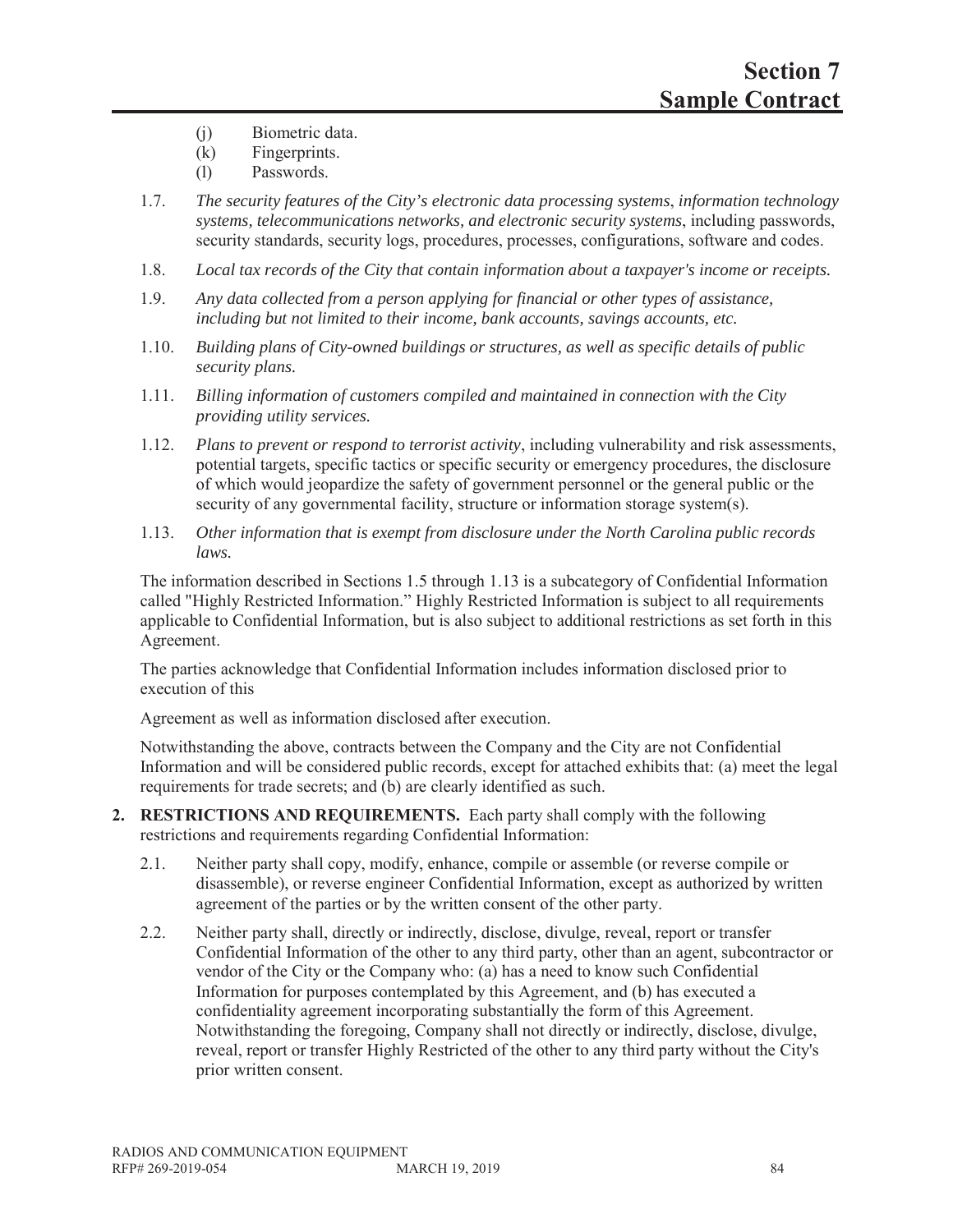- 2.3. Neither party shall use any Confidential Information of the other for its own benefit or for the benefit of a third party, except to the extent such use is authorized by this Agreement or other written agreements between the parties hereto, or is for the purpose for which such Confidential Information is being disclosed.
- 2.4. Neither party shall remove any proprietary legends or notices, including copyright notices, appearing on or in the Confidential Information of the other.
- 2.5. Each party shall use reasonable efforts to prohibit its employees, vendors, agents and subcontractors from using or disclosing the Confidential Information in a manner not permitted by this Agreement.
- 2.6. In the event that any demand is made in litigation, arbitration or any other proceeding for disclosure of Confidential Information, the party upon which the demand is made shall notify the other party of the demand, and shall cooperate with and reasonably assist the other party in seeking a protective order or other appropriate relief to prevent or restrict and protect any disclosure of Confidential Information.
- 2.7. All materials which constitute, reveal or derive from Confidential Information shall be kept confidential to the extent disclosure of such materials would reveal Confidential Information.
- 2.8. Each party shall restrict employee access to the Confidential Information of the other party to those employees having a need to know for purposes of carrying out the business relationships contemplated by this Agreement.
- 2.9. The Company shall comply with the City's Restricted Data Policy, a copy of which is posted on the City's website, and with any instructions or procedures issued by City key business units from time to time with respect to protecting specific types of Confidential Information.
- 2.10. Each party shall take reasonable measures to prevent the use or disclosure of Confidential Information by its employees in a manner not permitted by this Agreement. The Company shall have each of its employees who will have access to the Confidential Information sign a confidentiality agreement which provides the City and its vendors, licensors, subcontractors, employees and taxpayers the same level of protection as provided by this Agreement, including compliance with the City's Restricted Data Policy.
- 2.11. The Company shall further ensure that each person who obtains access to Confidential Information through the Company (including but not limited to Company's employees and subcontractors) has undergone training sufficient to understand his or her responsibilities with respect to this Agreement and the City's Restricted Data Policy.
- **3. EXCEPTIONS**. The disclosing party to this Agreement agrees that the receiving party ("Recipient") shall have no obligation with respect to any Confidential Information that the Recipient can establish:
	- 3.1. Was already known to Recipient prior to being disclosed by the disclosing party;
	- 3.2. Was or becomes publicly known through no wrongful act of Recipient;
	- 3.3. Was rightfully obtained by Recipient from a third party without similar restriction and without breach hereof;
	- 3.4. Was used or disclosed by Recipient with the prior written authorization of the other party;
	- 3.5. Was disclosed pursuant to the requirement or request of a governmental agency, which disclosure cannot be made in confidence, provided that, in such instance, Recipient shall first give to the other party notice of such requirement or request;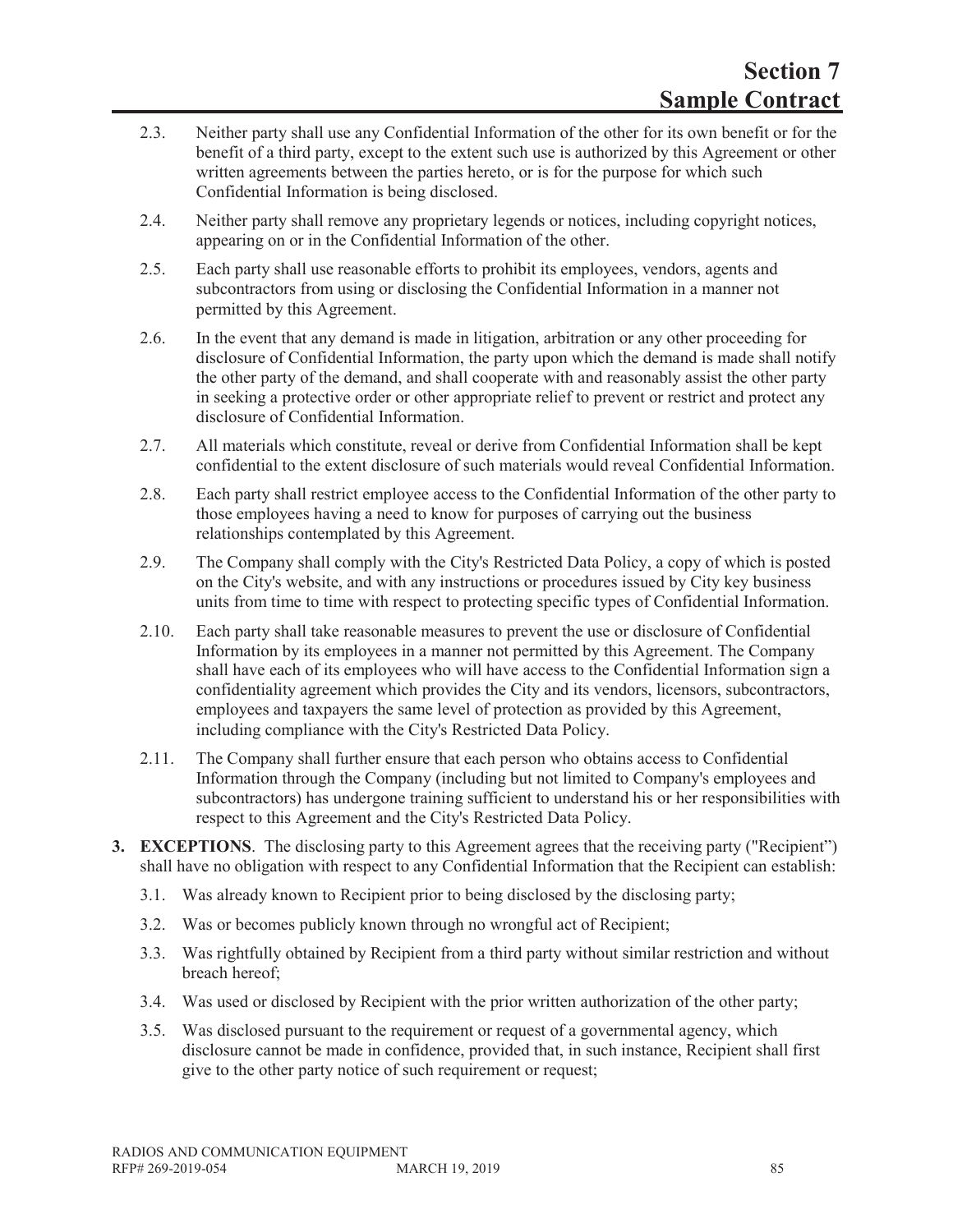- 3.6. Was disclosed pursuant to the order of a court of competent jurisdiction or a lawfully issued subpoena, provided that the Recipient shall take reasonable steps to obtain an agreement or protective order providing that this Agreement will be applicable to all disclosures under the court order or subpoena.
- **4. DATA**. The Company will treat as Confidential Information all data provided by the City or processed for the City or for citizens under this Agreement (including metadata). Such data shall remain the exclusive property of the City. The Company will not reproduce, copy, duplicate, disclose, or in any way treat the data supplied by the City in any manner except that contemplated by this Contract.
- **5. PUBLIC RECORDS**. Notwithstanding anything contained herein to the contrary, the parties recognize and acknowledge that the City is a subdivision of the State of North Carolina and is, therefore, subject to the North Carolina Public Records Act (the "Act") at N.C. Gen. Stat. 132-1 et seq. The parties further acknowledge that any Confidential Information that is a public record under North Carolina law may be released and disclosed by the City pursuant to the Act, and that any such release or disclosure shall not in any way constitute a breach of this Agreement, nor shall the City be liable to the Company for such release or disclosure.

In the event the City receives a request for disclosure of Confidential Information which the Company has specifically marked "Confidential" or "Proprietary" the City shall give the Company written notice of such request (the "Notice of Request for Disclosure"). In the event the Company has a reasonable basis for contending that the disclosure of such Confidential Information is not required by the Act, the Company shall within ten days after receipt of the Notice of Request for Disclosure notify the City in writing of its objection to disclosure and the basis therefor. The Company shall indemnify, defend and hold harmless the City from and against all losses, damages, liabilities, costs, obligations and expenses (including reasonable attorneys' fees) incurred by the City in connection with any refusal by the City to disclose Confidential Information after receiving an objection to disclosure from the Company. If the City receives no written objection from the Company within ten days after the Company's receipt of a Notice of Request for Disclosure, the City shall disclose the Confidential Information referenced in the Notice of Request for Disclosure.

Notwithstanding the foregoing, the parties agree that the computer database information that the City is required to disclose under N.C. Gen. Stat. §132-6.1 shall not be deemed Confidential Information, and that the City shall be entitled to disclose such information without notice to the Company.

- **6. REMEDIES**. Each party acknowledges that the unauthorized disclosure of the Confidential Information of the other will diminish the value of the proprietary interests therein. Accordingly, it is agreed that if a party breaches its obligations hereunder, the other party shall be entitled to equitable relief to protect its interests, including but not limited to injunctive relief, as well as monetary damages.
- **7. NOTICES**. Any notice, consent or other communication required or contemplated by this Agreement shall be in writing, and shall be delivered in person, by U.S. mail, by overnight courier, by electronic mail or by telefax to the intended recipient at the address set forth below:

| For the Company: |  |  |  |
|------------------|--|--|--|
|                  |  |  |  |
|                  |  |  |  |
|                  |  |  |  |
|                  |  |  |  |
|                  |  |  |  |
| PHONE:           |  |  |  |
| FAX:             |  |  |  |

For the City of Charlotte: Kay Elmore \_\_\_\_\_\_\_\_\_\_\_\_\_\_\_\_\_\_\_\_\_\_\_\_\_\_\_\_\_\_\_\_\_\_ Chief Procurement Officer City of Charlotte \_\_\_\_\_\_\_\_\_\_\_\_\_\_\_\_\_\_\_\_\_\_\_\_\_\_\_\_\_\_\_\_\_\_ 600 East Fourth Street, 9th Floor \_\_\_\_\_\_\_\_\_\_\_\_\_\_\_\_\_\_\_\_\_\_\_\_\_\_\_\_\_\_\_\_\_\_ Charlotte, NC 28203 PHONE: \_\_\_\_\_\_\_\_\_\_\_\_\_\_\_\_\_\_\_\_\_\_\_\_\_\_ PHONE: 704.336.2524 FAX: 704.632.8252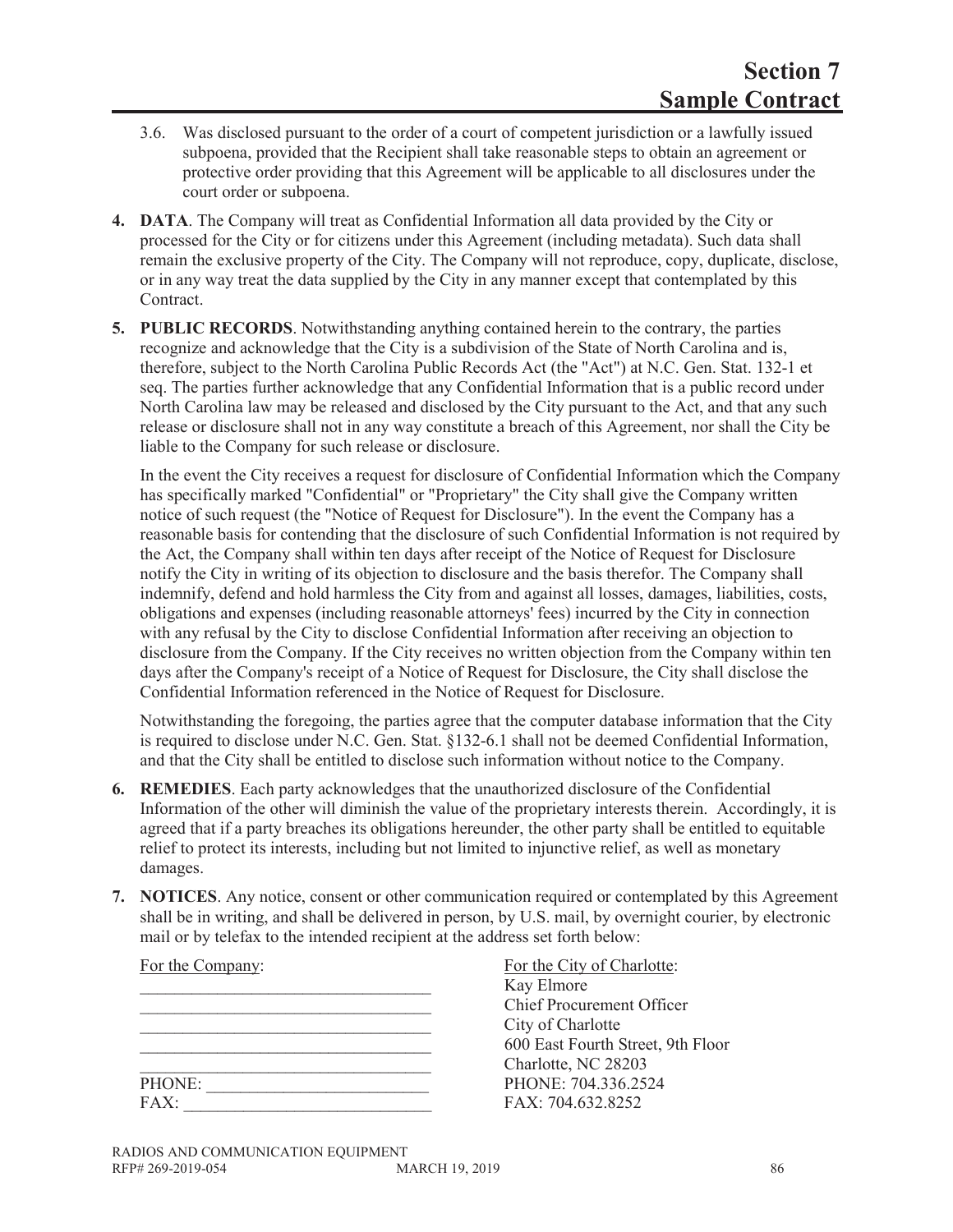E-MAIL:  $E\text{-}{\text{MAIL:~kelmore@ci.charlotte.nc.us}}$ 

Notice shall be effective upon the date of receipt by the intended recipient; provided that any notice of breach or default which is sent by telefax or electronic mail shall also be simultaneously sent by mail deposited with the U.S. Postal Service or by overnight courier. Each party may change its address for notification purposes by giving the other party written notice of the new address and the date upon which it shall become effective.

Any notice of a breach or default under this Agreement shall also be sent to:

| For the Company: | For the City of Charlotte:         |
|------------------|------------------------------------|
|                  | Adam Jones                         |
|                  | Office of the City Attorney        |
|                  | 600 East Fourth Street, 15th Floor |
|                  | Charlotte, NC 28203-2841           |
| PHONE:           | PHONE: 704.336.3012                |
| $E-MAIL:$        | E-MAIL: amjones@ci.charlotte.nc.us |

### **8. MISCELLANEOUS.**

- 8.1. ENTIRE AGREEMENT. This Agreement constitutes the entire agreement between the parties with respect to protection and disclosure of the Confidential Information. There are no other representations, understandings of agreements between the parties with respect to such subject matter. On the subject matter of this Agreement, it .supersedes all prior agreements, negotiations, representations and proposals, written or oral.
- 8.2. AMENDMENT. No amendment or change to this Agreement shall be valid unless in writing and signed by both Parties to this Agreement.
- 8.3. GOVERNING LAW AND JURISDICTION. North Carolina law shall govern the interpretation and enforcement of this Agreement, and all other matters relating to this Agreement (all without regard North Carolina conflicts of laws principles). Any and all legal actions or proceedings relating to this Agreement shall be brought in a state or federal court sitting in Mecklenburg County, North Carolina. By execution of this Agreement, the parties submit to the jurisdiction of said courts and hereby irrevocably waive any and all objections which they may have with respect to venue in any of the above courts.
- 8.4. BINDING NATURE AND ASSIGNMENT. This Agreement shall bind the parties and their successors and permitted assigns. Neither party may assign this Agreement without the prior written consent of the other. Any assignment attempted without the written consent of the other party shall be void.
- 8.5. SEVERABILITY. The invalidity of one or more phrases, sentences, clauses or sections contained in this Agreement shall not affect the validity of the remaining portion of the Agreement so long as the material purposes of the Agreement can be determined and effectuated. If any provision of this Agreement is held to be unenforceable, then both parties shall be relieved of all obligations arising under such provision, but only to the extent that such provision is unenforceable, and this Agreement shall be deemed amended by modifying such provision to the extent necessary to make it enforceable while preserving its intent.
- 8.6. WAIVER. No delay or omission by either party to exercise any right or power it has under this Agreement shall impair or be construed as a waiver of such right or power. A waiver by either party of any covenant or breach of this Agreement shall not constitute or operate as a waiver of any succeeding breach of that covenant or of any other covenant. No waiver of any provision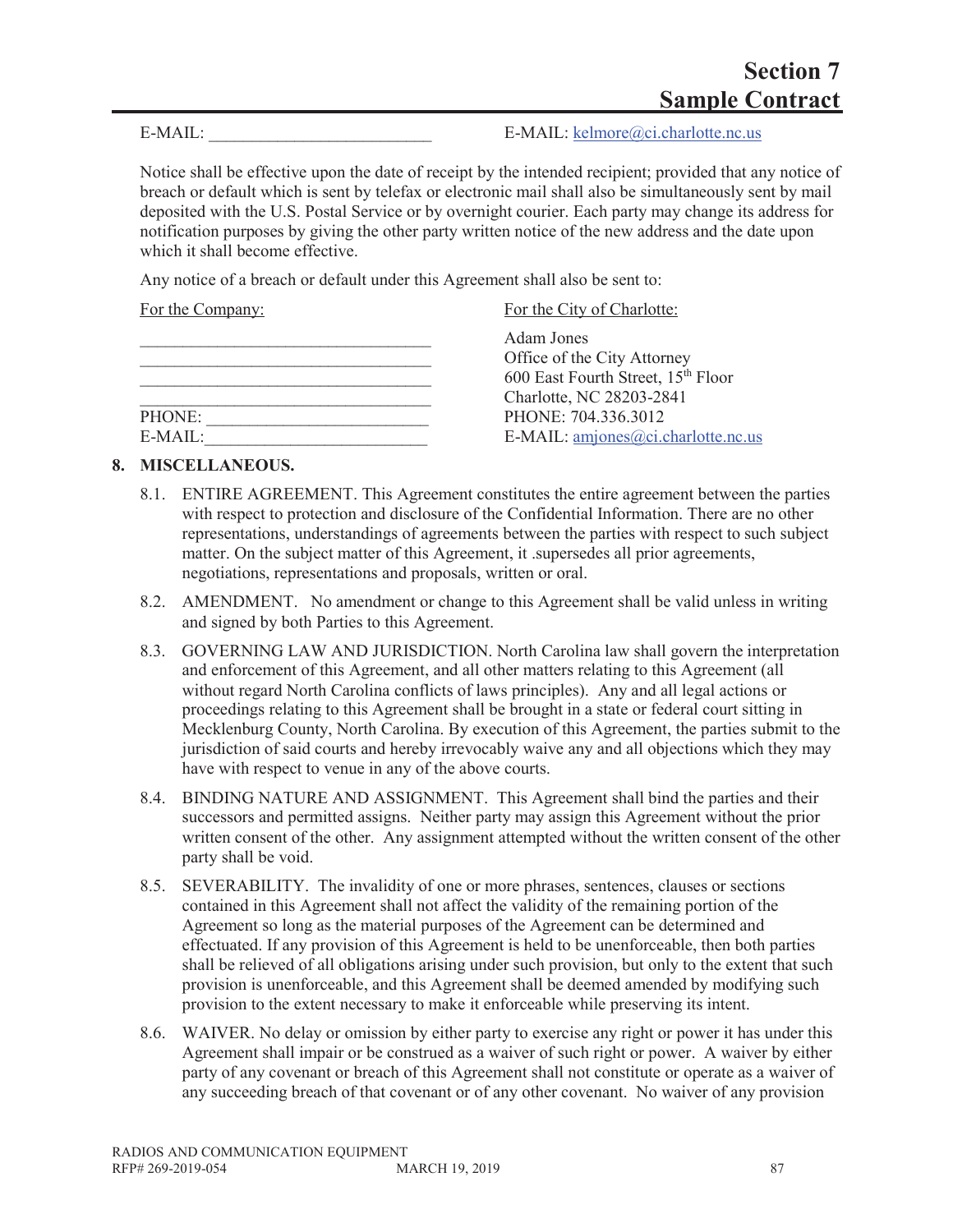of this Agreement shall be effective unless in writing and signed by the party waiving the rights.

- 8.7. COUNTERPARTS. This Agreement may be executed in any number of counterparts, all of which taken together shall constitute one single agreement between the parties.
- 8.8. TITLES OF SECTIONS. The section headings inserted herein are for convenience only and are not intended to be used as aids to interpretation and are not binding on the parties.

Nothing in this Agreement shall be deemed to eliminate or lessen any obligation either party may have at law with respect to protecting the confidentiality of Confidential Information, except as the provisions of this Agreement expressly authorize the release of Confidential Information.

IN WITNESS WHEREOF, and in acknowledgment that the parties hereto have read and understood each and every provision hereof, the parties have caused this Agreement to be executed on the date first written above.

### **[INSERT COMPANY NAME] CITY OF CHARLOTTE:**

| BY:                                                     | BY:         |
|---------------------------------------------------------|-------------|
| PRINT NAME:<br><u> 1990 - Johann Harry Barn, mars a</u> | PRINT NAME: |
| TITLE:                                                  | TITLE:      |
| DATE:                                                   | DATE:       |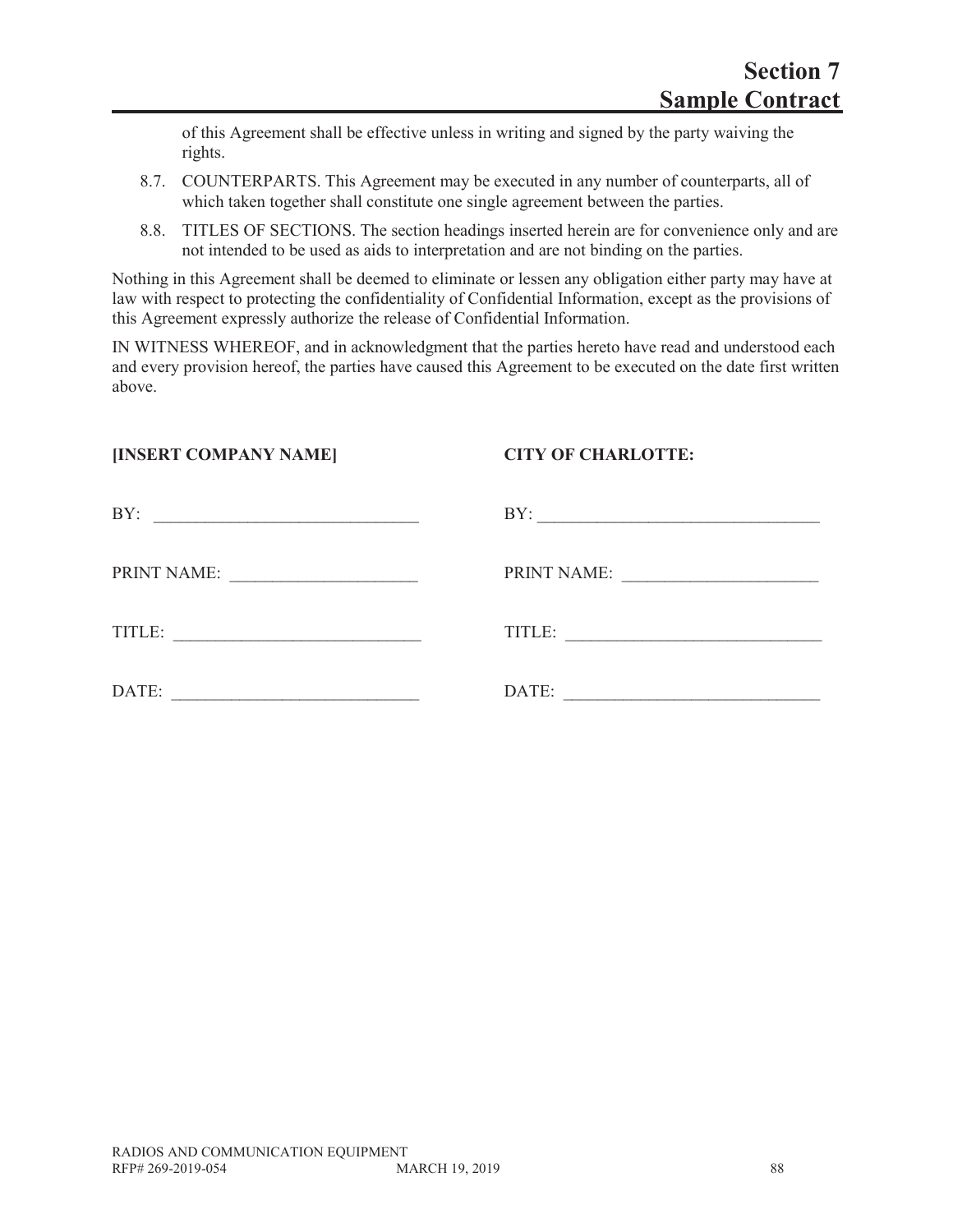# **EXHIBIT F – COMPANY BACKGROUND CHECK POLICY**

This **Exhibit F** is incorporated by reference into the Contract for Radios and Communication Equipment (the "Contract") between the City of Charlotte (on behalf of itself and other Participating Public Agencies) and [Company Name] (the "Company").

The Company will conduct such background checks respect to all personnel who will be working on-site at any Lead Public Agency or Participating Public Agency facility, or who will have access to Confidential Information. The Company will conduct such background checks prior to the personnel commencing work under this Contract, whether as part of the Company's standard pre-employment screening practices or otherwise. The Company will complete a background check on an annual basis for each person working at the Lead Public Agency's or a Participating Public Agency's facility. Background checks will include at a minimum:

- a. Criminal records search,
- b. Identification verification; and
- c. Proof of authorization to work in the United States.

The Company agrees that if any personnel do not meet the background qualifications, he/she shall not be assigned to perform services under this Contract. The subcontractor will notify the Lead Public Agency or applicable Participating Public Agency immediately if a background check reveals any conviction(s). If there is any question as to whether any personnel meets the background qualifications, prior to assignment of any Services under this Contract, the subcontractor shall contact the Lead Public Agency or applicable Participating Public Agency immediately.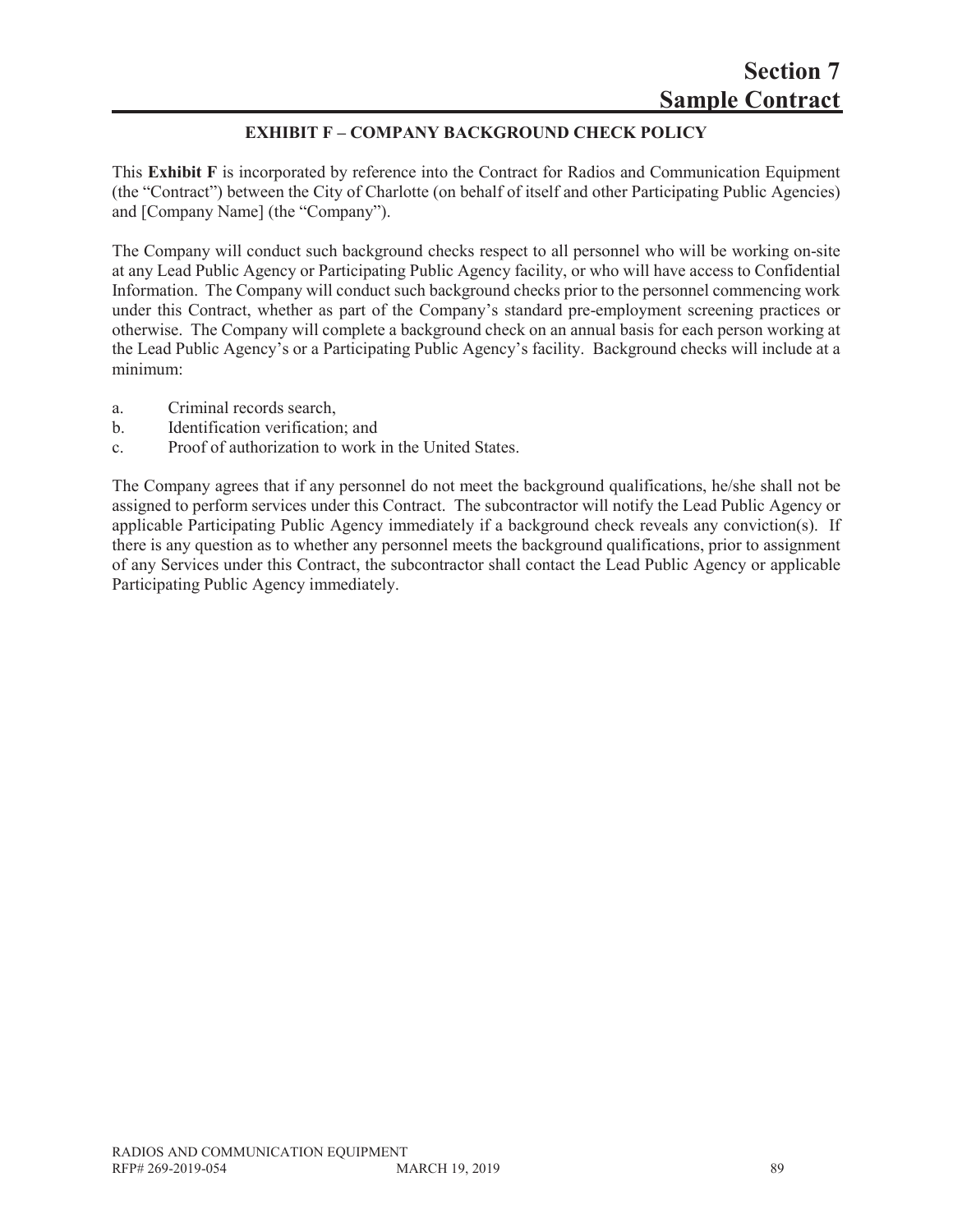# **EXHIBIT G – SUBCONTRACTOR BACKGROUND CHECK POLICY**

This **Exhibit G** is incorporated by reference into the Contract for Radios and Communication Equipment (the "Contract") between the City of Charlotte (on behalf of itself and other Participating Public Agencies) and [Company Name] (the "Company").

The Company will require all subcontractors, including without limitation, [Subcontractor Name], to comply with the Background Check Policy set forth in this Exhibit with respect to all personnel who will be working on-site at any Lead Public Agency or Participating Public Agency facility or who will have access to Confidential Information.

Each subcontractor will conduct such background checks prior to the personnel commencing work under this Contract, whether as part of the subcontractor's standard pre-employment screening practices or otherwise. The subcontractor will complete a background check on an annual basis for each person working at the Lead Public Agency's or a Participating Public Agency's facility. Background checks will include at a minimum:

- a. Criminal records search,
- b. Identification verification; and
- c. Proof of authorization to work in the United States.

The subcontractor agrees that if any personnel do not meet the background qualifications, he/she shall not be assigned to perform services under this Contract. The subcontractor will notify the Lead Public Agency or applicable Participating Public Agency immediately if a background check reveals any conviction(s). If there is any question as to whether any personnel meets the background qualifications, prior to assignment of any Services under this Contract, the subcontractor shall contact the Lead Public Agency or applicable Participating Public Agency immediately.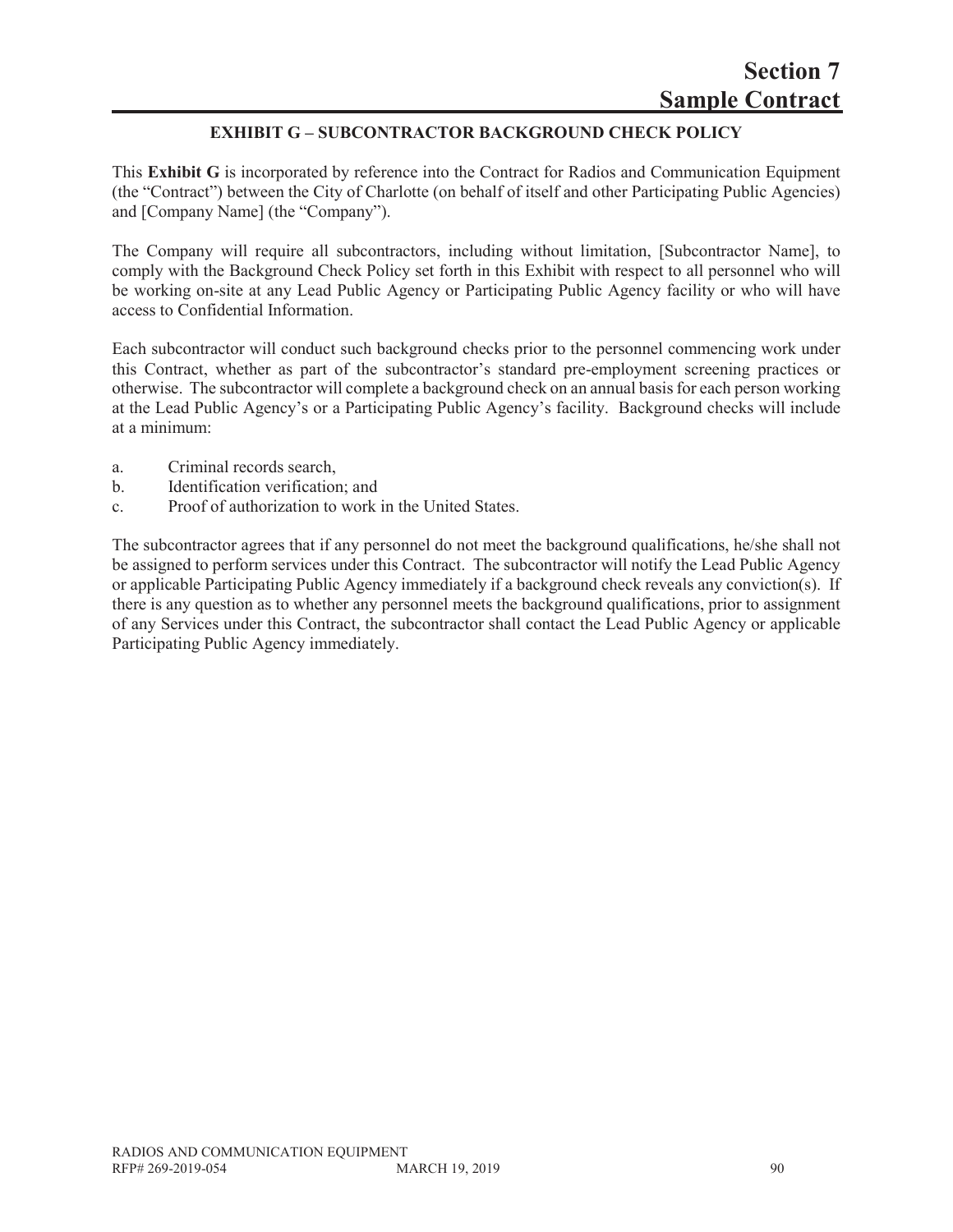### **EXHIBIT H – FEDERAL CONTRACT TERMS AND CONDITIONS**

This Exhibit is attached and incorporated into the **Radios and Communication Equipment** contract (the "Contract") between the City of Charlotte and [COMPANY NAME] (the "Company"). Capitalized terms not defined in this Exhibit shall have the meanings assigned to such terms in the Contract. In the event of a conflict between this Exhibit and the terms of the main body of the Contract or any other exhibit or appendix, the terms of this Exhibit shall govern.

- 1. **Debarment and Suspension**. The Company represents and warrants that, as of the Effective Date of the Contract, neither the Company nor any subcontractor or subconsultant performing work under this Contract (at any tier) is included on the federally debarred bidder's list listed on the government wide exclusions in the System for Award Management (SAM), in accordance with the OMB guidelines at 2 CFR 180 that implement Executive Orders 12549 (3 CFR part 1986 Comp., p. 189) and 12689 (3 CFR part 1989 Comp., p. 235), "Debarment and Suspension." If at any point during the Contract term the Company or any subcontractor or subconsultant performing work at any tier is included on the federally debarred bidder's list, the Company shall notify the City immediately. The Company's completed Form XX – Vendor Debarment Certification is incorporated herein as Form [EXHIBIT LETTER].1 below.
- 2. **Record Retention**. The Company certifies that it will comply with the record retention requirements detailed in 2 CFR § 200.333. The Company further certifies that it will retain all records as required by 2 CFR § 200.333 for a period of three (3) years after it receives City notice that the City has submitted final expenditure reports or quarterly or annual financial reports, as applicable, and all other pending matters are closed.
- 3. **Procurement of Recovered Materials**. The Company represents and warrants that in its performance under the Contract, the Company shall comply with section 6002 of the Solid Waste Disposal Act, as amended by the Resource Conservation and Recovery Act. The requirements of Section 6002 include procuring only items designated in guidelines of the Environmental Protection Agency (EPA) at 40 CFR Part 247 that contain the highest percentage of recovered materials practicable, consistent with maintaining a satisfactory level of competition, where the purchase price of the item exceeds \$10,000 or the value of the quantity acquired during the preceding fiscal year exceeded \$10,000; procuring solid waste management services in a manner that maximizes energy and resource recovery; and establishing an affirmative procurement program for procurement of recovered materials identified in the EPA guidelines.
- 4. **Clean Air Act and Federal Water Pollution Control Act**. The Company agrees to comply with all applicable standards, orders or regulations issued pursuant to the Clean Air Act (42 U.S.C. 7401-7671q) and the Federal Water Pollution Control Act as amended (33 U.S.C. 1251-1387). Violations must be reported to the Federal awarding agency and the Regional Office of the Environmental Protection Agency (EPA).
- 5. **Energy Efficiency**. The Company certifies that the Company will be in compliance with mandatory standards and policies relating to energy efficiency which are contained in the state energy conservation plan issued in compliance with the Energy Policy and Conservation Act (Pub. L. 94-163, 89 Stat. 871).
- 6. **Byrd Anti-Lobbying Amendment (31 U.S.C. 1352)**. The Company certifies that:
	- a. No federal appropriated funds have been paid or will be paid, by or on behalf of the Company, to any person for influencing or attempting to influence an officer or employee of an agency, a Member of Congress, an officer or employee of Congress, or an employee of a Member of Congress in connection with the awarding of any Federal contract, the making of any Federal grant, the making of any Federal Loan, the entering into of any cooperative agreement, and the extension, continuation, renewal, amendment, or modification of and Federal contract, grant, loan, or cooperative agreement.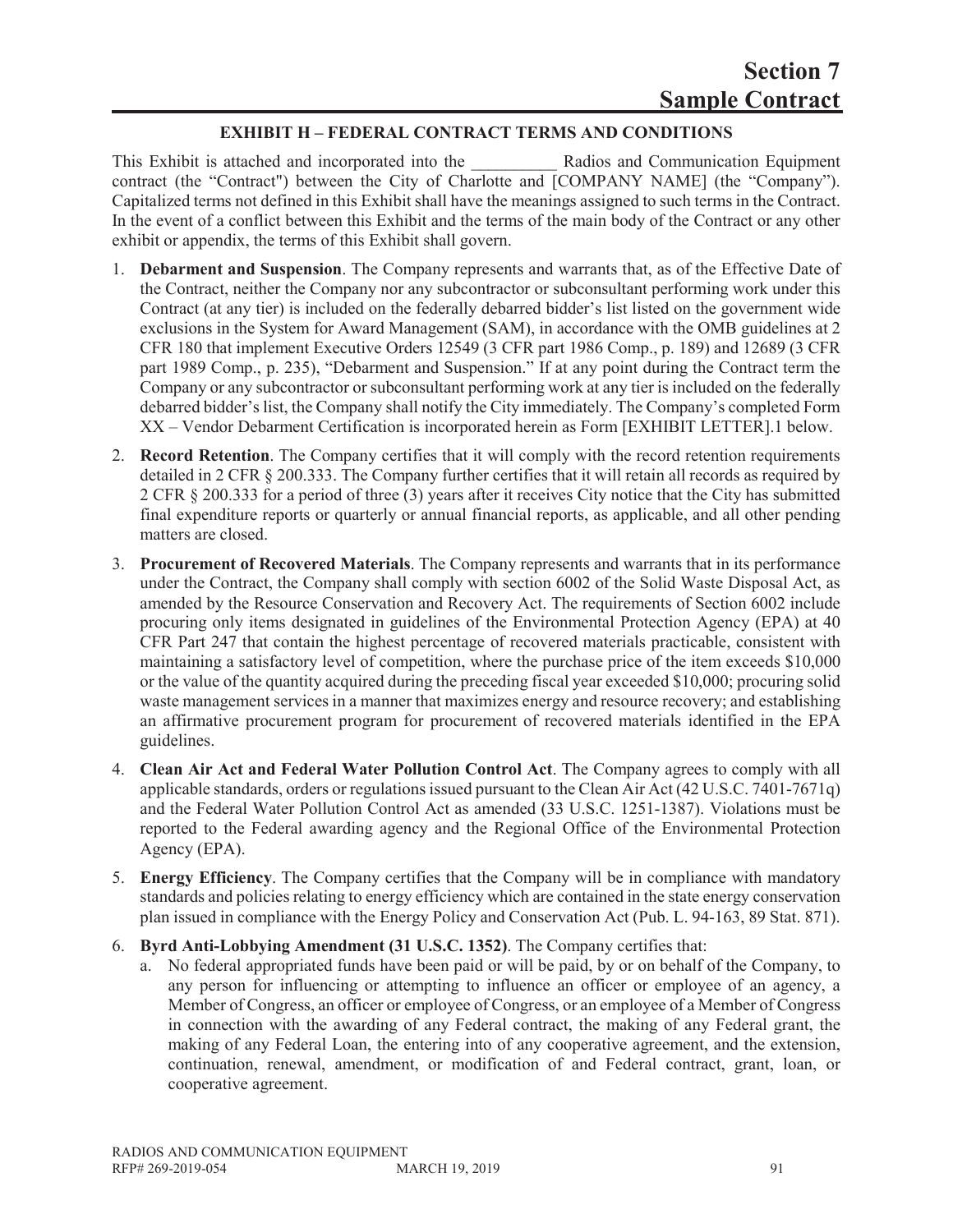- b. If any funds other than federal appropriated funds have been paid or will be paid to any person for making lobbying contacts to an officer or employee of an agency, a Member of Congress, an officer or employee of Congress, or an employee of a Member of Congress in connection with this federal contract, grant, loan, or cooperative agreement, the Company shall complete and submit Standard Form—LLL, "Disclosure Form to Report Lobbying," in accordance with its instructions [as amended by "Government wide Guidance for New Restrictions on Lobbying," 61 Fed. Reg. 1413 (1/19/96)].
- c. The Company shall require that the language of this certification be included in the award documents for all subawards at all tiers (including subcontracts, subgrants, and contracts under grants, loans, and cooperative agreements) and that all subrecipients shall certify and disclose accordingly.
- d. The Company's completed Form XX –Byrd Anti-Lobbying Certification is incorporated herein as Form [EXHIBIT LETTER].2 below.
- 7. **Contract Work Hours and Safety Standards Act (40 U.S.C. 3701-3708)**. If the Contract is in excess of \$100,000 and involves the employment of mechanics or laborers, the Company must comply with 40 U.S.C. 3702 and 3704, as supplemented by Department of Labor regulations (29 CFR Part 5). Under 40 U.S.C. 3702 of the Act, the Company is required to compute the wages of every mechanic and laborer on the basis of a standard work week of forty (40) hours. Work in excess of the standard work week is permissible provided that the worker is compensated at a rate of not less than one and a half times the basic rate of pay for all hours worked in excess of forty (40) hours in the work week. These requirements do not apply to the purchases of supplies or materials or articles ordinarily available on the open market, or purchases of transportation or transmission of intelligence.
- 8. **Right to Inventions**. If the federal award is a "funding agreement" under 37 CFR 401.2 and the City wishes to enter into a contract with a small business firm or nonprofit organization regarding the substitution of parties, assignment of performance or experimental, developmental or research work thereunder, the City must comply with 37 CFR Part 401, "Rights to Inventions Made by Nonprofit Organizations and Small Business Firms Under Government Grants, Contracts and Cooperative Agreements," and any implementing regulations issued by the awarding agency.
- 9. **DHS Seal, Logo, and Flags.** The Company shall not use the Department of Homeland Security ("DHS") seal(s), logos, crests, or reproductions of flags or likenesses of DHS agency officials without specific FEMA pre-approval.
- 10. The Federal Government is not a party to this Contract and is not subject to any obligations or liabilities to the City, Company, or any other party pertaining to any matter resulting from the Contract.

### 11. **Remedies.**

11.1 RIGHT TO COVER.

If the Company fails to meet any completion date or resolution time set forth in this Contract (including the Exhibits), the City may take any of the following actions with or without terminating this Contract, and in addition to and without limiting any other remedies it may have:

- a. Employ such means as it may deem advisable and appropriate to perform itself or obtain the Services from a third party until the matter is resolved and the Company is again able to resume performance under this Contract; and
- b. Deduct any and all expenses incurred by the City in obtaining or performing the Services from any money then due or to become due the Company and, should the City's cost of obtaining or performing the services exceed the amount due the Company, collect the amount due from the Company.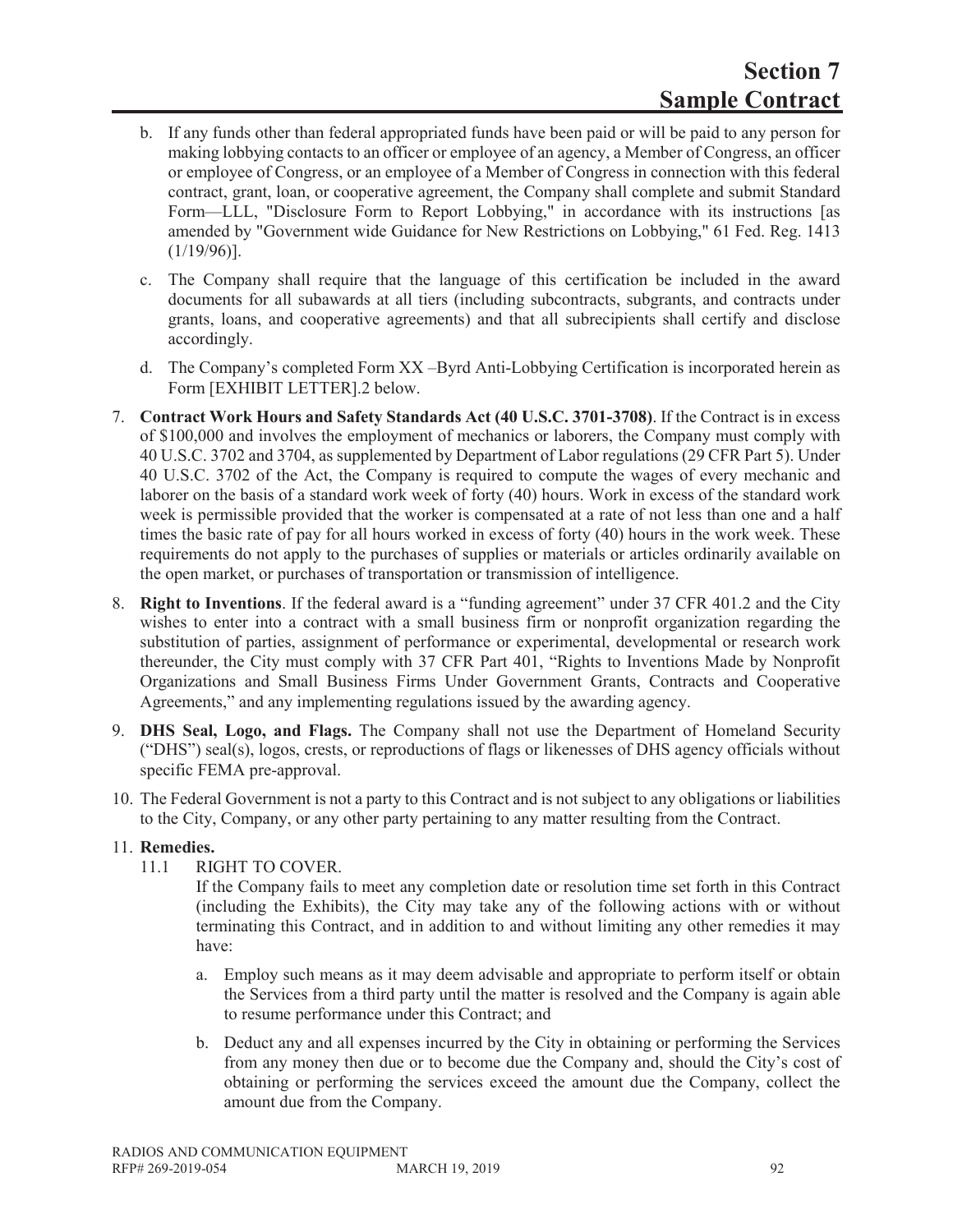### 11.2 RIGHT TO WITHHOLD PAYMENT.

If the Company breaches any provision of this Contract, the City shall have a right to withhold all payments due to the Company until such breach has been fully cured.

### 11.3 SPECIFIC PERFORMANCE AND INJUNCTIVE RELIEF.

The Company agrees that monetary damages are not an adequate remedy for the Company's failure to provide the Services or Deliverables as required by this Contract, nor could monetary damages be the equivalent of the performance of such obligation. Accordingly, the Company hereby consents to an order granting specific performance of such obligations of the Company in a court of competent jurisdiction within the State of North Carolina. The Company further consents to the City obtaining injunctive relief (including a temporary restraining order) to assure performance in the event the Company breaches the Contract.

### 11.4 SETOFF.

Each party shall be entitled to setoff and deduct from any amounts owed to the other party pursuant to this Contract all damages and expenses incurred or reasonably anticipated as a result of the other party's breach of this Contract.

### 11.5 OTHER REMEDIES.

Upon breach of this Contract, each party may seek all legal and equitable remedies to which it is entitled. The remedies set forth herein shall be deemed cumulative and not exclusive and may be exercised successively or concurrently, in addition to any other available remedy.

### 12. **Termination for Convenience and for Cause**.

### 12.1 TERMINATION FOR CONVENIENCE.

The City may terminate the Contract at any time without cause by giving thirty (30) days prior written notice to the Company. As soon as practicable after receipt of a written notice of termination without cause, Company shall submit a statement to the City showing in detail the Services performed under this Contract through the date of termination. The forgoing payment obligation is contingent upon the Company having provided the City with written documentation reasonably adequate to verify the number of hours of Services rendered through the termination date and the percentage of completion of each task.

### 12.2 TERMINATION FOR DEFAULT BY EITHER PARTY.

By giving written notice to the other party, either party may terminate the Contract upon the occurrence of one or more of the following events:

- a. The other party violates or fails to perform any covenant, provision, obligation, term or condition contained in the Contract, provided that, unless otherwise stated in the Contract, such failure or violation shall not be cause for termination if both of the following conditions are satisfied: (i) such default is reasonably susceptible to cure; and (ii) the other party cures such default within thirty (30) days of receipt of written notice of default from the non-defaulting party; or
- b. The other party attempts to assign, terminate or cancel the Contract contrary to the terms hereof; or
- c. The other party ceases to do business as a going concern, makes an assignment for the benefit of creditors, admits in writing its inability to pay debts as they become due, files a petition in bankruptcy or has an involuntary bankruptcy petition filed against it (except in connection with a reorganization under which the business of such party is continued and performance of all its obligations under the Contract shall continue), or if a receiver, trustee or liquidator is appointed for it or any substantial part of other party's assets or properties.